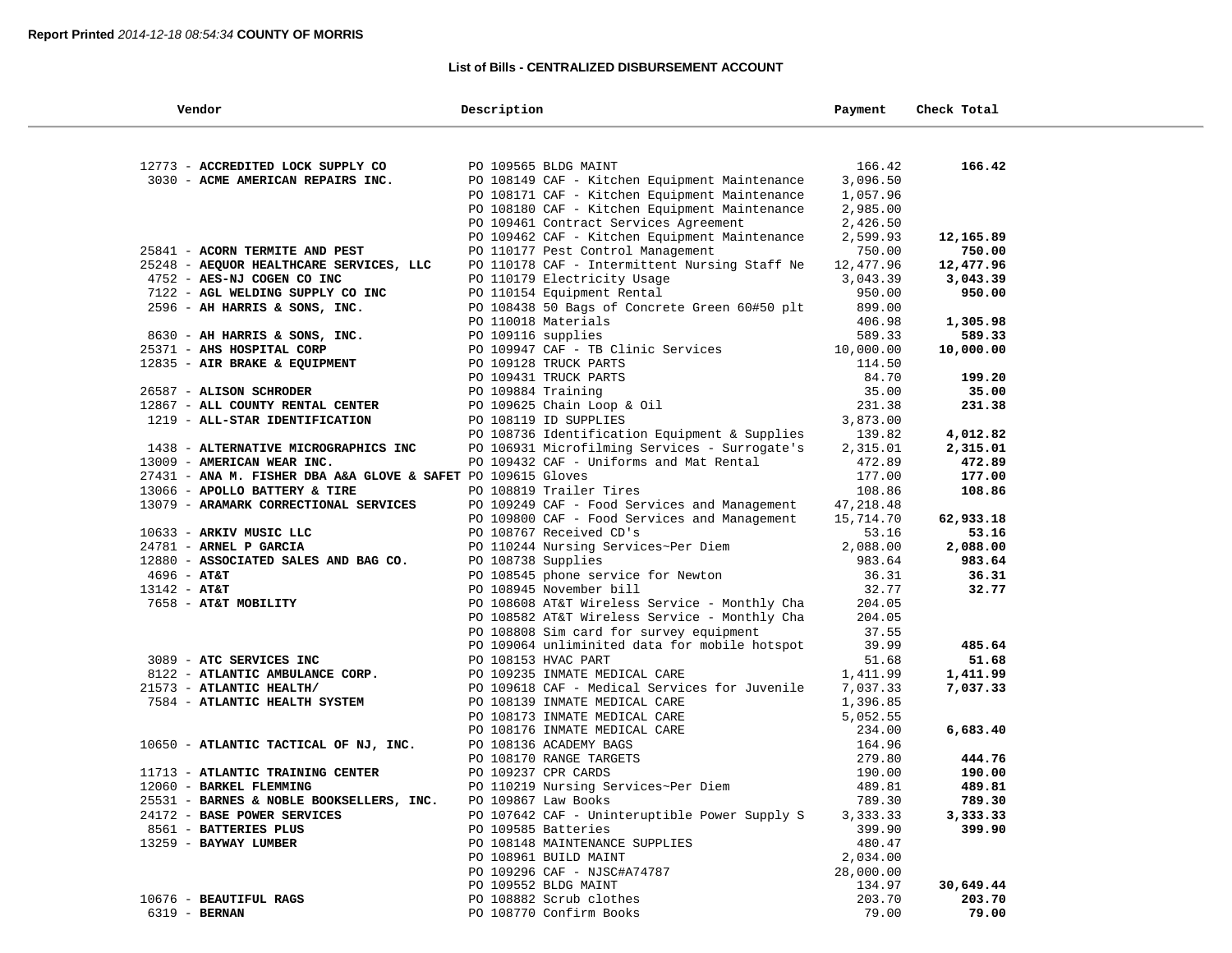|                                        |                  |                                                                                                                                                                                                                                       |           | 60.00      |
|----------------------------------------|------------------|---------------------------------------------------------------------------------------------------------------------------------------------------------------------------------------------------------------------------------------|-----------|------------|
|                                        |                  |                                                                                                                                                                                                                                       |           | 472.28     |
|                                        |                  |                                                                                                                                                                                                                                       |           | 44.12      |
|                                        |                  |                                                                                                                                                                                                                                       |           | 136.85     |
|                                        |                  |                                                                                                                                                                                                                                       |           | 44,024.00  |
|                                        |                  |                                                                                                                                                                                                                                       |           | 32,716.00  |
|                                        |                  |                                                                                                                                                                                                                                       |           | 34,617.75  |
|                                        |                  |                                                                                                                                                                                                                                       |           | 33,822.75  |
|                                        |                  |                                                                                                                                                                                                                                       |           | 404.84     |
|                                        |                  |                                                                                                                                                                                                                                       |           | 101,468.25 |
|                                        |                  |                                                                                                                                                                                                                                       |           | 3,528.36   |
|                                        |                  |                                                                                                                                                                                                                                       |           |            |
|                                        |                  |                                                                                                                                                                                                                                       |           | 3,876.12   |
|                                        |                  |                                                                                                                                                                                                                                       |           |            |
|                                        |                  |                                                                                                                                                                                                                                       |           | 2,188.00   |
|                                        |                  |                                                                                                                                                                                                                                       |           | 19,970.51  |
|                                        |                  |                                                                                                                                                                                                                                       |           |            |
|                                        |                  |                                                                                                                                                                                                                                       |           | 3,434.04   |
|                                        |                  |                                                                                                                                                                                                                                       |           | 1,335.94   |
|                                        |                  |                                                                                                                                                                                                                                       |           | 23.51      |
|                                        |                  |                                                                                                                                                                                                                                       |           | 480.00     |
|                                        |                  |                                                                                                                                                                                                                                       |           | 343.32     |
|                                        |                  |                                                                                                                                                                                                                                       |           | 538.76     |
|                                        |                  |                                                                                                                                                                                                                                       |           | 760.00     |
|                                        |                  |                                                                                                                                                                                                                                       |           | 135.00     |
|                                        |                  |                                                                                                                                                                                                                                       |           | 150.00     |
|                                        |                  |                                                                                                                                                                                                                                       |           | 40.56      |
|                                        |                  |                                                                                                                                                                                                                                       |           | 222.68     |
|                                        |                  |                                                                                                                                                                                                                                       |           | 858.00     |
|                                        |                  |                                                                                                                                                                                                                                       |           | 590.89     |
|                                        |                  | 23313 - BEVAN, MOSCA, GITEUTAN & PO 101313 TRUCK PARTS<br>2338 - BETRIC ENDER TREE POD 101313 TRUCK PARTS<br>2338 - BETRIC CRIMINAL CORP<br>2338 - BETRIC CRIMINAL CORPORATION CONTROL (2338)<br>23381 - BETRIC CORPORATION DO 103413 |           | 3,608.70   |
|                                        |                  |                                                                                                                                                                                                                                       |           | 1,406.50   |
|                                        |                  |                                                                                                                                                                                                                                       |           | 6,543.00   |
|                                        |                  |                                                                                                                                                                                                                                       |           |            |
|                                        |                  |                                                                                                                                                                                                                                       |           |            |
|                                        |                  |                                                                                                                                                                                                                                       |           |            |
|                                        |                  |                                                                                                                                                                                                                                       |           | 11,246.85  |
|                                        |                  |                                                                                                                                                                                                                                       |           | 24.02      |
|                                        |                  |                                                                                                                                                                                                                                       |           |            |
|                                        |                  |                                                                                                                                                                                                                                       |           | 1,331.20   |
|                                        |                  |                                                                                                                                                                                                                                       |           |            |
|                                        |                  |                                                                                                                                                                                                                                       |           | 2,026.41   |
|                                        |                  |                                                                                                                                                                                                                                       |           | 724.80     |
|                                        |                  |                                                                                                                                                                                                                                       |           |            |
|                                        |                  |                                                                                                                                                                                                                                       |           | 40.85      |
|                                        |                  |                                                                                                                                                                                                                                       |           | 900.00     |
|                                        |                  |                                                                                                                                                                                                                                       |           |            |
|                                        |                  |                                                                                                                                                                                                                                       |           | 9,325.13   |
|                                        |                  |                                                                                                                                                                                                                                       |           | 5,248.00   |
|                                        |                  |                                                                                                                                                                                                                                       |           | 91.00      |
|                                        |                  |                                                                                                                                                                                                                                       |           | 22,037.50  |
|                                        |                  |                                                                                                                                                                                                                                       |           | 179.95     |
| 11824 - CIVIL DYNAMICS INC             |                  | PO 109718 CAF - Rehabilitation of Leddells Po                                                                                                                                                                                         | 29,842.00 |            |
|                                        |                  | PO 109719 CAF - Rehabilitation of Leddells Po                                                                                                                                                                                         | 22,764.10 | 52,606.10  |
| 25571 - CLEARY GIACOBBE ALFIERI &      |                  | PO 109596 Legal services rendered                                                                                                                                                                                                     | 3,179.74  | 3,179.74   |
|                                        |                  | PO 109597 Open Space Preservation Trust Fund                                                                                                                                                                                          | 2,830.03  | 2,830.03   |
| 25571 - CLEARY GIACOBBE ALFIERI &      |                  |                                                                                                                                                                                                                                       |           |            |
| 25571 - CLEARY GIACOBBE ALFIERI &      |                  | PO 109607 Public Safety Complex legal service                                                                                                                                                                                         | 72.00     | 72.00      |
| 25571 - CLEARY GIACOBBE ALFIERI &      |                  | PO 109635 Legal services-County Labor                                                                                                                                                                                                 | 948.00    | 948.00     |
| 13857 - CLIFFSIDE BODY CORP            |                  | PO 108739 TRUCK PARTS                                                                                                                                                                                                                 | 4,541.90  | 4,541.90   |
| 8454 - CLIFTON ELEVATOR SERVICE CO INC |                  | PO 109561 CAF - Elevatior Maintenance & Inspe                                                                                                                                                                                         | 5,170.00  | 5,170.00   |
| 20928 - CLINICAL RESEARCH ACADEMY      |                  | PO 109782 CAF - 20928-1647                                                                                                                                                                                                            | 3,200.00  | 3,200.00   |
| 23947 - COLONIAL TELEVISION            |                  | PO 109255 TV 42" Sansui LD TV, Mount and Shel                                                                                                                                                                                         | 1,089.85  | 1,089.85   |
| 26074 - COMMUNICATIONS SERVICE         | PO 108859 Repair |                                                                                                                                                                                                                                       | 95.00     | 95.00      |
| 26074 - COMMUNICATIONS SERVICE         |                  | PO 108866 Equipment Removal & Repair                                                                                                                                                                                                  | 501.64    | 501.64     |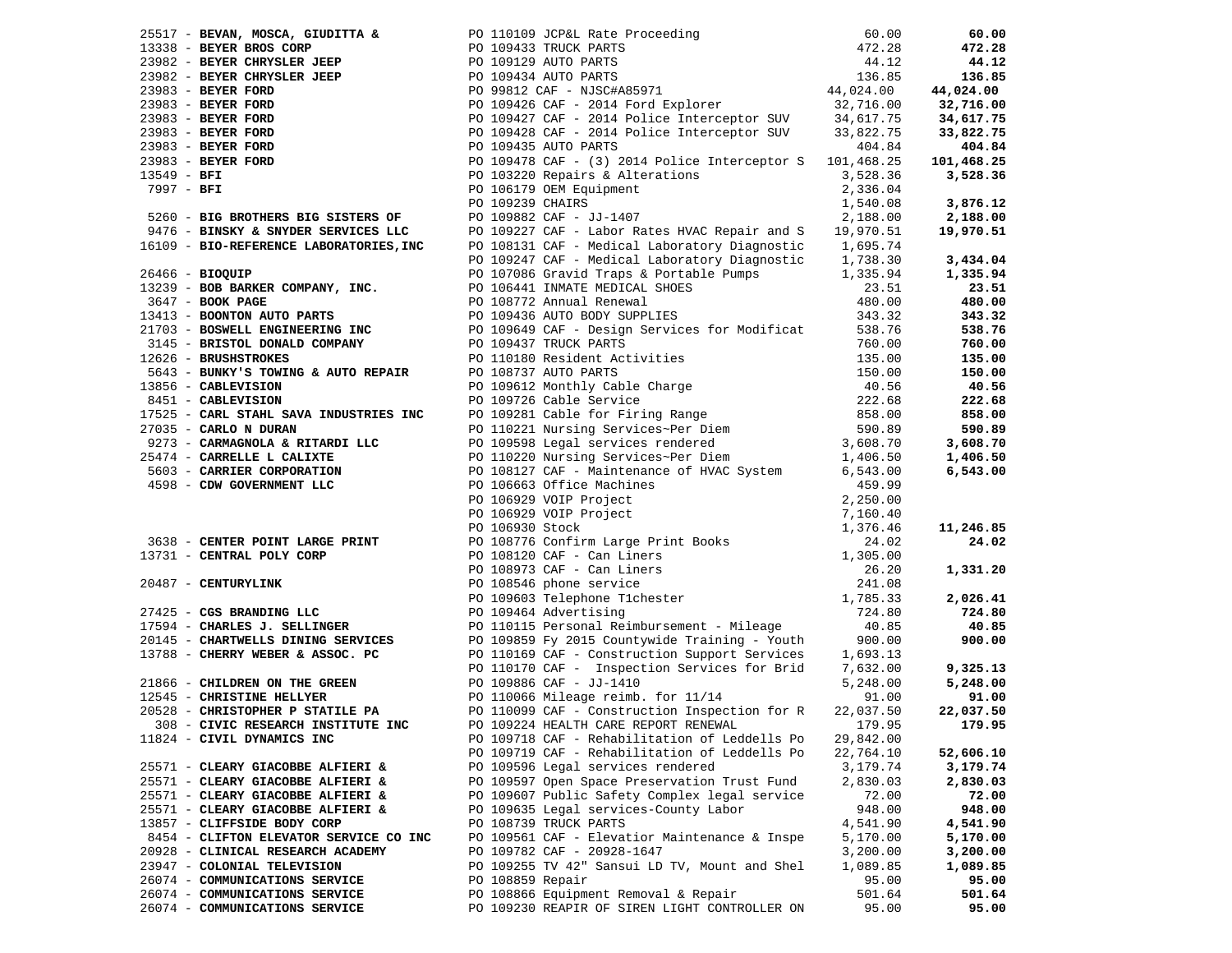| 9486 - COMPLETE SECURITY SYSTEMS, INC. |                   | PO 108403 Camera Upgrades                     | 1,075.00   |            |
|----------------------------------------|-------------------|-----------------------------------------------|------------|------------|
|                                        |                   | PO 108960 CAF - Courthouse Head-End Relocatio | 30,000.00  |            |
|                                        |                   | PO 108974 Evaluation & Repair of DiBos unit   | 140.00     | 31,215.00  |
| 26996 - CONCORDE GROUP, INC.           |                   | PO 110214 CAF - Independent Staffing Analysis | 3,496.50   | 3,496.50   |
| 13969 - CONROY'S                       |                   | PO 109465 Administration General Expense      | 30.00      | 30.00      |
| 13972 - CONSOLIDATED ENVIRONMENTAL INC |                   | PO 109665 OTHER O/S                           | 1,970.00   | 1,970.00   |
| 13976 - CONSOLIDATED STEEL             |                   | PO 107394 INSTALL GATE OPERATOR               | 7,290.00   | 7,290.00   |
| 8043 - CONTRACT PHARMACY SERVICES INC  |                   | PO 108129 CAF - Pharmaceutical and Related Se | 24,315.00  |            |
|                                        |                   | PO 109244 CAF - Pharmaceutical and Related Se | 25,572.78  | 49,887.78  |
| 26101 - COOPER ELECTRIC SUPPLY CO.     |                   | PO 109142 CAF - Electrical Supplies           | 657.49     | 657.49     |
| 26101 - COOPER ELECTRIC SUPPLY CO.     |                   | PO 109448 BLDG MAINT                          | 40.96      | 40.96      |
| 26101 - COOPER ELECTRIC SUPPLY CO.     |                   |                                               | 1,375.17   |            |
|                                        |                   | PO 109687 CAF - Electrical Supplies           |            | 1,375.17   |
| 26101 - COOPER ELECTRIC SUPPLY CO.     |                   | PO 109691 CAF - Electrical Supplies           | 1,179.94   | 1,179.94   |
| 26101 - COOPER ELECTRIC SUPPLY CO.     |                   | PO 109722 CAF - Electrical Supplies           | 1,591.66   | 1,591.66   |
| 14021 - COUNTY BUSINESS SYSTEMS INC    |                   | PO 109058 lead tools scan driver software     | 2,585.00   | 2,585.00   |
| 14029 - COUNTY COLLEGE OF MORRIS       |                   | PO 105193 registration form course #88154 dat | 95.00      |            |
|                                        |                   | PO 105242 registration form course #88154 dat | 95.00      |            |
|                                        |                   | PO 105226 registration form course #88154 dat | 95.00      |            |
|                                        |                   | PO 105205 registration form course #88154 dat | 95.00      |            |
|                                        |                   | PO 106954 registration form course #88115 dat | 95.00      |            |
|                                        |                   | PO 106958 registration form course #88154 dat | 95.00      |            |
|                                        |                   | PO 106962 registration form course #88115 11- | 95.00      |            |
|                                        |                   | PO 106965 registration form course #88115ated | 95.00      | 760.00     |
| 14029 - COUNTY COLLEGE OF MORRIS       |                   | PO 106966 registration form course #88154 dat | 95.00      |            |
|                                        |                   | PO 106969 registration form course #88153 dat | 95.00      |            |
|                                        |                   | PO 106970 registration form course #88154 dat | 95.00      |            |
|                                        |                   | PO 106971 registration form course #88115 dat | 95.00      | 380.00     |
| 14027 - COUNTY COLLEGE OF MORRIS       |                   | PO 109753 Expenditures in Connection with Maj | 444,166.20 |            |
|                                        |                   |                                               |            | 444,166.20 |
| 14022 - COUNTY COLLEGE OF MORRIS       |                   | PO 110004 2ND HALF 12/14 OPERATING BUDGET     | 398,409.91 | 398,409.91 |
| 14031 - COUNTY CONCRETE CORP.          | PO 108947 MASON   |                                               | 16.60      | 16.60      |
| 13 - COUNTY OF MORRIS                  |                   | PO 109660 Annual rent for ETS                 | 115,000.00 | 115,000.00 |
| 13 - COUNTY OF MORRIS                  |                   | PO 110027 Fringe Benefits - Weights & Measure | 34,908.81  | 34,908.81  |
| 13 - COUNTY OF MORRIS                  |                   | PO 110252 TRANSFER FUNDS FOR DEDICATED WEIGHT | 67,563.90  | 67,563.90  |
| 13 - COUNTY OF MORRIS                  |                   | PO 110253 TRANSFER FUNDS FOR DEDICATED MOTOR  | 43,075.31  | 43,075.31  |
| 13 - COUNTY OF MORRIS                  |                   | PO 110254 ALL OF DECEMBER 2014 METERED MAIL   | 357.37     | 357.37     |
| 13 - COUNTY OF MORRIS                  |                   | PO 110258 ALL OF DECEMBER 2014 METERED MAIL   | 8,262.27   | 8,262.27   |
| 14041 - COUNTY WELDING SUPPLY CO       |                   | PO 108493 Welding Materials                   | 106.85     | 106.85     |
| 14102 - CY DRAKE LOCKSMITHS, INC.      |                   | PO 108112 CYLINDER DOOR LOCKS                 | 4,656.30   |            |
|                                        | PO 108172 LOCK    |                                               | 6.96       |            |
|                                        | PO 109223 PADLOCK |                                               | 9.81       |            |
|                                        | PO 109440 KEYS    |                                               | 21.80      | 4,694.87   |
| 12683 - D. C. EXPRESS INC              |                   | PO 108877 CAF - Voting Machines               | 24,812.67  |            |
|                                        |                   | PO 108692 CAF - Delivery of Voting Machines & | 27,500.00  |            |
|                                        |                   | PO 108696 courier service for the delivery of | 242.50     |            |
|                                        |                   | PO 108724 Remaining Balance of Invoice 110514 | 19.33      | 52,574.50  |
| 12523 - D&B AUTO SUPPLY                |                   | PO 109130 AUTO PARTS                          | 1,412.85   | 1,412.85   |
| 11783 - D.R. JOHNSON & ASSOCIATES, LLC |                   | PO 110097 CAF - Review of Land Development Ap | 1,396.84   | 1,396.84   |
| 14123 - DAILY RECORD                   |                   | PO 109963 Contract Awards -11/24/14 Meeting   | 51.72      | 51.72      |
| 14123 - DAILY RECORD                   |                   | PO 110028 ADVERTISEMENT                       | 154.68     | 154.68     |
|                                        |                   |                                               |            |            |
| 14123 - DAILY RECORD                   |                   | PO 110133 ADVERTISEMENT                       | 178.24     | 178.24     |
| 27177 - DAMACINA L. OKE                |                   | PO 110222 Nursing Services~Per Diem           | 464.00     | 464.00     |
| 11155 - DANILO LAPID                   |                   | PO 110223 Nursing Services~Per Diem           | 1,472.23   | 1,472.23   |
| 26449 - DAVID GILLIHAM                 |                   | PO 109688 EXPENSE VOUCHER                     | 108.25     | 108.25     |
| 25386 - DAVID JEAN-LOUIS               |                   | PO 110224 Nursing Services~Per Diem           | 2,357.00   | 2,357.00   |
| 18414 - DAVID WEBER OIL COMPANY        |                   | PO 109438 OIL & LUBRICANTS                    | 1,567.40   | 1,567.40   |
| $274$ - DEER PARK                      |                   | PO 108586 Monthly Water Delivery              | 27.90      | 27.90      |
| 274 - DEER PARK                        |                   | PO 108587 OLIS - Monthly Water Delivery       | 19.53      | 19.53      |
| $274$ - DEER PARK                      |                   | PO 108815 Monthly Water Delivery              | 45.84      | 45.84      |
| $274$ - DEER PARK                      |                   | PO 108816 OLIS - Monthly Water Delivery       | 12.95      | 12.95      |
| $274$ - DEER PARK                      | PO 109196 Water   |                                               | 330.44     | 330.44     |
| $274$ - DEER PARK                      |                   | PO 109216 drinking water for ETS              | 63.20      | 63.20      |
| $274$ - DEER PARK                      | PO 109220 Water   |                                               | 25.92      | 25.92      |
| 274 - DEER PARK                        |                   | PO 109257 Resident Drinking Water             | 42.85      | 42.85      |
|                                        |                   |                                               |            |            |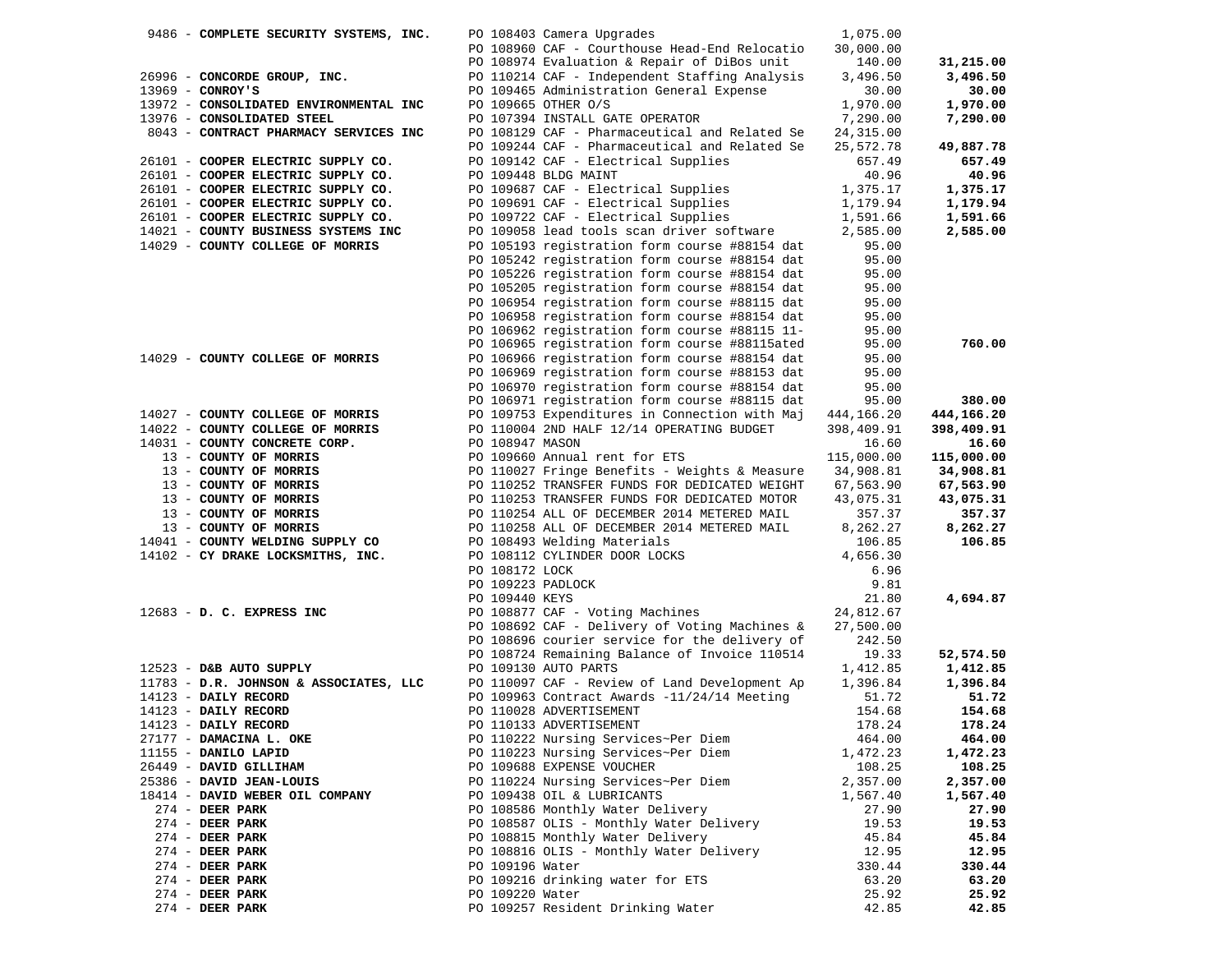|                 |                                          |                    | 771 - 2008 AND 2008 - 2008 - 2008 - 2008 - 2008 - 2008 - 2008 - 2008 - 2008 - 2008 - 2008 - 2008 - 2008 - 2008 - 2008 - 2008 - 2008 - 2008 - 2008 - 2008 - 2008 - 2008 - 2008 - 2008 - 2008 - 2008 - 2008 - 2008 - 2008 - 200 |            |           |
|-----------------|------------------------------------------|--------------------|-------------------------------------------------------------------------------------------------------------------------------------------------------------------------------------------------------------------------------|------------|-----------|
|                 |                                          |                    |                                                                                                                                                                                                                               |            |           |
|                 |                                          |                    |                                                                                                                                                                                                                               |            |           |
|                 |                                          |                    |                                                                                                                                                                                                                               |            |           |
|                 |                                          |                    |                                                                                                                                                                                                                               |            |           |
|                 |                                          |                    |                                                                                                                                                                                                                               |            |           |
|                 |                                          |                    |                                                                                                                                                                                                                               |            |           |
|                 | 12515 - FASTENAL COMPANY                 |                    | PO 109564 BLDG MAINT                                                                                                                                                                                                          | 11.54      | 11.54     |
|                 | 20423 - FASTER URGENT CARE               |                    | PO 109982 CAF - Post Offer Physical Examinati                                                                                                                                                                                 | 24, 233.01 | 24,233.01 |
|                 | 20423 - FASTER URGENT CARE               |                    | PO 109983 CAF - Post Offer Physical Examinati                                                                                                                                                                                 | 3,275.00   | 3,275.00  |
| $14668$ - FEDEX |                                          | PO 108901 Shipping |                                                                                                                                                                                                                               | 109.35     | 109.35    |
|                 | 21677 - FIRE AND SECURITY TECHNOLOGIES   |                    | PO 108741 Fire Safety and Alarm Upgrades to M                                                                                                                                                                                 | 692.50     | 692.50    |
|                 | 747 - FISHER HEALTHCARE                  |                    | PO 109701 Morgue Supplies                                                                                                                                                                                                     | 966.87     | 966.87    |
|                 | 12151 - FLEMINGTON BUICK CHEVROLET       |                    | PO 109132 AUTO PARTS                                                                                                                                                                                                          | 1,472.73   |           |
|                 |                                          |                    | PO 109441 AUTO PARTS                                                                                                                                                                                                          | 297.18     | 1,769.91  |
|                 | 27167 - FLEMINGTON CHRYSLER              |                    | PO 109133 AUTO PARTS                                                                                                                                                                                                          | 1,096.35   |           |
|                 |                                          |                    | PO 109442 AUTO PARTS                                                                                                                                                                                                          | 124.36     | 1,220.71  |
|                 | 25330 - FLEMINGTON DEPARTMENT STORE INC. |                    | PO 105577 SANE SART Victim Aid                                                                                                                                                                                                | 4,999.84   | 4,999.84  |
|                 | 14772 - FOWLER EQUIP CO INC.             |                    | PO 108135 WASHER REPAIR/PARTS                                                                                                                                                                                                 | 245.50     |           |
|                 |                                          |                    | PO 108146 WASHER REPAIR/PARTS                                                                                                                                                                                                 | 1,637.09   |           |
|                 |                                          |                    |                                                                                                                                                                                                                               |            |           |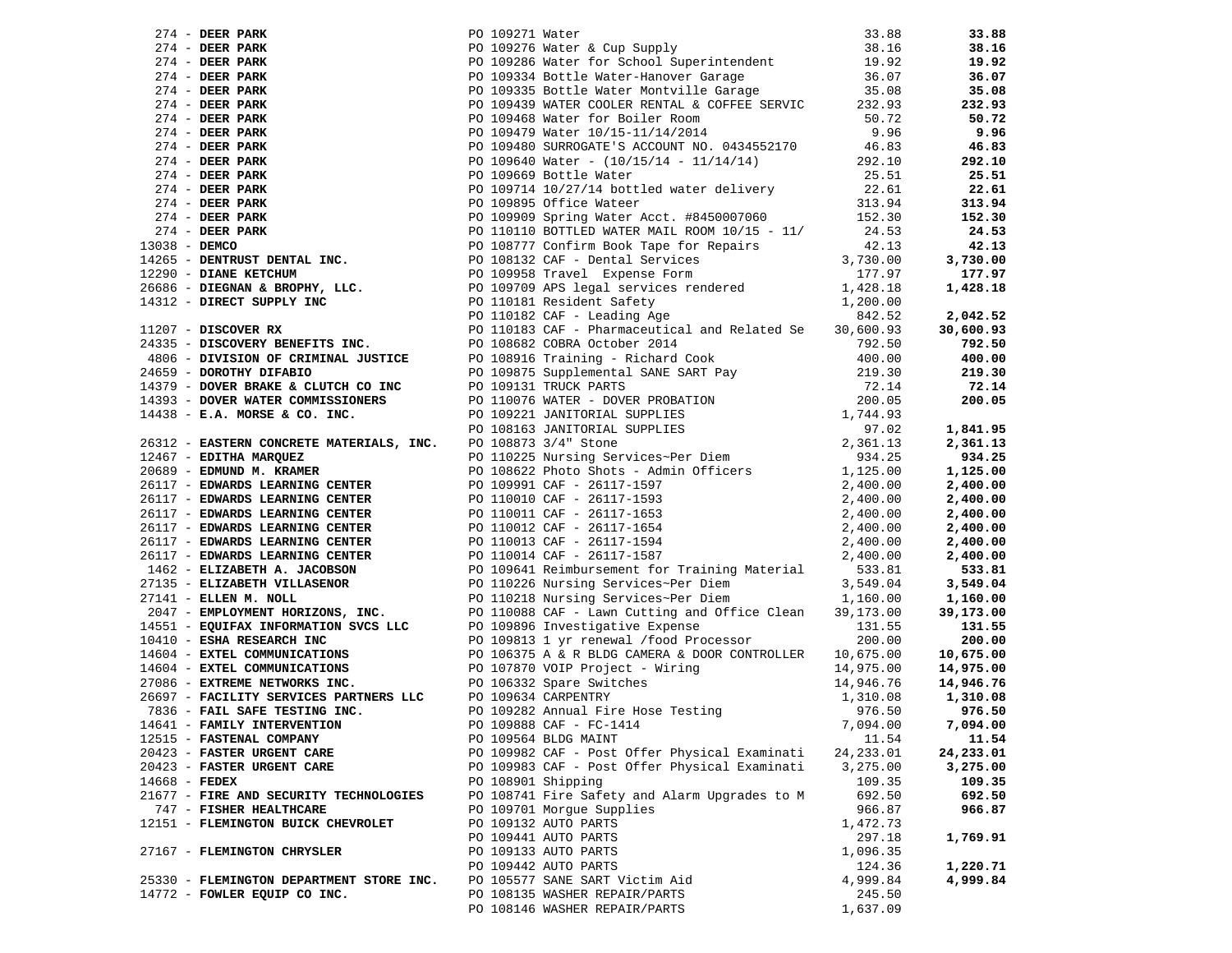|                                                                                                                                                                                                                                             |                  |                                                                                                                                                                                | 560.50           | 2,443.09     |
|---------------------------------------------------------------------------------------------------------------------------------------------------------------------------------------------------------------------------------------------|------------------|--------------------------------------------------------------------------------------------------------------------------------------------------------------------------------|------------------|--------------|
|                                                                                                                                                                                                                                             |                  |                                                                                                                                                                                | 682.85           | 682.85       |
|                                                                                                                                                                                                                                             |                  |                                                                                                                                                                                | 808.13           |              |
|                                                                                                                                                                                                                                             |                  |                                                                                                                                                                                | 68.51            | 876.64       |
| PO 109242 DRYER REPAIR<br>PO 108779 Received Books<br>PO 108779 Received Books<br>PO 108864 uniforms<br>PO 109117 safety apparel<br>PO 109117 safety apparel<br>PO 107732 Confirm Order "NJ Municipal Court"<br>PO 107732 Confirm Order "NJ |                  |                                                                                                                                                                                | 124.00           | 124.00       |
| 14857 - GARDEN STATE HIGHWAY                                                                                                                                                                                                                |                  |                                                                                                                                                                                |                  |              |
|                                                                                                                                                                                                                                             |                  | PO 108884 U-Channel                                                                                                                                                            | 670.00           | 670.00       |
| 9822 - GARDEN STATE VINYL DESIGNS LLC PO 108246 Please Order - Material & Install                                                                                                                                                           |                  |                                                                                                                                                                                | 575.00           | 575.00       |
| 19081 - GATES FLAG & BANNER, CO. INC.                                                                                                                                                                                                       |                  | PO 108927 OTHER OPERATING                                                                                                                                                      | 1,457.70         | 1,457.70     |
| 19083 - GAYLORD BROS., INC.                                                                                                                                                                                                                 |                  | PO 108781 Confirm Materials to Process Books                                                                                                                                   | 184.90           | 184.90       |
| 14726 - GEN-EL SAFETY & INDUSTRIAL                                                                                                                                                                                                          |                  | PO 107559 Personal Protective Equipment                                                                                                                                        | 4,677.18         |              |
|                                                                                                                                                                                                                                             |                  |                                                                                                                                                                                |                  |              |
|                                                                                                                                                                                                                                             |                  |                                                                                                                                                                                |                  | 5,344.63     |
| 14887 - GENERAL PLUMBING SUPPLY INC.                                                                                                                                                                                                        |                  | PO 107744 Hip Boots<br>PO 109029 Uniform<br>PO 109471 Machinery Repairs & Parts<br>PO 109695 CAF - Plumbing Supplies<br>PO 109695 CAF - Plumbing Supplies<br>1,445.05<br>68.18 |                  |              |
|                                                                                                                                                                                                                                             |                  |                                                                                                                                                                                |                  |              |
|                                                                                                                                                                                                                                             |                  | PO 109696 SMALL TOOLS                                                                                                                                                          | 68.18            |              |
|                                                                                                                                                                                                                                             |                  |                                                                                                                                                                                |                  | 2,978.42     |
| 8269 - GEORGINA GRAY-HORSLEY                                                                                                                                                                                                                |                  |                                                                                                                                                                                |                  |              |
|                                                                                                                                                                                                                                             |                  | PO 109090 SMALL 100LS<br>PO 109795 CAF - Plumbing Supplies<br>PO 10227 Nursing Services~Per Diem<br>1,159.42<br>PO 104705 STAFF TRAINING<br>3,495.00                           |                  | 1,159.42     |
| 14936 - GLOBAL KNOWLEDGE TRANING LLC                                                                                                                                                                                                        |                  |                                                                                                                                                                                |                  | 3,495.00     |
| 26658 - GMT CONTRACTING CORP.<br>14984 - GRAINGER                                                                                                                                                                                           |                  | PO 110243 CAF - Asbestos Abatement at the Mor                                                                                                                                  | 23,804.39        | 23,804.39    |
|                                                                                                                                                                                                                                             |                  | PO 108147 MAINTENANCE SUPPLIES                                                                                                                                                 | 223.10           |              |
|                                                                                                                                                                                                                                             |                  | PO 108949 BUILD MAINT/ HVAC/ WINTER GEAR/ SMA 1,461.56                                                                                                                         |                  |              |
|                                                                                                                                                                                                                                             |                  |                                                                                                                                                                                |                  |              |
|                                                                                                                                                                                                                                             |                  |                                                                                                                                                                                |                  |              |
|                                                                                                                                                                                                                                             |                  |                                                                                                                                                                                |                  |              |
|                                                                                                                                                                                                                                             |                  |                                                                                                                                                                                |                  |              |
|                                                                                                                                                                                                                                             |                  |                                                                                                                                                                                |                  | 4,583.17     |
| $14983 -$ GRAINGER                                                                                                                                                                                                                          |                  | PO 108181 CAF - NJSC A79875/WSCA 1862 CAMERA 106,983.20                                                                                                                        |                  |              |
|                                                                                                                                                                                                                                             |                  |                                                                                                                                                                                |                  |              |
|                                                                                                                                                                                                                                             |                  |                                                                                                                                                                                |                  |              |
|                                                                                                                                                                                                                                             |                  |                                                                                                                                                                                |                  |              |
|                                                                                                                                                                                                                                             |                  | PO 109231 LIGHT BULBS<br>PO 108885 Chisel, Scaling<br>PO 109111 bins for response vehicles<br>124.96<br>939.63                                                                 |                  | 108,121.69   |
| 26326 - GREEN OUTLOOK LANDSCAPING &                                                                                                                                                                                                         |                  | PO 109712 CAF - Snow Plowing and Ice Removal $2,000.00$                                                                                                                        |                  | 2,000.00     |
| 15007 - GREENMAN PEDERSEN INC                                                                                                                                                                                                               |                  | PO 110098 CAF - Inspeciton serv for replac of                                                                                                                                  | 28,216.50        | 28,216.50    |
| 7832 - GREGORY ROSSI                                                                                                                                                                                                                        |                  | PO 109883 Extradition                                                                                                                                                          | 21.00            | 21.00        |
| 19134 - GRINNELL RECYCLING INC.                                                                                                                                                                                                             |                  |                                                                                                                                                                                | 6,183.38         | 6,183.38     |
|                                                                                                                                                                                                                                             |                  |                                                                                                                                                                                |                  | 210.00       |
| 15490 - GUARANTEED REBUILDERS INC<br>2008 - The Marine Boston Andrea School (19913 Miles Boston)<br>9668 - HANOVER POWER SPORTS                                                                                                             |                  | PO 109883 Extradition<br>PO 108872 Disposable Recycling<br>PO 109135 TRUCK PARTS<br>PO 108917 Misc. parts                                                                      | 210.00<br>248.23 | 248.23       |
|                                                                                                                                                                                                                                             |                  |                                                                                                                                                                                |                  |              |
| 9728 - HARRIET VALLECER RN<br>25522 - HARRIET VALLECER RN<br>25522 - HARRY L. SCHWARZ & CO. 2009604 Professional Services for Various P 5,085.00                                                                                            |                  |                                                                                                                                                                                |                  | 1,184.00     |
|                                                                                                                                                                                                                                             |                  |                                                                                                                                                                                |                  | 5,085.00     |
| 2084 - HATCH MOTT MACDONALD, LLC                                                                                                                                                                                                            |                  | PO 110079 CAF - Construction Support Services                                                                                                                                  | 21,313.49        | 21,313.49    |
| 26315 - HEAD OF THE HUNT                                                                                                                                                                                                                    |                  | PO 109347 Admissions Advertising                                                                                                                                               | 231.03           | 231.03       |
| 1330 - HERTRICH FLEET SERVICES INC                                                                                                                                                                                                          |                  | PO 99811 CAF - NJSC#A82889 - PLEASE ORDER F                                                                                                                                    | 85,100.00        | 85,100.00    |
| 11538 - HEWLETT-PACKARD COMPANY                                                                                                                                                                                                             |                  |                                                                                                                                                                                |                  |              |
|                                                                                                                                                                                                                                             |                  |                                                                                                                                                                                |                  |              |
|                                                                                                                                                                                                                                             |                  | PO 106899 Sheriff's/JAIL 2014 Project 3,642.38<br>PO 107871 Risk Management Printer 813.00<br>PO 108556 Printer 137.25<br>PO 109136 TRUCK PARTS 976.19                         |                  | 4,592.63     |
| $10845$ - HIAB INC                                                                                                                                                                                                                          |                  |                                                                                                                                                                                |                  | 976.19       |
| 7953 - HILDALE PARK PRESBYTERIAN CHRC                                                                                                                                                                                                       |                  | PO 107906 June 2013 Primary Election Polling                                                                                                                                   | 300.00           | 300.00       |
| 15208 - HOBART SERVICE                                                                                                                                                                                                                      |                  | PO 108677 Service Agreements<br>201110 Three Press of the Case of the Case of the Case of the Case of the Case of the Case of the Case of the                                  | 4,932.00         | 4,932.00     |
| 20737 - HOOVER TRUCK CENTERS INC                                                                                                                                                                                                            |                  | PO 109149 TRUCK PARTS                                                                                                                                                          | 1,246.55         | 1,246.55     |
| 15241 - HORIZON BLUE CROSS BLUE SHIELD                                                                                                                                                                                                      |                  | PO 109270 December 2014 Mosquito Dental                                                                                                                                        | 640.15           | 640.15       |
| 15241 - HORIZON BLUE CROSS BLUE SHIELD                                                                                                                                                                                                      |                  | PO 109506 December 2014 Main County and Morr                                                                                                                                   | 36,708.89        | 36,708.89    |
| 15241 - HORIZON BLUE CROSS BLUE SHIELD                                                                                                                                                                                                      |                  | PO 109639 HMO Premium bill for 12/14                                                                                                                                           | 141,712.34       | 141,712.34   |
| 15241 - HORIZON BLUE CROSS BLUE SHIELD                                                                                                                                                                                                      |                  | PO 110248 MAIN COUNTY & MORRIS VIEW APRIL 201 8,305,894.57                                                                                                                     |                  | 8,305,894.57 |
| 15241 - HORIZON BLUE CROSS BLUE SHIELD                                                                                                                                                                                                      |                  | PO 110249 PBA MEDICAL APRIL 2014-OCTOBER 2014 1,666,640.53                                                                                                                     |                  | 1,666,640.53 |
| 15241 - HORIZON BLUE CROSS BLUE SHIELD                                                                                                                                                                                                      |                  | PO 110250 MOSQUITO MEDICAL APRIL 2014-OCTOBER                                                                                                                                  | 211, 111.03      | 211,111.03   |
| 15241 - HORIZON BLUE CROSS BLUE SHIELD                                                                                                                                                                                                      |                  | PO 110251 BCBS MEDALLION JUNE 2014-NOVEMBER 2                                                                                                                                  | 412,535.10       | 412,535.10   |
| 25654 - HUDSON BIOPHARMA                                                                                                                                                                                                                    |                  | PO 110020 CAF - OJT-15M-01-DW                                                                                                                                                  | 1,100.00         | 1,100.00     |
| $9242$ - IBM CORP                                                                                                                                                                                                                           | PO 94093 Medical |                                                                                                                                                                                | 687.50           |              |
|                                                                                                                                                                                                                                             |                  | PO 98563 Scools & Training                                                                                                                                                     | 687.50           |              |
|                                                                                                                                                                                                                                             |                  | PO 105756 Medical                                                                                                                                                              | 687.50           | 2,062.50     |
| 26660 - ILIFF-RUGGIERO FUNERAL HOME INC.                                                                                                                                                                                                    |                  | PO 109502 CAF - Remove Deceased Human Remains                                                                                                                                  | 2,100.00         | 2,100.00     |
| 10767 - ILLIENE CHARLES, RN                                                                                                                                                                                                                 |                  | PO 110215 Nursing Services~Per Diem                                                                                                                                            | 3,006.25         | 3,006.25     |
| 15309 - IMAGE ACCESS CORP                                                                                                                                                                                                                   |                  | PO 109059 fi65fscanners for passports                                                                                                                                          |                  |              |
|                                                                                                                                                                                                                                             |                  |                                                                                                                                                                                | 1,077.00         | 1,077.00     |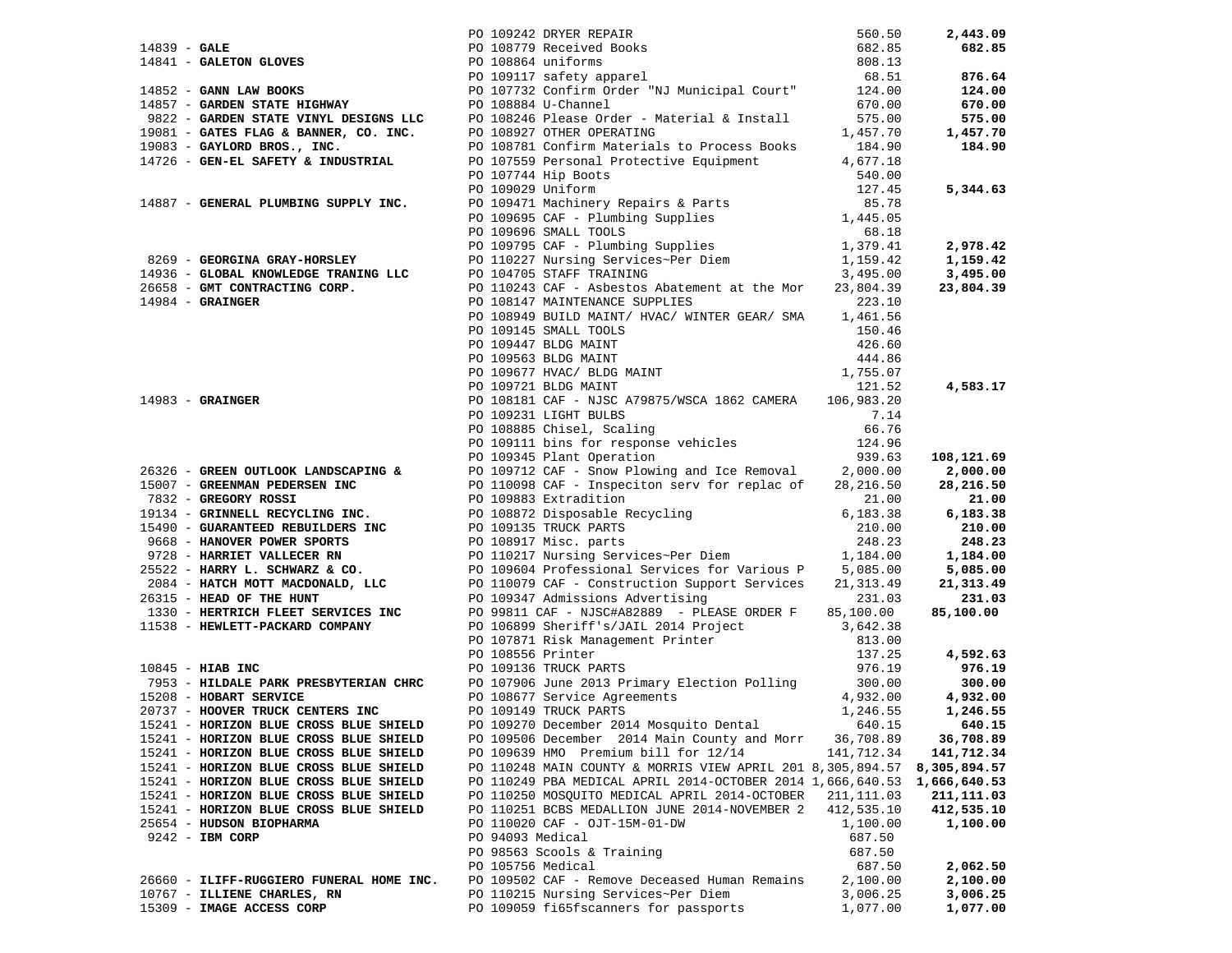| 1664 - INGRAM LIBRARY SERVICES PO 110034 Received Books 2,364.50<br>1664 - INGRAM LIBRARY SERVICES PO 110035 Received Books 1,808.23<br>1664 - INGRAM LIBRARY SERVICES PO 110036 Received Books 3,282.58<br>1664 - INSTITUTE FOR FORENS   |                    |                                                        |              | 2,364.50   |
|-------------------------------------------------------------------------------------------------------------------------------------------------------------------------------------------------------------------------------------------|--------------------|--------------------------------------------------------|--------------|------------|
|                                                                                                                                                                                                                                           |                    |                                                        |              |            |
|                                                                                                                                                                                                                                           |                    |                                                        |              | 5,090.81   |
|                                                                                                                                                                                                                                           |                    |                                                        |              | 4,688.56   |
|                                                                                                                                                                                                                                           |                    |                                                        |              |            |
|                                                                                                                                                                                                                                           |                    |                                                        |              | 2,125.00   |
|                                                                                                                                                                                                                                           |                    |                                                        |              | 265.00     |
|                                                                                                                                                                                                                                           |                    |                                                        |              | 1,079.64   |
|                                                                                                                                                                                                                                           |                    |                                                        |              | 350.00     |
|                                                                                                                                                                                                                                           |                    |                                                        |              | 380.00     |
|                                                                                                                                                                                                                                           |                    |                                                        |              |            |
|                                                                                                                                                                                                                                           |                    |                                                        |              | 140.00     |
|                                                                                                                                                                                                                                           |                    |                                                        |              | 1,889.71   |
|                                                                                                                                                                                                                                           |                    |                                                        |              | 2,200.00   |
|                                                                                                                                                                                                                                           |                    |                                                        |              | 299.13     |
|                                                                                                                                                                                                                                           |                    |                                                        |              | 832.50     |
|                                                                                                                                                                                                                                           |                    |                                                        |              | 22.95      |
|                                                                                                                                                                                                                                           |                    |                                                        |              | 322.00     |
|                                                                                                                                                                                                                                           |                    |                                                        |              | 2,659.04   |
|                                                                                                                                                                                                                                           |                    |                                                        | 3,042.13     | 3,042.13   |
|                                                                                                                                                                                                                                           |                    |                                                        | 1,271.81     | 1,271.81   |
|                                                                                                                                                                                                                                           |                    |                                                        | 282.29       | 282.29     |
|                                                                                                                                                                                                                                           |                    |                                                        | 56.65        | 56.65      |
| 16888 - JERSEY PAPER PLUS INC                                                                                                                                                                                                             |                    | PO 108116 CAF - Coarse Paper & Household Supp          | 3,409.40     |            |
| 960 - JERSEY CENTRAL POWER & LIGHT<br>960 - JERSEY CENTRAL POWER & LIGHT<br>960 - JERSEY CENTRAL POWER & LIGHT<br>960 - JERSEY CENTRAL POWER & LIGHT<br>960 - JERSEY CENTRAL POWER & LIGHT<br>960 - JERSEY CENTRAL POWER & LIGHT<br>960 - |                    | PO 108178 CAF - Coarse Paper & Household Supp          | 3,038.10     |            |
|                                                                                                                                                                                                                                           |                    | PO 109197 CAF - Coarse Paper & Household Supp          | 882.00       |            |
|                                                                                                                                                                                                                                           |                    | PO 109799 CAF - Coarse Paper & Household Supp          | 1,942.85     | 9,272.35   |
|                                                                                                                                                                                                                                           |                    |                                                        |              | 246.50     |
|                                                                                                                                                                                                                                           |                    |                                                        |              | 43.00      |
|                                                                                                                                                                                                                                           |                    |                                                        |              | 200.00     |
|                                                                                                                                                                                                                                           |                    |                                                        |              | 559.23     |
|                                                                                                                                                                                                                                           |                    |                                                        |              |            |
|                                                                                                                                                                                                                                           |                    |                                                        |              | 6,816.00   |
|                                                                                                                                                                                                                                           |                    |                                                        |              | 133.04     |
| 2695 - JOHNSTONE SUPPLY                                                                                                                                                                                                                   | PO 109463 HVAC     |                                                        | 30.68        |            |
|                                                                                                                                                                                                                                           | PO 109942 HVAC     |                                                        | 1,347.12     |            |
|                                                                                                                                                                                                                                           | PO 109997 HVAC     |                                                        | 1,531.92     |            |
| 26077 - <b>KAESER AND BLAIR, INC.</b><br>20.66 <sup>20.66</sup> PO 108751 Admissions Advertising<br>210.66 20,696.00 20,696.00 20,696.00 PO 108751 Admissions Advertising                                                                 |                    |                                                        |              | 3,529.55   |
|                                                                                                                                                                                                                                           |                    |                                                        |              | 210.66     |
|                                                                                                                                                                                                                                           |                    |                                                        |              | 20,696.00  |
| $24864$ - KELLY DZIAK                                                                                                                                                                                                                     |                    | PO 110026 10/14 Expenses                               | 1,665.49     | 1,665.49   |
| 15574 - KENVIL POWER EQUIPMENT, INC.                                                                                                                                                                                                      | PO 108433 parts    |                                                        | 41.16        |            |
|                                                                                                                                                                                                                                           |                    | PO 109150 TRUCK PARTS<br>PO 109094 Misc. supplies      | 76.12        |            |
|                                                                                                                                                                                                                                           |                    |                                                        | 545.91       |            |
|                                                                                                                                                                                                                                           |                    | PO 109578 Nut, Screw                                   | 4.45         | 667.64     |
| $12535 - KEY-TECH$                                                                                                                                                                                                                        |                    | PO 109650 CAF - Materials Testing of County - 874.00   |              | 874.00     |
| 15587 - KEYSTONE PUBLIC SAFETY INC. PO 107507 Software                                                                                                                                                                                    |                    |                                                        | 600.00       |            |
|                                                                                                                                                                                                                                           | PO 109012 Software |                                                        | 2,456.00     | 3,056.00   |
| 11406 - KONKUS CORPORATION                                                                                                                                                                                                                |                    | PO 110206 CAF - Replacement of County Bridge           | 50,791.19    | 50,791.19  |
| 11406 - KONKUS CORPORATION                                                                                                                                                                                                                |                    | PO 110208 CAF - Replacement of Bi-County Brid 3,255.25 |              |            |
|                                                                                                                                                                                                                                           |                    | PO 110208 CAF - Replacement of Bi-County Brid          | 295, 335. 26 | 298,590.51 |
| 11406 - KONKUS CORPORATION                                                                                                                                                                                                                |                    | PO 110209 CAF - Replacement of County Bridge           | 1,190.00     |            |
|                                                                                                                                                                                                                                           |                    | PO 110209 CAF - Replacement of County Bridge           | 389,658.66   | 390,848.66 |
| 11406 - KONKUS CORPORATION                                                                                                                                                                                                                |                    | PO 110246 CAF - Replacement of Bi-County Brid          | 32,828.05    | 32,828.05  |
| 15657 - KURT'S LOCKSMITH SERVICE, LLC                                                                                                                                                                                                     |                    | PO 110189 Lock & Key Repair                            | 445.10       | 445.10     |
| 7434 - LABORATORY CORPORATION OF                                                                                                                                                                                                          |                    | PO 108899 DNA testing from 09/27/14 to 11/01/          | 322.50       | 322.50     |
| 12726 - LANGUAGE LINE SERVICES                                                                                                                                                                                                            |                    | PO 108898 Interpretation Service                       | 37.40        | 37.40      |
| 25486 - LASZLO CSENGETO                                                                                                                                                                                                                   |                    | PO 109659 Mi. reimb. for 11/14                         | 7.00         | 7.00       |
| 25383 - LAW OFFICE OF ROBERT J. GREENBAUM                                                                                                                                                                                                 |                    | PO 109707 Legal services rendered                      | 756.00       | 756.00     |
| 15716 - LAWYERS DIARY AND MANUAL                                                                                                                                                                                                          |                    | PO 110000 Lawyers diaries.manuals (4)                  | 396.00       | 396.00     |
| 16637 - LAWYERS DIARY AND MANUAL LLC                                                                                                                                                                                                      |                    | PO 100156 Law Books                                    | 990.00       | 990.00     |
| 27072 - LEIGH CARTER                                                                                                                                                                                                                      |                    | PO 109652 travel reimbursement                         | 108.00       | 108.00     |
| 5855 - LEXIS NEXIS                                                                                                                                                                                                                        |                    | PO 108782 On-line Service Oct 01, 2014 thru O          | 174.00       | 174.00     |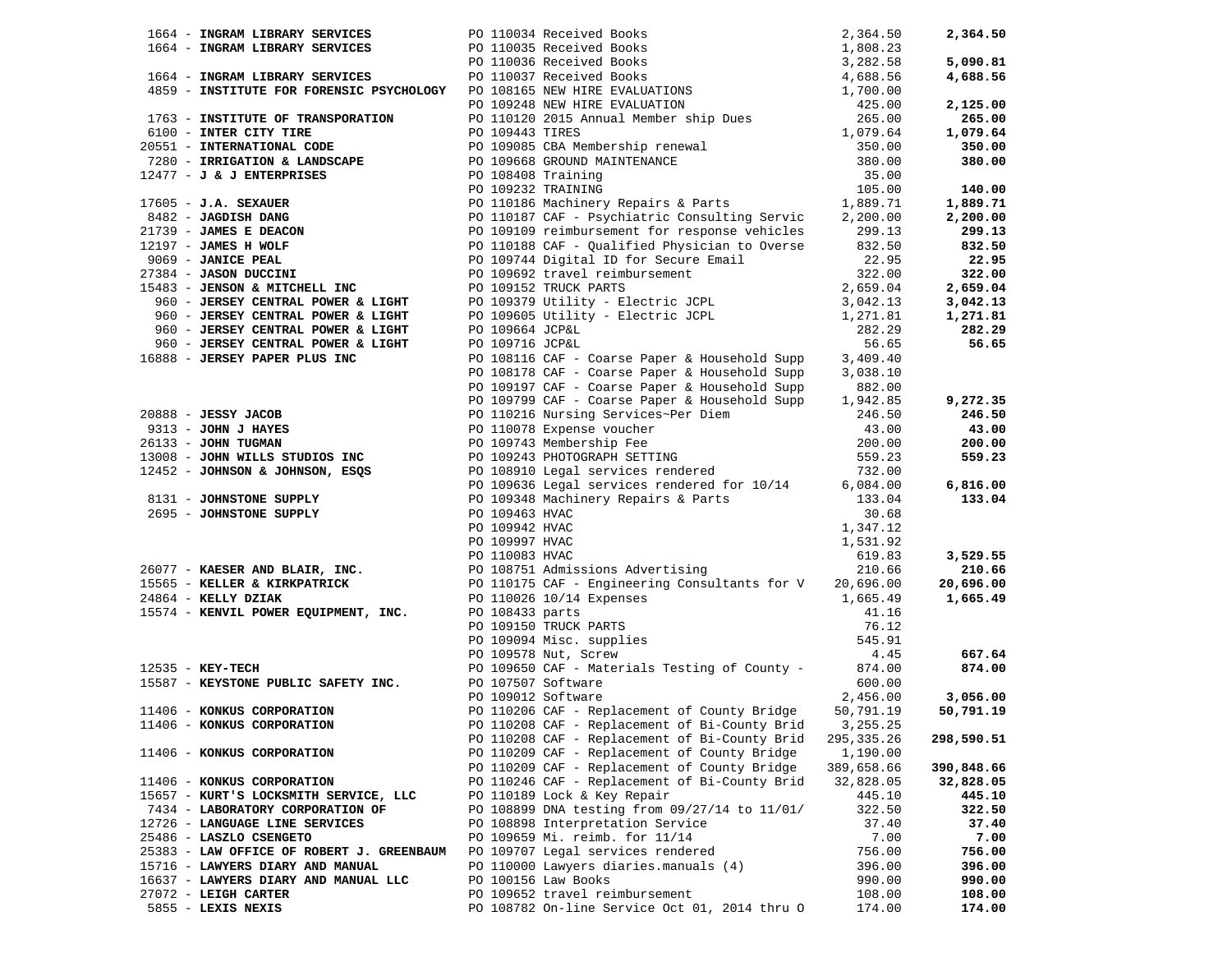|                    |                                                    |                 | 5068 - LEXIS NEXIS/MATTHEW BENDER<br>PO 108162 LAW BOOK<br>PO 108162 LAW BOOK<br>PO 107652 NUTRIEM PO 10762 NUTRIEM PO 10762 NUTRIEM 208.89<br>3307 - LOREEN RAFISURA<br>PO 110228 Nursing Services-Per Diem<br>201100 - LOUISE R. MACCHI |                      | 274.97               |
|--------------------|----------------------------------------------------|-----------------|-------------------------------------------------------------------------------------------------------------------------------------------------------------------------------------------------------------------------------------------|----------------------|----------------------|
|                    |                                                    |                 |                                                                                                                                                                                                                                           |                      | 60.00                |
|                    |                                                    |                 |                                                                                                                                                                                                                                           |                      | 888.00               |
|                    |                                                    |                 |                                                                                                                                                                                                                                           |                      | 2,091.98             |
|                    |                                                    |                 |                                                                                                                                                                                                                                           |                      | 6,137.50             |
|                    |                                                    |                 |                                                                                                                                                                                                                                           |                      |                      |
|                    |                                                    |                 |                                                                                                                                                                                                                                           |                      | 300.00               |
|                    |                                                    |                 |                                                                                                                                                                                                                                           |                      | 137.45               |
|                    |                                                    |                 |                                                                                                                                                                                                                                           |                      | 2,518.00             |
|                    |                                                    |                 |                                                                                                                                                                                                                                           |                      |                      |
|                    |                                                    |                 |                                                                                                                                                                                                                                           |                      | 6,518.06             |
|                    |                                                    |                 |                                                                                                                                                                                                                                           |                      | 800.00               |
|                    |                                                    |                 |                                                                                                                                                                                                                                           |                      | 3,311.50             |
|                    |                                                    |                 |                                                                                                                                                                                                                                           |                      | 1,776.00             |
|                    |                                                    |                 |                                                                                                                                                                                                                                           |                      |                      |
|                    |                                                    |                 |                                                                                                                                                                                                                                           |                      |                      |
|                    |                                                    |                 |                                                                                                                                                                                                                                           |                      |                      |
|                    |                                                    |                 |                                                                                                                                                                                                                                           |                      |                      |
|                    |                                                    |                 |                                                                                                                                                                                                                                           |                      |                      |
|                    |                                                    |                 |                                                                                                                                                                                                                                           |                      |                      |
|                    |                                                    |                 |                                                                                                                                                                                                                                           |                      |                      |
|                    |                                                    |                 |                                                                                                                                                                                                                                           |                      |                      |
|                    |                                                    |                 |                                                                                                                                                                                                                                           |                      | 6,321.72             |
|                    |                                                    |                 |                                                                                                                                                                                                                                           |                      | 725.00               |
|                    |                                                    |                 |                                                                                                                                                                                                                                           |                      | 21.95                |
|                    |                                                    |                 |                                                                                                                                                                                                                                           |                      | 105.18               |
|                    |                                                    |                 |                                                                                                                                                                                                                                           |                      | 2,638.80             |
|                    |                                                    |                 |                                                                                                                                                                                                                                           |                      | 1,174.75             |
|                    |                                                    |                 |                                                                                                                                                                                                                                           |                      | 249.00               |
|                    |                                                    |                 |                                                                                                                                                                                                                                           |                      | 132.00               |
|                    |                                                    |                 |                                                                                                                                                                                                                                           |                      | 350.00               |
|                    |                                                    |                 |                                                                                                                                                                                                                                           |                      | 55.00                |
|                    |                                                    |                 |                                                                                                                                                                                                                                           |                      | 1,444.11             |
|                    |                                                    |                 |                                                                                                                                                                                                                                           |                      | 22.40                |
|                    |                                                    |                 |                                                                                                                                                                                                                                           |                      |                      |
|                    |                                                    |                 |                                                                                                                                                                                                                                           |                      | 2,118.25             |
|                    |                                                    |                 |                                                                                                                                                                                                                                           |                      | 1,517.00             |
|                    |                                                    |                 |                                                                                                                                                                                                                                           |                      |                      |
|                    |                                                    |                 |                                                                                                                                                                                                                                           |                      | 1,493.35             |
|                    |                                                    |                 | 19919 M.C. PROSECUTOR'S BMERGERY PO 102970 Cash Interests for Investigations & 2,000,000<br>19928 M.C. SCHOLOGY PRODUCTION POUR CONTINUES (2000) 2000 - 1992-422<br>2009 MARIA CANNELITA ORDER AND STORE (2000) 2000 - 1992-422<br>       |                      | 1,410.91             |
|                    |                                                    |                 |                                                                                                                                                                                                                                           |                      | 3,200.00             |
|                    |                                                    |                 |                                                                                                                                                                                                                                           |                      | 1,082.03             |
|                    |                                                    |                 |                                                                                                                                                                                                                                           |                      | 572.22               |
|                    |                                                    |                 |                                                                                                                                                                                                                                           |                      | 3,959.00             |
|                    |                                                    |                 |                                                                                                                                                                                                                                           |                      | 2,311.60             |
|                    |                                                    |                 |                                                                                                                                                                                                                                           |                      | 665.50               |
|                    |                                                    |                 |                                                                                                                                                                                                                                           |                      | 165.00               |
|                    |                                                    |                 |                                                                                                                                                                                                                                           |                      |                      |
|                    |                                                    |                 |                                                                                                                                                                                                                                           |                      | 362.66               |
|                    | 16283 - MORRIS BRICK AND STONE CO. PO 108948 MASON |                 |                                                                                                                                                                                                                                           | 335.13               |                      |
|                    |                                                    | PO 109699 MASON |                                                                                                                                                                                                                                           | 37.50                | 372.63               |
|                    | 6213 - MORRIS COUNTY ENGRAVING LLC                 |                 | PO 108321 bronze plaque for dedication                                                                                                                                                                                                    | 584.74               | 584.74               |
|                    | 15894 - MORRIS COUNTY ENGRAVING LLC                |                 | PO 109995 Awards for 83BPC Graduation                                                                                                                                                                                                     | 261.90               | 261.90               |
|                    | 12819 - MORRIS COUNTY M.U.A                        |                 | PO 108141 FACILITY GARBAGE COMPACTOR TIPPING                                                                                                                                                                                              | 996.69               | 996.69               |
|                    | 12819 - MORRIS COUNTY M.U.A                        |                 | PO 109233 FACILITY WASTE PULL FEE                                                                                                                                                                                                         | 650.00               | 650.00               |
|                    |                                                    |                 | PO 108732 CAF- Solid Waste Collection                                                                                                                                                                                                     |                      |                      |
| $19483 - M.C. MUA$ |                                                    |                 | PO 109146 CAF - Solid Waste Collection Servic                                                                                                                                                                                             | 6,332.28<br>7,537.96 | 6,332.28<br>7,537.96 |
| 19483 - M.C. MUA   |                                                    |                 |                                                                                                                                                                                                                                           |                      |                      |
| 19483 - M.C. MUA   |                                                    |                 | PO 109159 REFUSE REMOVAL                                                                                                                                                                                                                  | 590.56               | 590.56               |
| 19483 - M.C. MUA   |                                                    |                 | PO 109280 Tipping Fees                                                                                                                                                                                                                    | 218.83               | 218.83               |
|                    | 12676 - MORRIS COUNTY TOURISM BUREAU               |                 | PO 106938 CAF - Re-Grant agreements                                                                                                                                                                                                       | 533.00               | 533.00               |
|                    | 5091 - MORRIS PLAINS POSTMASTER                    |                 | PO 110199 Post Office Box Fee                                                                                                                                                                                                             | 2,252.00             | 2,252.00             |
|                    | 16316 - MORRISTOWN AUTO BODY INC                   |                 | PO 109108 AUTO PARTS                                                                                                                                                                                                                      | 700.50               | 700.50               |
|                    | 14515 - MORRISTOWN EMERGENCY MEDICAL               |                 | PO 108175 INMATE MEDICAL CARE                                                                                                                                                                                                             | 534.00               | 534.00               |
|                    | 16321 - MORRISTOWN LUMBER &                        |                 | PO 108137 MISC. MAINTENANCE SUPPLIES                                                                                                                                                                                                      | 76.12                |                      |
|                    |                                                    |                 | PO 108144 MAINTENANCE SUPPLIES                                                                                                                                                                                                            | 16.17                |                      |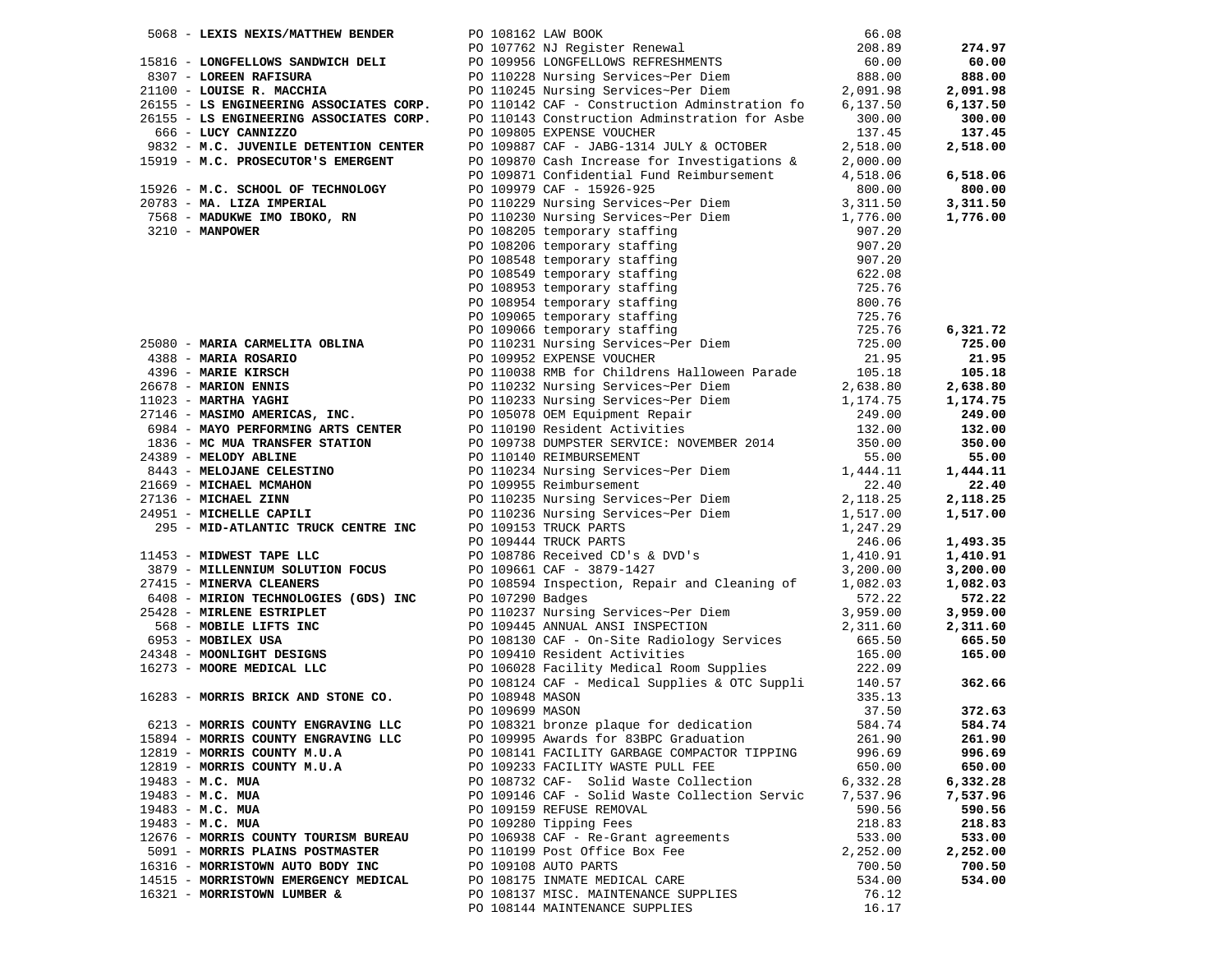|                                                                                                                                                                                                                                   |                    | PO 109228 MISC. MAINTENANCE SUPPLIES 50.94<br>PO 109141 Misc. Supplies 75.59<br>PO 109115 Materials to equip Hazmat Trailer 118.30<br>6.99 |           |           |
|-----------------------------------------------------------------------------------------------------------------------------------------------------------------------------------------------------------------------------------|--------------------|--------------------------------------------------------------------------------------------------------------------------------------------|-----------|-----------|
|                                                                                                                                                                                                                                   |                    |                                                                                                                                            |           |           |
|                                                                                                                                                                                                                                   |                    |                                                                                                                                            |           |           |
|                                                                                                                                                                                                                                   |                    |                                                                                                                                            |           |           |
|                                                                                                                                                                                                                                   |                    |                                                                                                                                            |           |           |
|                                                                                                                                                                                                                                   |                    |                                                                                                                                            |           |           |
|                                                                                                                                                                                                                                   |                    |                                                                                                                                            |           |           |
|                                                                                                                                                                                                                                   |                    |                                                                                                                                            |           |           |
|                                                                                                                                                                                                                                   |                    |                                                                                                                                            |           |           |
|                                                                                                                                                                                                                                   |                    |                                                                                                                                            |           |           |
|                                                                                                                                                                                                                                   |                    |                                                                                                                                            |           |           |
|                                                                                                                                                                                                                                   |                    |                                                                                                                                            |           |           |
|                                                                                                                                                                                                                                   |                    |                                                                                                                                            |           |           |
|                                                                                                                                                                                                                                   |                    |                                                                                                                                            |           |           |
|                                                                                                                                                                                                                                   |                    |                                                                                                                                            |           |           |
|                                                                                                                                                                                                                                   |                    |                                                                                                                                            |           |           |
|                                                                                                                                                                                                                                   |                    |                                                                                                                                            |           |           |
|                                                                                                                                                                                                                                   |                    |                                                                                                                                            |           |           |
|                                                                                                                                                                                                                                   |                    |                                                                                                                                            |           |           |
|                                                                                                                                                                                                                                   |                    |                                                                                                                                            |           |           |
|                                                                                                                                                                                                                                   |                    |                                                                                                                                            |           |           |
|                                                                                                                                                                                                                                   |                    |                                                                                                                                            |           |           |
|                                                                                                                                                                                                                                   |                    |                                                                                                                                            |           |           |
|                                                                                                                                                                                                                                   |                    |                                                                                                                                            |           |           |
|                                                                                                                                                                                                                                   |                    |                                                                                                                                            |           |           |
|                                                                                                                                                                                                                                   |                    |                                                                                                                                            |           |           |
|                                                                                                                                                                                                                                   |                    |                                                                                                                                            |           |           |
|                                                                                                                                                                                                                                   |                    |                                                                                                                                            |           |           |
|                                                                                                                                                                                                                                   |                    |                                                                                                                                            |           |           |
|                                                                                                                                                                                                                                   |                    |                                                                                                                                            |           |           |
|                                                                                                                                                                                                                                   |                    |                                                                                                                                            |           |           |
|                                                                                                                                                                                                                                   |                    |                                                                                                                                            |           |           |
| 16321 MORAISTON LUMBER A DO 19911S MARTING UP and Top Terms of the 111.52<br>16321 MORAISTON LUMBER A DO 199278 Various of the proper of 116.53<br>16340 MORAISTON PARTING AUTIONATY PO 19928 Various And the proper of the prope |                    |                                                                                                                                            |           |           |
|                                                                                                                                                                                                                                   |                    |                                                                                                                                            |           |           |
|                                                                                                                                                                                                                                   |                    |                                                                                                                                            |           |           |
|                                                                                                                                                                                                                                   |                    |                                                                                                                                            |           |           |
| 12539 - NJ TECHLINE HVAC SRVC CO. LLC                                                                                                                                                                                             |                    | PO 108671 Emergency Repair on Trane Cooling U $5,349.00$ $5,349.00$                                                                        |           |           |
| $24261 - NJAC$                                                                                                                                                                                                                    |                    |                                                                                                                                            |           | 125.00    |
|                                                                                                                                                                                                                                   |                    | PO 109291 Registration for the Summit on the T125.00<br>PO 109658 Transportation Summit 125.00                                             |           | 125.00    |
| 24261 - NJAC<br>24261 - NJAC<br>11181 - NJAFM<br>8963 - NJDOL                                                                                                                                                                     |                    | PO 109620 NJAFM membership - Jennifer McCullo 20.00                                                                                        |           | 20.00     |
|                                                                                                                                                                                                                                   |                    |                                                                                                                                            |           | 61,739.00 |
|                                                                                                                                                                                                                                   |                    |                                                                                                                                            |           | 358.50    |
|                                                                                                                                                                                                                                   |                    |                                                                                                                                            |           | 998.00    |
|                                                                                                                                                                                                                                   |                    |                                                                                                                                            |           | 92.50     |
|                                                                                                                                                                                                                                   |                    |                                                                                                                                            |           | 972.90    |
|                                                                                                                                                                                                                                   |                    |                                                                                                                                            |           | 134.80    |
|                                                                                                                                                                                                                                   |                    |                                                                                                                                            |           | 315.29    |
|                                                                                                                                                                                                                                   |                    |                                                                                                                                            |           | 951.26    |
|                                                                                                                                                                                                                                   |                    |                                                                                                                                            |           | 17,472.00 |
| 10246 - OFFICE OF TEMPORARY ASSISTANCE PO 109653 Estimated Co. Share of TANF for 12/ 8,754.00 8,754.00                                                                                                                            |                    |                                                                                                                                            |           |           |
| 10246 - OFFICE OF TEMPORARY ASSISTANCE                                                                                                                                                                                            |                    | PO 109654 Estimated Co. Share of ASSIR for 12                                                                                              | 47,429.00 | 47,429.00 |
| 21420 - OGS TECHNOLOGIES, INC.                                                                                                                                                                                                    |                    | PO 105857 Please Order - Sheriff Star Pins                                                                                                 | 1,558.99  | 1,558.99  |
| 10846 - OLD DOMINION BRUSH COMPANY                                                                                                                                                                                                |                    | PO 108761 TRUCK PARTS                                                                                                                      | 56.00     | 56.00     |
| 25021 - ONE SOURCE OF NEW JERSEY LLC                                                                                                                                                                                              |                    | PO 108876 Misc. parts                                                                                                                      | 157.84    | 157.84    |
| 25021 - ONE SOURCE OF NEW JERSEY LLC                                                                                                                                                                                              |                    | PO 109016 Hex Nuts, Washers                                                                                                                | 80.58     | 80.58     |
| 25021 - ONE SOURCE OF NEW JERSEY LLC                                                                                                                                                                                              |                    | PO 109450 SHOP SUPPLIES                                                                                                                    | 256.19    | 256.19    |
| 14076 - OPHELIA V. CRUSE                                                                                                                                                                                                          |                    | PO 109959 EXPENSE VOUCHER                                                                                                                  | 81.30     | 81.30     |
| 10287 - PANCIELLO CONSTRUCTION LLC                                                                                                                                                                                                |                    | PO 109951 CAF - Labor Rates Concrete Replacem                                                                                              | 800.00    | 800.00    |
| 16887 - PAPER MART INC                                                                                                                                                                                                            |                    | PO 108894 Office Supplies                                                                                                                  | 1,425.00  | 1,425.00  |
| 16918 - PASSAIC COUNTY POLICE ACADEMY                                                                                                                                                                                             | PO 108115 TRAINING |                                                                                                                                            | 500.00    | 500.00    |
| 15955 - PATRICIA MAGEE                                                                                                                                                                                                            |                    | PO 109700 travel reimbursement                                                                                                             | 53.48     | 53.48     |
| 8179 - PATRICIA SCUDDER                                                                                                                                                                                                           |                    | PO 102088 Medicare B Reimbursement January 20                                                                                              | 209.80    | 209.80    |
| 25411 - PATRICIA W. GIBBONS                                                                                                                                                                                                       |                    | PO 109812 Nutrition Support Services                                                                                                       | 255.24    | 255.24    |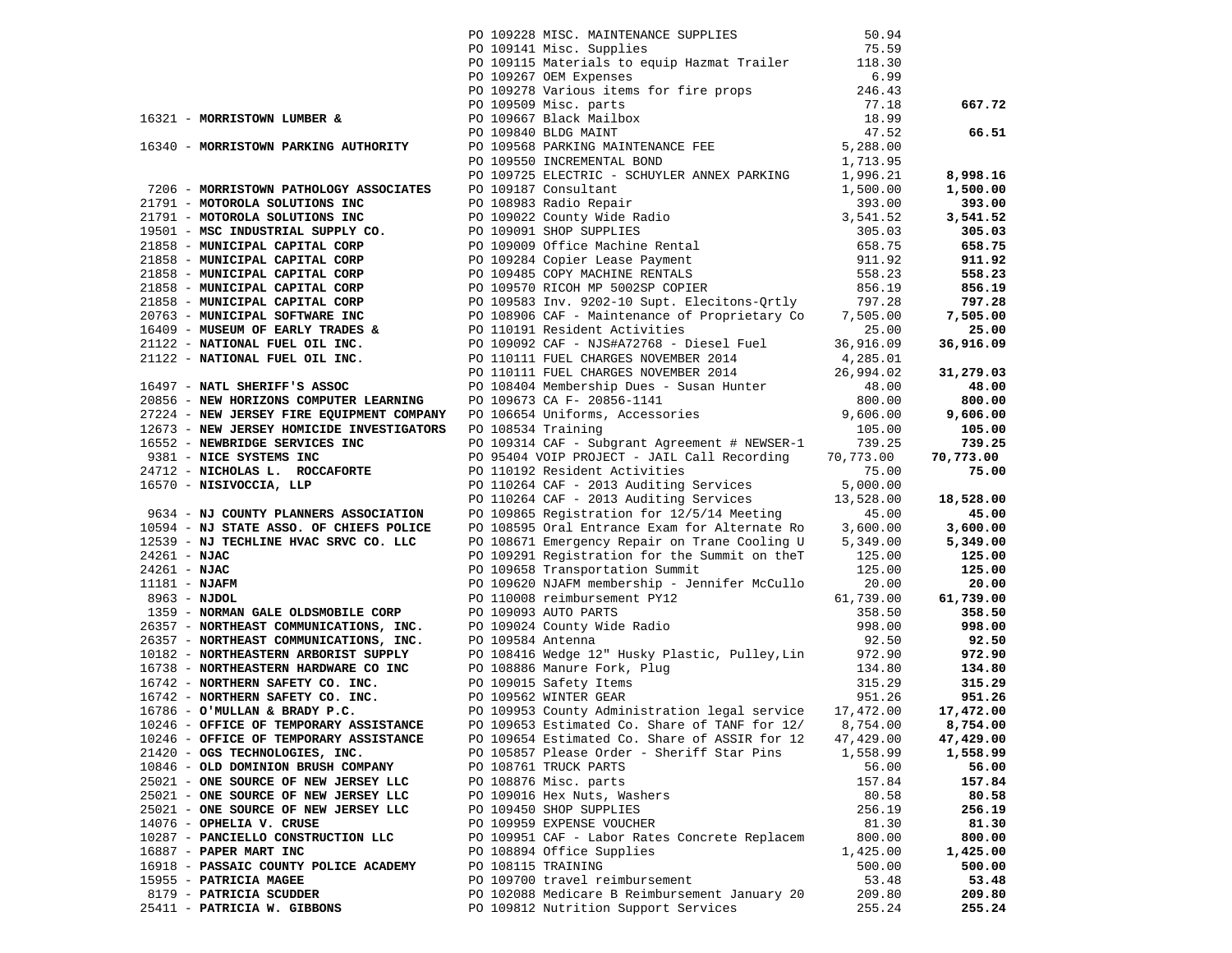|                                      |  | 18592 - PATRICIA ZAKRZESKI PO 109560 EXPENSE VOUCHER<br>17495 - PATRICSON MEDICAL SUPPLY, INC. PO 109236 INMATE MEDICAL CARE<br>9584 - PAUL CERAN OD<br>19663 - PERFORMANCE TRAILERS INC. PO 109236 INMATE MEDICAL CARE<br>19663 - PE |          | 36.90      |
|--------------------------------------|--|---------------------------------------------------------------------------------------------------------------------------------------------------------------------------------------------------------------------------------------|----------|------------|
|                                      |  |                                                                                                                                                                                                                                       |          | 299.36     |
|                                      |  |                                                                                                                                                                                                                                       |          | 190.00     |
|                                      |  |                                                                                                                                                                                                                                       |          | 58.40      |
|                                      |  |                                                                                                                                                                                                                                       |          |            |
|                                      |  |                                                                                                                                                                                                                                       |          | 1,529.92   |
|                                      |  |                                                                                                                                                                                                                                       |          | 681.63     |
|                                      |  |                                                                                                                                                                                                                                       |          | 3,722.40   |
|                                      |  |                                                                                                                                                                                                                                       |          | 884.00     |
|                                      |  |                                                                                                                                                                                                                                       |          |            |
|                                      |  |                                                                                                                                                                                                                                       |          | 359.49     |
|                                      |  |                                                                                                                                                                                                                                       |          |            |
|                                      |  |                                                                                                                                                                                                                                       |          | 84.50      |
|                                      |  | 17087 - POLICE & FIRE RETIREMENT SYSTEM PO 110259 PFRS - EMPLOYER SHARE - RETROACTIVE 253, 268.80                                                                                                                                     |          | 253,268.80 |
|                                      |  |                                                                                                                                                                                                                                       |          | 833.00     |
|                                      |  |                                                                                                                                                                                                                                       |          |            |
|                                      |  |                                                                                                                                                                                                                                       |          | 780.00     |
|                                      |  |                                                                                                                                                                                                                                       |          | 125.00     |
|                                      |  |                                                                                                                                                                                                                                       |          | 87,028.30  |
|                                      |  |                                                                                                                                                                                                                                       |          | 4,550.00   |
|                                      |  |                                                                                                                                                                                                                                       |          | 8,432.63   |
|                                      |  |                                                                                                                                                                                                                                       |          |            |
|                                      |  |                                                                                                                                                                                                                                       |          |            |
|                                      |  |                                                                                                                                                                                                                                       |          |            |
|                                      |  |                                                                                                                                                                                                                                       |          | 7,512.00   |
|                                      |  |                                                                                                                                                                                                                                       |          |            |
|                                      |  |                                                                                                                                                                                                                                       |          | 13,355.30  |
|                                      |  |                                                                                                                                                                                                                                       |          | 500.00     |
|                                      |  |                                                                                                                                                                                                                                       |          | 800.00     |
|                                      |  |                                                                                                                                                                                                                                       |          | 191.72     |
|                                      |  |                                                                                                                                                                                                                                       |          | 325.00     |
|                                      |  |                                                                                                                                                                                                                                       |          |            |
|                                      |  |                                                                                                                                                                                                                                       |          | 568.00     |
|                                      |  |                                                                                                                                                                                                                                       |          |            |
|                                      |  |                                                                                                                                                                                                                                       |          | 8,103.00   |
|                                      |  |                                                                                                                                                                                                                                       |          |            |
|                                      |  |                                                                                                                                                                                                                                       |          |            |
|                                      |  |                                                                                                                                                                                                                                       |          | 4,579.47   |
|                                      |  |                                                                                                                                                                                                                                       |          | 66.64      |
|                                      |  |                                                                                                                                                                                                                                       |          | 24.22      |
|                                      |  |                                                                                                                                                                                                                                       |          | 13.90      |
|                                      |  |                                                                                                                                                                                                                                       |          |            |
|                                      |  |                                                                                                                                                                                                                                       |          |            |
|                                      |  |                                                                                                                                                                                                                                       |          |            |
|                                      |  |                                                                                                                                                                                                                                       |          | 7,856.27   |
|                                      |  |                                                                                                                                                                                                                                       |          | 396.73     |
|                                      |  |                                                                                                                                                                                                                                       |          | 180.75     |
|                                      |  |                                                                                                                                                                                                                                       |          |            |
|                                      |  | 17087 - POLATIC FIREM METHEMAS SPECIES (1919) 19165 bythe SHARK - HETROLOGY - POLATIC 23, 202, 202<br>1923) - PARCYCONTER METHEMA (1917) 2013 CHAIR PROPERTIES (1918) 2013<br>1923) - PARCYCONTER METHEMA (1918) 2013 CHAIR PROPE     |          | 1,018.29   |
|                                      |  |                                                                                                                                                                                                                                       |          |            |
|                                      |  |                                                                                                                                                                                                                                       |          | 112.00     |
|                                      |  | 17338 - RITACCO CONSTRUCTION INC<br>PO 109663 CAF - Replacment of County Bridge #2,025.00                                                                                                                                             |          |            |
|                                      |  | PO 109663 CAF - Replacment of County Bridge #95,252.03                                                                                                                                                                                |          | 97,277.03  |
| 13770 - ROBERT A. CHARMOY, DMD PA    |  | PO 109754 Dental Program                                                                                                                                                                                                              | 120.00   | 120.00     |
| 17899 - RONALD SUAREZ, MD            |  | PO 109710 Uniform equipment                                                                                                                                                                                                           | 179.75   | 179.75     |
| 25500 - ROSALIE LAMONTE              |  | PO 110024 Phone Reimbursement                                                                                                                                                                                                         | 38.49    | 38.49      |
| 7805 - ROSE DUMAPIT                  |  | PO 110238 Nursing Services~Per Diem                                                                                                                                                                                                   | 1,755.65 | 1,755.65   |
|                                      |  |                                                                                                                                                                                                                                       |          |            |
| 24397 - ROSEMARY BATANE COBCOBO      |  | PO 110239 Nursing Services~Per Diem                                                                                                                                                                                                   | 888.00   | 888.00     |
| 5345 - ROUTE 23 AUTOMALL LLC         |  | PO 108766 AUTO PARTS                                                                                                                                                                                                                  | 177.91   |            |
|                                      |  | PO 109098 AUTO PARTS                                                                                                                                                                                                                  | 31.27    |            |
|                                      |  | PO 109454 AUTO PARTS                                                                                                                                                                                                                  | 362.91   | 572.09     |
| 25564 - RUG AND FLOOR STORE          |  | PO 109703 REPL CARPET                                                                                                                                                                                                                 | 649.00   | 649.00     |
| 9938 - RUTGERS CENTER FOR CONTINUING |  | PO 109974 CAF - 9938-1678                                                                                                                                                                                                             | 2,076.00 |            |
|                                      |  | PO 109976 CAF - 9938-846                                                                                                                                                                                                              | 519.00   |            |
|                                      |  | PO 109785 CAF - 9938-1490                                                                                                                                                                                                             | 729.00   |            |
|                                      |  | PO 109980 CAF - 9938-1442                                                                                                                                                                                                             | 2,688.00 | 6,012.00   |
|                                      |  |                                                                                                                                                                                                                                       |          |            |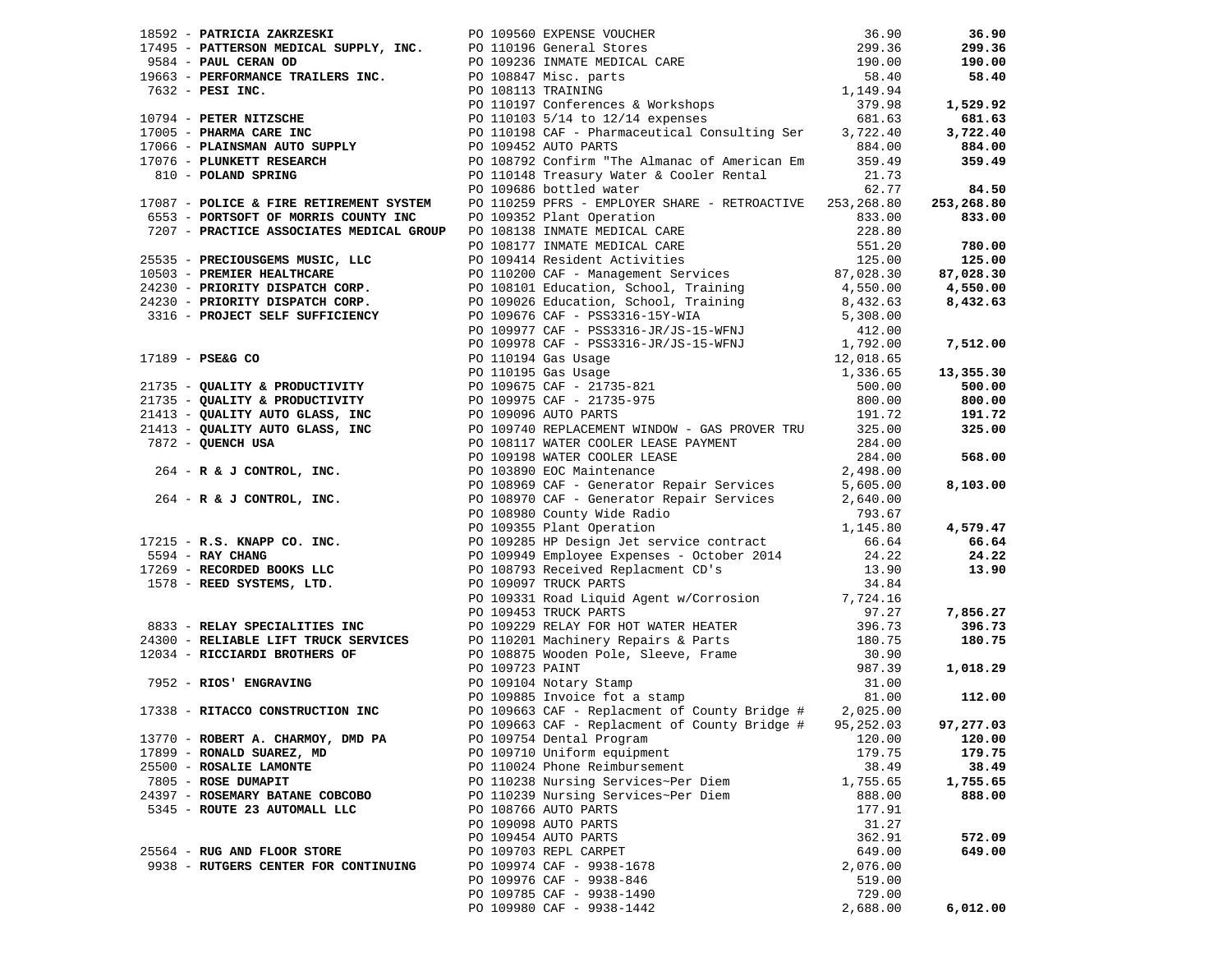| PO 110100 Pest Control Class<br>24895 - RUTGERS OCPE                                                                                                                                                                                      |                    |                                                                                                                                                                                                                                                                      | 390.00     | 390.00     |
|-------------------------------------------------------------------------------------------------------------------------------------------------------------------------------------------------------------------------------------------|--------------------|----------------------------------------------------------------------------------------------------------------------------------------------------------------------------------------------------------------------------------------------------------------------|------------|------------|
|                                                                                                                                                                                                                                           |                    | 6653 - S.A. COMUNALE CO., INC<br>6653 - S.A. COMUNALE CO., INC<br>PO 110184 CAF - Parking Garage Sprinkler Syst                                                                                                                                                      | 3,478.00   |            |
|                                                                                                                                                                                                                                           |                    |                                                                                                                                                                                                                                                                      | 675.00     |            |
|                                                                                                                                                                                                                                           |                    | PO 110193 CAF - Parking Garage Sprinkler Syst                                                                                                                                                                                                                        | 7,341.90   | 11,494.90  |
| 17546 - SCHIFANO CONSTRUCTION CORP.                                                                                                                                                                                                       |                    | PO 110212 CAF - Milling and Resurfacing of Bo                                                                                                                                                                                                                        | 286,372.23 | 286,372.23 |
| 21319 - SCHINDLER ELEVATOR CORPORATION                                                                                                                                                                                                    |                    | PO 110202 Service Agreement, Machinery Repair                                                                                                                                                                                                                        | 6,076.61   | 6,076.61   |
|                                                                                                                                                                                                                                           |                    | PO 109724 EQUIP SERV AGREEMENTS - WATERGUARD                                                                                                                                                                                                                         | 2,175.00   | 2,175.00   |
| 3032 - SCIENTIFIC WATER CONDITIONALS<br>6104 - SENIOR CITIZENS LONG HILL<br>21685 - SENIOR SALON SERVICES LLC<br>26179 - SERVICE ASSOCIATES II, INC.<br>19854 - SHEAFFER SUPPLY INC.<br>17621 - SHEAFFER SUPPLY, INC.<br>17621 - SHEAFFER |                    | PO 109166 Polling Place Rental Fee for Novemb                                                                                                                                                                                                                        | 50.00      | 50.00      |
|                                                                                                                                                                                                                                           |                    |                                                                                                                                                                                                                                                                      | 5,750.00   | 5,750.00   |
|                                                                                                                                                                                                                                           |                    |                                                                                                                                                                                                                                                                      |            | 1,613.70   |
|                                                                                                                                                                                                                                           |                    |                                                                                                                                                                                                                                                                      |            | 349.74     |
|                                                                                                                                                                                                                                           |                    |                                                                                                                                                                                                                                                                      |            |            |
|                                                                                                                                                                                                                                           |                    |                                                                                                                                                                                                                                                                      |            |            |
|                                                                                                                                                                                                                                           |                    |                                                                                                                                                                                                                                                                      |            |            |
|                                                                                                                                                                                                                                           |                    |                                                                                                                                                                                                                                                                      |            |            |
|                                                                                                                                                                                                                                           |                    |                                                                                                                                                                                                                                                                      |            | 700.87     |
|                                                                                                                                                                                                                                           |                    |                                                                                                                                                                                                                                                                      |            |            |
|                                                                                                                                                                                                                                           |                    | 0.00019144<br>19854 - SHEAFFER SUPPLY INC.<br>19854 - SHEAFFER SUPPLY INC.<br>19854 - SHEAFFER SUPPLY INC.<br>20108435 supplies<br>210.39<br>27.90<br>27.90<br>27.90<br>27.90<br>27.90<br>27.90<br>27.90<br>27.90<br>27.90<br>27.90<br>27.90<br>27.90<br>27.90<br>27 |            |            |
|                                                                                                                                                                                                                                           |                    |                                                                                                                                                                                                                                                                      |            | 716.93     |
|                                                                                                                                                                                                                                           |                    |                                                                                                                                                                                                                                                                      |            | 137.46     |
|                                                                                                                                                                                                                                           |                    |                                                                                                                                                                                                                                                                      |            |            |
|                                                                                                                                                                                                                                           |                    |                                                                                                                                                                                                                                                                      |            |            |
|                                                                                                                                                                                                                                           |                    |                                                                                                                                                                                                                                                                      |            |            |
|                                                                                                                                                                                                                                           |                    |                                                                                                                                                                                                                                                                      |            | 228,212.50 |
|                                                                                                                                                                                                                                           |                    |                                                                                                                                                                                                                                                                      |            | 6,000.00   |
|                                                                                                                                                                                                                                           |                    |                                                                                                                                                                                                                                                                      |            |            |
|                                                                                                                                                                                                                                           |                    | PO 109496 CHE PO 109464 Example 2013 MHz PO 109445 EV 2015 Countywide Training - Allia 243.25<br>PO 109466 CHE PO 10945 EV 2015 Countywide Training - Preve 6,000.00<br>PO 109455 AUTO PARTS<br>PO 109455 AUTO PARTS<br>PO 109455 AUTO                               |            | 180.62     |
|                                                                                                                                                                                                                                           |                    |                                                                                                                                                                                                                                                                      |            | 23,087.45  |
|                                                                                                                                                                                                                                           |                    |                                                                                                                                                                                                                                                                      |            | 243.25     |
| 6981 - SODEXO INC & AFFILIATES                                                                                                                                                                                                            |                    | PO 109646 Refreshments MHSAAB NOV. 2014 MTG                                                                                                                                                                                                                          | 151.80     | 151.80     |
| 6981 - SODEXO INC & AFFILIATES                                                                                                                                                                                                            |                    | PO 109647 Refreshments for Nov. HSAC meeting                                                                                                                                                                                                                         | 177.50     | 177.50     |
| 6981 - SODEXO INC & AFFILIATES                                                                                                                                                                                                            |                    | PO 109806 CAF - Dietary Services                                                                                                                                                                                                                                     | 173,573.44 | 173,573.44 |
| 6981 - SODEXO INC & AFFILIATES                                                                                                                                                                                                            | PO 109940 sodexo   |                                                                                                                                                                                                                                                                      | 59.60      | 59.60      |
| 6981 - SODEXO INC & AFFILIATES                                                                                                                                                                                                            |                    |                                                                                                                                                                                                                                                                      |            | 9,391.13   |
|                                                                                                                                                                                                                                           |                    | PO $109971$ CAF - Dietary Services $11/01$ throug 9,391.13<br>PO 110003 CAF - Dietary Services 10,283.58                                                                                                                                                             |            |            |
| 6981 - SODEXO INC & AFFILIATES                                                                                                                                                                                                            |                    | PO 110003 CAP - $\mu$ 1.<br>PO 110155 CAF - Laundry Services                                                                                                                                                                                                         |            | 10,283.58  |
| 6981 - SODEXO INC & AFFILIATES                                                                                                                                                                                                            |                    |                                                                                                                                                                                                                                                                      | 88,616.61  | 88,616.61  |
| 6981 - SODEXO INC & AFFILIATES                                                                                                                                                                                                            |                    | PO 110156 CAF - Laundry Services                                                                                                                                                                                                                                     | 88,583.41  | 88,583.41  |
| 6981 - SODEXO INC & AFFILIATES                                                                                                                                                                                                            |                    | PO 110157 CAF - Housekeeping Facility Mainten 180,790.10<br>PO 110157 CAF - Housekeeping Facility Mainten 180,790.10<br>PO 110158 CAF - Housekeeping Facility Mainten 183,514.87                                                                                     |            | 180,790.10 |
| 6981 - SODEXO INC & AFFILIATES                                                                                                                                                                                                            |                    |                                                                                                                                                                                                                                                                      |            | 183,514.87 |
| 6981 - SODEXO INC & AFFILIATES                                                                                                                                                                                                            |                    |                                                                                                                                                                                                                                                                      |            | 268,394.72 |
| 6981 - SODEXO INC & AFFILIATES                                                                                                                                                                                                            |                    | PO 110159 CAF - Dietary Services 268,394.72<br>PO 110160 CAF - Dietary Services 264,869.30<br>PO 108874 Carcass Removal 5,973.00                                                                                                                                     |            | 264,869.30 |
| 11160 - SPACE FARMS INC                                                                                                                                                                                                                   |                    | PO 108874 Carcass Removal                                                                                                                                                                                                                                            | 5,973.00   | 5,973.00   |
|                                                                                                                                                                                                                                           |                    | 17772 - SPEEDWELL ELECTRIC MOTORS PO 109336 CAF - On-Site Labor Rates, Electric                                                                                                                                                                                      |            |            |
|                                                                                                                                                                                                                                           |                    |                                                                                                                                                                                                                                                                      |            | 383.00     |
| 4611 - STAPLES ADVANTAGE                                                                                                                                                                                                                  |                    | 224.00<br>PO 109336 CAF - On-Site Labor Rates, Electric 224.00<br>PO 106220 Office Equipment 107.02<br>PO 109113 staples supplies 405.21<br>PO 109114 STAPLES SUPPLIES 450.00<br>PO 109119 OFFICE SUPPLIES 287.39<br>PO 109121 Medical Ser                           |            | 107.02     |
| 4611 - STAPLES ADVANTAGE                                                                                                                                                                                                                  |                    |                                                                                                                                                                                                                                                                      |            | 405.21     |
| 4611 - STAPLES ADVANTAGE                                                                                                                                                                                                                  |                    |                                                                                                                                                                                                                                                                      |            | 450.00     |
| 4611 - STAPLES ADVANTAGE                                                                                                                                                                                                                  |                    |                                                                                                                                                                                                                                                                      |            | 287.39     |
| 4611 - STAPLES ADVANTAGE                                                                                                                                                                                                                  |                    |                                                                                                                                                                                                                                                                      |            | 199.50     |
| 4611 - STAPLES ADVANTAGE                                                                                                                                                                                                                  |                    |                                                                                                                                                                                                                                                                      |            | 297.83     |
| 4611 - STAPLES ADVANTAGE                                                                                                                                                                                                                  |                    | PO 109254 Medical Office Supplies 159.23                                                                                                                                                                                                                             |            | 159.23     |
| 4611 - STAPLES ADVANTAGE                                                                                                                                                                                                                  | PO 109481 SUPPLIES |                                                                                                                                                                                                                                                                      | 630.87     | 630.87     |
| 4611 - STAPLES ADVANTAGE                                                                                                                                                                                                                  |                    | PO 109500 SUPPLIES FOR SURROGATE'S OFFICE                                                                                                                                                                                                                            | 835.06     | 835.06     |
| 4611 - STAPLES ADVANTAGE                                                                                                                                                                                                                  |                    | PO 109553 office supplies for ETS                                                                                                                                                                                                                                    | 216.43     | 216.43     |
| 4611 - STAPLES ADVANTAGE                                                                                                                                                                                                                  |                    | PO 109555 office supplies                                                                                                                                                                                                                                            | 1,954.55   | 1,954.55   |
| 4611 - STAPLES ADVANTAGE                                                                                                                                                                                                                  |                    | PO 109609 Office & Kitchen Supplies                                                                                                                                                                                                                                  | 210.12     | 210.12     |
| 4611 - STAPLES ADVANTAGE                                                                                                                                                                                                                  |                    | PO 109614 SUPPLIES FOR SURROGATE'S COURT                                                                                                                                                                                                                             | 37.92      | 37.92      |
| 4611 - STAPLES ADVANTAGE                                                                                                                                                                                                                  |                    | PO 109617 Heritage Commission Office Supplies                                                                                                                                                                                                                        | 95.59      | 95.59      |
| 4611 - STAPLES ADVANTAGE                                                                                                                                                                                                                  |                    | PO 109670 Item 649446 staples adj 3 hole punc                                                                                                                                                                                                                        | 98.54      | 98.54      |
| 4611 - STAPLES ADVANTAGE                                                                                                                                                                                                                  |                    | PO 109682 Supplies Invoice                                                                                                                                                                                                                                           | 89.09      | 89.09      |
| 4611 - STAPLES ADVANTAGE                                                                                                                                                                                                                  |                    | PO 109702 Office Supplies                                                                                                                                                                                                                                            |            | 89.97      |
|                                                                                                                                                                                                                                           |                    |                                                                                                                                                                                                                                                                      | 89.97      |            |
| 4611 - STAPLES ADVANTAGE                                                                                                                                                                                                                  | PO 109730 supplies |                                                                                                                                                                                                                                                                      | 379.89     | 379.89     |
| 4611 - STAPLES ADVANTAGE                                                                                                                                                                                                                  |                    | PO 109737 Office Supplies                                                                                                                                                                                                                                            | 1,531.16   | 1,531.16   |
| 4611 - STAPLES ADVANTAGE                                                                                                                                                                                                                  |                    | PO 109752 Various office supplies                                                                                                                                                                                                                                    | 999.95     | 999.95     |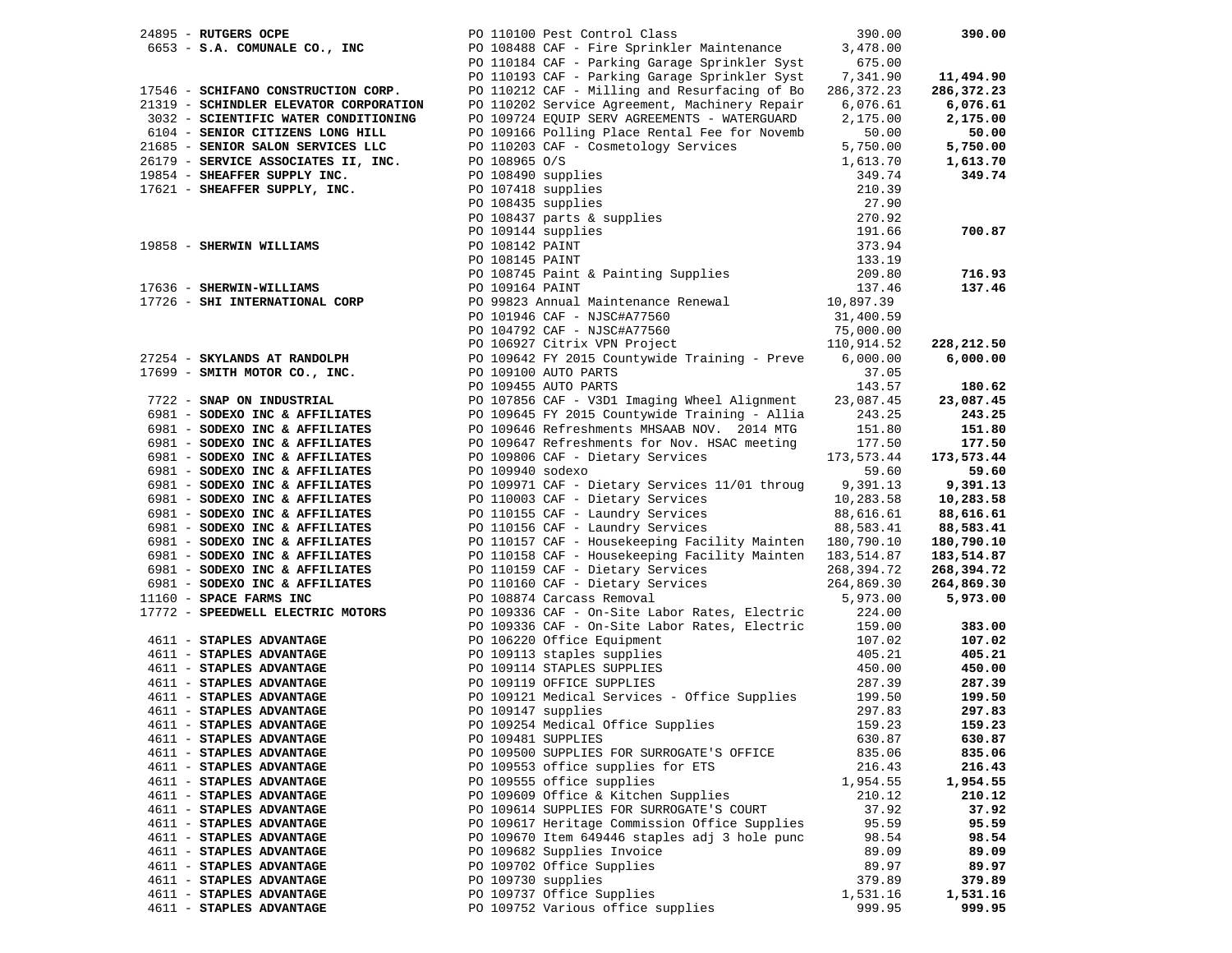|                                           |                 |                                                                                                                                                                                                                              |           | 169.71    |
|-------------------------------------------|-----------------|------------------------------------------------------------------------------------------------------------------------------------------------------------------------------------------------------------------------------|-----------|-----------|
|                                           |                 |                                                                                                                                                                                                                              |           | 4,968.98  |
|                                           |                 |                                                                                                                                                                                                                              |           | 835.24    |
|                                           |                 |                                                                                                                                                                                                                              |           | 159.75    |
|                                           |                 |                                                                                                                                                                                                                              |           | 93.45     |
|                                           |                 |                                                                                                                                                                                                                              |           | 34.95     |
|                                           |                 |                                                                                                                                                                                                                              |           | 233.23    |
|                                           |                 |                                                                                                                                                                                                                              |           | 3,760.44  |
|                                           |                 |                                                                                                                                                                                                                              |           | 3,963.90  |
|                                           |                 |                                                                                                                                                                                                                              |           |           |
|                                           |                 |                                                                                                                                                                                                                              |           | 578.53    |
|                                           |                 |                                                                                                                                                                                                                              |           | 128.64    |
|                                           |                 |                                                                                                                                                                                                                              |           | 4,288.88  |
|                                           |                 |                                                                                                                                                                                                                              |           | 1,049.00  |
|                                           |                 |                                                                                                                                                                                                                              |           | 1,049.00  |
|                                           |                 |                                                                                                                                                                                                                              |           | 3,147.00  |
|                                           |                 |                                                                                                                                                                                                                              |           |           |
|                                           |                 |                                                                                                                                                                                                                              |           | 6,194.37  |
|                                           |                 |                                                                                                                                                                                                                              |           | 630.00    |
|                                           |                 |                                                                                                                                                                                                                              |           | 87.90     |
|                                           |                 |                                                                                                                                                                                                                              |           | 3,800.00  |
|                                           |                 |                                                                                                                                                                                                                              |           | 46.20     |
|                                           |                 |                                                                                                                                                                                                                              |           | 1,029.85  |
|                                           |                 |                                                                                                                                                                                                                              |           |           |
|                                           |                 |                                                                                                                                                                                                                              |           | 3,370.50  |
|                                           |                 |                                                                                                                                                                                                                              |           | 233.33    |
|                                           |                 |                                                                                                                                                                                                                              |           | 1,972.37  |
|                                           |                 |                                                                                                                                                                                                                              |           | 436.00    |
|                                           |                 |                                                                                                                                                                                                                              |           | 64.15     |
|                                           |                 |                                                                                                                                                                                                                              |           |           |
|                                           |                 |                                                                                                                                                                                                                              |           | 820.44    |
|                                           |                 |                                                                                                                                                                                                                              |           | 16.46     |
|                                           |                 |                                                                                                                                                                                                                              |           | 190.65    |
|                                           |                 |                                                                                                                                                                                                                              |           | 2,423.50  |
|                                           |                 | 4611 - REVIEW AND 1990 - 1993 - 1993 - 1994 - 1994 - 1994 - 1994 - 1994 - 1994 - 1994 - 1994 - 1994 - 1994 - 1994 - 1994 - 1994 - 1994 - 1994 - 1994 - 1994 - 1994 - 1994 - 1994 - 1994 - 1994 - 1994 - 1994 - 1994 - 1994 - |           |           |
|                                           |                 |                                                                                                                                                                                                                              |           | 113.00    |
|                                           |                 |                                                                                                                                                                                                                              |           | 48.80     |
|                                           |                 |                                                                                                                                                                                                                              |           | 2,637.97  |
|                                           |                 |                                                                                                                                                                                                                              |           | 43.00     |
|                                           |                 |                                                                                                                                                                                                                              |           | 38.50     |
|                                           |                 |                                                                                                                                                                                                                              |           | 5,358.30  |
|                                           |                 |                                                                                                                                                                                                                              |           |           |
|                                           |                 |                                                                                                                                                                                                                              |           |           |
|                                           |                 |                                                                                                                                                                                                                              |           |           |
|                                           |                 |                                                                                                                                                                                                                              |           | 7,434.34  |
|                                           |                 |                                                                                                                                                                                                                              |           |           |
|                                           |                 |                                                                                                                                                                                                                              |           |           |
|                                           |                 |                                                                                                                                                                                                                              |           |           |
|                                           |                 |                                                                                                                                                                                                                              |           |           |
|                                           |                 |                                                                                                                                                                                                                              |           |           |
|                                           |                 |                                                                                                                                                                                                                              |           |           |
|                                           |                 |                                                                                                                                                                                                                              |           |           |
|                                           |                 |                                                                                                                                                                                                                              |           |           |
|                                           |                 | PO 109205 temporary staffing                                                                                                                                                                                                 | 800.80    | 8,280.33  |
| $4344$ - TEMPAIR                          |                 | PO 108968 REPLACE PUMP                                                                                                                                                                                                       | 147.00    | 147.00    |
| 26677 - TEODORA O. DELEON                 |                 | PO 110241 Nursing Services~Per Diem                                                                                                                                                                                          | 888.00    | 888.00    |
| 27034 - TERESA OMWENGA                    |                 | PO 110242 Nursing Services~Per Diem                                                                                                                                                                                          | 1,178.82  | 1,178.82  |
| 21214 - TEW FUNERAL SERVICES INC.         |                 | PO 109501 CAF - Remove Deceased Human Remains                                                                                                                                                                                | 1,415.00  | 1,415.00  |
| 14476 - THE EDUCATIONAL CENTER            |                 | PO 109881 CAF - JJ-1401 The Educational cente                                                                                                                                                                                | 15,840.00 | 15,840.00 |
| 17242 - THE LAW OFFICE OF                 |                 | PO 109960 Legal services-Morris View Collecti                                                                                                                                                                                | 120.00    | 120.00    |
| 27418 - THE MAINTENANCE CONNECTIONS, INC. | PO 109457 TOOLS |                                                                                                                                                                                                                              | 599.20    | 599.20    |
| 10412 - THE NEUROSCIENCE CENTER OF        |                 | PO 108174 INMATE MEDICAL CARE                                                                                                                                                                                                | 528.00    | 528.00    |
| 5711 - THE TAB GROUP                      |                 | PO 109684 CAF- Records Sorage                                                                                                                                                                                                | 12.25     | 12.25     |
| 122 - TILCON NEW YORK INC.                |                 | PO 109018 Bituminous Concrete                                                                                                                                                                                                | 981.55    | 981.55    |
| 26631 - TOM MYNES                         |                 | PO 110019 Travel reimbursement                                                                                                                                                                                               | 27.37     | 27.37     |
| 281 - TOMAR INDUSTRIES INC                |                 | PO 108701 Fire Extinguisher and other supplie                                                                                                                                                                                | 242.65    |           |
|                                           |                 |                                                                                                                                                                                                                              |           |           |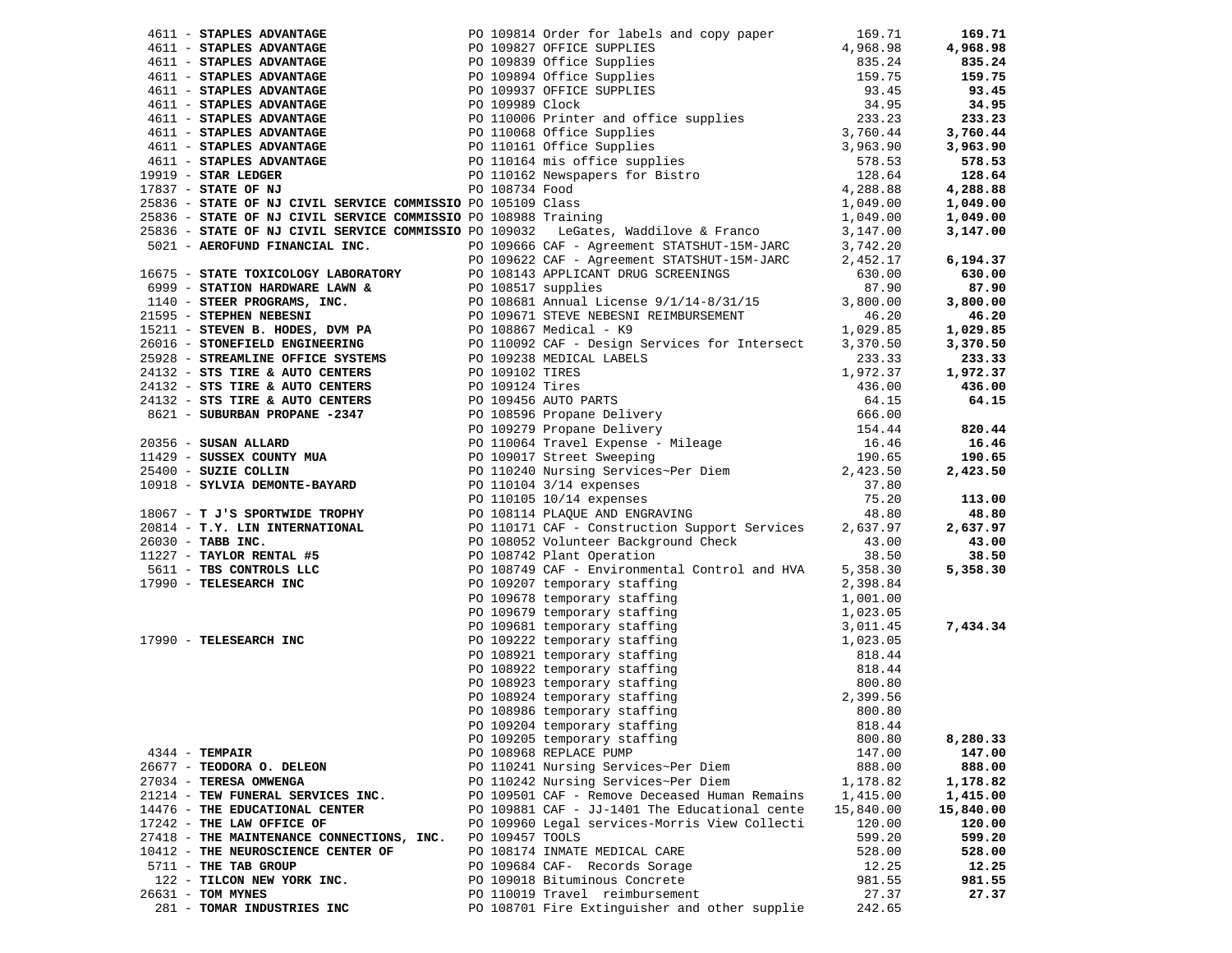|                                              | PO 109226 POWER CORDS FOR FLOOR BUFFERS                                      | 204.00             |                    |
|----------------------------------------------|------------------------------------------------------------------------------|--------------------|--------------------|
|                                              | PO 109458 JANITORIAL SUPPLIES                                                | 293.30             | 739.95             |
| 11350 - TOMCO CONSTRUCTION                   | PO 110211 CAF - Drainage Improvements for Ber                                | 26,701.13          | 26,701.13          |
| 11781 - TREASURER. ST OF NJ                  | PO 108892 CSP Collection Intercept Fees - 3rd                                | 3,464.94           |                    |
|                                              | PO 108893 CSP Collection Intercept Fees (Pre-                                | 161.00             | 3,625.94           |
| 11758 - TREASURER-STATE OF NJ                | PO 108379 Hazardous Waste Compliance Monitori                                | 20.00              | 20.00              |
| 25791 - TRENTON SHEET METAL, INC.            | PO 108837 Plant Operations                                                   | 2,950.00           | 2,950.00           |
| 20005 - TRICO EQUIPMENT SERVICES LLC         | PO 109459 TRUCK PARTS                                                        | 394.48             | 394.48             |
| 24804 - TRITEC OFFICE EQUIPMENT INC          | PO 108680 Color Print / Copy Fee<br>PO 109055 Service on fax machine         | 230.72             | 230.72             |
| 24804 - TRITEC OFFICE EQUIPMENT INC          |                                                                              | 170.00             | 170.00             |
| 24804 - TRITEC OFFICE EQUIPMENT INC          | PO 109599 Heritage Commission Copies<br>PO 109599 Heritage Commission Copies | 247.52             | 247.52             |
| 24804 - TRITEC OFFICE EQUIPMENT INC          | PO 109643 Type K Refill Staples                                              | 318.00             | 318.00             |
| 24804 - TRITEC OFFICE EQUIPMENT INC          | PO 109762 Color Copies - Superintendent of Sc                                | 11.55              | 11.55              |
| 18169 - TRONEX INTERNATIONAL INC             | PO 107597 Please Order - GLOVES / Lt. B. Dunn                                | 407.60             | 407.60             |
| 26599 - TSUJ CORPORATION                     | PO 109733 CAF - Transfer Switch Installation                                 | 2,000.00           | 2,000.00           |
| 1739 - TURTLE & HUGHES, INC                  | PO 109240 ELECTRICAL SUPPLIES                                                | 1,231.70           | 1,231.70           |
| 9285 - U.S. SECURITY ASSOCIATES, INC.        | PO 108079 CAF - Unarmed Security Guards                                      | 4,289.04           |                    |
|                                              | PO 109644 Security Officer                                                   | 4,566.15           |                    |
|                                              | PO 109655 Security Officer - $(11/14/14-11/20/$                              | 693.50             |                    |
|                                              | PO 110072 Security Officer (11/21/14-11/27/14                                | 532.90             |                    |
| 10064 - UMDNJ-UBHC-BRTI TCR                  | PO 110204 CAF - Unarmed Security Guards                                      | 25,334.87<br>55.00 | 35,416.46<br>55.00 |
| 15732 - UNIVERSAL UNIFORM SALES CO INC       | PO 109961 STATEWIDE CONFERNCE<br>PO 108150 CAF - Custom Fitted Uniforms      | 2,267.08           | 2,267.08           |
| 15732 - UNIVERSAL UNIFORM SALES CO INC       | PO 108151 CAF - Custom Fitted Uniforms                                       | 6,339.57           | 6,339.57           |
| 15732 - UNIVERSAL UNIFORM SALES CO INC       | PO 108152 CAF - Custom Fitted Uniforms                                       | 6,741.00           | 6,741.00           |
| 15732 - UNIVERSAL UNIFORM SALES CO INC       | PO 108159 CAF - Custom Fitted Uniforms                                       | 506.99             | 506.99             |
| 15732 - UNIVERSAL UNIFORM SALES CO INC       | PO 108166 CAF - Custom Fitted Uniforms                                       | 225.00             | 225.00             |
| 15732 - UNIVERSAL UNIFORM SALES CO INC       | PO 108179 CAF - Custom Fitted Uniforms                                       | 65.00              | 65.00              |
| 15732 - UNIVERSAL UNIFORM SALES CO INC       | PO 108621 CAF - Custom Fitted Uniforms                                       | 192.00             | 192.00             |
| 15732 - UNIVERSAL UNIFORM SALES CO INC       | PO 109195 CAF - Custom Fitted Uniforms                                       | 218.80             | 218.80             |
| 15732 - UNIVERSAL UNIFORM SALES CO INC       | PO 109201 CAF - Custom Fitted Uniforms                                       | 9,781.85           | 9,781.85           |
| 15732 - UNIVERSAL UNIFORM SALES CO INC       | PO 109619 Uniform Components                                                 | 552.90             | 552.90             |
| 15732 - UNIVERSAL UNIFORM SALES CO INC       | PO 109731 CAF - Custom Fitted Uniforms                                       | 3,670.90           | 3,670.90           |
| 20989 - USA ARCHITECTS PLANNERS &            | PO 109946 CAF - Design & Construction Service                                | 3,740.00           | 3,740.00           |
| $17763$ - V.A. SPATZ & SONS INC.             | PO 109715 CAF - Snow Plowing and Ice Removal                                 | 8,480.00           | 8,480.00           |
| $1286 - VERIZON$                             | PO 108579 VOIP Service - POTS Lines for 911 C                                | 3,822.65           | 3,822.65           |
| $1286$ - VERIZON                             | PO 108580 Prosecutor's Office PBX - Monthly S                                | 3,571.14           | 3,571.14           |
| $1286$ - VERIZON                             | PO 108583 Monthly Data Services (TLS, JDC ISD                                | 7,792.31           | 7,792.31           |
| $1286 - VERIZON$                             | PO 108603 PRI Service L&PS Circuits                                          | 5,648.72           | 5,648.72           |
| $1286 - VERIZON$                             | PO 108604 PRI Service - Schuyler Circuit                                     | 6,163.61           | 6,163.61           |
| $1286 - VERIZON$                             | PO 108605 VOIP Service - POTS Lines for 911 C                                | 2,609.15           | 2,609.15           |
| $1286 - VERIZON$                             | PO 108606 Prosecutor's Office PBX - Monthly S                                | 4,155.87           | 4,155.87           |
| $1286$ - VERIZON                             | PO 108609 Monthly Data Services (TLS, JDC ISD                                | 7,791.94           | 7,791.94           |
| $1286$ - VERIZON                             | PO 108610 PRI Service L&PS Circuits                                          | 5,906.26           | 5,906.26           |
| $1286$ - VERIZON                             | PO 108611 PRI Service - Schuyler Circuit                                     | 6,068.03           | 6,068.03           |
| $1286$ - VERIZON                             | PO 109287 Morris County Sheriff's Ofc & Inst                                 | 37.22              | 37.22              |
| $1286 - VERIZON$                             | PO 109390 telephone - T1's<br>PO 109391 Telephone pobox4833                  | 11,336.09          | 11,336.09          |
| $1286$ - VERIZON                             |                                                                              | 28.33              | 28.33              |
| $1286$ - VERIZON                             | PO 109606 Telephone pobox4833                                                | 28.33              | 28.33              |
| 1286 - VERIZON                               | PO 110042 Telephone pobox4833                                                | 28.33              | 28.33              |
| $1286$ - VERIZON                             | PO 110081 PENTHOUSE- A & R BLDG                                              | 65.91              | 65.91<br>685.73    |
| $1286 - VERIZON$                             | PO 110135 MORRIS CTY CLERK'S OFC & INST                                      | 685.73             |                    |
| $1286$ - VERIZON<br>21097 - VERIZON BUSINESS | PO 110205 Telephone Services<br>PO 108330 Telephone Services (NUMS)          | 28.33<br>464.00    | 28.33<br>464.00    |
| 21097 - VERIZON BUSINESS                     | PO 108584 Centrex Voicemail Service                                          | 67.41              | 67.41              |
| 10502 - VERIZON BUSINESS                     | PO 108607 Morris County Internet Service Prov                                | 5,875.63           |                    |
|                                              | PO 108581 Morris County Internet Service Prov                                | 5,881.25           | 11,756.88          |
| 10668 - VERIZON CABS                         | PO 108306 Telephone Services - T1 American To                                | 809.86             |                    |
|                                              | PO 108312 Telephone Services                                                 | 4,458.24           | 5,268.10           |
| 1348 - VERIZON WIRELESS                      | PO 107266 Monthly Statement                                                  | 1,481.54           |                    |
|                                              | PO 108121 GPS TRACKING SERVI                                                 | 90.14              |                    |
|                                              | PO 108122 CELL SERVICE                                                       | 288.73             |                    |
|                                              | PO 108623 Monthly Statement -                                                | 719.28             |                    |
|                                              |                                                                              |                    |                    |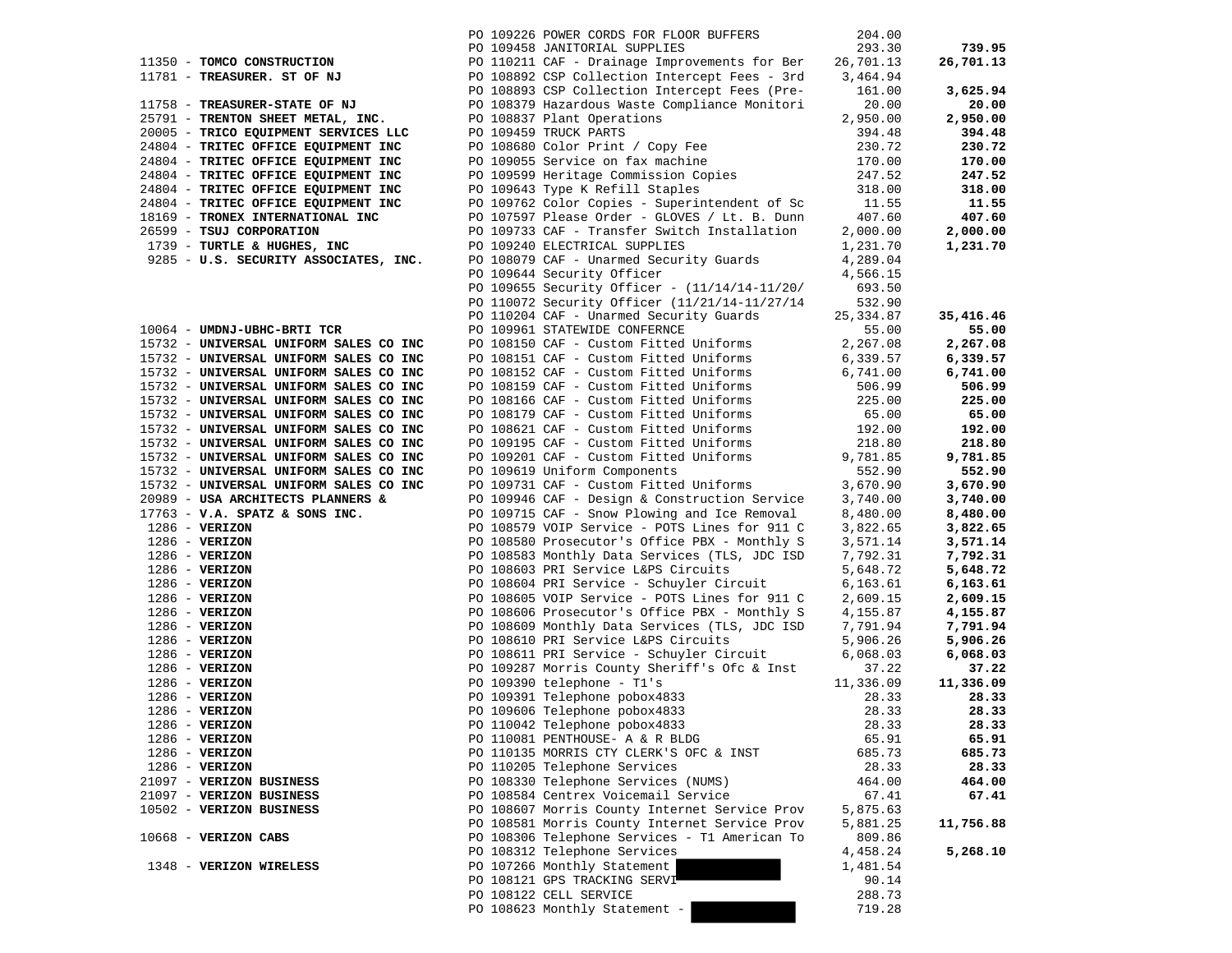|                                                                                          | PO 109193 Monthly Statement -                                                                                                                                                                                                                  | 2,072.27  | 4,651.96                 |
|------------------------------------------------------------------------------------------|------------------------------------------------------------------------------------------------------------------------------------------------------------------------------------------------------------------------------------------------|-----------|--------------------------|
| 11197 - VIRGINIA MICHELIN                                                                | PO 109525 Employee Expense RRe                                                                                                                                                                                                                 | 21.50     | 21.50                    |
|                                                                                          | 18331 - VIRTU WATER METER SERVICES INC<br>18339 - VITAL SERVICE GROUP<br>25815 - VOLKER CRANE LLC<br>25815 - VOLKER CRANE LLC<br>25815 - VOLKER CRANE LLC<br>25815 - VOLKER CRANE LLC<br>25815 - VOLKER CRANE LLC<br>25815 - VOLKER CRANE LL   | 350.00    | 350.00                   |
|                                                                                          |                                                                                                                                                                                                                                                | 104.00    | 104.00                   |
|                                                                                          |                                                                                                                                                                                                                                                | 4,625.00  | 4,625.00                 |
|                                                                                          |                                                                                                                                                                                                                                                | 1,071.00  | 1,071.00                 |
| CRANE LLC<br>25815 - VOLKER CRANE LLC<br>6146 - W P YTT<br>6146 - W.B. MASON COMPANY INC | PO 108891 Office Supplies                                                                                                                                                                                                                      | 203.95    |                          |
|                                                                                          |                                                                                                                                                                                                                                                |           |                          |
|                                                                                          |                                                                                                                                                                                                                                                |           |                          |
|                                                                                          |                                                                                                                                                                                                                                                |           |                          |
|                                                                                          |                                                                                                                                                                                                                                                |           |                          |
|                                                                                          |                                                                                                                                                                                                                                                |           |                          |
|                                                                                          | PO 108891 Office Supplies<br>PO 109637 Office Supplies<br>PO 109186 Office Supplies<br>PO 109186 Office Supplies<br>PO 109648 office supplies<br>PO 109826 LOG BOOKS AND FOLDERS<br>PO 109826 LOG BOOKS AND FOLDERS<br>PO 100943 Office Supp   |           |                          |
|                                                                                          |                                                                                                                                                                                                                                                |           | 6,211.75                 |
| 18389 - WARREN COUNTY TECHNICAL SCHOOL                                                   |                                                                                                                                                                                                                                                |           | 800.00                   |
| 18395 - WASHINGTON TWP MUNICIPAL                                                         |                                                                                                                                                                                                                                                |           | 1,728.26                 |
| 24231 - WATERS, MCPHERSON, MCNEILL, P.C.                                                 | PO 109860 Sussex Turnpike Improvement Project 1,548.00                                                                                                                                                                                         |           | 1,548.00                 |
| 24231 - WATERS, MCPHERSON, MCNEILL, P.C.                                                 | PO 109862 Montville Intersection Improvement                                                                                                                                                                                                   | 620.95    | 620.95                   |
| 24231 - WATERS, MCPHERSON, MCNEILL, P.C.                                                 | PO 109863 Ridgedale Avenue Bridge Project leg                                                                                                                                                                                                  | 12.00     | 12.00                    |
| 24231 - WATERS, MCPHERSON, MCNEILL, P.C.                                                 | PO 109966 Belatrae condominiums, Florham Park                                                                                                                                                                                                  | 810.00    | 810.00                   |
| 24231 - WATERS, MCPHERSON, MCNEILL, P.C.                                                 | PO 109970 Wharton project-legal services                                                                                                                                                                                                       | 770.55    | 770.55                   |
| 24231 - WATERS, MCPHERSON, MCNEILL, P.C.                                                 | PO 110122 East Main Street Bridge Proj., Mendh                                                                                                                                                                                                 | 1,322.80  | 1,322.80                 |
| 13392 - WEBSTER PLUMBING &                                                               | PO 109361 Machinery Repairs & Parts                                                                                                                                                                                                            | 814.94    |                          |
|                                                                                          |                                                                                                                                                                                                                                                | 12.00     |                          |
|                                                                                          | PO 109662 CAF - Labor Rates Plumbing                                                                                                                                                                                                           |           |                          |
|                                                                                          | PO 109662 CAF - Labor Rates Plumbing                                                                                                                                                                                                           | 246.90    | 1,073.84                 |
| 25859 - WESCOM SOLUTONS INC.                                                             | PO 108585 POINT CLICK CARE - Monthly Service<br>PO 108817 POINT CLICK CARE - Monthly Service                                                                                                                                                   | 3,122.86  | 3,122.86                 |
| 25859 - WESCOM SOLUTONS INC.                                                             |                                                                                                                                                                                                                                                | 3,122.86  | 3,122.86                 |
| 25859 - WESCOM SOLUTONS INC.                                                             | PO 110163 Morris View Census Billing Provider<br>PO 109460 TRUCK PARTS                                                                                                                                                                         | 3,122.86  | 3,122.86                 |
| 18435 - WEST CHESTER MACHINERY AND                                                       |                                                                                                                                                                                                                                                | 210.00    | 210.00                   |
| 18437 - WEST PAYMENT CENTER                                                              | PO 108463 Law books                                                                                                                                                                                                                            | 212.00    |                          |
|                                                                                          | PO 108405 NJ STAT ANNO - Updates                                                                                                                                                                                                               | 1,077.50  |                          |
|                                                                                          |                                                                                                                                                                                                                                                |           | 1,412.00                 |
|                                                                                          |                                                                                                                                                                                                                                                |           | 181.00                   |
|                                                                                          |                                                                                                                                                                                                                                                |           | 1,293.00                 |
|                                                                                          |                                                                                                                                                                                                                                                |           | 196.74                   |
|                                                                                          |                                                                                                                                                                                                                                                |           | 421.35                   |
|                                                                                          |                                                                                                                                                                                                                                                |           | 8,276.44                 |
|                                                                                          |                                                                                                                                                                                                                                                |           |                          |
|                                                                                          | 10812 - WEST PAYMENT CENTER<br>10812 - WEST PAYMENT CENTER<br>10812 - WEST PAYMENT CENTER<br>10812 - WEST PAYMENT CENTER<br>10826 - WHITE & SHAUGER INC.<br>10826 - WHITE & SHAUGER INC.<br>196.74<br>10826 - WILLIAM F. BARNISH<br>20119 - WI |           | 65,525.19                |
|                                                                                          |                                                                                                                                                                                                                                                | 14,035.52 | 14,035.52                |
|                                                                                          |                                                                                                                                                                                                                                                | 730.00    |                          |
|                                                                                          |                                                                                                                                                                                                                                                | 96.00     | 826.00                   |
|                                                                                          |                                                                                                                                                                                                                                                | 31.90     |                          |
|                                                                                          |                                                                                                                                                                                                                                                | 347.15    |                          |
|                                                                                          |                                                                                                                                                                                                                                                | 83.05     |                          |
|                                                                                          |                                                                                                                                                                                                                                                | 42.26     |                          |
|                                                                                          | 3793 - WOODRUFF ENERGY<br>18538 - WORK N WEAR STORE<br>20132 - ZEE MEDICAL INC.<br>20132 - ZEE MEDICAL INC.<br>20132 - ZEE MEDICAL INC.<br>20132 - ZEE MEDICAL INC.<br>20132 - ZEE MEDICAL INC.<br>2019577 Lined Gloves<br>2019577 Lined Glove | 20.50     | 524.86<br>-------------- |
| TOTAL                                                                                    |                                                                                                                                                                                                                                                |           | 17, 245, 751.23          |

| Total to be paid from Fund 01 Current Fund    | 14,337,460.12 |
|-----------------------------------------------|---------------|
| Total to be paid from Fund 02 Grant Fund      | 1,314,634.34  |
| Total to be paid from Fund 04 County Capital  | 1,460,586.31  |
| Total to be paid from Fund 13 Dedicated Trust | 133,070.46    |
|                                               |               |
|                                               | 17,245,751.23 |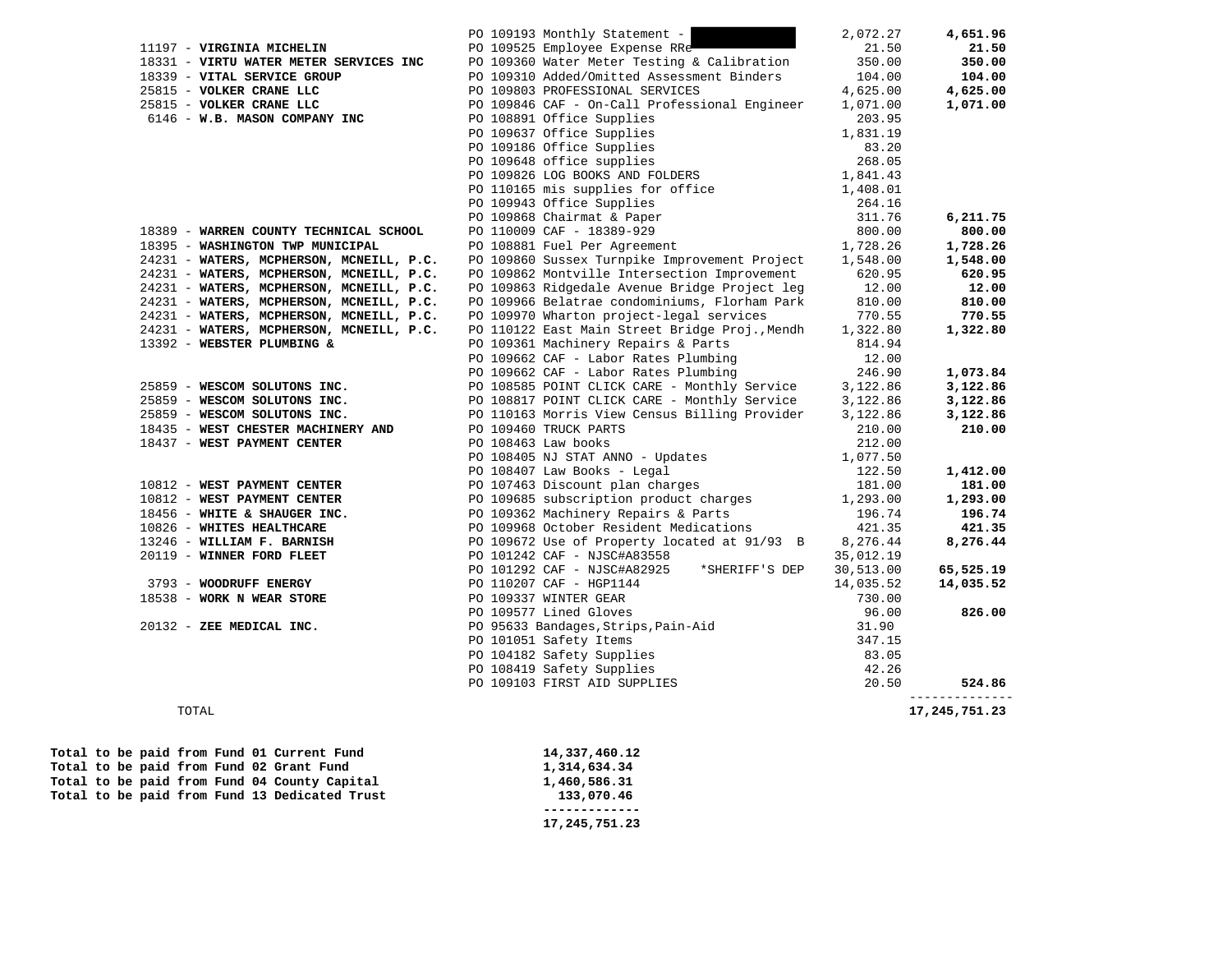## **List of Bills (Department/Account Detail) - CENTRALIZED DISBURSEMENT ACCOUNT**

| Account                     | PO #                        | Vendor                         | Description                              | Payment    | Account Total         |
|-----------------------------|-----------------------------|--------------------------------|------------------------------------------|------------|-----------------------|
|                             |                             |                                | <b>Current Fund</b>                      |            |                       |
| <b>County Administrator</b> |                             |                                |                                          |            |                       |
|                             |                             | 109752 STAPLES ADVANTAGE       | HP 97 Color ink, HP 96 Black ink, Copy p | 866.02     |                       |
|                             |                             | 109752 STAPLES ADVANTAGE       | Wilson Jones Minute Post Binder          | 133.93     |                       |
| 01-201-20-100100-058        |                             | OFFICE SUPPLIES & STATIONERY   | TOTAL FOR ACCOUNT                        |            | 999.95                |
|                             |                             | 110258 COUNTY OF MORRIS        | ALL OF DECEMBER 2014 METERED MAIL        | 5.36       |                       |
| 01-201-20-100100-068        |                             | POSTAGE & METERED MAIL         | TOTAL FOR ACCOUNT                        |            | 5.36                  |
|                             | 109478 BEYER FORD           |                                | (3) 2014 Police Interceptor SUV          | 101,468.25 |                       |
|                             |                             | 101292 WINNER FORD FLEET       | 2014 POLICE INTERCEPTOR UTILITY, ALL WHE | 25,962.00  |                       |
|                             |                             | 101292 WINNER FORD FLEET       | DAYTIME RUNNING LIGHTS                   | 45.00      |                       |
|                             |                             | 101292 WINNER FORD FLEET       | 92G GLASS TINT 2ND AND 3RD ROW           | 120.00     |                       |
|                             |                             | 101292 WINNER FORD FLEET       | 18W REAR WINDOW POWER - DELETE           | 25.00      |                       |
|                             |                             | 101292 WINNER FORD FLEET       | REMOTE KEY FOB                           | 260.00     |                       |
|                             |                             | 101292 WINNER FORD FLEET       | TWO TONE BLACK AND WHITE PAINT - DOORS O | 1,395.00   |                       |
|                             |                             | 101292 WINNER FORD FLEET       | EXTRA KEY AND FOB                        | 149.00     |                       |
|                             |                             | 101292 WINNER FORD FLEET       | DUAL PRISONER COMPARTMENT WITH FULL PART | 2,677.00   |                       |
|                             |                             | 101292 WINNER FORD FLEET       | 92G GLASS TINT 2ND AND 3RD ROW (option c | $-120.00$  |                       |
| 01-201-20-100100-167        |                             | TRANSPORTATION VEHICLES        | TOTAL FOR ACCOUNT                        |            | 131,981.25            |
|                             |                             |                                |                                          |            | ============          |
|                             |                             | TOTAL for County Administrator |                                          |            | 132,986.56            |
| <b>Personnel</b>            |                             |                                |                                          |            |                       |
|                             |                             | 110258 COUNTY OF MORRIS        | ALL OF DECEMBER 2014 METERED MAIL        | 68.98      |                       |
| 01-201-20-105100-068        |                             | POSTAGE & METERED MAIL         | TOTAL FOR ACCOUNT                        |            | 68.98                 |
|                             |                             |                                |                                          |            |                       |
|                             | 109479 DEER PARK            |                                | 10/15/14-11/14/14 Acct#0436628846        | 9.96       |                       |
| 01-201-20-105100-095        |                             | OTHER ADMINISTRATIVE SUPPLIES  | TOTAL FOR ACCOUNT                        |            | 9.96                  |
|                             |                             |                                |                                          |            |                       |
|                             | TOTAL for Personnel         |                                |                                          |            | ============<br>78.94 |
|                             |                             |                                |                                          |            |                       |
| <b>DEPARTMENT 105115</b>    |                             |                                |                                          |            |                       |
|                             |                             | 109982 FASTER URGENT CARE      | Diagnostic/Lab Tests - November 2014 (se | 645.00     |                       |
| 01-201-20-105115-049        |                             | LABORATORY SERVICES            | TOTAL FOR ACCOUNT                        |            | 645.00                |
|                             |                             | 109121 STAPLES ADVANTAGE       | General Office Supplies - October 2014 ( | 195.50     |                       |
|                             |                             | 109121 STAPLES ADVANTAGE       | Office Supplies - Index Flags - October  | 4.00       |                       |
| 01-201-20-105115-058        |                             | OFFICE SUPPLIES & STATIONERY   | TOTAL FOR ACCOUNT                        |            | 199.50                |
|                             |                             |                                |                                          |            |                       |
|                             |                             | 109982 FASTER URGENT CARE      | Medical Services/Fees - November 2014 (s | 23,588.01  |                       |
|                             |                             | 109983 FASTER URGENT CARE      | Diagnostic/Lab Tests - November 2014 (se | 3,275.00   |                       |
| 01-201-20-105115-084        |                             | OTHER OUTSIDE SERVICES         | TOTAL FOR ACCOUNT                        |            | 26,863.01             |
|                             |                             |                                |                                          |            | ============          |
|                             | TOTAL for DEPARTMENT 105115 |                                |                                          |            | 27,707.51             |
|                             |                             |                                |                                          |            |                       |

**Board of Chosen Freeholders**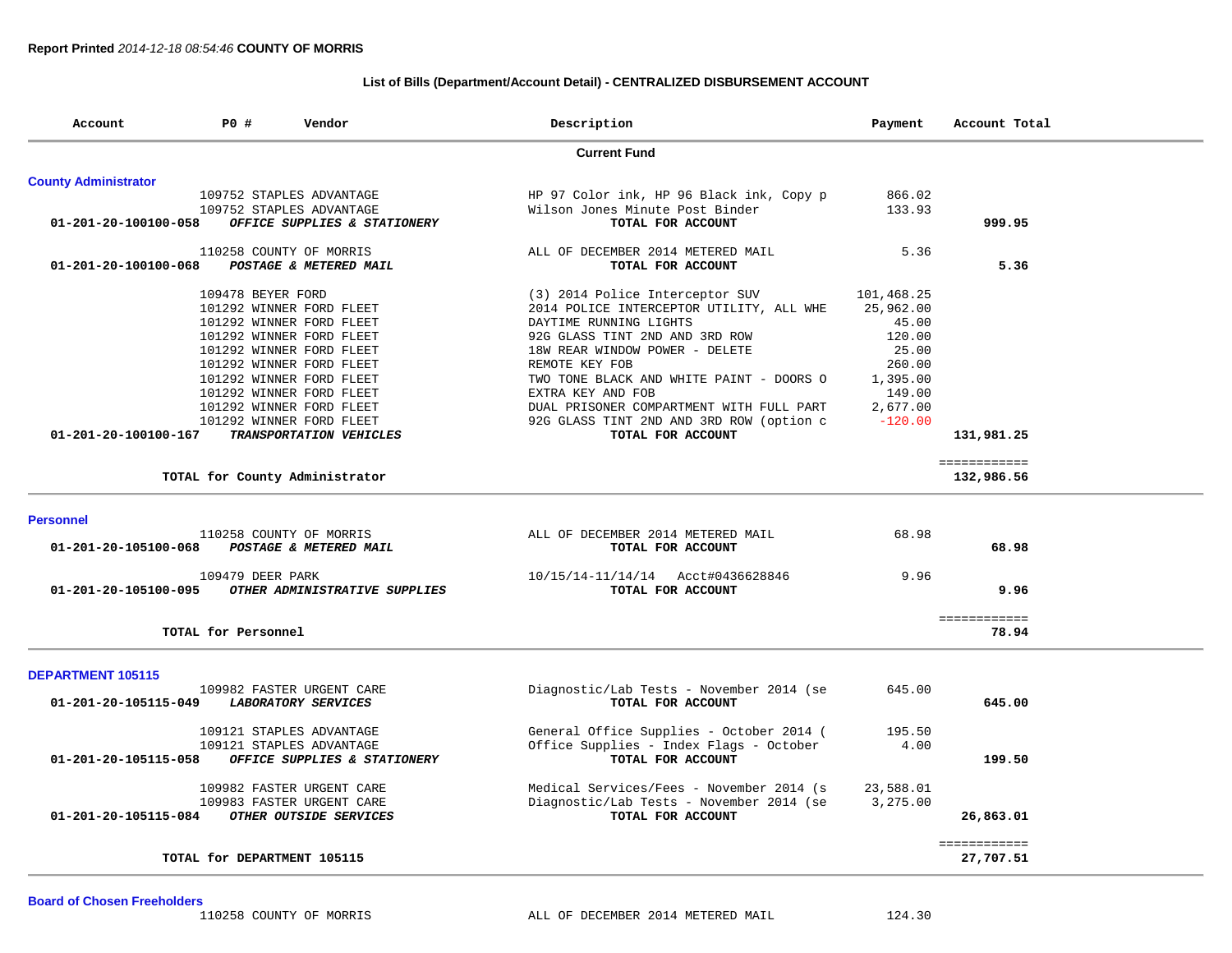|                                                                                      |                                                                                                                                  |                      | 124.30                   |  |
|--------------------------------------------------------------------------------------|----------------------------------------------------------------------------------------------------------------------------------|----------------------|--------------------------|--|
| 110214 CONCORDE GROUP, INC.<br>01-201-20-110100-079<br>SPECIAL PROJECTS              | 10% PRESENTATION OF DOCUMENTS<br>TOTAL FOR ACCOUNT                                                                               | 3,496.50             | 3,496.50                 |  |
| 110064 SUSAN ALLARD<br>110064 SUSAN ALLARD<br>110064 SUSAN ALLARD                    | 08/25/14 Freeholder Work Session to Denv<br>09/2214 Freeholder Work Session to Mendh<br>11/24/14 Freeholder Work Session to Dove | 5.43<br>3.68<br>7.35 |                          |  |
| 109291 NJAC<br>TRAVEL EXPENSE<br>01-201-20-110100-082                                | Registration for Freeholder Kathy DeFill<br>TOTAL FOR ACCOUNT                                                                    | 125.00               | 141.46                   |  |
| TOTAL for Board of Chosen Freeholders                                                |                                                                                                                                  |                      | ============<br>3,762.26 |  |
| <b>Clerk of the Board</b>                                                            |                                                                                                                                  |                      |                          |  |
| 110028 DAILY RECORD                                                                  | ASB 51311074 Security System Upgrades 20                                                                                         | 154.68               |                          |  |
| 109963 DAILY RECORD                                                                  | ASB-70021774 - Dentrust Dental (p/d 12                                                                                           | 51.72                |                          |  |
| 110133 DAILY RECORD                                                                  | ASB-03668474 MEDICAL SUPPLIES 12/04/14                                                                                           | 86.04                |                          |  |
| 110133 DAILY RECORD                                                                  | ASB-03668474 OTA 2015 - 12/05/14                                                                                                 | 92.20                |                          |  |
| 01-201-20-110105-022<br><b>ADVERTISING</b>                                           | TOTAL FOR ACCOUNT                                                                                                                |                      | 384.64                   |  |
|                                                                                      |                                                                                                                                  |                      |                          |  |
| 109958 DIANE KETCHUM                                                                 | Round trip from Morristown to Atlantic C                                                                                         | 91.70                |                          |  |
| 109958 DIANE KETCHUM                                                                 | Tolls                                                                                                                            | 9.00                 |                          |  |
|                                                                                      |                                                                                                                                  |                      |                          |  |
| 109958 DIANE KETCHUM                                                                 | Hotel Self Parking                                                                                                               | 10.00                |                          |  |
| 109958 DIANE KETCHUM                                                                 | Dinner                                                                                                                           | 18.21                |                          |  |
| 109958 DIANE KETCHUM                                                                 | Snack and Dinner                                                                                                                 | 27.75                |                          |  |
| 109958 DIANE KETCHUM                                                                 | Breakfast and Dinner                                                                                                             | 21.31                |                          |  |
| 01-201-20-110105-082<br>TRAVEL EXPENSE                                               | TOTAL FOR ACCOUNT                                                                                                                |                      | 177.97                   |  |
| 109885 RIOS' ENGRAVING                                                               | X-Stamp self-inker                                                                                                               | 81.00                |                          |  |
| 01-201-20-110105-095<br>OTHER ADMINISTRATIVE SUPPLIES                                | TOTAL FOR ACCOUNT                                                                                                                |                      | 81.00                    |  |
| 109682 STAPLES ADVANTAGE                                                             | Papermate Flair Pens                                                                                                             | 12.90                |                          |  |
| 109682 STAPLES ADVANTAGE                                                             | Ballpoint Pens                                                                                                                   | 16.90                |                          |  |
| 109682 STAPLES ADVANTAGE                                                             | Yellow Highlighters                                                                                                              | 1.56                 |                          |  |
|                                                                                      |                                                                                                                                  | 9.55                 |                          |  |
| 109682 STAPLES ADVANTAGE                                                             | File Folders                                                                                                                     |                      |                          |  |
| 109682 STAPLES ADVANTAGE                                                             | 8.5x11 paper                                                                                                                     | 34.58                |                          |  |
| 109682 STAPLES ADVANTAGE                                                             | avery labels                                                                                                                     | 13.60                |                          |  |
| 01-201-20-110105-162<br><b>FURNITURE &amp; FIXTURES</b>                              | TOTAL FOR ACCOUNT                                                                                                                |                      | 89.09                    |  |
| TOTAL for Clerk of the Board                                                         |                                                                                                                                  |                      | ============<br>732.70   |  |
|                                                                                      |                                                                                                                                  |                      |                          |  |
| <b>County Clerk</b>                                                                  |                                                                                                                                  |                      |                          |  |
| 109685 WEST PAYMENT CENTER<br>01-201-20-120100-028<br><b>BOOKS &amp; PERIODICALS</b> | 1000433730 subscription product charge<br>TOTAL FOR ACCOUNT                                                                      | 1,293.00             | 1,293.00                 |  |
| 109064 AT&T MOBILITY<br>01-201-20-120100-031<br>CELLULAR PHONES/PAGERS               | unlimited data for mobile hotspot /mi-fi<br>TOTAL FOR ACCOUNT                                                                    | 39.99                | 39.99                    |  |

106969 COUNTY COLLEGE OF MORRIS registration form for maureen grieco cou  $95.00$ <br>105205 COUNTY COLLEGE OF MORRIS registration form for Anna McMahon cours 95.00 105205 COUNTY COLLEGE OF MORRIS Tegistration form for Anna McMahon cours 95.00<br>106970 COUNTY COLLEGE OF MORRIS registration form for Deborah merz cours 95.00 106970 COUNTY COLLEGE OF MORRIS registration form for Deborah merz cours 95.00<br>106971 COUNTY COLLEGE OF MORRIS registration form for deborah merz cours 95.00 106971 COUNTY COLLEGE OF MORRIS registration form for deborah merz cours 95.00<br>106958 COUNTY COLLEGE OF MORRIS registration form for dorothea ingram co 95.00 106958 COUNTY COLLEGE OF MORRIS registration form for dorothea ingram co  $95.00$ <br>106954 COUNTY COLLEGE OF MORRIS registration form for Dotothea Ingram co  $95.00$ 106954 COUNTY COLLEGE OF MORRIS registration form for Dotothea Ingram co 95.00 106962 COUNTY COLLEGE OF MORRIS registration form for violeta vasilas co 35.00<br>105226 COUNTY COLLEGE OF MORRIS registration form for Ann Bedkowski cour 95.00 105226 COUNTY COLLEGE OF MORRIS registration form for Ann Bedkowski cour 95.00 105242 COUNTY COLLEGE OF MORRIS registration form for diana Natal course 95.00 105193 COUNTY COLLEGE OF MORRIS registration form for Maureen Grieco Cou 95.00 registration form for Bernadine Rea cour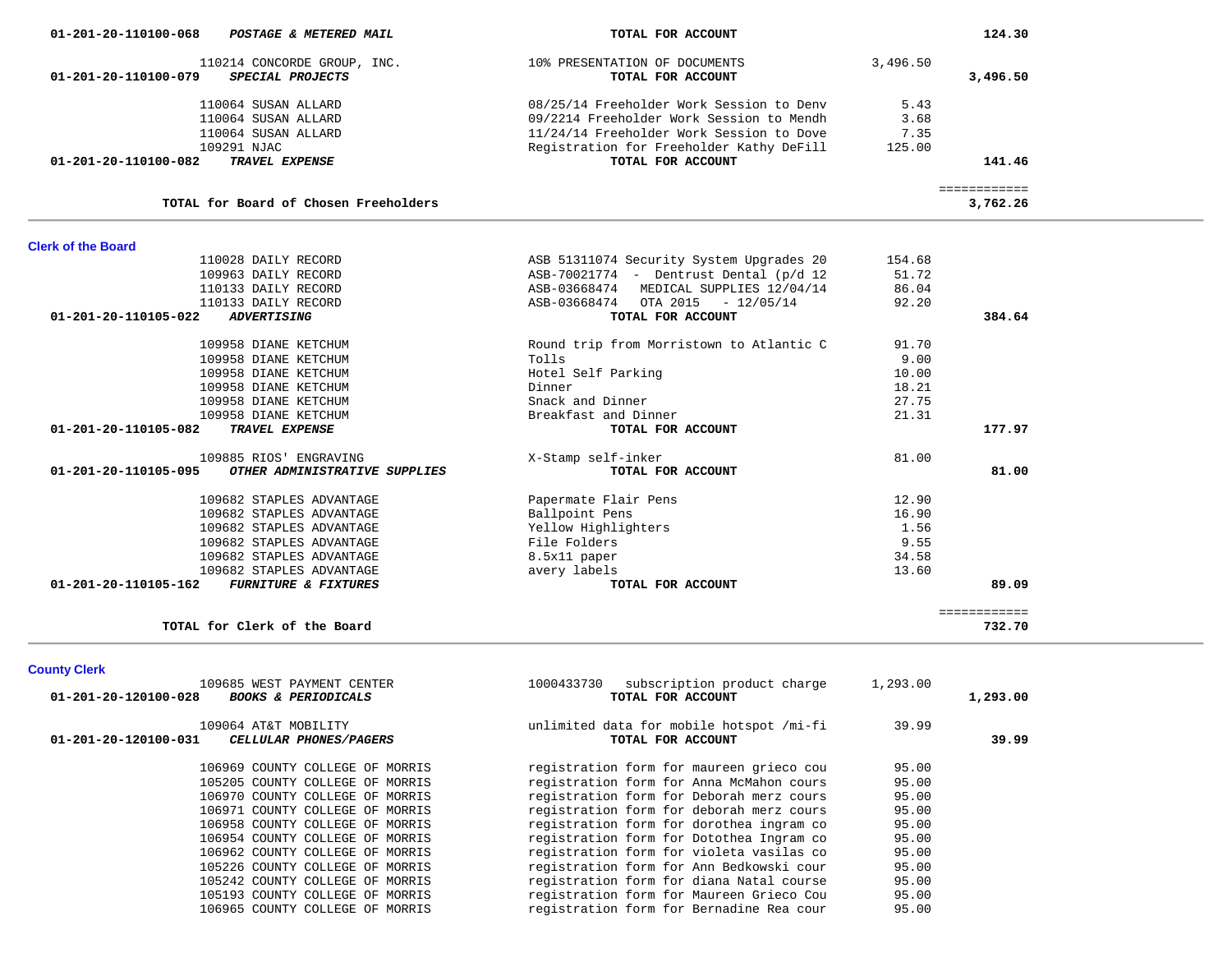| 106966 COUNTY COLLEGE OF MORRIS<br>EDUCATION, SCHOOLS & TRAINING<br>01-201-20-120100-039                                                                                                                                                                                              | registration form for bernadine rea cour<br>TOTAL FOR ACCOUNT                                                                                                                                                                                                                             | 95.00                                              | 1,140.00                  |
|---------------------------------------------------------------------------------------------------------------------------------------------------------------------------------------------------------------------------------------------------------------------------------------|-------------------------------------------------------------------------------------------------------------------------------------------------------------------------------------------------------------------------------------------------------------------------------------------|----------------------------------------------------|---------------------------|
| 110164 STAPLES ADVANTAGE                                                                                                                                                                                                                                                              | mis office supplies, calendars, desk blo                                                                                                                                                                                                                                                  | 578.53                                             |                           |
| OFFICE SUPPLIES & STATIONERY<br>01-201-20-120100-058                                                                                                                                                                                                                                  | TOTAL FOR ACCOUNT                                                                                                                                                                                                                                                                         |                                                    | 578.53                    |
| 109684 THE TAB GROUP<br>OTHER GENERAL EXPENSES<br>01-201-20-120100-059                                                                                                                                                                                                                | retrieval 11/3/14 refile 3 pages faxed<br>TOTAL FOR ACCOUNT                                                                                                                                                                                                                               | 12.25                                              | 12.25                     |
| 110258 COUNTY OF MORRIS<br>POSTAGE & METERED MAIL<br>01-201-20-120100-068                                                                                                                                                                                                             | ALL OF DECEMBER 2014 METERED MAIL<br>TOTAL FOR ACCOUNT                                                                                                                                                                                                                                    | 1,528.18                                           | 1,528.18                  |
| 109686 POLAND SPRING<br>OTHER ADMINISTRATIVE SUPPLIES<br>01-201-20-120100-095                                                                                                                                                                                                         | 0429033129 bottled water for the office<br>TOTAL FOR ACCOUNT                                                                                                                                                                                                                              | 62.77                                              | 62.77                     |
| TOTAL for County Clerk                                                                                                                                                                                                                                                                |                                                                                                                                                                                                                                                                                           |                                                    | ============<br>4,654.72  |
| <b>County Board of Elections</b>                                                                                                                                                                                                                                                      |                                                                                                                                                                                                                                                                                           |                                                    |                           |
| 107906 HILDALE PARK PRESBYTERIAN CHRC<br>107906 HILDALE PARK PRESBYTERIAN CHRC<br>107906 HILDALE PARK PRESBYTERIAN CHRC<br>107906 HILDALE PARK PRESBYTERIAN CHRC<br>107906 HILDALE PARK PRESBYTERIAN CHRC<br>107906 HILDALE PARK PRESBYTERIAN CHRC<br>CARTAGE<br>01-201-20-121100-030 | June 2013 Primary Election Polling Place<br>August 2013 Special Primary Election Pol<br>October 2013 Special General Election Po<br>November 2013 General Election Polling P<br>June 2014 Primary Elections Polling Plac<br>November 2014 General Election Polling P<br>TOTAL FOR ACCOUNT | 50.00<br>50.00<br>50.00<br>50.00<br>50.00<br>50.00 | 300.00                    |
| 110258 COUNTY OF MORRIS<br>01-201-20-121100-068 POSTAGE & METERED MAIL                                                                                                                                                                                                                | ALL OF DECEMBER 2014 METERED MAIL<br>TOTAL FOR ACCOUNT                                                                                                                                                                                                                                    | 886.98                                             | 886.98                    |
| TOTAL for County Board of Elections                                                                                                                                                                                                                                                   |                                                                                                                                                                                                                                                                                           |                                                    | ============<br>1,186.98  |
| <b>Superintendent of Elections</b>                                                                                                                                                                                                                                                    |                                                                                                                                                                                                                                                                                           |                                                    |                           |
| 108692 D. C. EXPRESS INC<br>108724 D. C. EXPRESS INC<br>108877 D. C. EXPRESS INC<br>01-201-20-121105-030<br><i><b>CARTAGE</b></i>                                                                                                                                                     | November 4, 2014 General Election Delive<br>November 4, 2014 General Election Delive<br>November 4, 2014 General Election Delive<br>TOTAL FOR ACCOUNT                                                                                                                                     | 26,250.00<br>19.33<br>18,066.00                    | 44,335.33                 |
| 109166 SENIOR CITIZENS LONG HILL<br>01-201-20-121105-057 NATIONAL VOTER REGISTRATION                                                                                                                                                                                                  | November 4, 2014 General Election Pollin<br>TOTAL FOR ACCOUNT                                                                                                                                                                                                                             | 50.00                                              | 50.00                     |
| 110258 COUNTY OF MORRIS<br>01-201-20-121105-068 POSTAGE & METERED MAIL                                                                                                                                                                                                                | ALL OF DECEMBER 2014 METERED MAIL<br>TOTAL FOR ACCOUNT                                                                                                                                                                                                                                    | 939.02                                             | 939.02                    |
| 108692 D. C. EXPRESS INC<br>108877 D. C. EXPRESS INC<br>01-201-20-121105-076<br>SCHOOL BOARD ELECTIONS                                                                                                                                                                                | November 4, 2014 General Election Delive<br>November 4, 2014 General Election Delive<br>TOTAL FOR ACCOUNT                                                                                                                                                                                 | 1,250.00<br>6,746.67                               | 7,996.67                  |
| 109583 MUNICIPAL CAPITAL CORP<br>01-201-20-121105-164 OFFICE MACHINES - RENTAL                                                                                                                                                                                                        | Contract 9202-Superintendnet of Election<br>TOTAL FOR ACCOUNT                                                                                                                                                                                                                             | 797.28                                             | 797.28                    |
| TOTAL for Superintendent of Elections                                                                                                                                                                                                                                                 |                                                                                                                                                                                                                                                                                           |                                                    | ============<br>54,118.30 |

County Elections (Cty Clerk)<br>108696 D. C. EXPRESS INC  **01-201-20-121110-030** *CARTAGE* **TOTAL FOR ACCOUNT 242.50**

delivery of the bags to all the municipa 242.50<br>TOTAL FOR ACCOUNT

108321 MORRIS COUNTY ENGRAVING LLC printer bronze plaque 12x10 for the morr 584.74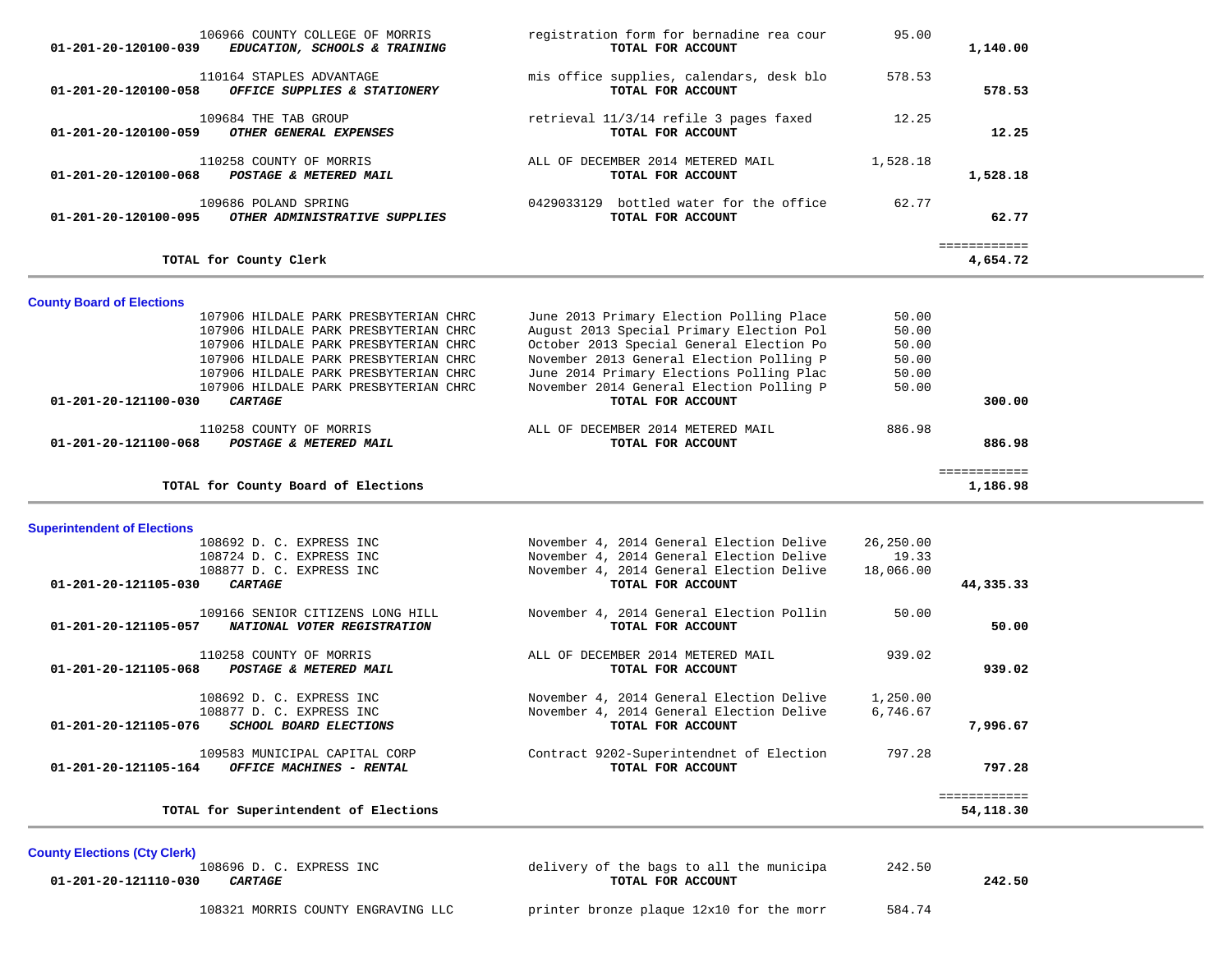| 01-201-20-121110-069                                     | 110165 W.B. MASON COMPANY INC<br><b>PRINTING</b>                                            | mis office supplies for the office, tone<br>TOTAL FOR ACCOUNT                                      | 1,408.01              | 1,992.75                  |  |
|----------------------------------------------------------|---------------------------------------------------------------------------------------------|----------------------------------------------------------------------------------------------------|-----------------------|---------------------------|--|
|                                                          | TOTAL for County Elections (Cty Clerk)                                                      |                                                                                                    |                       | ============<br>2,235.25  |  |
| <b>County Treasurer</b>                                  |                                                                                             |                                                                                                    |                       |                           |  |
| 01-201-20-130100-078                                     | 108681 STEER PROGRAMS, INC.<br>108906 MUNICIPAL SOFTWARE INC<br><b>SOFTWARE MAINTENANCE</b> | Annual License $9/1/14-8/31/15$<br>4TH QUARTER 2014 FUND ACCOUNTING & WEB R<br>TOTAL FOR ACCOUNT   | 3,800.00<br>7,505.00  | 11,305.00                 |  |
|                                                          | 110148 POLAND SPRING<br>110148 POLAND SPRING<br>110148 POLAND SPRING                        | 6 5 GALLON DRINKING WATER<br>9 OZ PLASTIC CUPS<br>COOLER RENTAL                                    | 17.94<br>2.80<br>0.99 |                           |  |
| 01-201-20-130100-084                                     | OTHER OUTSIDE SERVICES                                                                      | TOTAL FOR ACCOUNT                                                                                  |                       | 21.73                     |  |
|                                                          | TOTAL for County Treasurer                                                                  |                                                                                                    |                       | ============<br>11,326.73 |  |
| <b>Purchasing Division</b><br>01-201-20-130105-068       | 110258 COUNTY OF MORRIS<br>POSTAGE & METERED MAIL                                           | ALL OF DECEMBER 2014 METERED MAIL<br>TOTAL FOR ACCOUNT                                             | 189.62                | 189.62                    |  |
|                                                          | TOTAL for Purchasing Division                                                               |                                                                                                    |                       | ============<br>189.62    |  |
| <b>Office Services</b>                                   |                                                                                             |                                                                                                    |                       |                           |  |
|                                                          | 110110 DEER PARK<br>110110 DEER PARK<br>110110 DEER PARK                                    | 5 GALLON BOTTLES OF DRINKING WATER<br>WATER COOLER RENTAL<br>2 SLEEVES 90Z DRINKING CUPS           | 17.94<br>0.99<br>5.60 |                           |  |
| 01-201-20-130110-058<br>01-201-20-130110-068             | OFFICE SUPPLIES & STATIONERY<br>110258 COUNTY OF MORRIS<br>POSTAGE & METERED MAIL           | TOTAL FOR ACCOUNT<br>ALL OF DECEMBER 2014 METERED MAIL<br>TOTAL FOR ACCOUNT                        | 10.42                 | 24.53<br>10.42            |  |
|                                                          | TOTAL for Office Services                                                                   |                                                                                                    |                       | ============<br>34.95     |  |
|                                                          |                                                                                             |                                                                                                    |                       |                           |  |
| <b>Annual Audit</b><br>01-203-20-135100-024 (2013) AUDIT | 110264 NISIVOCCIA, LLP                                                                      | PROFESSIONAL FEES-SINGLE AUDIT GRANTS DA<br>TOTAL FOR ACCOUNT                                      | 8,528.00              | 8,528.00                  |  |
|                                                          | TOTAL for Annual Audit                                                                      |                                                                                                    |                       | ============<br>8,528.00  |  |
| <b>Information Technology Div</b>                        |                                                                                             |                                                                                                    |                       |                           |  |
| 01-201-20-140100-023                                     | 109743 JOHN TUGMAN<br>ASSOCIATIONS AND MEMBERSHIPS                                          | Society for Information Management Membe<br>TOTAL FOR ACCOUNT                                      | 200.00                | 200.00                    |  |
| 01-201-20-140100-039                                     | 104705 GLOBAL KNOWLEDGE TRANING LLC<br>EDUCATION SCHOOLS & TRAINING                         | Attendee: Carlos Suarez / Course 5349 (A<br>TOTAL FOR ACCOUNT                                      | 3,495.00              | 3,495.00                  |  |
| 01-201-20-140100-054                                     | 106931 ALTERNATIVE MICROGRAPHICS INC<br>MICROFILMING                                        | Microfilming Service as per invoice<br>TOTAL FOR ACCOUNT                                           | 2,315.01              | 2,315.01                  |  |
| 01-201-20-140100-058                                     | 108586 DEER PARK<br>108815 DEER PARK<br>OFFICE SUPPLIES & STATIONERY                        | Account 0419423314 8/31/14-9/30/14<br>Account 0419423314<br>10/01/14-10/31/14<br>TOTAL FOR ACCOUNT | 27.90<br>45.84        | 73.74                     |  |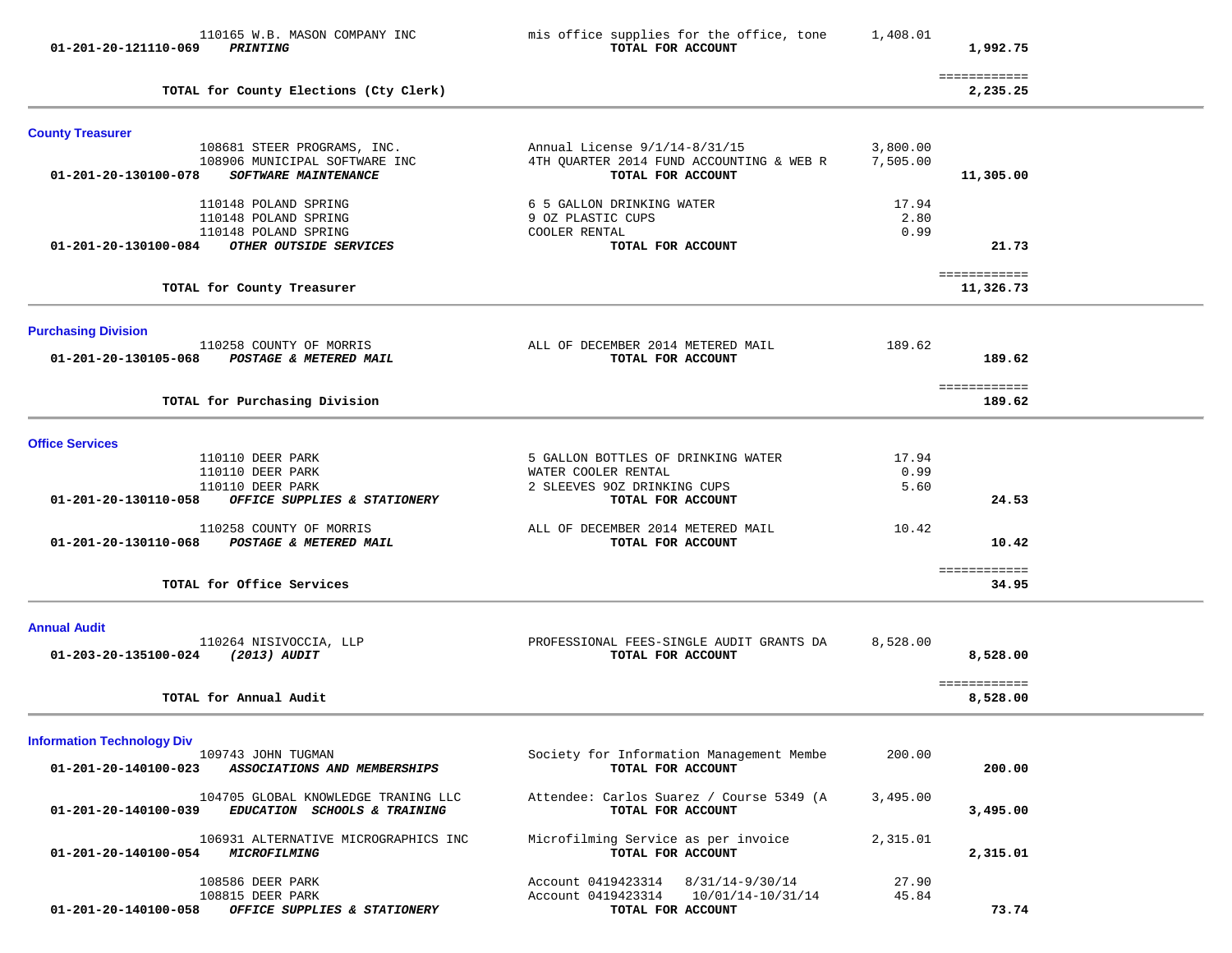|                                                         | TOTAL for County Board of Taxation                                                                                        |                                                                                                         |                             | ============<br>258.99    |  |
|---------------------------------------------------------|---------------------------------------------------------------------------------------------------------------------------|---------------------------------------------------------------------------------------------------------|-----------------------------|---------------------------|--|
| 01-201-20-150100-068                                    | 110258 COUNTY OF MORRIS<br>POSTAGE & METERED MAIL                                                                         | ALL OF DECEMBER 2014 METERED MAIL<br>TOTAL FOR ACCOUNT                                                  | 71.79                       | 71.79                     |  |
| 01-201-20-150100-059                                    | 109310 VITAL SERVICE GROUP<br>OTHER GENERAL EXPENSES                                                                      | shipping<br>TOTAL FOR ACCOUNT                                                                           | 16.00                       | 16.00                     |  |
| 01-201-20-150100-058                                    | 109186 W.B. MASON COMPANY INC<br>OFFICE SUPPLIES & STATIONERY                                                             | Paper, Xerox Ltr 3H copy<br>TOTAL FOR ACCOUNT                                                           | 83.20                       | 83.20                     |  |
| <b>County Board of Taxation</b><br>01-201-20-150100-027 | 109310 VITAL SERVICE GROUP<br><b>BOOK BINDING &amp; REPAIR</b>                                                            | 2015 tax list covers<br>TOTAL FOR ACCOUNT                                                               | 88.00                       | 88.00                     |  |
| TOTAL for O.L.I.S.                                      |                                                                                                                           |                                                                                                         |                             | ============<br>73.33     |  |
| 01-201-20-140105-082                                    | 110115 CHARLES J. SELLINGER<br><b>TRAVEL EXPENSE</b>                                                                      | Milage to and from Municiple Libraries<br>TOTAL FOR ACCOUNT                                             | 40.85                       | 40.85                     |  |
| 01-201-20-140105-058                                    | 108816 DEER PARK<br>108587 DEER PARK<br>OFFICE SUPPLIES & STATIONERY                                                      | Account 0438862047<br>10/01/14-10/31/14<br>08/31/14-09/30/14<br>Account 0438862047<br>TOTAL FOR ACCOUNT | 12.95<br>19.53              | 32.48                     |  |
| <b>O.L.I.S.</b>                                         |                                                                                                                           |                                                                                                         |                             |                           |  |
|                                                         | TOTAL for Information Technology Div                                                                                      |                                                                                                         |                             | ============<br>19,424.27 |  |
| 01-201-20-140100-164                                    | 108680 TRITEC OFFICE EQUIPMENT INC<br>OFFICE MACHINES - RENTAL                                                            | Color Print/Copy Fee<br>TOTAL FOR ACCOUNT                                                               | 230.72                      | 230.72                    |  |
| 01-201-20-140100-098                                    | 107871 HEWLETT-PACKARD COMPANY<br>106930 CDW GOVERNMENT LLC<br>106930 CDW GOVERNMENT LLC<br>OTHER OPERATING&REPAIR SUPPLY | 35548694-001 LaserJet P3015x<br>APC Pro8 Surgeprotectors<br>Freight<br>TOTAL FOR ACCOUNT                | 813.00<br>1,305.50<br>70.96 | 2,189.46                  |  |
| 01-201-20-140100-084                                    | 109744 JANICE PEAL<br>OTHER OUTSIDE SERVICES                                                                              | Digital ID for Secure Email<br>TOTAL FOR ACCOUNT                                                        | 22.95                       | 22.95                     |  |
| 01-201-20-140100-078                                    | 99823 SHI INTERNATIONAL CORP<br>99823 SHI INTERNATIONAL CORP<br>SOFTWARE MAINTENANCE                                      | Ouote 8046903<br>Checkpoint IPS Software Blade with Suppo<br>TOTAL FOR ACCOUNT                          | 261.54<br>9,374.23          | 10,897.39                 |  |
|                                                         | 99823 SHI INTERNATIONAL CORP                                                                                              | Checkpoint 1100 Appliance 1120 Firewall                                                                 | 1,261.62                    |                           |  |

# **County Counsel**

| 110000 LAWYERS DIARY AND MANUAL                 | Lawyers diaries and manuals                  | 396.00   |        |
|-------------------------------------------------|----------------------------------------------|----------|--------|
| 107463 WEST PAYMENT CENTER                      | Discount plan charges - $9/5/14$ - $10/4/14$ | 181.00   |        |
| 01-201-20-155100-050<br><i><b>LAW BOOKS</b></i> | TOTAL FOR ACCOUNT                            |          | 577.00 |
| 110109 BEVAN, MOSCA, GIUDITTA &                 | legal services                               | 60.00    |        |
| 109596 CLEARY GIACOBBE ALFIERI &                | John Street                                  | 801.00   |        |
| 109596 CLEARY GIACOBBE ALFIERI &                | JG Drywall                                   | 348.00   |        |
| 109596 CLEARY GIACOBBE ALFIERI &                | County general                               | 2,030.74 |        |
| 109635 CLEARY GIACOBBE ALFIERI &                | Labor                                        | 948.00   |        |
| 109598 CARMAGNOLA & RITARDI LLC                 | Clancy v. Jeff.Twp.                          | 1,128.00 |        |
| 109598 CARMAGNOLA & RITARDI LLC                 | Thiel v. Dover                               | 396.00   |        |
| 109598 CARMAGNOLA & RITARDI LLC                 | Irwin-Szostak v. Perrone                     | 2,084.70 |        |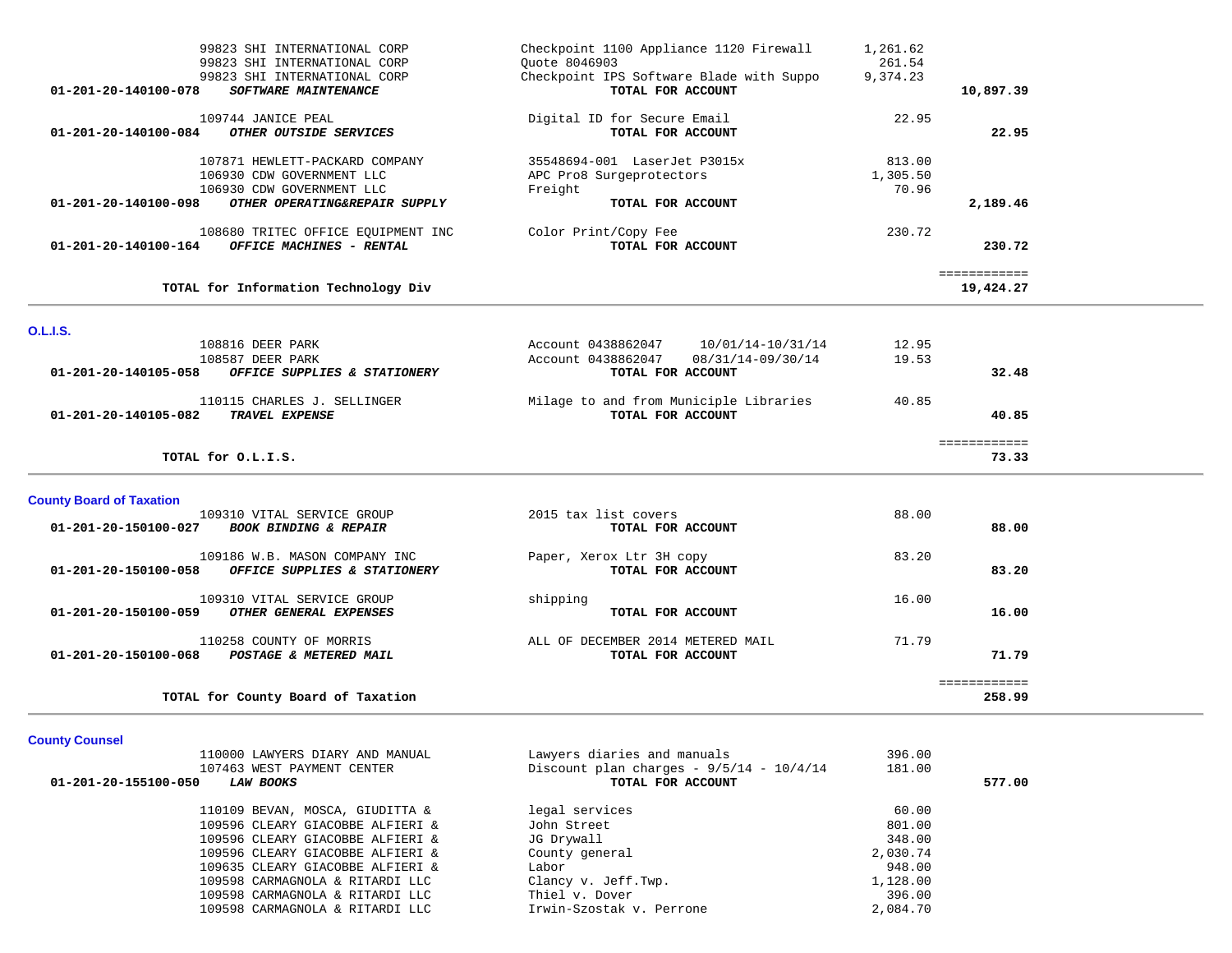|                         | 109709 DIEGNAN & BROPHY, LLC.                           | Keefe, Owen                               | 36.00     |              |  |
|-------------------------|---------------------------------------------------------|-------------------------------------------|-----------|--------------|--|
|                         | 109709 DIEGNAN & BROPHY, LLC.                           | Noah's Ark/Canine Sheriffq                | 36.00     |              |  |
|                         | 109709 DIEGNAN & BROPHY, LLC.                           | Joseph Valosky                            | 180.18    |              |  |
|                         | 109709 DIEGNAN & BROPHY, LLC.                           | Joseph P. Valosky (son)                   | 1,176.00  |              |  |
|                         | 108910 JOHNSON & JOHNSON, ESQS                          | Maoli v. Delekta                          | 732.00    |              |  |
|                         | 109707 LAW OFFICE OF ROBERT J. GREENBAUM                | Est.ofPeltz(Dr.Suarez)                    | 372.00    |              |  |
|                         | 109707 LAW OFFICE OF ROBERT J. GREENBAUM                | Sharyn Bradby                             | 216.00    |              |  |
|                         | 109707 LAW OFFICE OF ROBERT J. GREENBAUM                | MC Correctional Facility                  | 84.00     |              |  |
|                         |                                                         |                                           |           |              |  |
|                         | 109707 LAW OFFICE OF ROBERT J. GREENBAUM                | Grunow v. Nat'l Inv.                      | 84.00     |              |  |
|                         | 109953 O'MULLAN & BRADY P.C.                            | Legal services                            | 17,472.00 |              |  |
|                         | 109960 THE LAW OFFICE OF                                | Poculosky, Edward                         | 120.00    |              |  |
| 01-201-20-155100-051    | LEGAL                                                   | TOTAL FOR ACCOUNT                         |           | 28,304.62    |  |
|                         | 109814 STAPLES ADVANTAGE                                | Order for labels and copy paper           | 95.34     |              |  |
|                         | 109814 STAPLES ADVANTAGE                                | Order to toner and pencils                | 74.37     |              |  |
| 01-201-20-155100-058    |                                                         | TOTAL FOR ACCOUNT                         |           | 169.71       |  |
|                         | OFFICE SUPPLIES & STATIONERY                            |                                           |           |              |  |
|                         | 110258 COUNTY OF MORRIS                                 | ALL OF DECEMBER 2014 METERED MAIL         | 5.30      |              |  |
| 01-201-20-155100-068    | <b>POSTAGE &amp; METERED MAIL</b>                       | TOTAL FOR ACCOUNT                         |           | 5.30         |  |
|                         |                                                         |                                           |           |              |  |
|                         |                                                         |                                           |           | ============ |  |
|                         | TOTAL for County Counsel                                |                                           |           | 29,056.63    |  |
|                         |                                                         |                                           |           |              |  |
| <b>County Surrogate</b> |                                                         |                                           |           |              |  |
|                         | 109614 STAPLES ADVANTAGE                                | <b>SUPPLIES</b>                           | 37.92     |              |  |
|                         | 109500 STAPLES ADVANTAGE                                | SUPPLIES                                  | 110.46    |              |  |
|                         | 109500 STAPLES ADVANTAGE                                | SUPPLIES                                  | 28.38     |              |  |
|                         | 109500 STAPLES ADVANTAGE                                | SUPPLIES                                  | 696.22    |              |  |
|                         |                                                         |                                           | 428.42    |              |  |
|                         | 109481 STAPLES ADVANTAGE                                | SUPPLIES                                  |           |              |  |
|                         | 109481 STAPLES ADVANTAGE                                | SUPPLIES                                  | 15.38     |              |  |
|                         | 109481 STAPLES ADVANTAGE                                | SUPPLIES                                  | 187.07    |              |  |
| 01-201-20-160100-058    | OFFICE SUPPLIES & STATIONERY                            | TOTAL FOR ACCOUNT                         |           | 1,503.85     |  |
|                         | 110258 COUNTY OF MORRIS                                 | ALL OF DECEMBER 2014 METERED MAIL         | 385.10    |              |  |
|                         | 01-201-20-160100-068 POSTAGE & METERED MAIL             | TOTAL FOR ACCOUNT                         |           | 385.10       |  |
|                         |                                                         |                                           |           |              |  |
|                         | 109480 DEER PARK                                        | $9/15 - 11/14/14$                         | 21.92     |              |  |
|                         | 109480 DEER PARK                                        |                                           | 24.91     |              |  |
|                         | 01-201-20-160100-095 OTHER ADMINISTRATIVE SUPPLIES      | TOTAL FOR ACCOUNT                         |           | 46.83        |  |
|                         |                                                         |                                           |           |              |  |
|                         | 109485 MUNICIPAL CAPITAL CORP                           | RICOH MP4002SP                            | 558.23    |              |  |
|                         | 109570 MUNICIPAL CAPITAL CORP                           | RICOH MP 5002SP                           | 856.19    |              |  |
|                         | $01 - 201 - 20 - 160100 - 164$ OFFICE MACHINES - RENTAL | TOTAL FOR ACCOUNT                         |           | 1,414.42     |  |
|                         |                                                         |                                           |           | ============ |  |
|                         | TOTAL for County Surrogate                              |                                           |           | 3,350.20     |  |
|                         |                                                         |                                           |           |              |  |
|                         |                                                         |                                           |           |              |  |
| <b>Engineering</b>      |                                                         |                                           |           |              |  |
|                         | 109658 NJAC                                             | New Jersey Association of Counties. Summi | 125.00    |              |  |
|                         | 110100 RUTGERS OCPE                                     | NJAES Office of ContinuingProfessional E  | 390.00    |              |  |
| 01-201-20-165100-039    | EDUCATION, SCHOOLS & TRAINING                           | TOTAL FOR ACCOUNT                         |           | 515.00       |  |
|                         |                                                         | 0434495495<br>10/15/14-11/14/14           | 38.16     |              |  |
|                         | 109276 DEER PARK<br>109648 W.B. MASON COMPANY INC       | ChairMat 46x60, 24 Wallet legal folders.  | 268.05    |              |  |
|                         |                                                         |                                           |           |              |  |

| 109648 W.B. MASON COMPANY INC<br>01-201-20-165100-058<br><i>OFFICE SUPPLIES &amp; STATIONERY</i> | ChairMat 46x60, 24 Wallet legal folders,<br>TOTAL FOR ACCOUNT | 268.05 | 306.21 |
|--------------------------------------------------------------------------------------------------|---------------------------------------------------------------|--------|--------|
| 110258 COUNTY OF MORRIS                                                                          | ALL OF DECEMBER 2014 METERED MAIL                             | 1.20   |        |
| 110258 COUNTY OF MORRIS                                                                          | ALL OF DECEMBER 2014 METERED MAIL                             | 45.70  |        |
| 110258 COUNTY OF MORRIS                                                                          | ALL OF DECEMBER 2014 METERED MAIL                             | 21.44  |        |
| 01-201-20-165100-068<br><b>POSTAGE &amp; METERED MAIL</b>                                        | TOTAL FOR ACCOUNT                                             |        | 68.34  |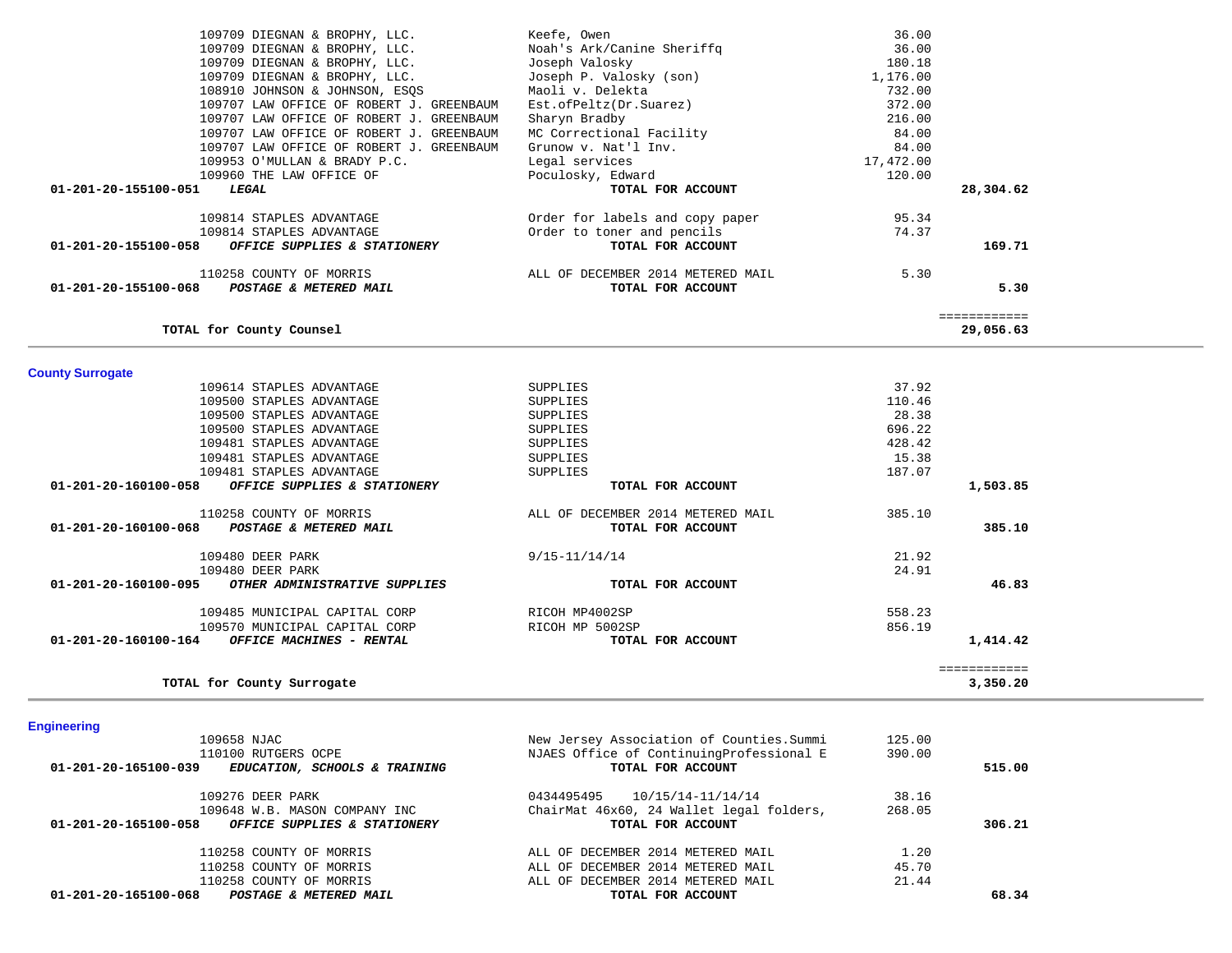| 110120 INSTITUTE OF TRANSPORATION<br>110078 JOHN J HAYES<br>01-201-20-165100-082<br>TRAVEL EXPENSE                        | Annual Membership Dues 2015Invoice Date:<br>Model TAC meeting at NJTPA, Newark Parki<br>TOTAL FOR ACCOUNT                        | 265.00<br>43.00          | 308.00                   |
|---------------------------------------------------------------------------------------------------------------------------|----------------------------------------------------------------------------------------------------------------------------------|--------------------------|--------------------------|
| 109285 R.S. KNAPP CO. INC.<br>OFFICE MACHINES - RENTAL<br>01-201-20-165100-164                                            | HP Designjet Monthly service contract fr<br>TOTAL FOR ACCOUNT                                                                    | 66.64                    | 66.64                    |
| 108517 STATION HARDWARE LAWN &<br>108517 STATION HARDWARE LAWN &<br>CHEMICALS & SPRAYS<br>01-201-20-165100-225            | 1-1/2 DMV Sanitary Teel-1/2 SCH40 Slip T<br>Victor Rat TrapRat Traps<br>TOTAL FOR ACCOUNT                                        | 54.98<br>32.92           | 87.90                    |
| 108808 AT&T MOBILITY<br>108808 AT&T MOBILITY<br><b>EQUIPMENT</b><br>01-201-20-165100-258                                  | Sim Card for Survey EquipmentInvoice# 28<br>Previous Balance<br>TOTAL FOR ACCOUNT                                                | 36.81<br>0.74            | 37.55                    |
| TOTAL for Engineering                                                                                                     |                                                                                                                                  |                          | ============<br>1,389.64 |
| <b>Heritage Commission</b>                                                                                                |                                                                                                                                  |                          |                          |
| 109617 STAPLES ADVANTAGE<br>109617 STAPLES ADVANTAGE<br>01-201-20-175100-058<br>OFFICE SUPPLIES & STATIONERY              | Order #7126760669-000-001 11/5/14<br>Order #7126760669-000-002 11/5/14<br>TOTAL FOR ACCOUNT                                      | 58.21<br>37.38           | 95.59                    |
| 109599 TRITEC OFFICE EQUIPMENT INC<br>SPECIAL PROJECTS<br>01-201-20-175100-079                                            | Color Cost Per Copy $(7/1/14 - 9/30/14)$<br>TOTAL FOR ACCOUNT                                                                    | 247.52                   | 247.52                   |
| TOTAL for Heritage Commission                                                                                             |                                                                                                                                  |                          | ============<br>343.11   |
| <b>Planning Board</b>                                                                                                     |                                                                                                                                  |                          |                          |
| 109620 NJAFM<br>ASSOCIATIONS AND MEMBERSHIPS<br>01-201-20-180100-023                                                      | NJAFM membership for Jennifer McCulloch<br>TOTAL FOR ACCOUNT                                                                     | 20.00                    | 20.00                    |
| 109865 NJ COUNTY PLANNERS ASSOCIATION<br>109525 VIRGINIA MICHELIN<br>01-201-20-180100-039<br>EDUCATION SCHOOLS & TRAINING | Registration for Christine Marion, Kevin<br>May 20, 2014 & June 10, 2014 Great Swamp<br>TOTAL FOR ACCOUNT                        | 45.00<br>20.00           | 65.00                    |
| 109609 STAPLES ADVANTAGE<br>109609 STAPLES ADVANTAGE<br>109868 W.B. MASON COMPANY INC                                     | Office and Kitchen Supplies Order #71275<br>Order #7127597818-000-002 Order Date 11/<br>Office supplies - chairmat Customer #C10 | 134.16<br>75.96<br>73.83 |                          |
| 01-201-20-180100-058<br>OFFICE SUPPLIES & STATIONERY                                                                      | TOTAL FOR ACCOUNT                                                                                                                |                          | 283.95                   |
| 110258 COUNTY OF MORRIS<br>01-201-20-180100-068<br>POSTAGE & METERED MAIL                                                 | ALL OF DECEMBER 2014 METERED MAIL<br>TOTAL FOR ACCOUNT                                                                           | 39.06                    | 39.06                    |
| 109525 VIRGINIA MICHELIN<br>01-201-20-180100-082<br>TRAVEL EXPENSE                                                        | Toll for May 29, 2014 NJAWRA meeting<br>TOTAL FOR ACCOUNT                                                                        | 1.50                     | 1.50                     |
| 109868 W.B. MASON COMPANY INC<br>OTHER ADMINISTRATIVE SUPPLIES<br>01-201-20-180100-095                                    | 8 1/2X11 Paper<br>TOTAL FOR ACCOUNT                                                                                              | 237.93                   | 237.93                   |
|                                                                                                                           |                                                                                                                                  |                          |                          |

**County Weights & Measures** ALL OF DECEMBER 2014 METERED MAIL 1.08<br>TOTAL FOR ACCOUNT  **01-201-22-201100-068** *POSTAGE & METERED MAIL* **TOTAL FOR ACCOUNT 1.08**

109738 MC MUA TRANSFER STATION CUSTOMER # WEIGHTSM **350.00**<br>19 **OTHER OUTSIDE SERVICES CONSTITUTE ACCOUNT 01-201-22-201100-084** *OTHER OUTSIDE SERVICES* **TOTAL FOR ACCOUNT 350.00**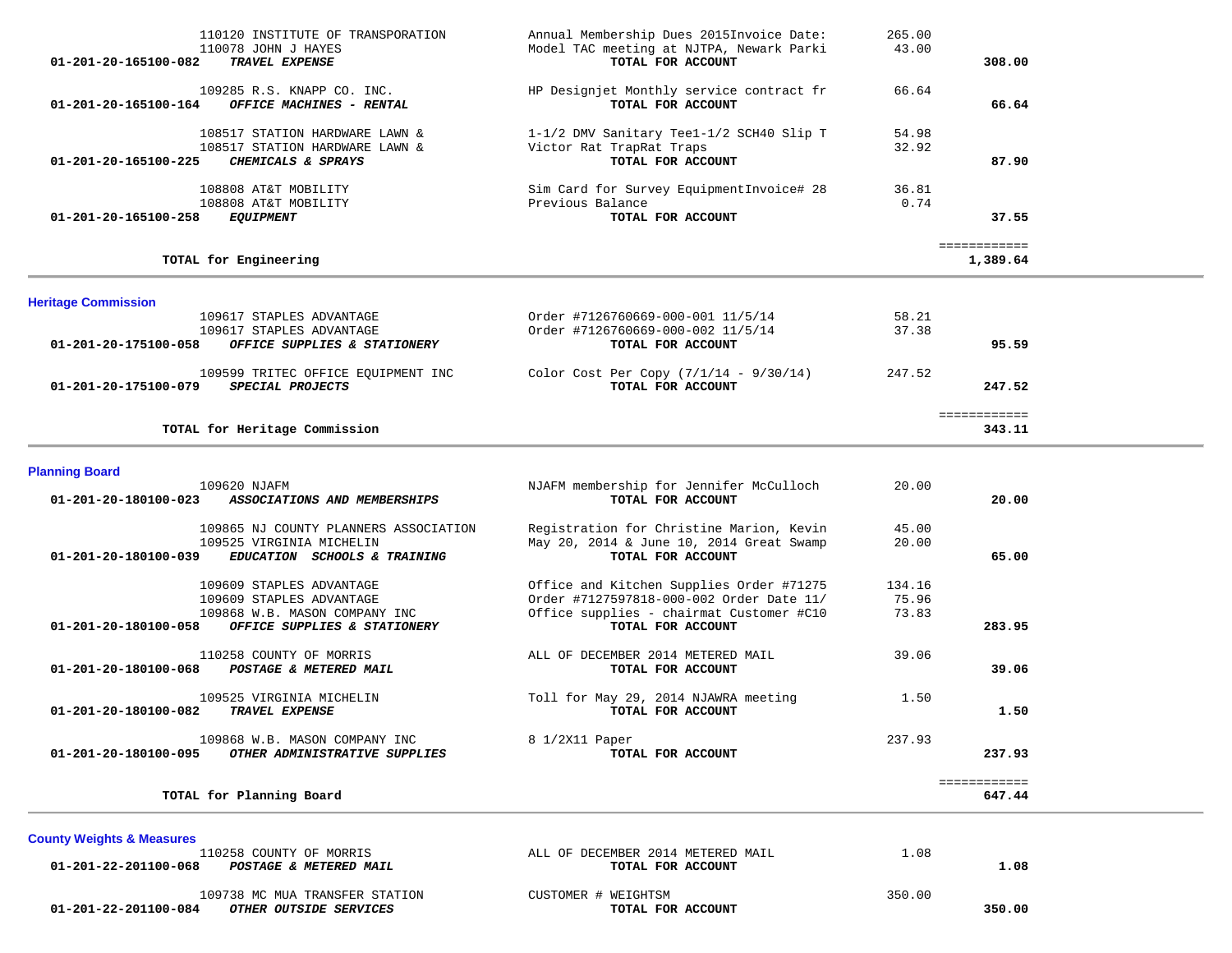| 109725 MORRISTOWN PARKING AUTHORITY<br>01-201-22-201100-137<br><b>ELECTRICITY</b>                                                                                                                                                                                                                                                       | JCP & L/ SCHUYLER ANNEX PARKING<br>TOTAL FOR ACCOUNT                                                                                                                                                                                                                                                                                                                              | 1,996.21                                                                          | 1,996.21                      |  |
|-----------------------------------------------------------------------------------------------------------------------------------------------------------------------------------------------------------------------------------------------------------------------------------------------------------------------------------------|-----------------------------------------------------------------------------------------------------------------------------------------------------------------------------------------------------------------------------------------------------------------------------------------------------------------------------------------------------------------------------------|-----------------------------------------------------------------------------------|-------------------------------|--|
| 110111 NATIONAL FUEL OIL INC.<br><b>GAS PURCHASES</b><br>01-201-22-201100-140                                                                                                                                                                                                                                                           | FUEL CHARGES NOVEMBER 2014<br>TOTAL FOR ACCOUNT                                                                                                                                                                                                                                                                                                                                   | 294.76                                                                            | 294.76                        |  |
| 109740 QUALITY AUTO GLASS, INC<br><b>EQUIPMENT</b><br>01-201-22-201100-258                                                                                                                                                                                                                                                              | LAMI PATTERN<br>TOTAL FOR ACCOUNT                                                                                                                                                                                                                                                                                                                                                 | 325.00                                                                            | 325.00                        |  |
| 110027 COUNTY OF MORRIS<br>HOSPITAL INSURANCE PREMIUMS<br>01-201-22-201100-329                                                                                                                                                                                                                                                          | Medical & Dental Costs - 3rd Qtr 2014<br>TOTAL FOR ACCOUNT                                                                                                                                                                                                                                                                                                                        | 34,908.81                                                                         | 34,908.81                     |  |
| TOTAL for County Weights & Measures                                                                                                                                                                                                                                                                                                     |                                                                                                                                                                                                                                                                                                                                                                                   |                                                                                   | ============<br>37,875.86     |  |
| <b>Employee Group Insurance</b>                                                                                                                                                                                                                                                                                                         |                                                                                                                                                                                                                                                                                                                                                                                   |                                                                                   |                               |  |
| 109270 HORIZON BLUE CROSS BLUE SHIELD<br>109506 HORIZON BLUE CROSS BLUE SHIELD<br>108682 DISCOVERY BENEFITS INC.<br>102088 PATRICIA SCUDDER<br>110249 HORIZON BLUE CROSS BLUE SHIELD<br>110248 HORIZON BLUE CROSS BLUE SHIELD<br>110250 HORIZON BLUE CROSS BLUE SHIELD<br>EMPLOYEE GROUP INSURANCE EXPENDITURES<br>01-201-23-220100-090 | December 2014 Mosquito Dental #049870298<br>December 2014 Main County & Morris View<br>October 2014 COBRA Inv#0000496731-IN Acc<br>Medicare B Reimbursement January 2014 th<br>PBA MEDICAL APRIL 2014-OCTOBER 2014<br>MAIN COUNTY & MORRIS VIEW APRIL 2014- OC 8,305,894.57<br>MOSOUITO MEDICAL APRIL 2014-OCTOBER 2014<br>TOTAL FOR ACCOUNT                                      | 640.15<br>36,708.89<br>792.50<br>209.80<br>1,666,640.53<br>211, 111.03            | 10,221,997.47                 |  |
| TOTAL for Employee Group Insurance                                                                                                                                                                                                                                                                                                      |                                                                                                                                                                                                                                                                                                                                                                                   |                                                                                   | ============<br>10,221,997.47 |  |
| <b>Office of Emergency Management</b>                                                                                                                                                                                                                                                                                                   |                                                                                                                                                                                                                                                                                                                                                                                   |                                                                                   |                               |  |
| 109702 STAPLES ADVANTAGE<br>01-201-25-252100-058<br>OFFICE SUPPLIES & STATIONERY                                                                                                                                                                                                                                                        | Cust#NYC1054187, 11/25/14<br>TOTAL FOR ACCOUNT                                                                                                                                                                                                                                                                                                                                    | 89.97                                                                             | 89.97                         |  |
| 106179 BFI<br>105078 MASIMO AMERICAS, INC.<br>109267 MORRISTOWN LUMBER &<br>108052 TABB INC.<br>OTHER GENERAL EXPENSES<br>01-201-25-252100-059                                                                                                                                                                                          | Item DT5AS 3048LT Table<br>Customer ID #MO2960\$D RMA CC-073620 for<br>Supplies per attached invoice dated 11/<br>Inv Date 10/31/14<br>TOTAL FOR ACCOUNT                                                                                                                                                                                                                          | 2,336.04<br>249.00<br>6.99<br>43.00                                               | 2,635.03                      |  |
| 110258 COUNTY OF MORRIS<br>110258 COUNTY OF MORRIS<br>01-201-25-252100-068<br>POSTAGE & METERED MAIL                                                                                                                                                                                                                                    | ALL OF DECEMBER 2014 METERED MAIL<br>ALL OF DECEMBER 2014 METERED MAIL<br>TOTAL FOR ACCOUNT                                                                                                                                                                                                                                                                                       | 0.20<br>22.46                                                                     | 22.66                         |  |
| TOTAL for Office of Emergency Management                                                                                                                                                                                                                                                                                                |                                                                                                                                                                                                                                                                                                                                                                                   |                                                                                   | ============<br>2,747.66      |  |
| <b>Communications Center</b>                                                                                                                                                                                                                                                                                                            |                                                                                                                                                                                                                                                                                                                                                                                   |                                                                                   |                               |  |
| 109026 PRIORITY DISPATCH CORP.<br>109026 PRIORITY DISPATCH CORP.<br>109026 PRIORITY DISPATCH CORP.<br>109026 PRIORITY DISPATCH CORP.<br>109026 PRIORITY DISPATCH CORP.<br>109026 PRIORITY DISPATCH CORP.<br>109026 PRIORITY DISPATCH CORP.<br>108101 PRIORITY DISPATCH CORP.<br>01-201-25-252105-039<br>EDUCATION SCHOOLS & TRAINING    | 11/12/14, Training on proprietary softwa<br>11/12/14, Training on proprietary softwa<br>11/12/14, Training on proprietary softwa<br>11/12/14, Course Materials - Full (Polic<br>11/13/14, Training on proprietary softwa<br>11/13/14, Training on proprietary softwa<br>11/13/14, Ground transportation fee (Fir<br>10/27/14, cust# 9626, Certification cour<br>TOTAL FOR ACCOUNT | 199.00<br>3,300.00<br>275.00<br>200.00<br>199.00<br>4,225.00<br>34.63<br>4,550.00 | 12,982.63                     |  |

107642 BASE POWER SERVICES 10/21/14, Minor UPS PMs-BLT (using 2 CAF 3,333.33<br>**4** EQUIPMENT SERVICE AGREEMENTS TOTAL FOR ACCOUNT  **01-201-25-252105-044** *EQUIPMENT SERVICE AGREEMENTS* **TOTAL FOR ACCOUNT 3,333.33**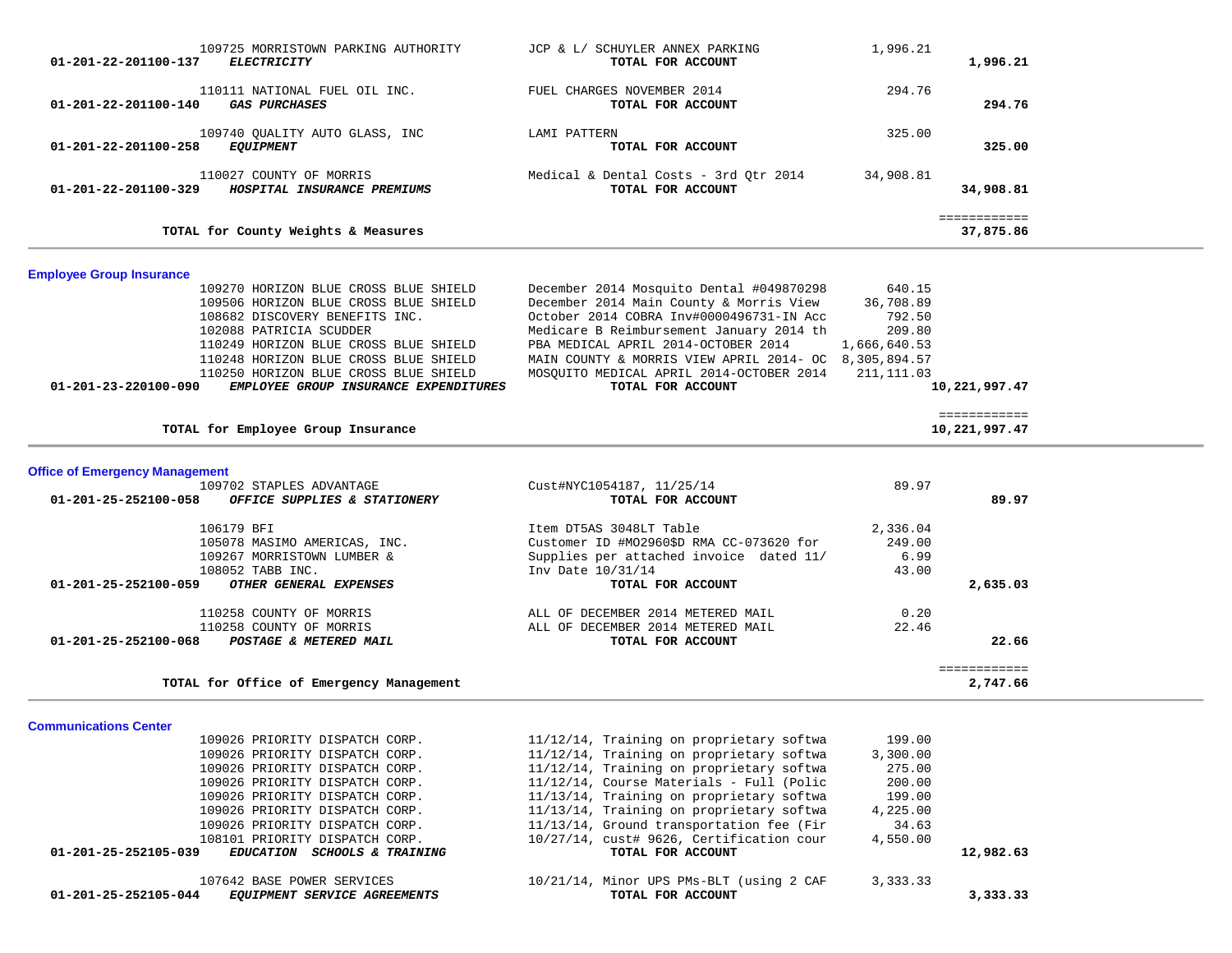| 109012 KEYSTONE PUBLIC SAFETY INC.<br>109012 KEYSTONE PUBLIC SAFETY INC.<br>104792 SHI INTERNATIONAL CORP<br>107507 KEYSTONE PUBLIC SAFETY INC.                                                 | 10/31/14, Re: SOW#137212, Scheduling pro<br>11/1/14, Software Maint. 11/1/14-12/31/1<br>Quote# 8359659, 8/1/14, Annual software<br>SOW# 137788, 10/16/14, Develop new proce                                            | 1,800.00<br>656.00<br>75,000.00<br>600.00      |                            |
|-------------------------------------------------------------------------------------------------------------------------------------------------------------------------------------------------|------------------------------------------------------------------------------------------------------------------------------------------------------------------------------------------------------------------------|------------------------------------------------|----------------------------|
| 01-201-25-252105-078<br>SOFTWARE MAINTENANCE                                                                                                                                                    | TOTAL FOR ACCOUNT                                                                                                                                                                                                      |                                                | 78,056.00                  |
| 101946 SHI INTERNATIONAL CORP<br>109022 MOTOROLA SOLUTIONS INC<br>109024 NORTHEAST COMMUNICATIONS, INC.<br>108980 R & J CONTROL, INC.<br>COUNTY WIDE RADIO SYSTEM<br>01-201-25-252105-131       | Quote#7854351 Ref#115719242 VM lic. upgr<br>$7/4/14$ , service tkt # P80641933-1-1, rep<br>11/14/14, X10DR secure wireless remote s<br>6/27/14, Service call for generator to s<br>TOTAL FOR ACCOUNT                   | 31,400.59<br>3,541.52<br>998.00<br>793.67      | 36,733.78                  |
| 109379 JERSEY CENTRAL POWER & LIGHT                                                                                                                                                             | 100 100 194 933, 11/17/14, High Ridge Rd                                                                                                                                                                               | 375.51                                         |                            |
| 109379 JERSEY CENTRAL POWER & LIGHT<br>109379 JERSEY CENTRAL POWER & LIGHT<br>109605 JERSEY CENTRAL POWER & LIGHT<br>109605 JERSEY CENTRAL POWER & LIGHT<br>109605 JERSEY CENTRAL POWER & LIGHT | 100 097 920 035, 11/18/14, W Springtown<br>100 097 970 519, 11/17/14, W Hanover Dr<br>100 078 774 427, 11/25/14, Ross Dr Boont<br>100 078 770 714, 11/25/14, Conkling Rd F<br>100 082 995 745, 11/25/14, Conkling Rd A | 707.33<br>1,959.29<br>532.95<br>729.23<br>9.63 |                            |
| 01-201-25-252105-137<br><b>ELECTRICITY</b>                                                                                                                                                      | TOTAL FOR ACCOUNT                                                                                                                                                                                                      |                                                | 4,313.94                   |
| 106663 CDW GOVERNMENT LLC<br>01-201-25-252105-163<br><b>OFFICE MACHINES</b>                                                                                                                     | Quote FQFR606, 10/6/14, acct# 6407765, 2<br>TOTAL FOR ACCOUNT                                                                                                                                                          | 459.99                                         | 459.99                     |
| 109009 MUNICIPAL CAPITAL CORP<br>01-201-25-252105-164<br>OFFICE MACHINES - RENTAL                                                                                                               | 11/7/14, Ricoh MP4002SP copier, S/N W523<br>TOTAL FOR ACCOUNT                                                                                                                                                          | 658.75                                         | 658.75                     |
| 94093 IBM CORP<br>105756 IBM CORP                                                                                                                                                               | 2/27/14, D13HZLL, IBM Kenexa skills asse<br>6/22/14, cust# 2230537-00, order# 548392                                                                                                                                   | 687.50                                         |                            |
| 01-201-25-252105-189<br><b>MEDICAL</b>                                                                                                                                                          | TOTAL FOR ACCOUNT                                                                                                                                                                                                      | 687.50                                         | 1,375.00                   |
| 106654 NEW JERSEY FIRE EOUIPMENT COMPANY<br>UNIFORM AND ACCESSORIES<br>01-201-25-252105-202                                                                                                     | Ouote 3009, 9/18/14, Badges<br>TOTAL FOR ACCOUNT                                                                                                                                                                       | 9,606.00                                       | 9,606.00                   |
| 98563 IBM CORP<br>01-203-25-252105-039 (2013) EDUCATION SCHOOLS & TRAINING                                                                                                                      | 12/10/13, Testing modules<br>TOTAL FOR ACCOUNT                                                                                                                                                                         | 687.50                                         | 687.50                     |
| TOTAL for Communications Center                                                                                                                                                                 |                                                                                                                                                                                                                        |                                                | ============<br>148,599.92 |
| <b>County Medical Examiner Office</b>                                                                                                                                                           |                                                                                                                                                                                                                        |                                                |                            |
| 109187 MORRISTOWN PATHOLOGY ASSOCIATES<br>109187 MORRISTOWN PATHOLOGY ASSOCIATES<br>109187 MORRISTOWN PATHOLOGY ASSOCIATES                                                                      | Case 14-14-0766<br>Case 21-14-0162<br>Case 21-14-0155                                                                                                                                                                  | 500.00<br>500.00<br>500.00                     |                            |
| 01-201-25-254100-035<br>CONSULTATION FEE                                                                                                                                                        | TOTAL FOR ACCOUNT                                                                                                                                                                                                      |                                                | 1,500.00                   |
| 109220 DEER PARK<br>106220 STAPLES ADVANTAGE                                                                                                                                                    | AC#0434597878, 10/15/14-11/14/14<br>Cust #NYC1054187, 9/18/14                                                                                                                                                          | 25.92<br>107.02                                |                            |
| 01-201-25-254100-058<br>OFFICE SUPPLIES & STATIONERY                                                                                                                                            | TOTAL FOR ACCOUNT                                                                                                                                                                                                      |                                                | 132.94                     |
| 109502 ILIFF-RUGGIERO FUNERAL HOME INC.<br>108901 FEDEX<br>109501 TEW FUNERAL SERVICES INC.<br>109710 RONALD SUAREZ, MD                                                                         | Livery - Sussex County 11/14 7 Cases<br>AC#1642-1593-8, 11/10/14, Dr. Miller Cas<br>Livery - Warren County 11/14<br>Uniform boot, Model Quest 4D GTX Boot                                                              | 2,100.00<br>109.35<br>1,415.00<br>179.75       |                            |
| OTHER GENERAL EXPENSES<br>$01 - 201 - 25 - 254100 - 059$                                                                                                                                        | TOTAL FOR ACCOUNT                                                                                                                                                                                                      |                                                | 3,804.10                   |
| 110258 COUNTY OF MORRIS<br>01-201-25-254100-068<br>POSTAGE & METERED MAIL                                                                                                                       | ALL OF DECEMBER 2014 METERED MAIL<br>TOTAL FOR ACCOUNT                                                                                                                                                                 | 10.40                                          | 10.40                      |
| 109615 ANA M. FISHER DBA A&A GLOVE & SAFET PF Latex Gloves                                                                                                                                      |                                                                                                                                                                                                                        | 157.00                                         |                            |

108983 MOTOROLA SOLUTIONS INC  $11/14/14$ , SrvcTkt# 0997475582, Labor and 393.00<br>**2 RADIO REPAIRS TOTAL FOR ACCOUNT 01-201-25-252105-072** *RADIO REPAIRS* **TOTAL FOR ACCOUNT 393.00**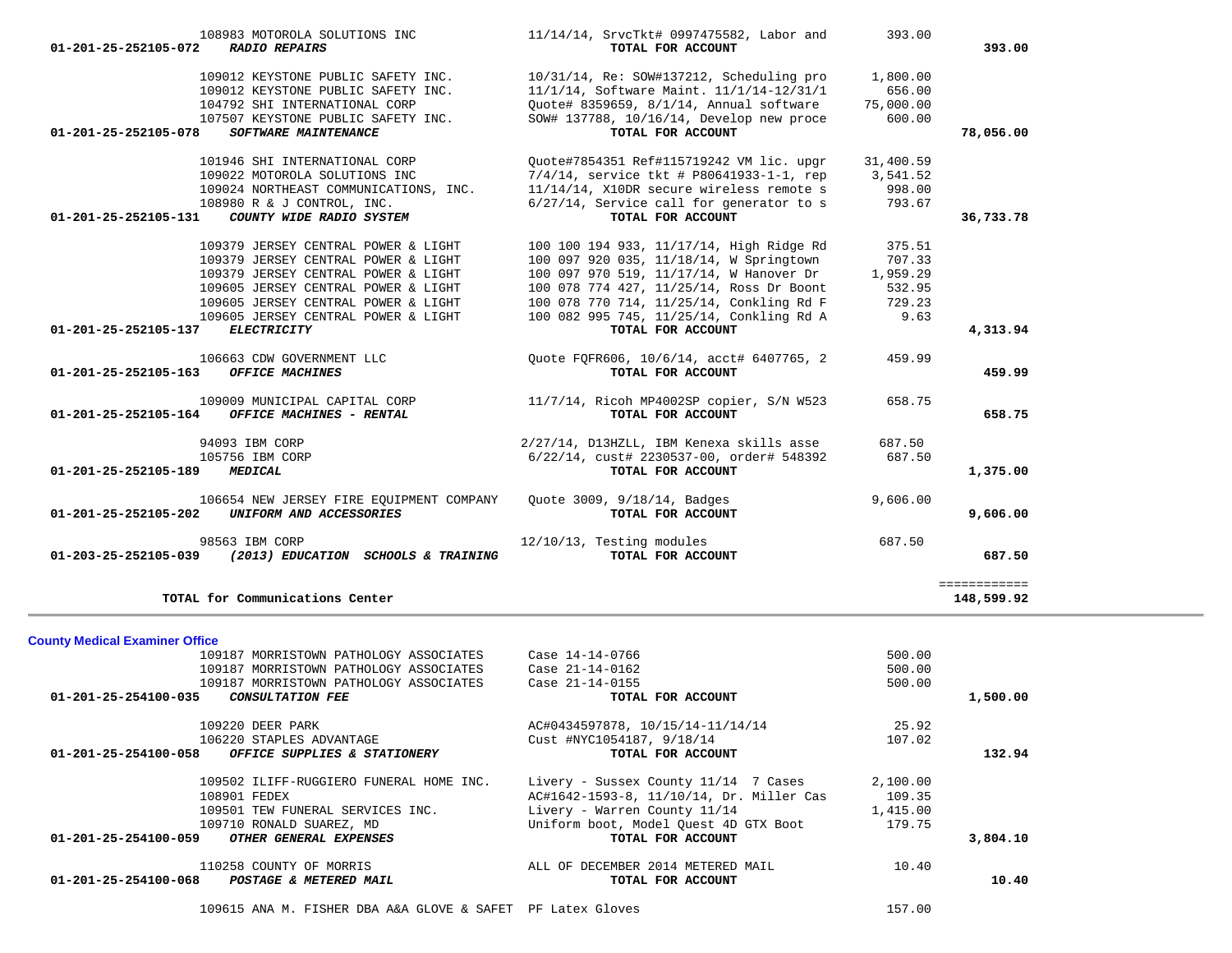| 109701 FISHER HEALTHCARE<br>109701 FISHER HEALTHCARE<br>01-201-25-254100-203<br>X-RAY & MEDICAL SUPPLIES                                                    | 109615 ANA M. FISHER DBA A&A GLOVE & SAFET Freight                                                                                                                                                                                                                                                                                                                            | Gloves, Heat seal pouch, 11/19/14<br>Scint vials, 11/19/14<br>TOTAL FOR ACCOUNT                                                                                                                                                                                                                                                                                                                       | 20.00<br>738.88<br>227.99                                                    | 1,143.87                 |
|-------------------------------------------------------------------------------------------------------------------------------------------------------------|-------------------------------------------------------------------------------------------------------------------------------------------------------------------------------------------------------------------------------------------------------------------------------------------------------------------------------------------------------------------------------|-------------------------------------------------------------------------------------------------------------------------------------------------------------------------------------------------------------------------------------------------------------------------------------------------------------------------------------------------------------------------------------------------------|------------------------------------------------------------------------------|--------------------------|
| TOTAL for County Medical Examiner Office                                                                                                                    |                                                                                                                                                                                                                                                                                                                                                                               |                                                                                                                                                                                                                                                                                                                                                                                                       |                                                                              | ============<br>6,591.31 |
| <b>County Sheriff's Department</b>                                                                                                                          |                                                                                                                                                                                                                                                                                                                                                                               |                                                                                                                                                                                                                                                                                                                                                                                                       |                                                                              |                          |
| 108404 NATL SHERIFF'S ASSOC<br>$01 - 201 - 25 - 270100 - 023$                                                                                               | ASSOCIATIONS AND MEMBERSHIPS                                                                                                                                                                                                                                                                                                                                                  | NSA Dues through 1/31/2016, Inv dtd 11/3<br>TOTAL FOR ACCOUNT                                                                                                                                                                                                                                                                                                                                         | 48.00                                                                        | 48.00                    |
| 108463 WEST PAYMENT CENTER<br>108407 WEST PAYMENT CENTER<br>108407 WEST PAYMENT CENTER                                                                      |                                                                                                                                                                                                                                                                                                                                                                               | NJ Session Laws "2014" Hardbound Vol, (8<br>NJ Session Laws "2014" Hardbound Vol (9/<br>CREDIT                                                                                                                                                                                                                                                                                                        | 212.00<br>451.00<br>$-328.50$                                                |                          |
| 108405 WEST PAYMENT CENTER<br><b>BOOKS &amp; PERIODICALS</b><br>01-201-25-270100-028                                                                        |                                                                                                                                                                                                                                                                                                                                                                               | Green Books Refills $(9/5/14 - 10/4/14)$ ,<br>TOTAL FOR ACCOUNT                                                                                                                                                                                                                                                                                                                                       | 1,077.50                                                                     | 1,412.00                 |
| 01-201-25-270100-039                                                                                                                                        | 108916 DIVISION OF CRIMINAL JUSTICE<br>EDUCATION SCHOOLS & TRAINING                                                                                                                                                                                                                                                                                                           | Course: Subgun Instructor, 10/20-24/2014<br>TOTAL FOR ACCOUNT                                                                                                                                                                                                                                                                                                                                         | 400.00                                                                       | 400.00                   |
| 109196 DEER PARK<br>01-201-25-270100-059<br>OTHER GENERAL EXPENSES                                                                                          |                                                                                                                                                                                                                                                                                                                                                                               | $0434561387$ WATER $10/15/14 - 11/14/14$ ,<br>TOTAL FOR ACCOUNT                                                                                                                                                                                                                                                                                                                                       | 330.44                                                                       | 330.44                   |
| 108622 EDMUND M. KRAMER<br>109737 STAPLES ADVANTAGE<br>109737 STAPLES ADVANTAGE<br>109737 STAPLES ADVANTAGE<br>01-201-25-270100-064<br>PHOTOGRAPHIC SUPPIES |                                                                                                                                                                                                                                                                                                                                                                               | Sitting fee & high resolution file of fo<br>Office Supplies for Admin/K. Lehman, Inv<br>Office Supplies for Admin/K. Lehman, Inv<br>Office Supplies for Admin/K. Lehman, Inv<br>TOTAL FOR ACCOUNT                                                                                                                                                                                                     | 1,125.00<br>888.18<br>352.11<br>290.87                                       | 2,656.16                 |
| 110258 COUNTY OF MORRIS<br>01-201-25-270100-068<br>POSTAGE & METERED MAIL                                                                                   |                                                                                                                                                                                                                                                                                                                                                                               | ALL OF DECEMBER 2014 METERED MAIL<br>TOTAL FOR ACCOUNT                                                                                                                                                                                                                                                                                                                                                | 498.00                                                                       | 498.00                   |
| 108866 COMMUNICATIONS SERVICE<br>108866 COMMUNICATIONS SERVICE<br>01-201-25-270100-072<br><b>RADIO REPAIRS</b>                                              |                                                                                                                                                                                                                                                                                                                                                                               | Strip Emergency Equipment for turn-in -<br>Repair Mobile Radio - MC#13-42 - LDG45X,<br>TOTAL FOR ACCOUNT                                                                                                                                                                                                                                                                                              | 400.00<br>101.64                                                             | 501.64                   |
| 109955 MICHAEL MCMAHON<br>01-201-25-270100-082<br>TRAVEL EXPENSE                                                                                            |                                                                                                                                                                                                                                                                                                                                                                               | Tolls (NJ Turnpike) for training "Low Li<br>TOTAL FOR ACCOUNT                                                                                                                                                                                                                                                                                                                                         | 22.40                                                                        | 22.40                    |
| 01-201-25-270100-084<br>OTHER OUTSIDE SERVICES                                                                                                              | 108079 U.S. SECURITY ASSOCIATES, INC.<br>108079 U.S. SECURITY ASSOCIATES, INC.                                                                                                                                                                                                                                                                                                | $573-1067-000$ - GUARDS - $10/3/14$ - $10/9$<br>GUARDS - 10/10/14 - 10/16/14, Inv dtd 10<br>TOTAL FOR ACCOUNT                                                                                                                                                                                                                                                                                         | 2,382.80<br>1,906.24                                                         | 4,289.04                 |
| 107266 VERIZON WIRELESS<br>108623 VERIZON WIRELESS<br>109193 VERIZON WIRELESS<br>01-201-25-270100-161                                                       | COMMUNICATIONS EQUIPMENT                                                                                                                                                                                                                                                                                                                                                      | $482559481 - 00001 - 9/2/14 - 10/1/14$ , In<br>$9/24/14 - 10/23/14$ , Inv dtd $10/23/14$ , Ac<br>$482559481 - 00001 - 10/2/14 - 11/1/14$ ,<br>TOTAL FOR ACCOUNT                                                                                                                                                                                                                                       | 1,481.54<br>719.28<br>2,072.27                                               | 4,273.09                 |
| 108867 STEVEN B. HODES, DVM PA<br>108867 STEVEN B. HODES, DVM PA<br>01-201-25-270100-189<br>MEDICAL                                                         |                                                                                                                                                                                                                                                                                                                                                                               | BASS-Fecal Exam 10/1/14, BISHOP-Fecal Ex<br>Discount<br>TOTAL FOR ACCOUNT                                                                                                                                                                                                                                                                                                                             | 1,185.60<br>$-155.75$                                                        | 1,029.85                 |
|                                                                                                                                                             | 108621 UNIVERSAL UNIFORM SALES CO INC<br>108621 UNIVERSAL UNIFORM SALES CO INC<br>108621 UNIVERSAL UNIFORM SALES CO INC<br>108621 UNIVERSAL UNIFORM SALES CO INC<br>108621 UNIVERSAL UNIFORM SALES CO INC<br>108621 UNIVERSAL UNIFORM SALES CO INC<br>108621 UNIVERSAL UNIFORM SALES CO INC<br>108621 UNIVERSAL UNIFORM SALES CO INC<br>108621 UNIVERSAL UNIFORM SALES CO INC | K. PETRACCORO - Embroidering on Civilian<br>J. FANELLI - Embroidering on Civilian J<br>K. ROGERS - Embroidering on Civilian Jac<br>K. RYERSON - Embroidering on Civilian Ja<br>P. MENDEL - Embroidering on Civilian Jac<br>M. CARBONE - Spray Holder, Inv dtd 10/23<br>M. VANARELLI - Spray Holder, Inv dtd 10/<br>P. DI'GAVERO - Remove Sqt/replace Chief<br>L. FLYNN - Emblems/Alterations, Inv dtd | 16.00<br>16.00<br>16.00<br>16.00<br>16.00<br>30.00<br>30.00<br>36.00<br>8.00 |                          |

\_\_\_

-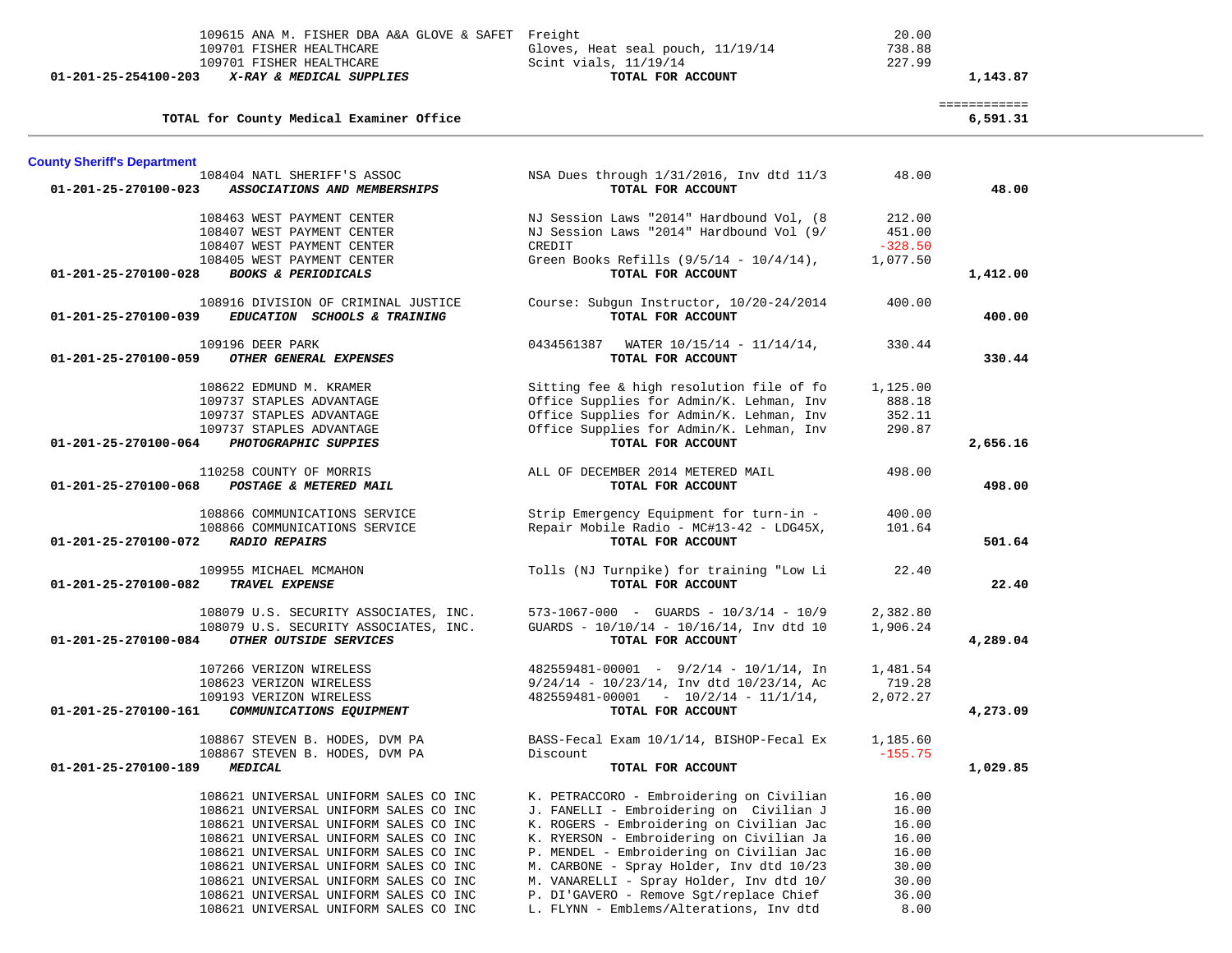| 109875 DOROTHY DIFABIO                                                                           | Reg.On Call Supplemental Pay - October 2                      | 12.80    |          |
|--------------------------------------------------------------------------------------------------|---------------------------------------------------------------|----------|----------|
| 109875 DOROTHY DIFABIO                                                                           | Weekend & Holiday Supplemental Pay- Oct                       | 3.00     |          |
| 109875 DOROTHY DIFABIO                                                                           | Supplemental Case Pay - October 2014 (14                      | 150.00   |          |
| 109875 DOROTHY DIFABIO                                                                           | Reg. On Call Supplemental Pay -November                       | 38.00    |          |
| 109875 DOROTHY DIFABIO                                                                           | Supplemental Weekend & Holiday Pay -Nove                      | 15.50    |          |
| 01-201-25-275100-016<br>OUTSIDE SALARIES & WAGES                                                 | TOTAL FOR ACCOUNT                                             |          | 219.30   |
| 108556 HEWLETT-PACKARD COMPANY                                                                   | HP Officejet Pro 8100 ePrinter ** Quote                       | 137.25   |          |
| 01-201-25-275100-037<br>DATA PROCESSING SUPPLIES                                                 | TOTAL FOR ACCOUNT                                             |          | 137.25   |
| 109884 ALISON SCHRODER                                                                           | NJGIA Training-Security Threat Group 11/                      | 35.00    |          |
| 108534 NEW JERSEY HOMICIDE INVESTIGATORS<br>01-201-25-275100-039<br>EDUCATION SCHOOLS & TRAINING | New Jersey Homicide Investigators Associ<br>TOTAL FOR ACCOUNT | 105.00   | 140.00   |
|                                                                                                  |                                                               |          |          |
| 100156 LAWYERS DIARY AND MANUAL LLC                                                              | NJ Lawyers Diary & Manual 2014 (with dia                      | 990.00   |          |
| 109867 BARNES & NOBLE BOOKSELLERS, INC.                                                          | Supervision of Police Personnel** Nathan                      | 789.30   |          |
| 01-201-25-275100-050<br><b>LAW BOOKS</b>                                                         | TOTAL FOR ACCOUNT                                             |          | 1,779.30 |
| 109894 STAPLES ADVANTAGE                                                                         | Misc. Office Supples                                          | 159.75   |          |
| 01-201-25-275100-058<br>OFFICE SUPPLIES & STATIONERY                                             | TOTAL FOR ACCOUNT                                             |          | 159.75   |
| 110258 COUNTY OF MORRIS                                                                          | ALL OF DECEMBER 2014 METERED MAIL                             | 1,875.80 |          |
| 01-201-25-275100-068<br>POSTAGE & METERED MAIL                                                   | TOTAL FOR ACCOUNT                                             |          | 1,875.80 |

**County Prosecutor's Office**<br>109875 DOROTHY DIFABIO

| 108621 UNIVERSAL UNIFORM SALES CO INC             | C. KOVACS - Emblems/Alterations, Inv dtd | 8.00     |              |
|---------------------------------------------------|------------------------------------------|----------|--------------|
| 105857 OGS TECHNOLOGIES, INC.                     | 6 Point Star Lapel Pins/1" plated in gol | 1,550.00 |              |
| 105857 OGS TECHNOLOGIES, INC.                     | Shipping & Handling                      | 8.99     |              |
| 109731 UNIVERSAL UNIFORM SALES CO INC             | ABATE - Police Equip, POS#1-26798, Inv d | 125.00   |              |
| 109731 UNIVERSAL UNIFORM SALES CO INC             | DOMINIANO - Jacket/Shirts/Pants/Loops/Ha | 785.50   |              |
| 109731 UNIVERSAL UNIFORM SALES CO INC             | RODRIGUEZ - Jacket/Shirts/Pants/Loops/Ha | 790.00   |              |
| 109731 UNIVERSAL UNIFORM SALES CO INC             | FLYNN - Shirts, POS#2-18805, Inv dd 11/5 | 165.00   |              |
| 109731 UNIVERSAL UNIFORM SALES CO INC             | CHIRICHIELLO - Jacket/Shirts/Pants/Loops | 790.00   |              |
| 109731 UNIVERSAL UNIFORM SALES CO INC             | AHERN - Boots, POS#2-18807, Inv dtd 11/1 | 94.95    |              |
| 109731 UNIVERSAL UNIFORM SALES CO INC             | PERRY - Spray Holder, POS#2-18852, Inv d | 30.00    |              |
| 109731 UNIVERSAL UNIFORM SALES CO INC             | DEPT - Alterations add velcro to patches | 36.00    |              |
| 109731 UNIVERSAL UNIFORM SALES CO INC             | SZEKULA - Mag Holder Glock, POS#2-19097, | 38.95    |              |
| 109731 UNIVERSAL UNIFORM SALES CO INC             | O'NEIL - Jacket/Shirts/Pants/Loops/Hat/E | 791.50   |              |
| 109731 UNIVERSAL UNIFORM SALES CO INC             | BENEVENTO - Emblems/Alterations, POS#2-1 | 24.00    |              |
| 109195 UNIVERSAL UNIFORM SALES CO INC             | B. BERNARD - Holders/Police Equipment/Be | 15.80    |              |
| 109195 UNIVERSAL UNIFORM SALES CO INC             | E. O'ROURKE - Jewelry/Badges/Buttons, In | 203.00   |              |
| 01-201-25-270100-202<br>UNIFORM AND ACCESSORIES   | TOTAL FOR ACCOUNT                        |          | 5,640.69     |
| 107290 MIRION TECHNOLOGIES (GDS) INC              | TLD Badges, Inv dtd 9/30/14, Acct#11512S | 572.22   |              |
| X-RAY & MEDICAL SUPPLIES<br>01-201-25-270100-203  | TOTAL FOR ACCOUNT                        |          | 572.22       |
|                                                   |                                          |          |              |
| 107597 TRONEX INTERNATIONAL INC                   | $CASE - Small (10/100)Gloves$            | 33.20    |              |
| 107597 TRONEX INTERNATIONAL INC                   | CASES - Medimun (10/100) Gloves          | 132.80   |              |
| 107597 TRONEX INTERNATIONAL INC                   | CASE - Medimum Non Latex Vinyl PF (10/10 | 21.20    |              |
| 107597 TRONEX INTERNATIONAL INC                   | CASES - Large (10/100) Gloves            | 99.60    |              |
| 107597 TRONEX INTERNATIONAL INC                   | CASE - Large Non Latex Vinyl PF (10/100) | 21.20    |              |
| 107597 TRONEX INTERNATIONAL INC                   | CASES - X-Large (10/100) Gloves          | 99.60    |              |
| 01-201-25-270100-258<br><b>EQUIPMENT</b>          | TOTAL FOR ACCOUNT                        |          | 407.60       |
| 108859 COMMUNICATIONS SERVICE                     | Repair Mobile Radio - MC#3-22 - G923CG,  | 95.00    |              |
| MACHINERY REPAIRS & PARTS<br>01-201-25-270100-262 | TOTAL FOR ACCOUNT                        |          | 95.00        |
| 108246 GARDEN STATE VINYL DESIGNS LLC             | LETTER FORD POLICE INTERCEPTOR SUV PATRO | 575.00   |              |
| 01-201-25-270100-291<br><b>VEHICLE REPAIRS</b>    | TOTAL FOR ACCOUNT                        |          | 575.00       |
|                                                   |                                          |          | ============ |
| TOTAL for County Sheriff's Department             |                                          |          | 22,751.13    |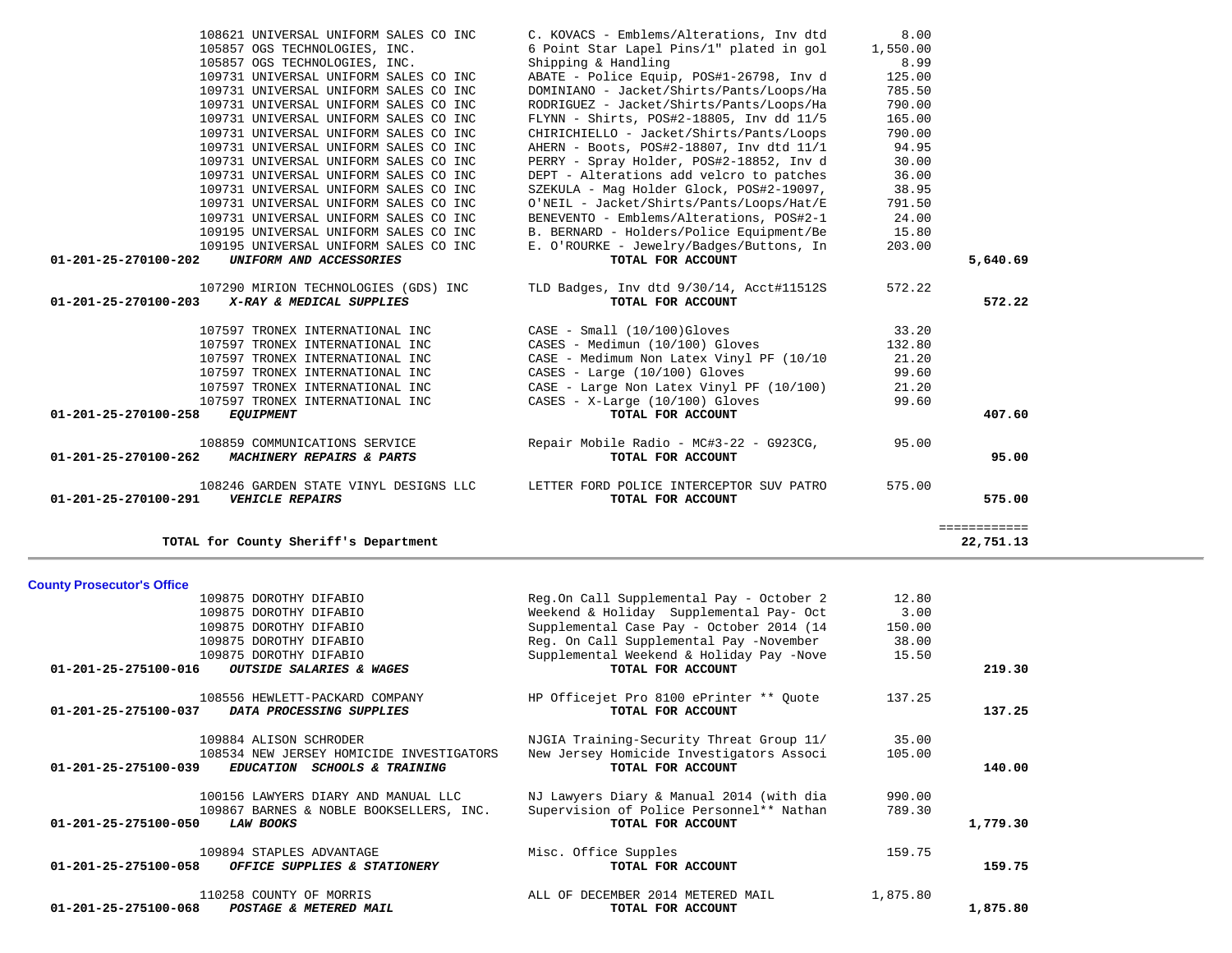| 6,518.06                   | 2,000.00<br>4,518.06   | Increase for Cash on hand at SEU for sur<br>Confidential Fund Reimbursement -Septemb<br>TOTAL FOR ACCOUNT | 109870 M.C. PROSECUTOR'S EMERGENT<br>109871 M.C. PROSECUTOR'S EMERGENT<br>01-201-25-275100-079<br>SPECIAL PROJECTS |
|----------------------------|------------------------|-----------------------------------------------------------------------------------------------------------|--------------------------------------------------------------------------------------------------------------------|
| 33,822.75                  | 33,822.75              | 2014 Police Interceptor SUV Stealth Pack<br>TOTAL FOR ACCOUNT                                             | 109428 BEYER FORD<br>01-201-25-275100-082<br>TRAVEL EXPENSE                                                        |
| 131.55                     | 131.55                 | Customer #444VC00947 (Feb.-November 2014<br>TOTAL FOR ACCOUNT                                             | 109896 EQUIFAX INFORMATION SVCS LLC<br>01-201-25-275100-118<br><b>INVESTIGATION EXPENSE</b>                        |
| 67,333.75                  | 34,617.75<br>32,716.00 | 2014 Police Interceptor SUV- Stealth Pac<br>2014 Ford Explorer 4WD Base Stealth Pack<br>TOTAL FOR ACCOUNT | 109427 BEYER FORD<br>109426 BEYER FORD<br>01-201-25-275100-121<br>WITNESS FEES AND MILEAGE                         |
| 21.00                      | 21.00                  | Fuel Purchse - case #V.Akeem Webb/13-254<br>TOTAL FOR ACCOUNT                                             | 109883 GREGORY ROSSI<br>01-201-25-275100-126<br>COURT EXPENSES-EXTRADITION                                         |
| 313.94                     | 313.94                 | Account #0434996856 (Oct.-Nov water deli<br>TOTAL FOR ACCOUNT                                             | 109895 DEER PARK<br>01-201-25-275100-147<br><i><b>WATER</b></i>                                                    |
| ============<br>112,452.45 |                        |                                                                                                           | TOTAL for County Prosecutor's Office                                                                               |

## **County Jail**

| 01-201-25-280100-028 BOOKS & PERIODICALS                                                                                              | 109224 CIVIC RESEARCH INSTITUTE INC HEALTH CARE REPORT RENEWAL DATED 11/01/1 179.95<br>TOTAL FOR ACCOUNT                                                                                                                                                                                                                                                                  |                     | 179.95   |
|---------------------------------------------------------------------------------------------------------------------------------------|---------------------------------------------------------------------------------------------------------------------------------------------------------------------------------------------------------------------------------------------------------------------------------------------------------------------------------------------------------------------------|---------------------|----------|
| $108122 \text{ VERIZON WIRELESS}$ 288.73<br>01-201-25-280100-031 <i>CELLULAR PHONES/PAGERS</i> CELL SERVICE DATED 9.26.14             |                                                                                                                                                                                                                                                                                                                                                                           |                     | 288.73   |
|                                                                                                                                       | 109237 ATLANTIC TRAINING CENTER 8 CPR CARDS DATED 10.29.14 80.00                                                                                                                                                                                                                                                                                                          |                     |          |
|                                                                                                                                       | 109237 ATLANTIC TRAINING CENTER $11$ CPR CARDS DATED $11.12.14$ $110.00$                                                                                                                                                                                                                                                                                                  |                     |          |
| 109232 J & J ENTERPRISES                                                                                                              | TRAINING FOR ANDICO, MCCOOL, RZCIDLO ON 9. 105.00                                                                                                                                                                                                                                                                                                                         |                     |          |
|                                                                                                                                       | 108115 PASSAIC COUNTY POLICE ACADEMY TRAINING FOR LUNDELL AND CILURSO FROM 10                                                                                                                                                                                                                                                                                             | 500.00              |          |
|                                                                                                                                       | 108113 PESI INC.<br>108113 PESI INC.<br>108113 PESI INC.<br>108113 PESI INC.<br>108113 PESI INC.<br>108113 PESI INC.<br>108113 PESI INC.<br>108113 PESI INC.<br>108113 PESI INC.<br>108113 PESI INC.<br>108113 PESI INC.<br>108113 PESI INC.<br>108113                                                                                                                    |                     |          |
|                                                                                                                                       |                                                                                                                                                                                                                                                                                                                                                                           |                     |          |
|                                                                                                                                       |                                                                                                                                                                                                                                                                                                                                                                           |                     |          |
|                                                                                                                                       |                                                                                                                                                                                                                                                                                                                                                                           |                     |          |
|                                                                                                                                       |                                                                                                                                                                                                                                                                                                                                                                           |                     |          |
|                                                                                                                                       |                                                                                                                                                                                                                                                                                                                                                                           |                     |          |
| 01-201-25-280100-039 EDUCATION SCHOOLS & TRAINING                                                                                     | TOTAL FOR ACCOUNT                                                                                                                                                                                                                                                                                                                                                         |                     | 1,944.94 |
| $108127 \text{ CARTER CORPORTION}$ 108127 CARRIER CORPORATION<br>108127 CARRIER CORPORATION<br>TOTAL FOR ACCOUNT<br>TOTAL FOR ACCOUNT |                                                                                                                                                                                                                                                                                                                                                                           |                     | 6,543.00 |
|                                                                                                                                       |                                                                                                                                                                                                                                                                                                                                                                           |                     |          |
|                                                                                                                                       |                                                                                                                                                                                                                                                                                                                                                                           |                     | 3,873.00 |
| 01-201-25-280100-050 LAW BOOKS                                                                                                        | 108162 LEXIS NEXIS/MATTHEW BENDER NJ CRIMINAL LAW AND MOTOR VEHICLE HANDBO 66.08<br>TOTAL FOR ACCOUNT                                                                                                                                                                                                                                                                     |                     | 66.08    |
|                                                                                                                                       |                                                                                                                                                                                                                                                                                                                                                                           |                     |          |
|                                                                                                                                       |                                                                                                                                                                                                                                                                                                                                                                           | 11.68               |          |
|                                                                                                                                       |                                                                                                                                                                                                                                                                                                                                                                           | 129.99              |          |
|                                                                                                                                       |                                                                                                                                                                                                                                                                                                                                                                           | 294.00              |          |
|                                                                                                                                       |                                                                                                                                                                                                                                                                                                                                                                           | $50.00$<br>$154.10$ |          |
|                                                                                                                                       |                                                                                                                                                                                                                                                                                                                                                                           |                     |          |
|                                                                                                                                       | $109827 STAPLES ADVANTAGE\n109827 STAPLES ADVANTAGE\n109827 STAPLES ADVANTAGE\n109827 STAPLES ADVANTAGE\n109827 STAPLES ADVANTAGE\n109827 STAPLES ADVANTAGE\n109827 STAPLES ADVANTAGE\n109827 STAPLES ADVANTAGE\n109827 STAPLES ADVANTAGE\n109827 STAPLES ADVANTAGE\n109827 STAPLES ADVANTAGE\n109827 STAPLES ADVANTAGE\n109827 STAPLES ADVANTAGE\n109827 STAPLES ADVANT$ | 85.15<br>176.39     |          |
|                                                                                                                                       |                                                                                                                                                                                                                                                                                                                                                                           |                     |          |
|                                                                                                                                       |                                                                                                                                                                                                                                                                                                                                                                           | 207.30              |          |
|                                                                                                                                       |                                                                                                                                                                                                                                                                                                                                                                           | 26.89               |          |
|                                                                                                                                       |                                                                                                                                                                                                                                                                                                                                                                           | 775.86              |          |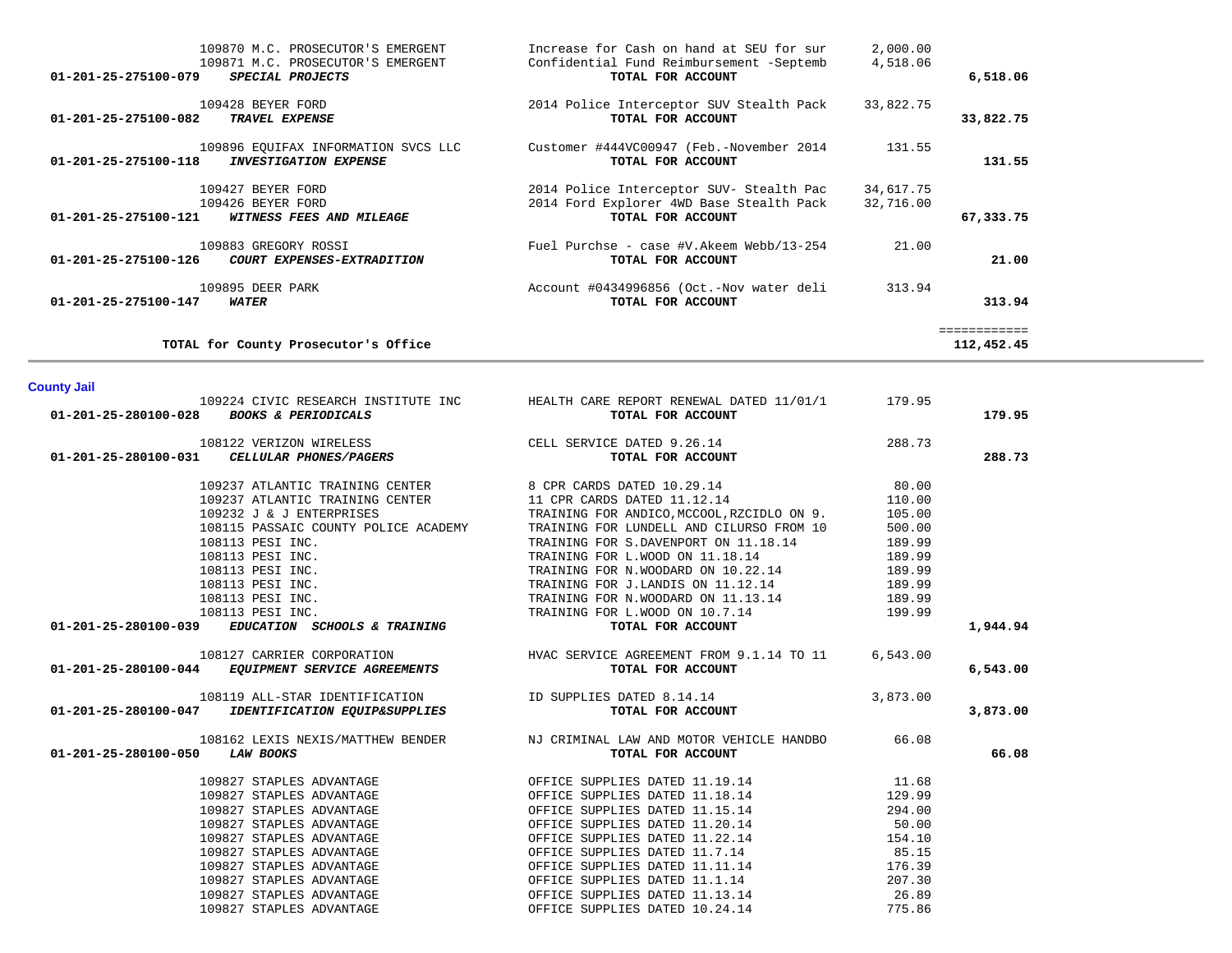| $109827 STAPLES ADVANTAGE\n109827 STAPLES ADVANTAGE\n109827 STAPLES ADVANTAGE\n109827 STAPLES ADVANTAGE\n109827 STAPLES ADVANTAGE\n109827 STAPLES ADVANTAGE\n109827 STAPLES ADVANTAGE\n109827 STAPLES ADVANTAGE\n109827 STAPLES ADVANTAGE\n109827 STAPLES ADVANTAGE\n109827 STAPLES ADVANTAGE\n109827 STAPLES ADVANTAGE\n109826 W.B. MASON COMPANTAGE\n109826 W.B.$ |                                                                                                                                                                                                                                                                                                                                                                                                                 |          |           |
|---------------------------------------------------------------------------------------------------------------------------------------------------------------------------------------------------------------------------------------------------------------------------------------------------------------------------------------------------------------------|-----------------------------------------------------------------------------------------------------------------------------------------------------------------------------------------------------------------------------------------------------------------------------------------------------------------------------------------------------------------------------------------------------------------|----------|-----------|
|                                                                                                                                                                                                                                                                                                                                                                     |                                                                                                                                                                                                                                                                                                                                                                                                                 |          |           |
|                                                                                                                                                                                                                                                                                                                                                                     |                                                                                                                                                                                                                                                                                                                                                                                                                 |          |           |
|                                                                                                                                                                                                                                                                                                                                                                     |                                                                                                                                                                                                                                                                                                                                                                                                                 |          |           |
|                                                                                                                                                                                                                                                                                                                                                                     |                                                                                                                                                                                                                                                                                                                                                                                                                 |          |           |
|                                                                                                                                                                                                                                                                                                                                                                     |                                                                                                                                                                                                                                                                                                                                                                                                                 |          |           |
|                                                                                                                                                                                                                                                                                                                                                                     |                                                                                                                                                                                                                                                                                                                                                                                                                 |          | 6,810.41  |
|                                                                                                                                                                                                                                                                                                                                                                     |                                                                                                                                                                                                                                                                                                                                                                                                                 |          |           |
|                                                                                                                                                                                                                                                                                                                                                                     |                                                                                                                                                                                                                                                                                                                                                                                                                 |          |           |
|                                                                                                                                                                                                                                                                                                                                                                     |                                                                                                                                                                                                                                                                                                                                                                                                                 |          |           |
|                                                                                                                                                                                                                                                                                                                                                                     |                                                                                                                                                                                                                                                                                                                                                                                                                 |          |           |
|                                                                                                                                                                                                                                                                                                                                                                     |                                                                                                                                                                                                                                                                                                                                                                                                                 |          | 369.94    |
|                                                                                                                                                                                                                                                                                                                                                                     |                                                                                                                                                                                                                                                                                                                                                                                                                 |          |           |
|                                                                                                                                                                                                                                                                                                                                                                     |                                                                                                                                                                                                                                                                                                                                                                                                                 |          |           |
|                                                                                                                                                                                                                                                                                                                                                                     |                                                                                                                                                                                                                                                                                                                                                                                                                 |          | 21.43     |
|                                                                                                                                                                                                                                                                                                                                                                     |                                                                                                                                                                                                                                                                                                                                                                                                                 |          |           |
|                                                                                                                                                                                                                                                                                                                                                                     |                                                                                                                                                                                                                                                                                                                                                                                                                 |          |           |
|                                                                                                                                                                                                                                                                                                                                                                     |                                                                                                                                                                                                                                                                                                                                                                                                                 |          |           |
|                                                                                                                                                                                                                                                                                                                                                                     |                                                                                                                                                                                                                                                                                                                                                                                                                 |          |           |
|                                                                                                                                                                                                                                                                                                                                                                     |                                                                                                                                                                                                                                                                                                                                                                                                                 |          |           |
|                                                                                                                                                                                                                                                                                                                                                                     |                                                                                                                                                                                                                                                                                                                                                                                                                 |          |           |
|                                                                                                                                                                                                                                                                                                                                                                     |                                                                                                                                                                                                                                                                                                                                                                                                                 |          |           |
| 01-201-25-280100-058 OFFICE SUPPLIES & STATIONERY TOTAL FOR ACCOUNT 10319.90<br>103170 ATLANTIC TACTICAL OF NJ, INC. RANGE TARGETS DATED 41.1.4<br>103170 ATLANTIC TACTICAL OF NJ, INC. RANGE TARGETS DATED 4.14.14<br>103170 ATLAN                                                                                                                                 |                                                                                                                                                                                                                                                                                                                                                                                                                 |          |           |
|                                                                                                                                                                                                                                                                                                                                                                     |                                                                                                                                                                                                                                                                                                                                                                                                                 |          |           |
|                                                                                                                                                                                                                                                                                                                                                                     |                                                                                                                                                                                                                                                                                                                                                                                                                 |          |           |
|                                                                                                                                                                                                                                                                                                                                                                     |                                                                                                                                                                                                                                                                                                                                                                                                                 |          |           |
|                                                                                                                                                                                                                                                                                                                                                                     |                                                                                                                                                                                                                                                                                                                                                                                                                 |          |           |
|                                                                                                                                                                                                                                                                                                                                                                     |                                                                                                                                                                                                                                                                                                                                                                                                                 |          |           |
|                                                                                                                                                                                                                                                                                                                                                                     |                                                                                                                                                                                                                                                                                                                                                                                                                 |          | 30,089.69 |
|                                                                                                                                                                                                                                                                                                                                                                     |                                                                                                                                                                                                                                                                                                                                                                                                                 |          |           |
|                                                                                                                                                                                                                                                                                                                                                                     |                                                                                                                                                                                                                                                                                                                                                                                                                 |          |           |
|                                                                                                                                                                                                                                                                                                                                                                     |                                                                                                                                                                                                                                                                                                                                                                                                                 |          |           |
|                                                                                                                                                                                                                                                                                                                                                                     |                                                                                                                                                                                                                                                                                                                                                                                                                 |          |           |
| 01-201-25-280100-128 SECURITY EQUIPMENT                                                                                                                                                                                                                                                                                                                             | $\begin{array}{cccc} 108172 & \text{CY} & \text{DRAKE} & \text{LOCKSMITHS}, & \text{INC}. & & \text{LOCK} & \text{DATED} & 10.28.14 & & & 6.96 \\ 108112 & \text{CY} & \text{DRAKE} & \text{LOCKSMITHS}, & \text{INC.} & & 26 & \text{CYLINDER} & \text{DOOR} & \text{LOCKS} & \text{DATED} & 10.21.14 & & 4,656.30 \\ 109223 & \text{CY} & \text{DRAKE} & \text{LOCKSMITHS}, & \text{INC.} & & \text{PADLOCK}$ |          | 4,673.07  |
|                                                                                                                                                                                                                                                                                                                                                                     |                                                                                                                                                                                                                                                                                                                                                                                                                 |          |           |
|                                                                                                                                                                                                                                                                                                                                                                     |                                                                                                                                                                                                                                                                                                                                                                                                                 |          |           |
| 01-201-25-280100-147 WATER                                                                                                                                                                                                                                                                                                                                          |                                                                                                                                                                                                                                                                                                                                                                                                                 |          |           |
|                                                                                                                                                                                                                                                                                                                                                                     |                                                                                                                                                                                                                                                                                                                                                                                                                 |          | 568.00    |
| 109239 BFI 109239 BFI 201-201-25-280100-162 <i>FURNITURE &amp; FIXTURES</i> 2 OFFICE CHAIRS DATED 11.12.14 NJ STATE 1,540.08                                                                                                                                                                                                                                        |                                                                                                                                                                                                                                                                                                                                                                                                                 |          |           |
|                                                                                                                                                                                                                                                                                                                                                                     |                                                                                                                                                                                                                                                                                                                                                                                                                 |          | 1,540.08  |
|                                                                                                                                                                                                                                                                                                                                                                     |                                                                                                                                                                                                                                                                                                                                                                                                                 |          |           |
|                                                                                                                                                                                                                                                                                                                                                                     |                                                                                                                                                                                                                                                                                                                                                                                                                 |          |           |
|                                                                                                                                                                                                                                                                                                                                                                     |                                                                                                                                                                                                                                                                                                                                                                                                                 |          |           |
|                                                                                                                                                                                                                                                                                                                                                                     |                                                                                                                                                                                                                                                                                                                                                                                                                 |          |           |
|                                                                                                                                                                                                                                                                                                                                                                     |                                                                                                                                                                                                                                                                                                                                                                                                                 |          |           |
|                                                                                                                                                                                                                                                                                                                                                                     |                                                                                                                                                                                                                                                                                                                                                                                                                 |          |           |
|                                                                                                                                                                                                                                                                                                                                                                     |                                                                                                                                                                                                                                                                                                                                                                                                                 |          |           |
|                                                                                                                                                                                                                                                                                                                                                                     |                                                                                                                                                                                                                                                                                                                                                                                                                 | 90.00    |           |
| $01-201-25-280100-185$ FOOD                                                                                                                                                                                                                                                                                                                                         | 109249 ARAMARK CORRECTIONAL SERVICES GUEST MEALS DATED 11.13.14 FOOD TOTAL FOR ACCOUNT                                                                                                                                                                                                                                                                                                                          |          | 62,933.18 |
|                                                                                                                                                                                                                                                                                                                                                                     |                                                                                                                                                                                                                                                                                                                                                                                                                 |          |           |
| 108139 ATLANTIC HEALTH SYSTEM                                                                                                                                                                                                                                                                                                                                       | MEDICAL CARE FOR M.ROACH DATED 9.16.14                                                                                                                                                                                                                                                                                                                                                                          | 545.35   |           |
| 108139 ATLANTIC HEALTH SYSTEM                                                                                                                                                                                                                                                                                                                                       | MEDICAL CARE FOR N. FERNANDEZ DATED 9.25.                                                                                                                                                                                                                                                                                                                                                                       | 198.90   |           |
| 108139 ATLANTIC HEALTH SYSTEM                                                                                                                                                                                                                                                                                                                                       | MEDICAL CARE FOR D. HAMMOND DATED 9.16.14                                                                                                                                                                                                                                                                                                                                                                       | 462.80   |           |
| 108139 ATLANTIC HEALTH SYSTEM                                                                                                                                                                                                                                                                                                                                       | MEDICAL CARE FOR D. HAMMOND DATED 9.22.14                                                                                                                                                                                                                                                                                                                                                                       | 189.80   |           |
| 108176 ATLANTIC HEALTH SYSTEM                                                                                                                                                                                                                                                                                                                                       | MEDICAL CARE FOR N.COLE DATED 10.3.14                                                                                                                                                                                                                                                                                                                                                                           | 218.40   |           |
| 108176 ATLANTIC HEALTH SYSTEM                                                                                                                                                                                                                                                                                                                                       | MEDICAL CARE FOR D. HAMMOND DATED 10.8.14                                                                                                                                                                                                                                                                                                                                                                       | 15.60    |           |
| 109235 ATLANTIC AMBULANCE CORP.                                                                                                                                                                                                                                                                                                                                     | MEDICAL CARE FOR J.FLETCHER DATED 10.12.                                                                                                                                                                                                                                                                                                                                                                        | 772.33   |           |
| 109235 ATLANTIC AMBULANCE CORP.                                                                                                                                                                                                                                                                                                                                     | MEDICAL CARE FOR SARAH KNEER DATED 7.16.                                                                                                                                                                                                                                                                                                                                                                        | 639.66   |           |
| 109247 BIO-REFERENCE LABORATORIES, INC                                                                                                                                                                                                                                                                                                                              | INMATE LAB WORK FOR OCT. 2014 DATED 10.30                                                                                                                                                                                                                                                                                                                                                                       | 1,738.30 |           |
| 106441 BOB BARKER COMPANY, INC.                                                                                                                                                                                                                                                                                                                                     | INMATE MEDICAL SHOES DATED 9.23.14                                                                                                                                                                                                                                                                                                                                                                              | 23.51    |           |
| 108131 BIO-REFERENCE LABORATORIES, INC                                                                                                                                                                                                                                                                                                                              | INMATE LAB WORK FOR SEPT.2014 DATED 9.29                                                                                                                                                                                                                                                                                                                                                                        | 1,695.74 |           |

109827 STAPLES ADVANTAGE OFFICE SUPPLIES DATED 10.25.14 57.99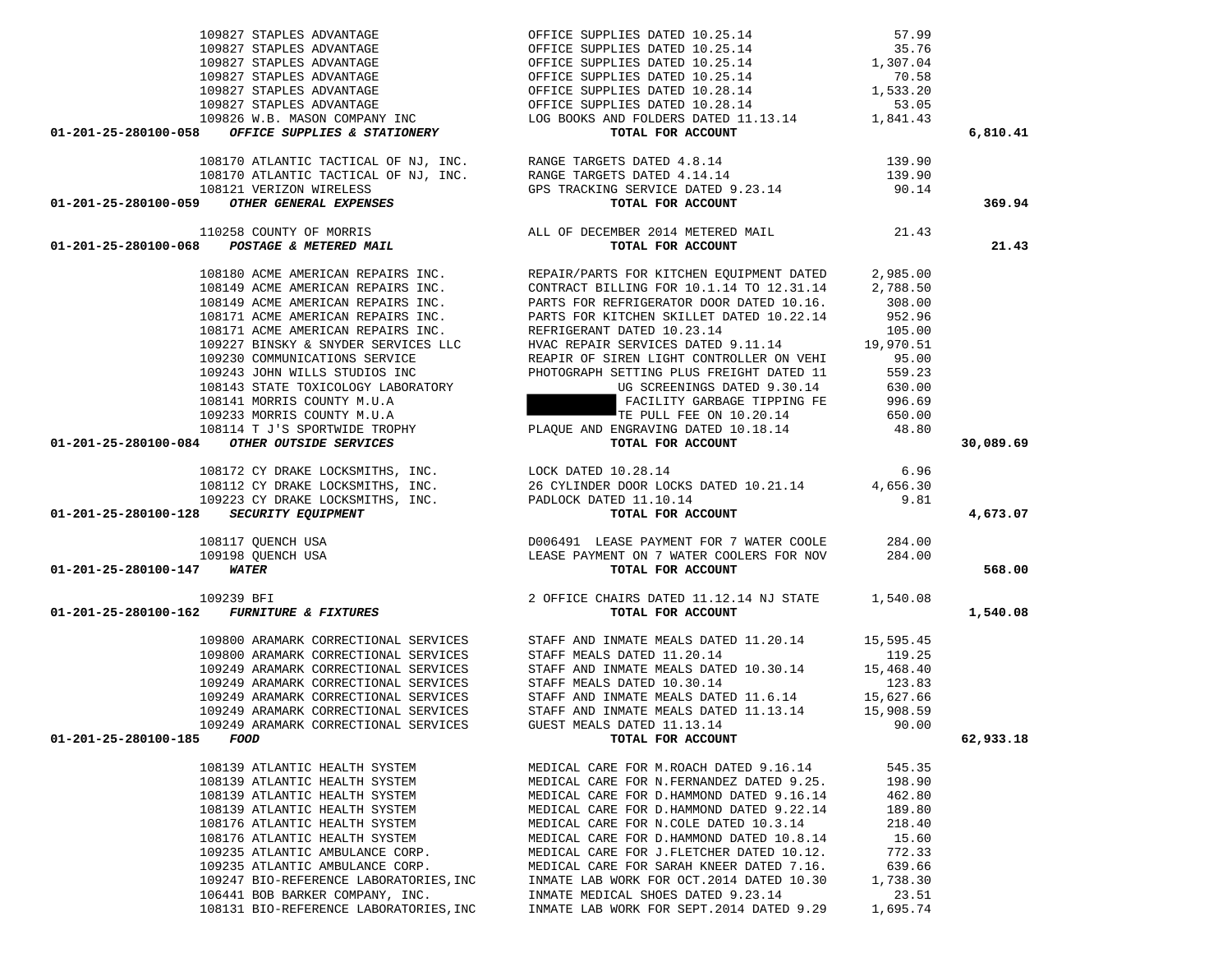| 01-201-25-280100-198 PSYCHIATRIC SERVICES | 109248 INSTITUTE FOR FORENSIC PSYCHOLOGY MEW HIRE EVALUATION DATED 10.20.14<br>TOTAL FOR ACCOUNT                                                                                                                                           | 425.00 | 2,125.00 |
|-------------------------------------------|--------------------------------------------------------------------------------------------------------------------------------------------------------------------------------------------------------------------------------------------|--------|----------|
|                                           | 108136 ATLANTIC TACTICAL OF NJ, INC. ACADEMY BAGS DATED 10.8.14. NJ STATE CON 164.96                                                                                                                                                       |        |          |
|                                           | 108151 UNIVERSAL UNIFORM SALES CO INC UNIFORMS FOR MCCAFFREY DATED 10.13.14                                                                                                                                                                | 98.99  |          |
| 108151 UNIVERSAL UNIFORM SALES CO INC     | UNIFORMS FOR WALDRON DATED 9.12.14                                                                                                                                                                                                         | 105.00 |          |
| 108151 UNIVERSAL UNIFORM SALES CO INC     | UNIFORMS FOR MICHELLE MOLDE DATED 9.30.1                                                                                                                                                                                                   | 225.95 |          |
| 108151 UNIVERSAL UNIFORM SALES CO INC     | UNIFORMS FOR J.SCHWEIZER DATED 10.14.14                                                                                                                                                                                                    | 90.98  |          |
| 108151 UNIVERSAL UNIFORM SALES CO INC     | BADGES DATED 9.17.14                                                                                                                                                                                                                       | 640.00 |          |
| 108151 UNIVERSAL UNIFORM SALES CO INC     | UNIFORMS FOR L.GETCHIUS DATED 9.19.14 749.00                                                                                                                                                                                               |        |          |
| 108151 UNIVERSAL UNIFORM SALES CO INC     | UNIFORMS FOR PIATTI DATED 9.25.14                                                                                                                                                                                                          | 54.95  |          |
| 108151 UNIVERSAL UNIFORM SALES CO INC     | UNIFORMS FOR CORRENTE DATED 9.26.14 1,063.85                                                                                                                                                                                               |        |          |
| 108151 UNIVERSAL UNIFORM SALES CO INC     |                                                                                                                                                                                                                                            |        |          |
| 108151 UNIVERSAL UNIFORM SALES CO INC     | UNIFORMS FOR LEWIS DATED 9.26.14 1,063.85<br>UNIFORMS FOR J.PEREZ DATED 9.10.14 749.00                                                                                                                                                     |        |          |
| 108151 UNIVERSAL UNIFORM SALES CO INC     | UNIFORMS FOR HERRERA-GARCIA DATED 9.9.14 749.00                                                                                                                                                                                            |        |          |
| 108151 UNIVERSAL UNIFORM SALES CO INC     | UNIFORMS FOR HASKIN DATED 9.9.14                                                                                                                                                                                                           | 749.00 |          |
| 108152 UNIVERSAL UNIFORM SALES CO INC     | UNIFORMS FOR ARTERO DATED 9.9.14<br>UNIFORMS FOR MULHEARN DATED 9.9.14<br>UNIFORMS FOR MONACO DATED 9.9.14                                                                                                                                 | 749.00 |          |
| 108152 UNIVERSAL UNIFORM SALES CO INC     |                                                                                                                                                                                                                                            | 749.00 |          |
| 108152 UNIVERSAL UNIFORM SALES CO INC     |                                                                                                                                                                                                                                            | 749.00 |          |
| 108152 UNIVERSAL UNIFORM SALES CO INC     | UNIFORMS FOR MULHEARN DATED 9.9.14<br>UNIFORMS FOR MONACO DATED 9.9.14<br>UNIFORMS FOR BERRANTES DATED 9.10.14<br>UNIFORMS FOR ROYCE DATED 9.10.14                                                                                         | 749.00 |          |
| 108152 UNIVERSAL UNIFORM SALES CO INC     |                                                                                                                                                                                                                                            | 749.00 |          |
| 108152 UNIVERSAL UNIFORM SALES CO INC     | UNIFORMS FOR SELEMI DATED 9.19.14<br>UNIFORMS FOR PALAZZOLO DATED 9.19.14<br>UNIFORMS FOR PALAZZOLO DATED 9.9.14<br>UNIFORMS FOR ANGLIN DATED 9.9.14<br>UNIFORMS FOR PEPE DATED 9.19.14<br>UNIFORMS FOR BENEVENGA DATED 10.10.14<br>UNIFOR |        |          |
| 108152 UNIVERSAL UNIFORM SALES CO INC     |                                                                                                                                                                                                                                            |        |          |
| 108152 UNIVERSAL UNIFORM SALES CO INC     |                                                                                                                                                                                                                                            |        |          |
| 108152 UNIVERSAL UNIFORM SALES CO INC     |                                                                                                                                                                                                                                            |        |          |
| 108150 UNIVERSAL UNIFORM SALES CO INC     |                                                                                                                                                                                                                                            |        |          |
| 108150 UNIVERSAL UNIFORM SALES CO INC     | UNIFORMS FOR FLORIO DATED 8.14.14 477.10                                                                                                                                                                                                   |        |          |
| 108150 UNIVERSAL UNIFORM SALES CO INC     | UNIFORMS FOR BILECI DATED 9.19.14<br>UNIFORMS FOR CUCCI DATED 10.9.14<br>UNIFORMS FOR J.SCHWEIZER DATED 10.9.14                                                                                                                            | 359.00 |          |
| 108150 UNIVERSAL UNIFORM SALES CO INC     |                                                                                                                                                                                                                                            | 124.00 |          |
| 108150 UNIVERSAL UNIFORM SALES CO INC     |                                                                                                                                                                                                                                            | 252.00 |          |
| 108150 UNIVERSAL UNIFORM SALES CO INC     | UNIFORMS FOR J.SCHWEIZER DATED 10.9.14                                                                                                                                                                                                     | 105.00 |          |
| 108150 UNIVERSAL UNIFORM SALES CO INC     | UNIFORMS FOR LUNDELL DATED 9.26.14                                                                                                                                                                                                         | 275.00 |          |
| 108150 UNIVERSAL UNIFORM SALES CO INC     | UNIFORMS FOR E.SANTANA DATED 9.26.14                                                                                                                                                                                                       | 275.00 |          |
| 108150 UNIVERSAL UNIFORM SALES CO INC     |                                                                                                                                                                                                                                            |        |          |
| 108150 UNIVERSAL UNIFORM SALES CO INC     | UNIFORMS FOR LEVENDUSKY DATED $9.25.14$ 105.00<br>UNIFORMS FOR BAENA DATED $10.2.14$ 90.98                                                                                                                                                 |        |          |
| 108150 UNIVERSAL UNIFORM SALES CO INC     | UNIFORMS FOR WALDRON DATED 10.1.14 69.00                                                                                                                                                                                                   |        |          |
| 108150 UNIVERSAL UNIFORM SALES CO INC     | UNIFORMS FOR MORSCH DATED 9.4.14 30.00                                                                                                                                                                                                     |        |          |
| 108179 UNIVERSAL UNIFORM SALES CO INC     | UNIFORMS FOR GUERRIERO DATED 10.14.14                                                                                                                                                                                                      | 65.00  |          |
| 108166 UNIVERSAL UNIFORM SALES CO INC     | UNIFORMS FOR D.WALSH DATED 2.11.14<br>UNIFORMS FOR WYMAN DATED 9.18.14                                                                                                                                                                     | 225.00 |          |
| 109201 UNIVERSAL UNIFORM SALES CO INC     |                                                                                                                                                                                                                                            | 105.00 |          |
| 109201 UNIVERSAL UNIFORM SALES CO INC     | UNIFORMS FOR PROVENZANO DATED 10.16.14 1,063.85                                                                                                                                                                                            |        |          |
| 109201 UNIVERSAL UNIFORM SALES CO INC     | UNIFORMS FOR E.SANTANA DATED 7.16.14                                                                                                                                                                                                       | 261.00 |          |

108165 INSTITUTE FOR FORENSIC PSYCHOLOGY 4 NEW HIRE EVALUATIONS DATED 10.17.14 1,700.00

## **01-201-25-280100-189** *MEDICAL* **TOTAL FOR ACCOUNT 63,189.57**

 108129 CONTRACT PHARMACY SERVICES INC INMATE MEDICATION FOR SEPT.2014 DATED 9. 24,315.00 109244 CONTRACT PHARMACY SERVICES INC INMATE MEDICATION FOR OCT.2014 DATED 10. 25,572.78 109238 STREAMLINE OFFICE SYSTEMS MEDICAL LABELS PLUS FREIGHT DATED 10.29. 233.33<br>109130 MOBILEX USA MEDICAL ARRYS FOR SEPT.2014 DATED 10.1.14 510.00 108130 MOBILEX USA INMATE XRAYS FOR SEPT.2014 DATED 10.1.14 510.00 108130 MOBILEX USA 155.50<br>108124 MOORE MEDICAL LLC 10.1.14 155.50 MEDICAL SUPPLIES DATED 9.19.14 16.72 108124 MOORE MEDICAL LLC MEDICAL SUPPLIES DATED 9.19.14 46.72 108124 MOORE MEDICAL LLC MEDICAL SUPPLIES DATED 9.30.14 85.25 108124 MOORE MEDICAL LLC MEDICAL SUPPLIES DATED 10.9.14 8.60 108175 MORRISTOWN EMERGENCY MEDICAL MEDICAL CARE FOR M.ROACH DATED 9.16.14 534.00<br>108174 THE NEUROSCIENCE CENTER OF MEDICAL CARE FOR A.ALVES DATED 9.8.14 528.00 108174 THE NEUROSCIENCE CENTER OF MEDICAL CARE FOR A.ALVES DATED 9.8.14 528.00<br>108138 PRACTICE ASSOCIATES MEDICAL GROUP MEDICAL CARE FOR A.GLAESEL DATED 8.23.14 130.00 108138 PRACTICE ASSOCIATES MEDICAL GROUP MEDICAL CARE FOR A.GLAESEL DATED 8.25.14 98.80<br>109236 PAUL CERAN OD MEDICAL CARE FOR Z.FLOWERS DATED 6.17.14 95.00 109236 PAUL CERAN OD MEDICAL CARE FOR Z.FLOWERS DATED 6.17.14 95.00 109236 PAUL CERAN OD MEDICAL CARE FOR O.GONZALEZ DATED 4.10.1 95.00 108177 PRACTICE ASSOCIATES MEDICAL GROUP MEDICAL CARE FOR A.GLAESEL DATED 8.22.14 259.35 108177 PRACTICE ASSOCIATES MEDICAL GROUP MEDICAL CARE FOR N.COLE DATED 10.3.14 151.45<br>108177 PRACTICE ASSOCIATES MEDICAL GROUP MEDICAL CARE FOR A.GLAESEL DATED 8.22.14 140.40 MEDICAL CARE FOR A.GLAESEL DATED 8.22.14<br>**TOTAL FOR ACCOUNT** 

1NMATE DENTAL CARE FOR SEPT.2014 DATED 1 3,730.00<br>MEDICAL LABELS PLUS FREIGHT DATED 10.29. 233.33 1108138 MEDICAL CARE FOR A.GLAESEL DATED 8.23.14<br>130.00 MEDICAL CARE FOR A.GLAESEL DATED 8.25.14 130.00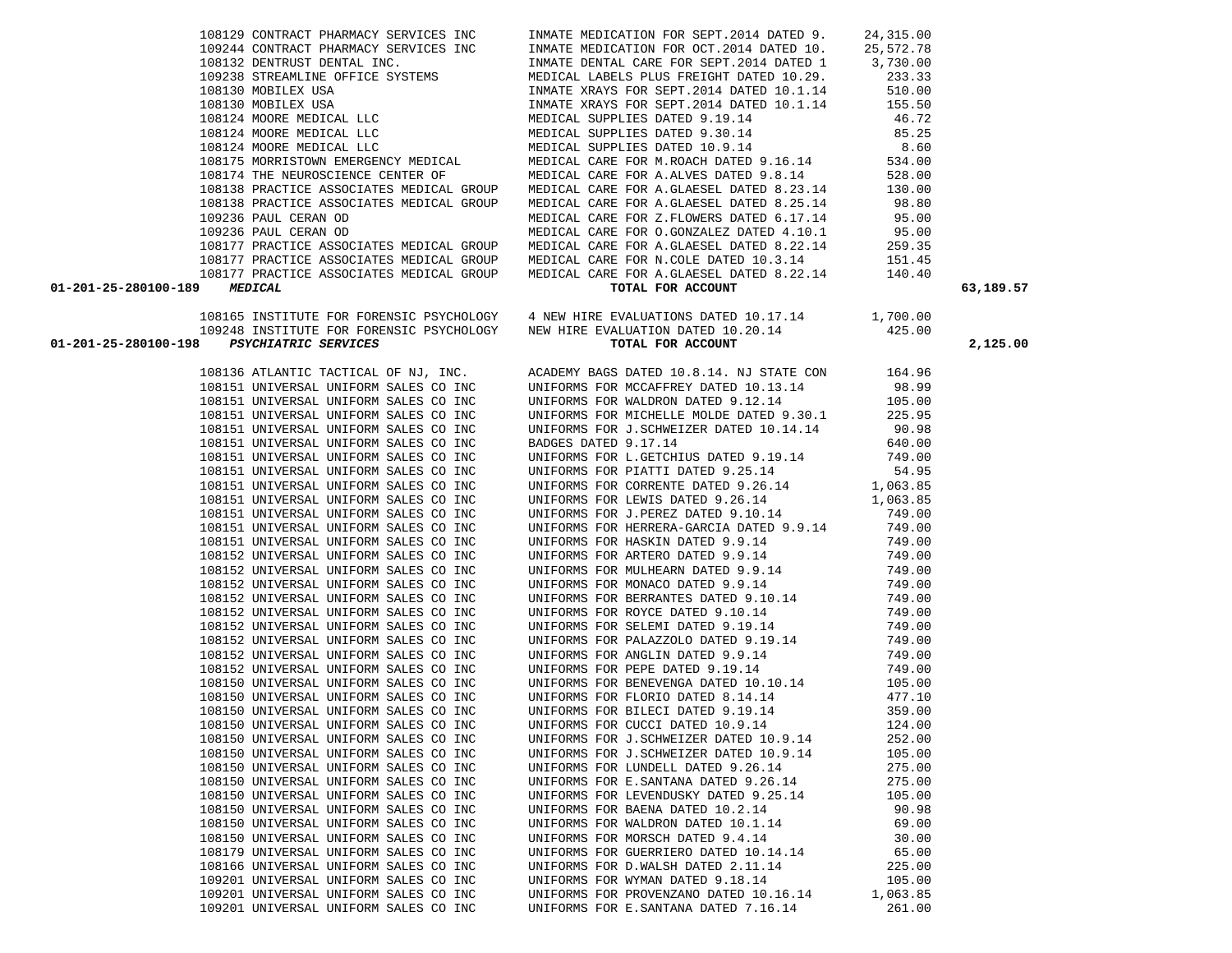| 108408 J & J ENTERPRISES                                                            | Under the Influence Course held at Polic | 35.00    |       |
|-------------------------------------------------------------------------------------|------------------------------------------|----------|-------|
| 01-201-25-281100-039<br><b>EDUCATION SCHOOLS &amp; TRAINING</b>                     | TOTAL FOR ACCOUNT                        |          | 75.56 |
| 109255 COLONIAL TELEVISION                                                          | TV 42" Sansui LD TV, Mount and Shelf     | 639.85   |       |
|                                                                                     |                                          |          |       |
| 109255 COLONIAL TELEVISION                                                          | Installation Labor                       | 450.00   |       |
| 108988 STATE OF NJ CIVIL SERVICE COMMISSIO Civil Service Learning Management System |                                          | 1,049.00 |       |

07876-529-177-01-5 Current Monthly charg 40.56

**County Youth Detention Facilit**

| 109201 UNIVERSAL UNIFORM SALES CO INC                                                                                                                                                                                                                                                                                                 | UNIFORMS FOR MINOVICH DATED 11.1.14                                                                                                                                                                                                      | 757.00 |              |
|---------------------------------------------------------------------------------------------------------------------------------------------------------------------------------------------------------------------------------------------------------------------------------------------------------------------------------------|------------------------------------------------------------------------------------------------------------------------------------------------------------------------------------------------------------------------------------------|--------|--------------|
| 109201 UNIVERSAL UNIFORM SALES CO INC                                                                                                                                                                                                                                                                                                 |                                                                                                                                                                                                                                          |        |              |
| 109201 UNIVERSAL UNIFORM SALES CO INC                                                                                                                                                                                                                                                                                                 |                                                                                                                                                                                                                                          |        |              |
| 109201 UNIVERSAL UNIFORM SALES CO INC                                                                                                                                                                                                                                                                                                 |                                                                                                                                                                                                                                          |        |              |
| 109201 UNIVERSAL UNIFORM SALES CO INC                                                                                                                                                                                                                                                                                                 |                                                                                                                                                                                                                                          |        |              |
| 109201 UNIVERSAL UNIFORM SALES CO INC                                                                                                                                                                                                                                                                                                 |                                                                                                                                                                                                                                          |        |              |
| 109201 UNIVERSAL UNIFORM SALES CO INC                                                                                                                                                                                                                                                                                                 |                                                                                                                                                                                                                                          |        |              |
| 109201 UNIVERSAL UNIFORM SALES CO INC                                                                                                                                                                                                                                                                                                 |                                                                                                                                                                                                                                          |        |              |
| 109201 UNIVERSAL UNIFORM SALES CO INC                                                                                                                                                                                                                                                                                                 | UNIFORMS FOR MINOVICH DATED 11.1.14 757.00<br>UNIFORMS FOR QUIGLEY DATED 11.1.14 762.00<br>UNIFORMS FOR GONZALEZ DATED 11.1.14 761.00<br>UNIFORMS FOR SUBAUDO DATED 11.1.14 765.00<br>UNIFORMS FOR RIBAUDO DATED 11.1.14 761.00<br>UNIFO |        |              |
| 109201 UNIVERSAL UNIFORM SALES CO INC                                                                                                                                                                                                                                                                                                 |                                                                                                                                                                                                                                          |        |              |
|                                                                                                                                                                                                                                                                                                                                       |                                                                                                                                                                                                                                          |        |              |
|                                                                                                                                                                                                                                                                                                                                       |                                                                                                                                                                                                                                          |        |              |
|                                                                                                                                                                                                                                                                                                                                       |                                                                                                                                                                                                                                          |        |              |
|                                                                                                                                                                                                                                                                                                                                       |                                                                                                                                                                                                                                          |        | 26,091.45    |
|                                                                                                                                                                                                                                                                                                                                       |                                                                                                                                                                                                                                          |        |              |
|                                                                                                                                                                                                                                                                                                                                       |                                                                                                                                                                                                                                          |        | 51.68        |
| $\begin{tabular}{cccc} \textbf{01-201-25-280100-201~in 170788501. & 757.00 \\ \hline 109159~UNIVERSLL. & 707.00 \\ \hline 109159~UNIVERSLL. & 707.00 \\ \hline 109159~UNIVERSLL. & 707.00 \\ \hline 109159~UNIVERSLL. & 707.00 \\ \hline 109159~UNIVERSLL. & 707.00 \\ \hline 109159~UNIVERSLL. & 707.00 \\ \hline 109159~UNIVERSLL.$ |                                                                                                                                                                                                                                          |        |              |
|                                                                                                                                                                                                                                                                                                                                       |                                                                                                                                                                                                                                          |        |              |
|                                                                                                                                                                                                                                                                                                                                       |                                                                                                                                                                                                                                          |        |              |
|                                                                                                                                                                                                                                                                                                                                       |                                                                                                                                                                                                                                          |        |              |
|                                                                                                                                                                                                                                                                                                                                       |                                                                                                                                                                                                                                          |        |              |
|                                                                                                                                                                                                                                                                                                                                       |                                                                                                                                                                                                                                          |        |              |
|                                                                                                                                                                                                                                                                                                                                       |                                                                                                                                                                                                                                          |        |              |
|                                                                                                                                                                                                                                                                                                                                       |                                                                                                                                                                                                                                          |        |              |
|                                                                                                                                                                                                                                                                                                                                       |                                                                                                                                                                                                                                          |        |              |
|                                                                                                                                                                                                                                                                                                                                       |                                                                                                                                                                                                                                          |        |              |
|                                                                                                                                                                                                                                                                                                                                       |                                                                                                                                                                                                                                          |        | 2,592.77     |
|                                                                                                                                                                                                                                                                                                                                       |                                                                                                                                                                                                                                          |        |              |
|                                                                                                                                                                                                                                                                                                                                       |                                                                                                                                                                                                                                          |        |              |
|                                                                                                                                                                                                                                                                                                                                       |                                                                                                                                                                                                                                          |        |              |
|                                                                                                                                                                                                                                                                                                                                       |                                                                                                                                                                                                                                          |        |              |
|                                                                                                                                                                                                                                                                                                                                       |                                                                                                                                                                                                                                          |        |              |
|                                                                                                                                                                                                                                                                                                                                       |                                                                                                                                                                                                                                          |        |              |
|                                                                                                                                                                                                                                                                                                                                       |                                                                                                                                                                                                                                          |        |              |
|                                                                                                                                                                                                                                                                                                                                       |                                                                                                                                                                                                                                          |        |              |
|                                                                                                                                                                                                                                                                                                                                       |                                                                                                                                                                                                                                          |        |              |
|                                                                                                                                                                                                                                                                                                                                       |                                                                                                                                                                                                                                          |        |              |
|                                                                                                                                                                                                                                                                                                                                       |                                                                                                                                                                                                                                          |        | 12,419.30    |
|                                                                                                                                                                                                                                                                                                                                       |                                                                                                                                                                                                                                          |        |              |
|                                                                                                                                                                                                                                                                                                                                       |                                                                                                                                                                                                                                          |        |              |
|                                                                                                                                                                                                                                                                                                                                       |                                                                                                                                                                                                                                          |        |              |
|                                                                                                                                                                                                                                                                                                                                       |                                                                                                                                                                                                                                          |        |              |
|                                                                                                                                                                                                                                                                                                                                       |                                                                                                                                                                                                                                          |        |              |
|                                                                                                                                                                                                                                                                                                                                       |                                                                                                                                                                                                                                          |        |              |
|                                                                                                                                                                                                                                                                                                                                       |                                                                                                                                                                                                                                          |        |              |
| 01-201-25-260100-233<br>108102 CENTRAL POLY CORE (MATITORAL SUPPLIES DATED 10.1.14<br>108197 JERSEY PAPER PLUS INC<br>109197 JERSEY PAPER PLUS INC<br>108176 JERSEY PAPER PLUS INC<br>108176 JERSEY PAPER PLUS INC<br>108176 JERSEY PAPER                                                                                             |                                                                                                                                                                                                                                          |        | 3,043.82     |
|                                                                                                                                                                                                                                                                                                                                       |                                                                                                                                                                                                                                          |        | ============ |
| TOTAL for County Jail                                                                                                                                                                                                                                                                                                                 |                                                                                                                                                                                                                                          |        | 229,415.09   |

109201 UNIVERSAL UNIFORM SALES CO INC<br>109201 UNIVERSAL UNIFORM SALES CO INC UNIFORMS FOR MINOVICH DATED 11.1.14 757.00<br>109201 UNIVERSAL UNIFORM SALES CO INC UNIFORMS FOR OUTGLEY DATED 11.1.14 752.00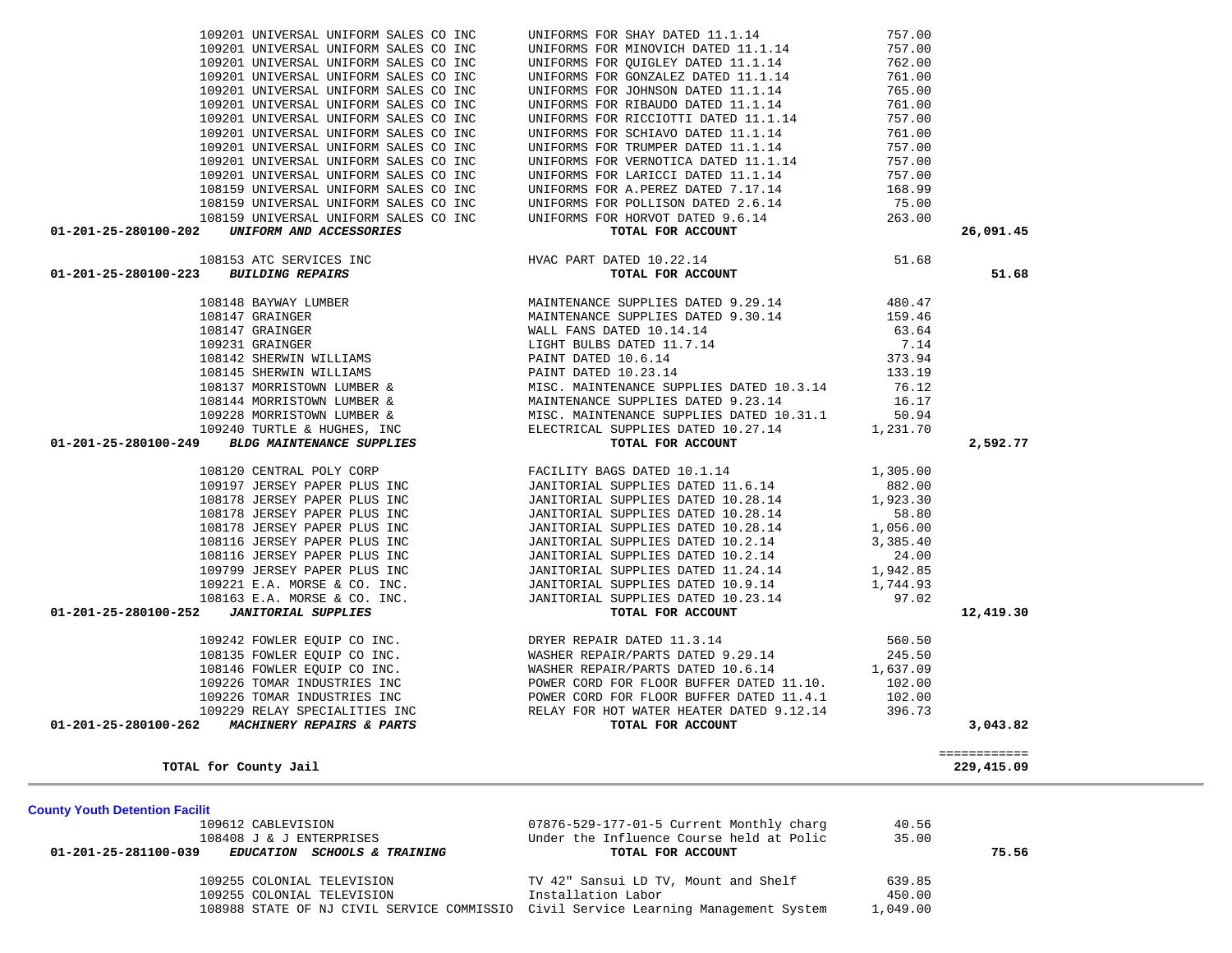109331 REED SYSTEMS, LTD. Liquid Agent w/Corrosion Inhibitor (HANO 2,472.15

| 108874 SPACE FARMS INC<br>01-201-26-290100-036<br>CONTRACTED SERVICES           | $10/1-10/31/2014$ carcass removal<br>TOTAL FOR ACCOUNT | 5,973.00 | 5,973.00 |
|---------------------------------------------------------------------------------|--------------------------------------------------------|----------|----------|
| 110258 COUNTY OF MORRIS<br>POSTAGE & METERED MAIL<br>01-201-26-290100-068       | ALL OF DECEMBER 2014 METERED MAIL<br>TOTAL FOR ACCOUNT | 9.27     | 9.27     |
| 110111 NATIONAL FUEL OIL INC. THE PUEL CHARGES NOVEMBER 2014                    |                                                        | 1,662.99 |          |
| 108881 WASHINGTON TWP MUNICIPAL<br>01-201-26-290100-140<br><b>GAS PURCHASES</b> | fuel purchase per agreement<br>TOTAL FOR ACCOUNT       | 1,728.26 | 3,391.25 |
| 108872 GRINNELL RECYCLING INC.                                                  | disposable recycling 9/10/2014                         | 439.96   |          |
| 108872 GRINNELL RECYCLING INC.                                                  | disposable recycling 9/10/2014                         | 344.52   |          |
| 108872 GRINNELL RECYCLING INC.                                                  | $"$ 9/10/2014                                          | 402.28   |          |
| 108872 GRINNELL RECYCLING INC.                                                  | $\mathbf{H}$<br>9/15/2014                              | 539.00   |          |
| 108872 GRINNELL RECYCLING INC.                                                  | $\mathbf{H}$<br>" 9/19/2014                            | 285.60   |          |
| 108872 GRINNELL RECYCLING INC.                                                  | $\mathbf{H}$<br>" 10/1/2014                            | 488.96   |          |
| 108872 GRINNELL RECYCLING INC.                                                  | $\mathbf{H}$<br>" 10/1/2014                            | 478.10   |          |
| 108872 GRINNELL RECYCLING INC.                                                  | $\mathbf{H}$<br>" 10/1/2014                            | 512.76   |          |
| 108872 GRINNELL RECYCLING INC.                                                  | $\mathbf{H}$<br>" 10/1/2014                            | 501.90   |          |
| 108872 GRINNELL RECYCLING INC.                                                  | $\mathbf{H}$<br>" 10/1/2014                            | 457.10   |          |
| 108872 GRINNELL RECYCLING INC.                                                  | $\mathbf{H}$<br>" 10/1/2014                            | 491.40   |          |
| 108872 GRINNELL RECYCLING INC.                                                  | $\mathbf{H}$<br>"10/14/2014                            | 543.20   |          |
| 108872 GRINNELL RECYCLING INC.                                                  | <b>H</b> Contract<br>" 10/14/2014                      | 698.60   |          |
| 109018 TILCON NEW YORK INC.                                                     | JOB # 130244 winter mix                                | 981.55   |          |
| 01-201-26-290100-222<br><b>BITUMINOUS CONCRETE</b>                              | TOTAL FOR ACCOUNT                                      |          | 7,164.93 |
| 108884 GARDEN STATE HIGHWAY                                                     | 2#x3'6 green u-channel post, FLP & Taper               | 670.00   |          |
| 109016 ONE SOURCE OF NEW JERSEY LLC                                             | uss finished hex nuts, uss flat washers                | 80.58    |          |
| 01-201-26-290100-238<br><b>SIGNAGE</b>                                          | TOTAL FOR ACCOUNT                                      |          | 750.58   |

#### **Road Repairs**

| 110258 COUNTY OF MORRIS<br>01-201-25-281100-068<br>POSTAGE & METERED MAIL | ALL OF DECEMBER 2014 METERED MAIL<br>TOTAL FOR ACCOUNT | 49.89    | 49.89        |
|---------------------------------------------------------------------------|--------------------------------------------------------|----------|--------------|
| 109271 DEER PARK                                                          | 0434495636 10/15/14-11/14/14 - Bottled                 | 33.88    |              |
| 110003 SODEXO INC & AFFILIATES                                            | Contractural Charge                                    | 2,215.20 |              |
| 110003 SODEXO INC & AFFILIATES                                            | Meals                                                  | 3,936.92 |              |
| 110003 SODEXO INC & AFFILIATES                                            | Groceries & Snacks                                     | 4,131.46 |              |
| 01-201-25-281100-185<br>FOOD                                              | TOTAL FOR ACCOUNT                                      |          | 10,317.46    |
| 109254 STAPLES ADVANTAGE                                                  | Steno book, pens, log books                            | 191.20   |              |
| 109254 STAPLES ADVANTAGE                                                  | Credit                                                 | $-31.97$ |              |
| 01-201-25-281100-189<br><b>MEDICAL</b>                                    | TOTAL FOR ACCOUNT                                      |          | 159.23       |
| 109619 UNIVERSAL UNIFORM SALES CO INC                                     | Full set Uniform Components --Officer Co               | 552.90   |              |
| $01 - 201 - 25 - 281100 - 202$<br>UNIFORM AND ACCESSORIES                 | TOTAL FOR ACCOUNT                                      |          | 552.90       |
| 108973 CENTRAL POLY CORP                                                  | 24 x 33 Plastic Liners                                 | 26.20    |              |
| 01-201-25-281100-252<br><b>JANITORIAL SUPPLIES</b>                        | TOTAL FOR ACCOUNT                                      |          | 26.20        |
| 109585 BATTERIES PLUS                                                     | Two-Way radio batteries                                | 399.90   |              |
| 109989 STAPLES ADVANTAGE                                                  | Digital Clock for Nurses Office                        | 69.90    |              |
| 109989 STAPLES ADVANTAGE                                                  | Credit                                                 | $-34.95$ |              |
| 109584 NORTHEAST COMMUNICATIONS, INC.                                     | Heliflex Antenna                                       | 92.50    |              |
| $01 - 201 - 25 - 281100 - 258$<br><b>EOUIPMENT</b>                        | TOTAL FOR ACCOUNT                                      |          | 527.35       |
|                                                                           |                                                        |          | ============ |
| TOTAL for County Youth Detention Facilit                                  |                                                        |          | 13,847.44    |

 **01-201-25-281100-059** *OTHER GENERAL EXPENSES* **TOTAL FOR ACCOUNT 2,138.85**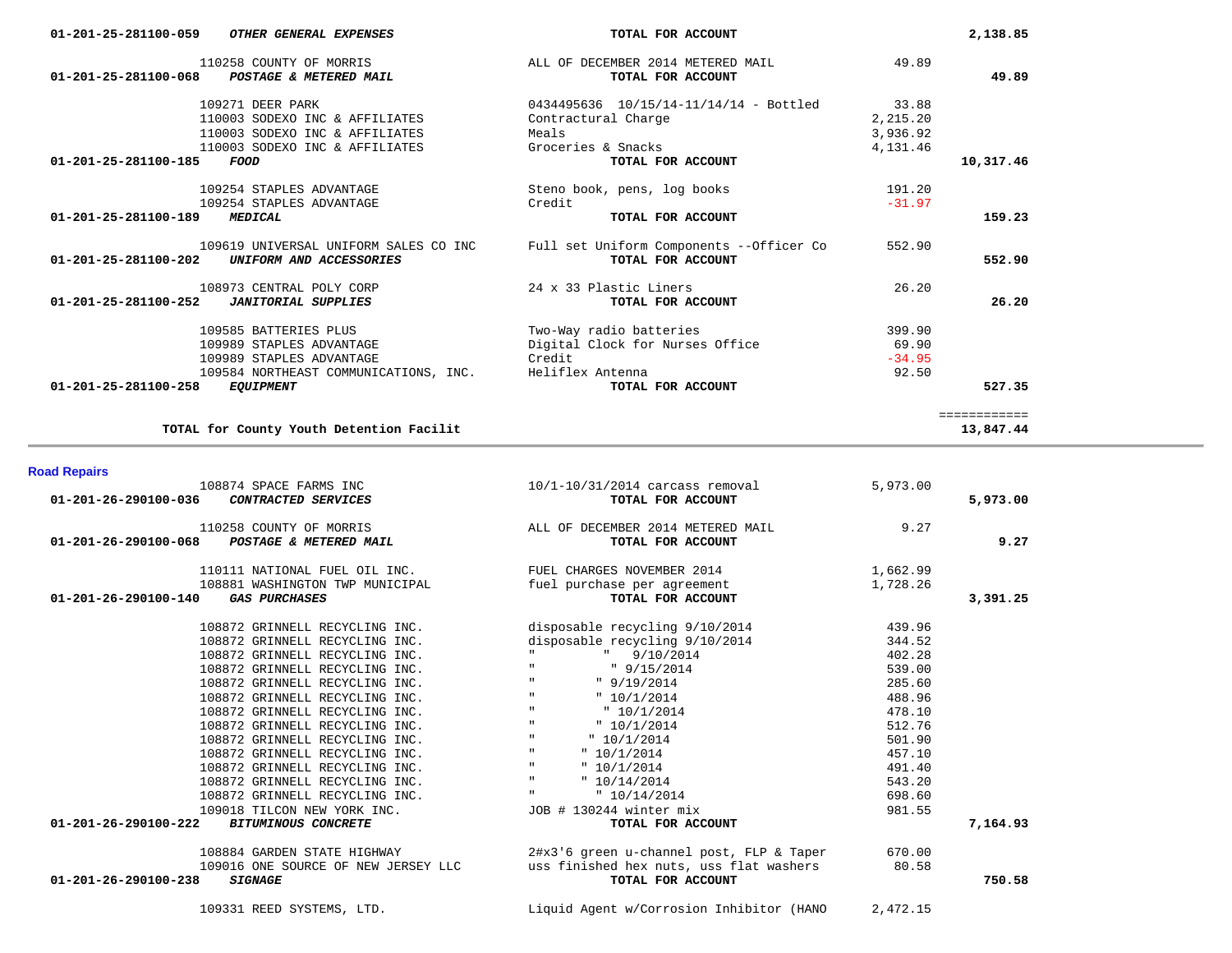|                                                                 | 909.98                                                                                                                                                                                                                                                                          |                                                                                                                                                                                                                                                                                                                                                                                                                                                                                                                  |
|-----------------------------------------------------------------|---------------------------------------------------------------------------------------------------------------------------------------------------------------------------------------------------------------------------------------------------------------------------------|------------------------------------------------------------------------------------------------------------------------------------------------------------------------------------------------------------------------------------------------------------------------------------------------------------------------------------------------------------------------------------------------------------------------------------------------------------------------------------------------------------------|
| 110018 AH HARRIS & SONS, INC. CREDIT                            | $-503.00$                                                                                                                                                                                                                                                                       |                                                                                                                                                                                                                                                                                                                                                                                                                                                                                                                  |
| TOTAL FOR ACCOUNT                                               |                                                                                                                                                                                                                                                                                 | 1,895.31                                                                                                                                                                                                                                                                                                                                                                                                                                                                                                         |
| 108882 BEAUTIFUL RAGS Grey Scrub Cloth (#50)                    | 203.70                                                                                                                                                                                                                                                                          |                                                                                                                                                                                                                                                                                                                                                                                                                                                                                                                  |
| 108433 KENVIL POWER EQUIPMENT, INC.                             |                                                                                                                                                                                                                                                                                 |                                                                                                                                                                                                                                                                                                                                                                                                                                                                                                                  |
| 108433 KENVIL POWER EQUIPMENT, INC.<br>Diagnostic Labor-2 Cycle | 23.75                                                                                                                                                                                                                                                                           |                                                                                                                                                                                                                                                                                                                                                                                                                                                                                                                  |
|                                                                 | 0.50                                                                                                                                                                                                                                                                            |                                                                                                                                                                                                                                                                                                                                                                                                                                                                                                                  |
|                                                                 |                                                                                                                                                                                                                                                                                 |                                                                                                                                                                                                                                                                                                                                                                                                                                                                                                                  |
|                                                                 | 13.95                                                                                                                                                                                                                                                                           |                                                                                                                                                                                                                                                                                                                                                                                                                                                                                                                  |
| 107418 SHEAFFER SUPPLY, INC. 14x1/8x20MM Metal c/o              | 102.56                                                                                                                                                                                                                                                                          |                                                                                                                                                                                                                                                                                                                                                                                                                                                                                                                  |
|                                                                 |                                                                                                                                                                                                                                                                                 |                                                                                                                                                                                                                                                                                                                                                                                                                                                                                                                  |
| 107418 SHEAFFER SUPPLY, INC. 4.5x040x7/8 thin cutoff whl        | 17.88                                                                                                                                                                                                                                                                           |                                                                                                                                                                                                                                                                                                                                                                                                                                                                                                                  |
|                                                                 |                                                                                                                                                                                                                                                                                 |                                                                                                                                                                                                                                                                                                                                                                                                                                                                                                                  |
|                                                                 | 225.12                                                                                                                                                                                                                                                                          |                                                                                                                                                                                                                                                                                                                                                                                                                                                                                                                  |
|                                                                 |                                                                                                                                                                                                                                                                                 |                                                                                                                                                                                                                                                                                                                                                                                                                                                                                                                  |
|                                                                 |                                                                                                                                                                                                                                                                                 |                                                                                                                                                                                                                                                                                                                                                                                                                                                                                                                  |
| 108490 SHEAFFER SUPPLY INC.<br>LH ALum Gen Purp Shovel          | 42.88                                                                                                                                                                                                                                                                           |                                                                                                                                                                                                                                                                                                                                                                                                                                                                                                                  |
| 108490 SHEAFFER SUPPLY INC. 2x60 yds duct tape                  |                                                                                                                                                                                                                                                                                 |                                                                                                                                                                                                                                                                                                                                                                                                                                                                                                                  |
|                                                                 | 111.76                                                                                                                                                                                                                                                                          |                                                                                                                                                                                                                                                                                                                                                                                                                                                                                                                  |
|                                                                 | 79.90                                                                                                                                                                                                                                                                           |                                                                                                                                                                                                                                                                                                                                                                                                                                                                                                                  |
| TOTAL FOR ACCOUNT                                               |                                                                                                                                                                                                                                                                                 | 1,295.47                                                                                                                                                                                                                                                                                                                                                                                                                                                                                                         |
|                                                                 | 68.45                                                                                                                                                                                                                                                                           |                                                                                                                                                                                                                                                                                                                                                                                                                                                                                                                  |
|                                                                 | 3.00                                                                                                                                                                                                                                                                            |                                                                                                                                                                                                                                                                                                                                                                                                                                                                                                                  |
|                                                                 | 35.40                                                                                                                                                                                                                                                                           |                                                                                                                                                                                                                                                                                                                                                                                                                                                                                                                  |
|                                                                 | 110018 AH HARRIS & SONS, INC. Invoice Date: 9-11-14<br>108435 SHEAFFER SUPPLY, INC.<br>108435 SHEAFFER SUPPLY, INC.<br>108435 SHEAFFER SUPPLY, INC.<br>107418 SHEAFFER SUPPLY, INC.<br>144140 SHEAFFER SUPPLY, INC.<br>109144 SHEAFFER SUPPLY, INC. 5/16-3/8 Forged Load Binder | Part No. 0000-190-3403Starter Grip Elast 16.91<br>13.95<br>107418 SHEAFFER SUPPLY, INC. 14"x.125x1 Wet/Dry DiamondBlade for Conc 89.95<br>108437 SHEAFFER SUPPLY, INC. 600 AMP 4GA 16" Booster Cable 45.80<br>108437 SHEAFFER SUPPLY, INC. (3) Heavy Asphalt Rake 14T<br>35.94<br>109144 SHEAFFER SUPPLY, INC. 5 gal safety gas can, nose pliers, 6 pc<br>108493 COUNTY WELDING SUPPLY CO UN1001 Acetylene, Dissolved 2.1<br>CWS Medium AcetyleneHazardous Material C<br>CWS 125 CF ArgonCWS 125 AR/CO2 75/25CWS |

 **01-201-26-292100-248** *WELDING-OXYGEN-ACETYLENE ETC* **TOTAL FOR ACCOUNT 106.85**

## **Bridges and Culverts**

| 7,724.16 | 710.89 | Liquid Agent w/Corrosion Inhibitor (HANO  | 109331 REED SYSTEMS, LTD.                             |
|----------|--------|-------------------------------------------|-------------------------------------------------------|
|          |        |                                           |                                                       |
|          |        | TOTAL FOR ACCOUNT                         | SNOW REMOVAL & ICE CONTROL<br>01-201-26-290100-242    |
|          | 280.01 | $3/4"$ stone                              | 108873 EASTERN CONCRETE MATERIALS, INC.               |
|          | 177.93 | $3/4"$ stone                              | 108873 EASTERN CONCRETE MATERIALS, INC.               |
|          | 352.34 | $3/4"$ stone                              | 108873 EASTERN CONCRETE MATERIALS, INC.               |
|          | 479.97 | $3/4"$ stone                              | 108873 EASTERN CONCRETE MATERIALS, INC.               |
|          | 264.62 | 3/4" stone                                | 108873 EASTERN CONCRETE MATERIALS, INC.               |
|          | 509.56 | 3/4" stone                                | 108873 EASTERN CONCRETE MATERIALS, INC.               |
|          | 296.70 | $3/4"$ stone                              | 108873 EASTERN CONCRETE MATERIALS, INC.               |
| 2,361.13 |        | TOTAL FOR ACCOUNT                         | 01-201-26-290100-244<br><i><b>STONE</b></i>           |
|          | 66.76  | chisel, scaling                           | 108885 GRAINGER                                       |
|          | 190.65 | CTM00001CM st sweeping 10/31/2014         | 109017 SUSSEX COUNTY MUA                              |
|          | 18.99  | standard blk steel mailbox                | 109667 MORRISTOWN LUMBER &                            |
|          | 134.80 | manure fork, plug                         | 108886 NORTHEASTERN HARDWARE CO INC                   |
|          | 30.90  | wooden pole, sleeve, roller frame         | 108875 RICCIARDI BROTHERS OF                          |
| 442.10   |        | TOTAL FOR ACCOUNT                         | 01-201-26-290100-260<br><i>CONSTRUCTION MATERIALS</i> |
|          | 35.08  | 0434540175 Montville Garage water 10/15-  | 109335 DEER PARK                                      |
|          | 36.07  | 0434540159 Hanover Garage water 10/15-11  | 109334 DEER PARK                                      |
|          | 347.15 | Acct # 037193 antiseptic wipes, bandages, | 101051 ZEE MEDICAL INC.                               |
| 418.30   |        | TOTAL FOR ACCOUNT                         | 01-201-26-290100-266<br><b>SAFETY ITEMS</b>           |

109116 AH HARRIS & SONS, INC.<br>109116 AH HARRIS & SONS, INC. Silpro C-21 Acrylic Late 1 Gal/JUG 287.43

109116 AH HARRIS & SONS, INC.<br>114.16 108438 AH HARRIS & SONS, INC. 50 Bags of Concrete Green 60#50 plt Rapi

108438 AH HARRIS & SONS, INC. delivery charge 50.00

10916 Silpro C-21 Acrylic Late 1 Gal/JUG 287.43<br>Freight 114.16

10843 50 Bags of Concrete Green 60#50 plt Rapi 849.00<br>10.00 delivery charge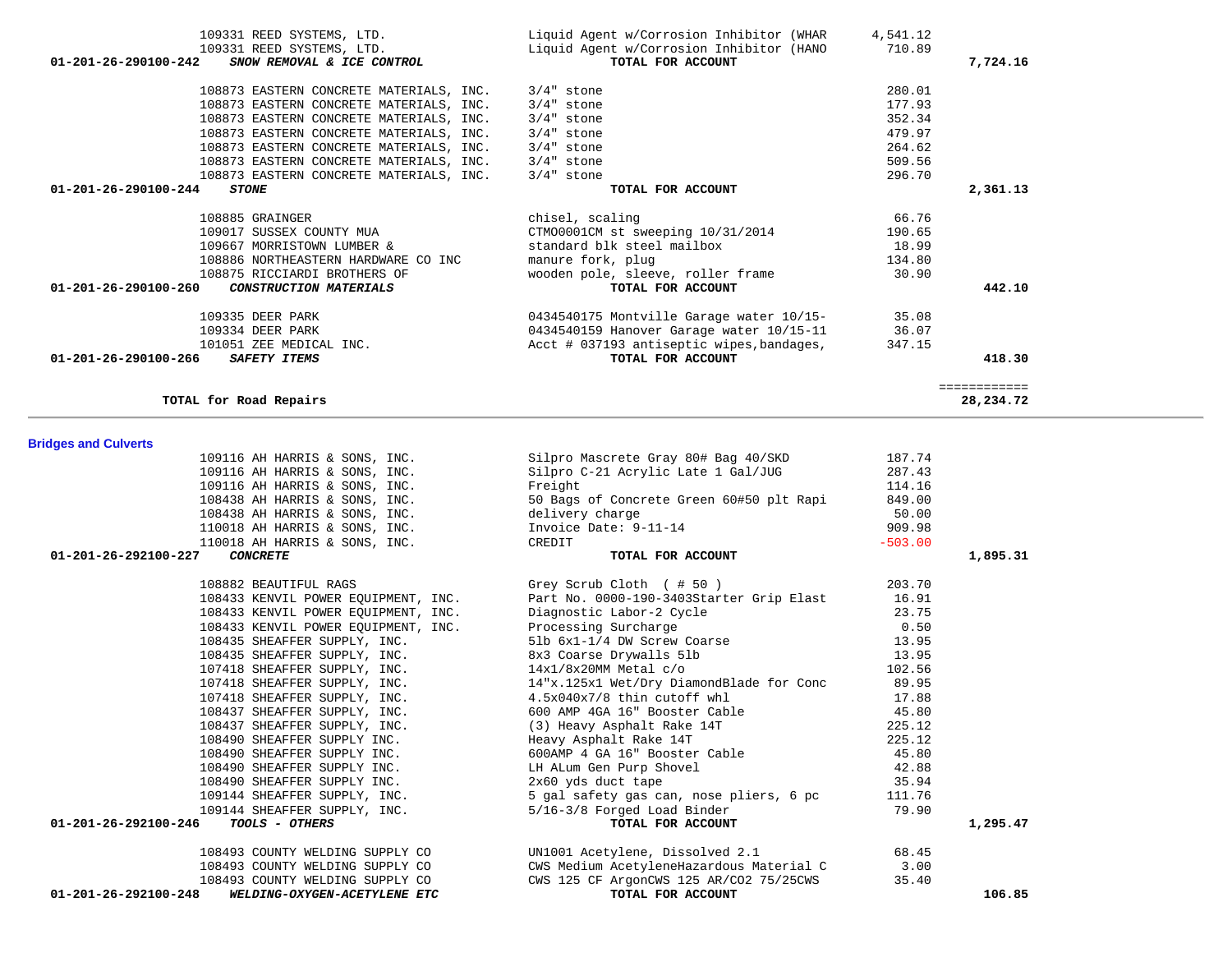|                                | 109117 GALETON GLOVES<br>109117 GALETON GLOVES                                   | Bomber Jokt Black BottomSz XXL Class 3 e<br>Freight                                      | 57.95<br>10.56   |                          |  |
|--------------------------------|----------------------------------------------------------------------------------|------------------------------------------------------------------------------------------|------------------|--------------------------|--|
| 01-201-26-292100-266           | SAFETY ITEMS                                                                     | TOTAL FOR ACCOUNT                                                                        |                  | 876.64                   |  |
|                                | TOTAL for Bridges and Culverts                                                   |                                                                                          |                  | ============<br>4,174.27 |  |
| <b>Shade Tree Commission</b>   |                                                                                  |                                                                                          |                  |                          |  |
| 01-201-26-300100-068           | 110258 COUNTY OF MORRIS<br>POSTAGE & METERED MAIL                                | ALL OF DECEMBER 2014 METERED MAIL<br>TOTAL FOR ACCOUNT                                   | 17.32            | 17.32                    |  |
| $01 - 201 - 26 - 300100 - 098$ | 109669 DEER PARK                                                                 | 0434593380 bottle water/cups<br>TOTAL FOR ACCOUNT                                        | 25.51            | 25.51                    |  |
|                                | OTHER OPERATING&REPAIR SUPPLY                                                    |                                                                                          |                  |                          |  |
| 01-201-26-300100-207           | 109029 GEN-EL SAFETY & INDUSTRIAL<br>UNIFORM & CLOTHING ALLOWANCE                | Jacket Three SeasonBreathable Fluorescen<br>TOTAL FOR ACCOUNT                            | 127.45           | 127.45                   |  |
|                                | 108416 NORTHEASTERN ARBORIST SUPPLY                                              | wedge 12" husky plastic, solid rubber, lon<br>wing nut, hexagon head screw               | 972.90           |                          |  |
| 01-201-26-300100-262           | 109578 KENVIL POWER EQUIPMENT, INC.<br>MACHINERY REPAIRS & PARTS                 | TOTAL FOR ACCOUNT                                                                        | 4.45             | 977.35                   |  |
|                                | 109015 NORTHERN SAFETY CO. INC.                                                  | 36"x36" reflective upsgn flagger ahead                                                   | 315.29           |                          |  |
|                                | 109577 WORK N WEAR STORE<br>109577 WORK N WEAR STORE                             | XL lined gloves<br>XX lined gloves                                                       | 42.00<br>54.00   |                          |  |
|                                | 104182 ZEE MEDICAL INC.                                                          | kit scissor, disposable forcep, sterile, to                                              | 83.05            |                          |  |
|                                | 95633 ZEE MEDICAL INC.                                                           | bandages, elastic strip, wipes                                                           | 31.90            |                          |  |
|                                | 108419 ZEE MEDICAL INC.                                                          | bandages, aspirin, pain-aid                                                              | 42.26            |                          |  |
| 01-201-26-300100-266           | <b>SAFETY ITEMS</b>                                                              | TOTAL FOR ACCOUNT                                                                        |                  | 568.50                   |  |
|                                | TOTAL for Shade Tree Commission                                                  |                                                                                          |                  | ============<br>1,716.13 |  |
| <b>Buildings &amp; Grounds</b> |                                                                                  |                                                                                          |                  |                          |  |
|                                | 109672 WILLIAM F. BARNISH                                                        | RENT FOR DOVER PROBATION / JANUARY 2015                                                  | 8,276.44         |                          |  |
| 01-201-26-310100-029           | <b>BUILDING RENTAL</b>                                                           | TOTAL FOR ACCOUNT                                                                        |                  | 8,276.44                 |  |
|                                | 109724 SCIENTIFIC WATER CONDITIONING                                             | WATERGUARD QTRLY BILLING/ DEC 2014, JAN                                                  | 2,175.00         |                          |  |
| 01-201-26-310100-044           | 109662 WEBSTER PLUMBING &<br>EQUIPMENT SERVICE AGREEMENTS                        | RE: SCHUYLER/ 11-13-14<br>TOTAL FOR ACCOUNT                                              | 246.90           | 2,421.90                 |  |
|                                | 109568 MORRISTOWN PARKING AUTHORITY                                              | PARKING MAINTENANCE FEE/ DECEMBER 2014                                                   | 5,288.00         |                          |  |
| 01-201-26-310100-062           | PARKING LOT RENTAL                                                               | TOTAL FOR ACCOUNT                                                                        |                  | 5,288.00                 |  |
| 01-201-26-310100-082           | 110140 MELODY ABLINE<br>TRAVEL EXPENSE                                           | MOBILE WIFI FOR REMOTE ACCESS - 10-10-14<br>TOTAL FOR ACCOUNT                            | 55.00            | 55.00                    |  |
|                                |                                                                                  |                                                                                          |                  |                          |  |
|                                | 109665 CONSOLIDATED ENVIRONMENTAL INC                                            | RE: COUNTY LIBRARY - MOLD REMIDIATION/ 1                                                 | 1,970.00         |                          |  |
|                                | 109561 CLIFTON ELEVATOR SERVICE CO INC                                           | RE: A & R BLDG - COURT ST - $(4)$ CAR $(S)$                                              | 1,472.00         |                          |  |
|                                | 109561 CLIFTON ELEVATOR SERVICE CO INC                                           | $RE: CH - ANN ST - (3) CAR(S)$                                                           | 978.00           |                          |  |
|                                | 109561 CLIFTON ELEVATOR SERVICE CO INC                                           | RE: SCHUYLER ANNEX - 30 SCHUYLER - (2) C                                                 | 600.00<br>245.00 |                          |  |
|                                | 109561 CLIFTON ELEVATOR SERVICE CO INC<br>109561 CLIFTON ELEVATOR SERVICE CO INC | RE: LIBRARY - 30 E. HANOVER - $(1)$ CAR $(S)$<br>RE: CAC COMPLEX - 1 MEDICAL DR - (1) CA | 245.00           |                          |  |
|                                | 109561 CLIFTON ELEVATOR SERVICE CO INC                                           | RE: SEU - 102 RAYNOR RD - $(1)$ CAR $(S)$                                                | 245.00           |                          |  |
|                                | 109561 CLIFTON ELEVATOR SERVICE CO INC                                           | RE: HUMAN SERVICES - 340 W. HANOVER - (2)                                                | 580.00           |                          |  |
|                                | 109561 CLIFTON ELEVATOR SERVICE CO INC                                           | RE: HOMELESS CENTER- 540 W. HANOVER - (1                                                 | 315.00           |                          |  |
|                                | 109561 CLIFTON ELEVATOR SERVICE CO INC                                           | RE: PSTA - 500 W. HANOVER - $(1)$ CAR $(S)$ -                                            | 245.00           |                          |  |
|                                | 109561 CLIFTON ELEVATOR SERVICE CO INC                                           | RE: LPS - 450 W. HANOVER - $(2)$ CAR $(S)$ -                                             | 245.00           |                          |  |
|                                | 110088 EMPLOYMENT HORIZONS, INC.                                                 | CLEANING SERVICES - NOVEMBER 2014/ DATED                                                 | 34,069.00        |                          |  |
|                                | 110088 EMPLOYMENT HORIZONS, INC.                                                 | GROUNDSKEEPING SERVICES - NOVEMBER 2014/                                                 | 5,104.00         |                          |  |
|                                |                                                                                  |                                                                                          |                  |                          |  |
|                                | 108965 SERVICE ASSOCIATES II, INC.                                               | RE: A&R - CH/ CLEAN CARPETS PER ESTIMATE                                                 | 1,613.70         |                          |  |

108864 GALETON GLOVES (24 )Balaclava Fleece Jackets and Glove 808.13<br>109117 GALETON GLOVES (Bomber Jckt Black BottomSz XXL Class 3 e 57.95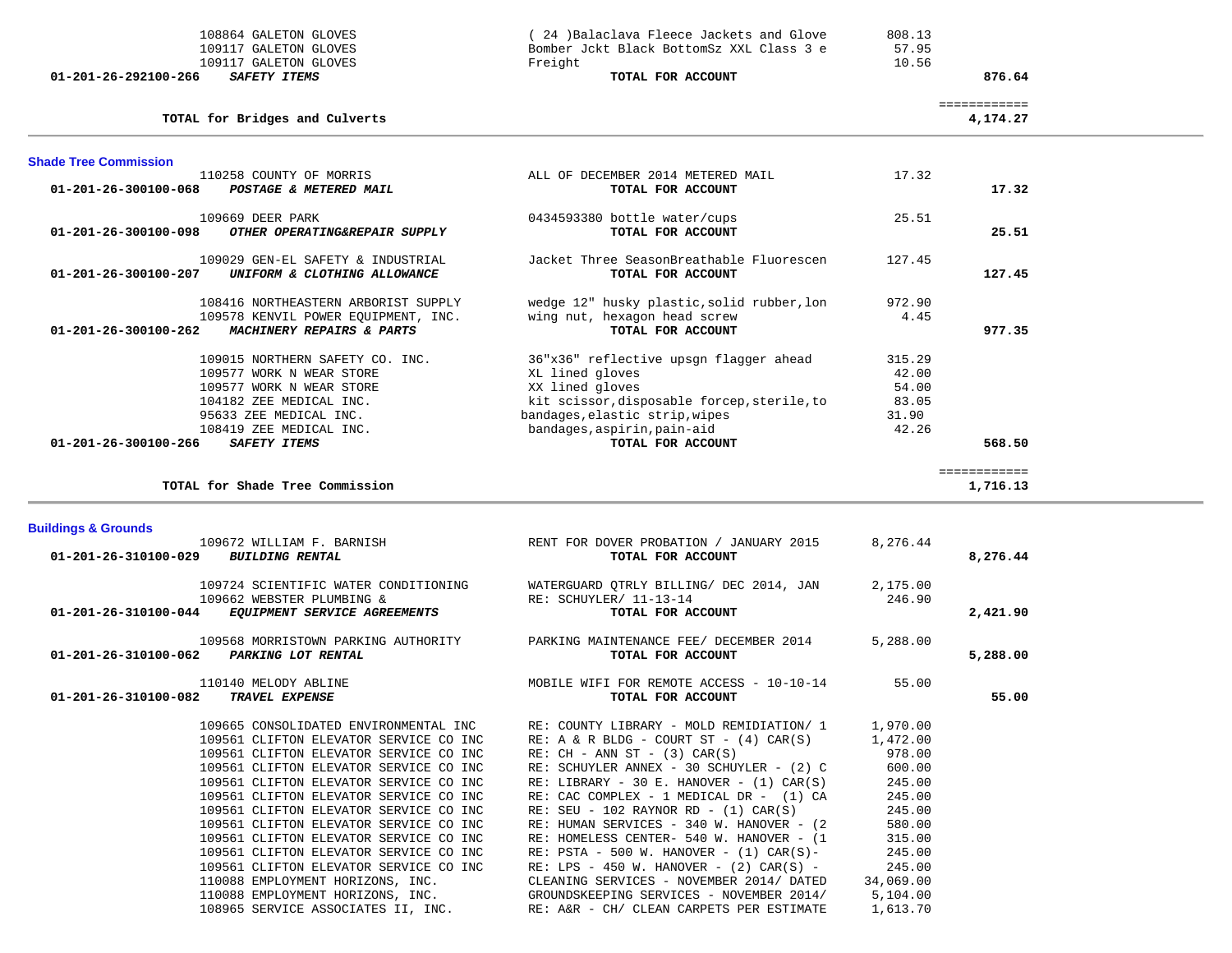| 01-201-26-310100-084 OTHER OUTSIDE SERVICES                                                                                                                                                                                                                     | TOTAL FOR ACCOUNT                                                                                                                                                                                                                                                                                                                                                                              |        | 47,926.70 |
|-----------------------------------------------------------------------------------------------------------------------------------------------------------------------------------------------------------------------------------------------------------------|------------------------------------------------------------------------------------------------------------------------------------------------------------------------------------------------------------------------------------------------------------------------------------------------------------------------------------------------------------------------------------------------|--------|-----------|
|                                                                                                                                                                                                                                                                 |                                                                                                                                                                                                                                                                                                                                                                                                |        |           |
| 01-201-26-310100-098 OTHER OPERATING&REPAIR SUPPLY                                                                                                                                                                                                              | 108927 GATES FLAG & BANNER, CO. INC. WO73699/RE: B&G/11-12-14 1 1,457.70<br><b>28 OTHER OPERATING&amp;REPAIR SUPPLY</b> WOT3699/RE: B&G/11-12-14                                                                                                                                                                                                                                               |        | 1,457.70  |
|                                                                                                                                                                                                                                                                 |                                                                                                                                                                                                                                                                                                                                                                                                |        |           |
|                                                                                                                                                                                                                                                                 |                                                                                                                                                                                                                                                                                                                                                                                                |        |           |
|                                                                                                                                                                                                                                                                 |                                                                                                                                                                                                                                                                                                                                                                                                |        |           |
| 109146 M.C. MUA<br>109146 M.C. MUA<br>109146 M.C. MUA<br>109159 M.C. MUA<br>109159 M.C. MUA<br>100055/ TIPPING FEES - OCTOBER 2014/ 11-<br>109159 M.C. MUA<br>109159 M.C. MUA<br>109291/ RE: REFUSE REMOVAL/ OCTOBER 2014<br>590.56<br><b>TOTAL FOR ACCOUNT</b> |                                                                                                                                                                                                                                                                                                                                                                                                |        | 8,128.52  |
|                                                                                                                                                                                                                                                                 |                                                                                                                                                                                                                                                                                                                                                                                                |        |           |
|                                                                                                                                                                                                                                                                 |                                                                                                                                                                                                                                                                                                                                                                                                |        |           |
|                                                                                                                                                                                                                                                                 |                                                                                                                                                                                                                                                                                                                                                                                                |        |           |
|                                                                                                                                                                                                                                                                 |                                                                                                                                                                                                                                                                                                                                                                                                |        |           |
| 109949 GRAINGER<br>109949 GRAINGER<br>1099562 NORTHERN SAFETY CO. INC.<br>109337 WORK N WEAR STORE<br>109337 WORK N WEAR STORE<br>109337 WORK N WEAR STORE<br>109337 WORK N WEAR STORE<br>109337 WORKIS BRICK AND STONE CO.<br>109699 MORRIS B                  |                                                                                                                                                                                                                                                                                                                                                                                                |        | 1,795.42  |
|                                                                                                                                                                                                                                                                 |                                                                                                                                                                                                                                                                                                                                                                                                |        |           |
|                                                                                                                                                                                                                                                                 |                                                                                                                                                                                                                                                                                                                                                                                                |        |           |
|                                                                                                                                                                                                                                                                 |                                                                                                                                                                                                                                                                                                                                                                                                |        |           |
|                                                                                                                                                                                                                                                                 |                                                                                                                                                                                                                                                                                                                                                                                                |        |           |
|                                                                                                                                                                                                                                                                 |                                                                                                                                                                                                                                                                                                                                                                                                |        |           |
|                                                                                                                                                                                                                                                                 |                                                                                                                                                                                                                                                                                                                                                                                                |        |           |
|                                                                                                                                                                                                                                                                 |                                                                                                                                                                                                                                                                                                                                                                                                |        |           |
|                                                                                                                                                                                                                                                                 |                                                                                                                                                                                                                                                                                                                                                                                                |        |           |
|                                                                                                                                                                                                                                                                 |                                                                                                                                                                                                                                                                                                                                                                                                |        | 389.23    |
|                                                                                                                                                                                                                                                                 |                                                                                                                                                                                                                                                                                                                                                                                                |        |           |
|                                                                                                                                                                                                                                                                 |                                                                                                                                                                                                                                                                                                                                                                                                |        |           |
|                                                                                                                                                                                                                                                                 |                                                                                                                                                                                                                                                                                                                                                                                                |        |           |
|                                                                                                                                                                                                                                                                 |                                                                                                                                                                                                                                                                                                                                                                                                |        |           |
|                                                                                                                                                                                                                                                                 |                                                                                                                                                                                                                                                                                                                                                                                                |        |           |
|                                                                                                                                                                                                                                                                 |                                                                                                                                                                                                                                                                                                                                                                                                |        |           |
|                                                                                                                                                                                                                                                                 |                                                                                                                                                                                                                                                                                                                                                                                                |        |           |
| 01-201-26-310100-234 PAINT                                                                                                                                                                                                                                      |                                                                                                                                                                                                                                                                                                                                                                                                |        | 1,124.85  |
|                                                                                                                                                                                                                                                                 |                                                                                                                                                                                                                                                                                                                                                                                                |        |           |
|                                                                                                                                                                                                                                                                 |                                                                                                                                                                                                                                                                                                                                                                                                |        |           |
|                                                                                                                                                                                                                                                                 |                                                                                                                                                                                                                                                                                                                                                                                                |        |           |
|                                                                                                                                                                                                                                                                 |                                                                                                                                                                                                                                                                                                                                                                                                |        |           |
|                                                                                                                                                                                                                                                                 |                                                                                                                                                                                                                                                                                                                                                                                                |        |           |
|                                                                                                                                                                                                                                                                 |                                                                                                                                                                                                                                                                                                                                                                                                |        |           |
|                                                                                                                                                                                                                                                                 |                                                                                                                                                                                                                                                                                                                                                                                                |        |           |
| 01-201-26-310100-235 PIPES - OTHERS                                                                                                                                                                                                                             | 109795 GENERAL PLUMBING SUPPLY INC. WO73166/RE: B&G/11-13-14 1,379.41<br>109695 GENERAL PLUMBING SUPPLY INC. WO93166/RE: B&G/11-03-14 25.60<br>109695 GENERAL PLUMBING SUPPLY INC. WO73166/RE: B&G/11-06-14 809.57<br>109695 GENERA                                                                                                                                                            |        | 2,824.46  |
|                                                                                                                                                                                                                                                                 |                                                                                                                                                                                                                                                                                                                                                                                                |        |           |
|                                                                                                                                                                                                                                                                 |                                                                                                                                                                                                                                                                                                                                                                                                |        |           |
|                                                                                                                                                                                                                                                                 |                                                                                                                                                                                                                                                                                                                                                                                                |        |           |
| 01-201-26-310100-239 SMALL TOOLS                                                                                                                                                                                                                                | $\begin{array}{lllllllllllll} 108949&\text{GRAINGER} & & & & & & & & 88.27\\ 109145&\text{GRAINGER} & & & & & & & 89.27\\ 109145&\text{GRAINGER} & & & & & & & 80.27\\ 109696&\text{GENERAL PLUMBING SUPPLY INC} & & & & & & & 80.27\\ 109696&\text{GENERAL PLUMBING SUPPLY INC} & & & & & & & 80.27\\ 109696&\text{GENERAL PLUMBING SUPPLY INC} & & & & & & & 80.27\\ 109696&\text{WOMT} & &$ |        | 306.91    |
|                                                                                                                                                                                                                                                                 |                                                                                                                                                                                                                                                                                                                                                                                                | 27.31  |           |
|                                                                                                                                                                                                                                                                 | 109565 ACCREDITED LOCK SUPPLY CO<br>109565 ACCREDITED LOCK SUPPLY CO<br>WO73986/RE: CH/ 11-20-14                                                                                                                                                                                                                                                                                               |        |           |
| 108961 BAYWAY LUMBER                                                                                                                                                                                                                                            |                                                                                                                                                                                                                                                                                                                                                                                                | 139.11 |           |
| 108961 BAYWAY LUMBER<br>109552 BAYWAY LUMBER                                                                                                                                                                                                                    | WO73685/RE: FREEHOLDERS/11-05-14<br>WO73991/RE: B&G/11-25-14<br>WO7363/ VOTING MACHINE/11-04-14<br>WO73854/RE: CH/11-05-14<br>WO73849/RE: CH/11-06-14<br>The discrete state of the discrete state of the discrete state<br>The discrete st                                                                                                                                                     |        |           |
| 108949 GRAINGER                                                                                                                                                                                                                                                 |                                                                                                                                                                                                                                                                                                                                                                                                |        |           |
| 108949 GRAINGER                                                                                                                                                                                                                                                 |                                                                                                                                                                                                                                                                                                                                                                                                |        |           |
| 108949 GRAINGER                                                                                                                                                                                                                                                 |                                                                                                                                                                                                                                                                                                                                                                                                |        |           |
| 109563 GRAINGER                                                                                                                                                                                                                                                 | WO73918/ RE: LAW & PUB SAFETY/ 11-17-14 405.81                                                                                                                                                                                                                                                                                                                                                 |        |           |
| 109563 GRAINGER                                                                                                                                                                                                                                                 |                                                                                                                                                                                                                                                                                                                                                                                                | 39.05  |           |
| 109447 GRAINGER                                                                                                                                                                                                                                                 |                                                                                                                                                                                                                                                                                                                                                                                                | 426.60 |           |
|                                                                                                                                                                                                                                                                 |                                                                                                                                                                                                                                                                                                                                                                                                | 11.54  |           |
| 109564 FASTENAL COMPANY<br>109840 MORRISTOWN LUMBER &                                                                                                                                                                                                           | WO73920/ RE: B&G - HILL/ 11-19-14<br>WO73967/ RE: B&G/ 11-19-14<br>WO73618/ RE: JDC/ 11-13-14<br>WO73915/ RE: B&G/ 11-17-15                                                                                                                                                                                                                                                                    | 47.52  |           |
|                                                                                                                                                                                                                                                                 | 109448 COOPER ELECTRIC SUPPLY CO. WO73791/ RE: CTY LIBRARY/ 11-12-14                                                                                                                                                                                                                                                                                                                           | 40.96  |           |
| 109721 GRAINGER                                                                                                                                                                                                                                                 | WO73920/ RE: B&G/ 11-24-14                                                                                                                                                                                                                                                                                                                                                                     | 121.52 |           |
|                                                                                                                                                                                                                                                                 |                                                                                                                                                                                                                                                                                                                                                                                                |        |           |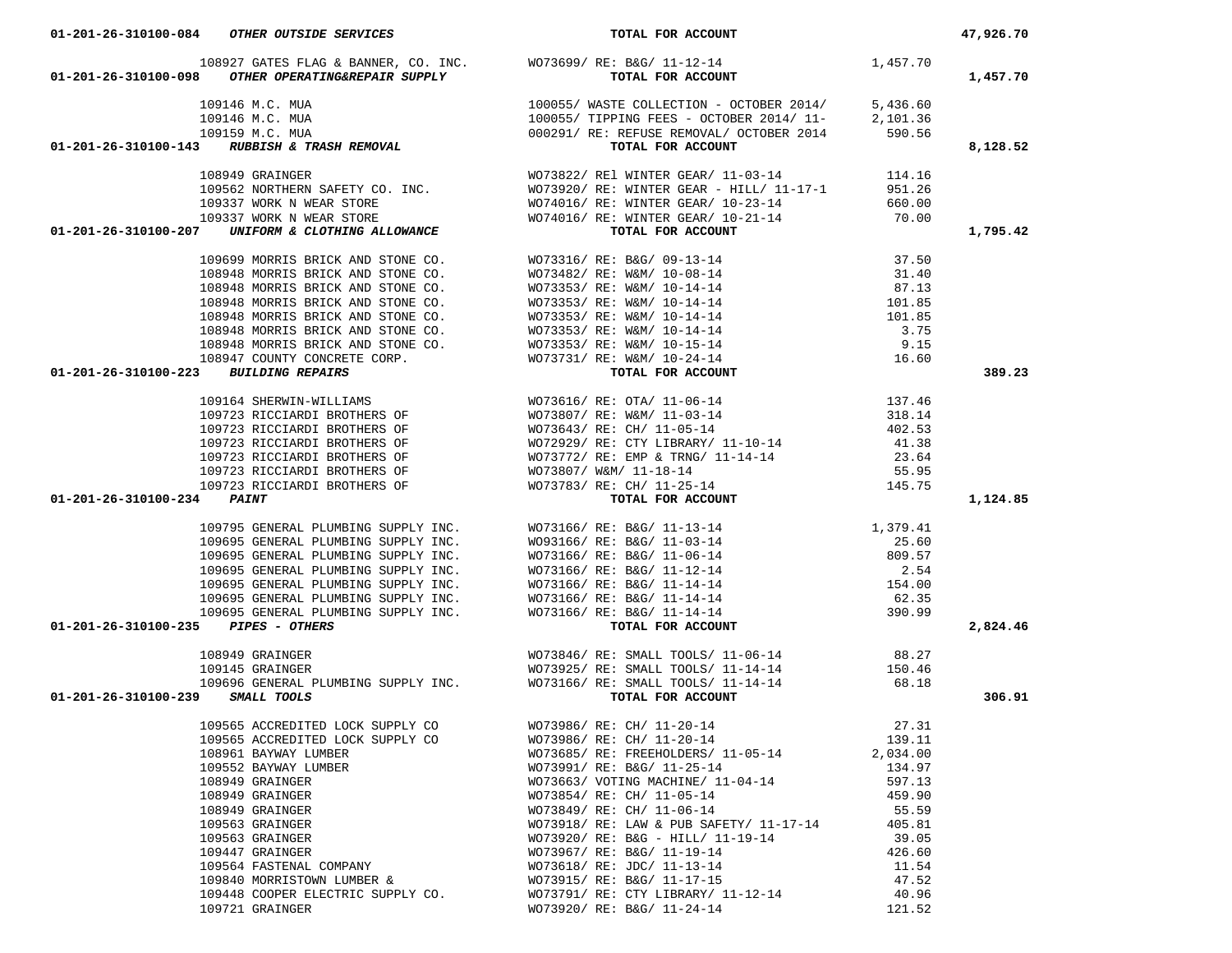|                      |                                   |                                                                                                                                                                                                                                                                                                                                                                                |          | 5,010.58 |
|----------------------|-----------------------------------|--------------------------------------------------------------------------------------------------------------------------------------------------------------------------------------------------------------------------------------------------------------------------------------------------------------------------------------------------------------------------------|----------|----------|
|                      |                                   |                                                                                                                                                                                                                                                                                                                                                                                |          |          |
|                      |                                   |                                                                                                                                                                                                                                                                                                                                                                                |          |          |
|                      |                                   |                                                                                                                                                                                                                                                                                                                                                                                |          |          |
|                      |                                   |                                                                                                                                                                                                                                                                                                                                                                                |          |          |
|                      |                                   | $01-201-26-310100-249$ $109677 GRAINGER\n109677 GRAINGER\n109677 GRAINGER\n109679 PRINGER\n109668 IRRIGATION & LANDSCAPE\n109668 IRRIGATION & LANDSCAPE\n109668 IRRIGATION & LANDSCAPE\n109668 IRRIGATION & LANDSCAPE\n109668 IRRIGATION & LANDSCAPE\n109668 IRRIGATION & LANDSCAPE\n109668 IRRIGATION & LANDSCAPE\n109668 IRRIGATION & LANDSCAPE\n109668 IRRIGATION & LANDSC$ |          | 380.00   |
|                      |                                   |                                                                                                                                                                                                                                                                                                                                                                                |          |          |
|                      |                                   |                                                                                                                                                                                                                                                                                                                                                                                |          |          |
|                      |                                   |                                                                                                                                                                                                                                                                                                                                                                                |          |          |
|                      |                                   |                                                                                                                                                                                                                                                                                                                                                                                |          |          |
|                      |                                   |                                                                                                                                                                                                                                                                                                                                                                                |          |          |
|                      |                                   |                                                                                                                                                                                                                                                                                                                                                                                |          |          |
|                      |                                   |                                                                                                                                                                                                                                                                                                                                                                                |          |          |
|                      |                                   |                                                                                                                                                                                                                                                                                                                                                                                |          |          |
|                      |                                   |                                                                                                                                                                                                                                                                                                                                                                                |          |          |
|                      |                                   |                                                                                                                                                                                                                                                                                                                                                                                |          |          |
|                      |                                   |                                                                                                                                                                                                                                                                                                                                                                                |          |          |
|                      |                                   |                                                                                                                                                                                                                                                                                                                                                                                |          |          |
|                      |                                   |                                                                                                                                                                                                                                                                                                                                                                                |          |          |
|                      |                                   |                                                                                                                                                                                                                                                                                                                                                                                |          |          |
|                      |                                   |                                                                                                                                                                                                                                                                                                                                                                                |          |          |
|                      |                                   |                                                                                                                                                                                                                                                                                                                                                                                |          |          |
|                      |                                   |                                                                                                                                                                                                                                                                                                                                                                                |          |          |
|                      |                                   |                                                                                                                                                                                                                                                                                                                                                                                |          |          |
|                      |                                   |                                                                                                                                                                                                                                                                                                                                                                                |          |          |
|                      |                                   |                                                                                                                                                                                                                                                                                                                                                                                |          |          |
|                      |                                   |                                                                                                                                                                                                                                                                                                                                                                                |          |          |
|                      |                                   |                                                                                                                                                                                                                                                                                                                                                                                |          |          |
|                      |                                   |                                                                                                                                                                                                                                                                                                                                                                                |          |          |
|                      |                                   |                                                                                                                                                                                                                                                                                                                                                                                |          |          |
|                      |                                   |                                                                                                                                                                                                                                                                                                                                                                                |          |          |
|                      |                                   |                                                                                                                                                                                                                                                                                                                                                                                |          |          |
|                      |                                   |                                                                                                                                                                                                                                                                                                                                                                                |          |          |
|                      |                                   |                                                                                                                                                                                                                                                                                                                                                                                |          |          |
|                      |                                   |                                                                                                                                                                                                                                                                                                                                                                                |          |          |
|                      |                                   |                                                                                                                                                                                                                                                                                                                                                                                |          |          |
|                      |                                   |                                                                                                                                                                                                                                                                                                                                                                                |          |          |
|                      |                                   |                                                                                                                                                                                                                                                                                                                                                                                |          |          |
|                      |                                   |                                                                                                                                                                                                                                                                                                                                                                                |          |          |
|                      |                                   |                                                                                                                                                                                                                                                                                                                                                                                |          |          |
|                      |                                   |                                                                                                                                                                                                                                                                                                                                                                                |          |          |
|                      |                                   |                                                                                                                                                                                                                                                                                                                                                                                |          |          |
|                      |                                   |                                                                                                                                                                                                                                                                                                                                                                                |          | 8,469.00 |
|                      |                                   |                                                                                                                                                                                                                                                                                                                                                                                |          |          |
|                      |                                   |                                                                                                                                                                                                                                                                                                                                                                                |          |          |
|                      |                                   | 108949 GRAINGER<br>108949 GRAINGER<br>108949 GRAINGER<br>109463 JOHNSTONE SUPPLY<br>14.51<br>109463 JOHNSTONE SUPPLY<br>109463 JOHNSTONE SUPPLY<br>14.51<br>109463 JOHNSTONE SUPPLY<br>20.68                                                                                                                                                                                   |          |          |
|                      |                                   |                                                                                                                                                                                                                                                                                                                                                                                |          |          |
|                      | 109942 JOHNSTONE SUPPLY           | WO74035/ RE: B&G/ 12-03-14                                                                                                                                                                                                                                                                                                                                                     | 1,347.12 |          |
|                      | 109997 JOHNSTONE SUPPLY           | WO73730/ RE: B&G - HILL/ 12-01-14                                                                                                                                                                                                                                                                                                                                              | 1,531.92 |          |
|                      | 110083 JOHNSTONE SUPPLY           | WO74034/ RE: B&G/ 12-05-14                                                                                                                                                                                                                                                                                                                                                     | 501.57   |          |
|                      | 110083 JOHNSTONE SUPPLY           | WO74035/RE: B&G/ 12-05-14                                                                                                                                                                                                                                                                                                                                                      | 118.26   |          |
|                      | 109677 GRAINGER                   | WO73730/ RE: B&G - HILL/ 11-25-14                                                                                                                                                                                                                                                                                                                                              | 1,285.50 |          |
| 01-201-26-310100-264 | HEAT & A/C                        | TOTAL FOR ACCOUNT                                                                                                                                                                                                                                                                                                                                                              |          | 4,961.56 |
|                      | 109142 COOPER ELECTRIC SUPPLY CO. | WO73700/ RE: B&G/ 11-04-14                                                                                                                                                                                                                                                                                                                                                     | 141.12   |          |
|                      | 109142 COOPER ELECTRIC SUPPLY CO. | WO71485/ B&G - BULBS/ 11-04-14                                                                                                                                                                                                                                                                                                                                                 | 256.13   |          |
|                      | 109142 COOPER ELECTRIC SUPPLY CO. | WO71485/ B&G - BULBS/ 11-10-14                                                                                                                                                                                                                                                                                                                                                 | 260.24   |          |
|                      | 109687 COOPER ELECTRIC SUPPLY CO. | WO73683/ RE: COUNTY LIBRARY/ 11-21-14                                                                                                                                                                                                                                                                                                                                          | 1,280.00 |          |
|                      | 109687 COOPER ELECTRIC SUPPLY CO. | WO73946/ RE: SHERIFF/ 11-21-14                                                                                                                                                                                                                                                                                                                                                 | 95.17    |          |
|                      |                                   |                                                                                                                                                                                                                                                                                                                                                                                |          |          |

109722 COOPER ELECTRIC SUPPLY CO. WO73920/ B&G - HILL - BULBS/ 11-17-14 1,591.66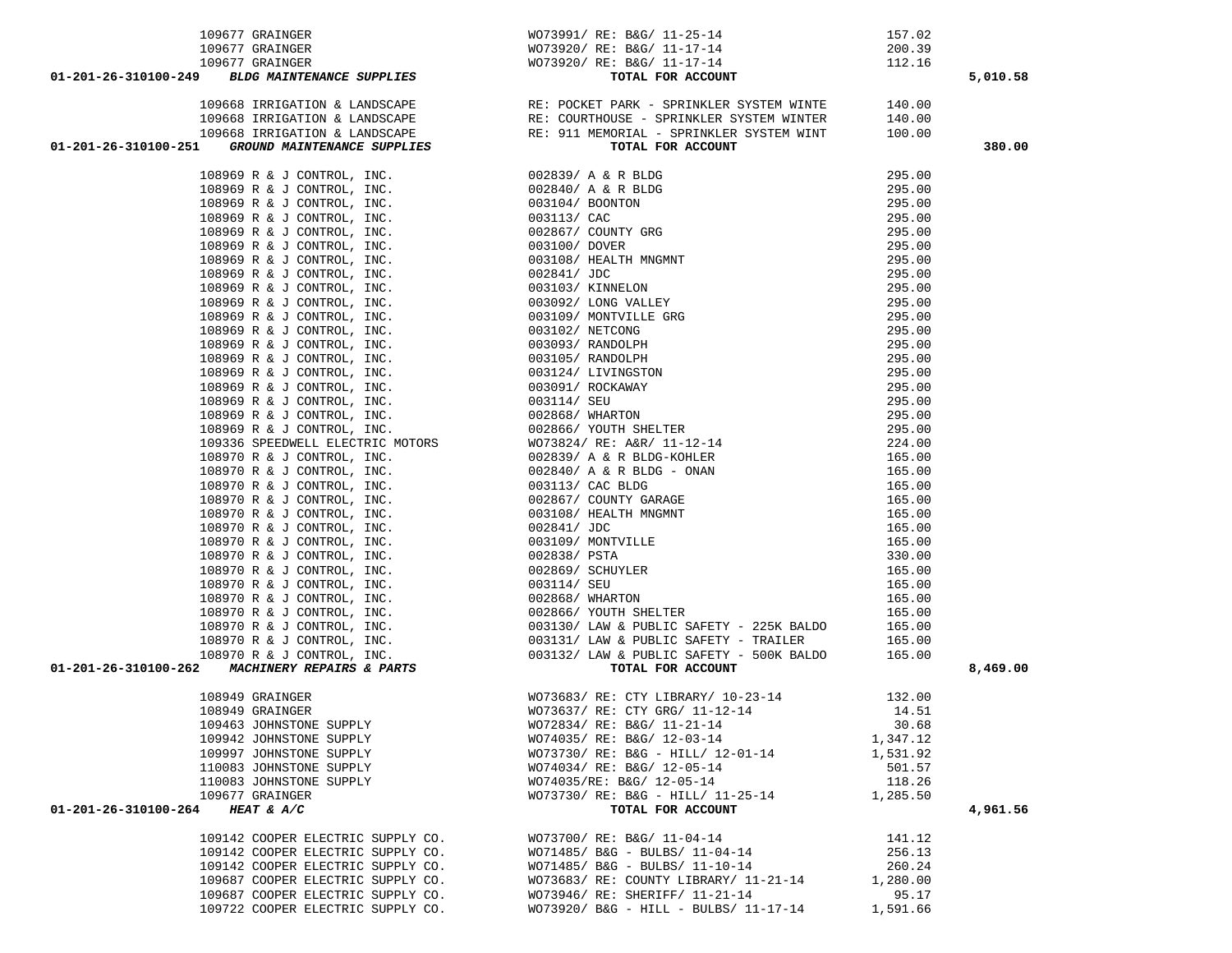| 109691 COOPER ELECTRIC SUPPLY CO.<br>109691 COOPER ELECTRIC SUPPLY CO.<br>109691 COOPER ELECTRIC SUPPLY CO. | WO73993/ RE: B&G - BULBS/ 11-21-14<br>WO73993/ RE: B&G - BULBS/ 11-21-14<br>109691 COOPER ELECTRIC SUPPLY CO. $WO73993/RE: BAG - BULBS/ 11-25-14$<br>109691 COOPER ELECTRIC SUPPLY CO. $WO73993/RE: BAG - BULBS/ 11-25-14$ | 518.40<br>297.36<br>108.33<br>255.85 |                            |  |
|-------------------------------------------------------------------------------------------------------------|----------------------------------------------------------------------------------------------------------------------------------------------------------------------------------------------------------------------------|--------------------------------------|----------------------------|--|
| 01-201-26-310100-265 ELECTRICAL                                                                             | TOTAL FOR ACCOUNT                                                                                                                                                                                                          |                                      | 4,804.26                   |  |
| 109550 MORRISTOWN PARKING AUTHORITY<br>INCREMENTAL BOND COSTS<br>01-201-26-310100-267                       | INCREMENTAL BOND/ DECEMBER 2014<br>TOTAL FOR ACCOUNT                                                                                                                                                                       | 1,713.95                             | 1,713.95                   |  |
| TOTAL for Buildings & Grounds                                                                               |                                                                                                                                                                                                                            |                                      | ============<br>105,334.48 |  |
| <b>Motor Services Center</b>                                                                                |                                                                                                                                                                                                                            |                                      |                            |  |
| 109937 STAPLES ADVANTAGE<br>01-201-26-315100-058                                                            | INK, TONER<br>TOTAL FOR ACCOUNT                                                                                                                                                                                            | 93.45                                | 93.45                      |  |
| OFFICE SUPPLIES & STATIONERY                                                                                |                                                                                                                                                                                                                            |                                      |                            |  |
| 109436 BOONTON AUTO PARTS                                                                                   | CHROMABASE, CLEAR, ACTIVATOR                                                                                                                                                                                               | 343.32                               |                            |  |
| 109440 CY DRAKE LOCKSMITHS, INC.                                                                            |                                                                                                                                                                                                                            | 21.80                                |                            |  |
| 109439 DEER PARK                                                                                            | $10/15/14 - 11/14/14$                                                                                                                                                                                                      | 232.93                               |                            |  |
| 109091 MSC INDUSTRIAL SUPPLY CO.                                                                            |                                                                                                                                                                                                                            | 46.65                                |                            |  |
| 109091 MSC INDUSTRIAL SUPPLY CO.<br>109091 MSC INDUSTRIAL SUPPLY CO.                                        | WASHER, SCREW, HHCS, ELECTRIC TAPE, GLOVES<br>HAND TOWEL                                                                                                                                                                   | 188.94<br>69.44                      |                            |  |
| 109450 ONE SOURCE OF NEW JERSEY LLC                                                                         | DRILL BITS                                                                                                                                                                                                                 | 256.19                               |                            |  |
| OTHER OPERATING&REPAIR SUPPLY<br>01-201-26-315100-098                                                       | TOTAL FOR ACCOUNT                                                                                                                                                                                                          |                                      | 1,159.27                   |  |
|                                                                                                             |                                                                                                                                                                                                                            |                                      |                            |  |
| 109432 AMERICAN WEAR INC.                                                                                   | UNIFORMS & MATS                                                                                                                                                                                                            | 262.34                               |                            |  |
| 109432 AMERICAN WEAR INC.                                                                                   | UNIFORMS                                                                                                                                                                                                                   | 210.55                               |                            |  |
| 01-201-26-315100-207 UNIFORM & CLOTHING ALLOWANCE                                                           | TOTAL FOR ACCOUNT                                                                                                                                                                                                          |                                      | 472.89                     |  |
| 109438 DAVID WEBER OIL COMPANY                                                                              | WASHER FLUID, 5W20 OIL, AW32 HYD OIL 1, 567.40                                                                                                                                                                             |                                      |                            |  |
| 01-201-26-315100-232 LUBRICANTS & ANTI FREEZE                                                               | TOTAL FOR ACCOUNT                                                                                                                                                                                                          |                                      | 1,567.40                   |  |
|                                                                                                             |                                                                                                                                                                                                                            |                                      |                            |  |
| 109457 THE MAINTENANCE CONNECTIONS, INC.                                                                    | SELF TAPPING INSERTS, INDEX                                                                                                                                                                                                | 599.20                               |                            |  |
| 01-201-26-315100-239 SMALL TOOLS                                                                            | TOTAL FOR ACCOUNT                                                                                                                                                                                                          |                                      | 599.20                     |  |
|                                                                                                             |                                                                                                                                                                                                                            |                                      |                            |  |
| 109443 INTER CITY TIRE                                                                                      | TIRES                                                                                                                                                                                                                      | 1,079.64                             |                            |  |
| 109102 STS TIRE & AUTO CENTERS<br>109102 STS TIRE & AUTO CENTERS                                            | TIRES<br>TIRES                                                                                                                                                                                                             | 1,014.40<br>957.97                   |                            |  |
| 01-201-26-315100-245<br>TIRES                                                                               | TOTAL FOR ACCOUNT                                                                                                                                                                                                          |                                      | 3,052.01                   |  |
|                                                                                                             |                                                                                                                                                                                                                            |                                      |                            |  |
| 109458 TOMAR INDUSTRIES INC                                                                                 | GLOVE, TIRE SHINE, LYSOL, BAG, TOWEL                                                                                                                                                                                       | 293.30                               |                            |  |
| <b>JANITORIAL SUPPLIES</b><br>01-201-26-315100-252                                                          | TOTAL FOR ACCOUNT                                                                                                                                                                                                          |                                      | 293.30                     |  |
|                                                                                                             |                                                                                                                                                                                                                            |                                      |                            |  |
| 109128 AIR BRAKE & EQUIPMENT $\hfill$ WIPER BLADES<br>109431 AIR BRAKE & EQUIPMENT                          | WIPER BLADE                                                                                                                                                                                                                | 114.50<br>84.70                      |                            |  |
| 109437 BRISTOL DONALD COMPANY                                                                               | PLATFORM, CABLE ASSY                                                                                                                                                                                                       | 760.00                               |                            |  |
| 109433 BEYER BROS CORP                                                                                      | BEZEL, NUT, BOLT                                                                                                                                                                                                           | 187.58                               |                            |  |
| 109433 BEYER BROS CORP                                                                                      | FITTING, HOSE                                                                                                                                                                                                              | 284.70                               |                            |  |
| 109135 GUARANTEED REBUILDERS INC                                                                            | STARTER                                                                                                                                                                                                                    | 210.00                               |                            |  |
| 108739 CLIFFSIDE BODY CORP                                                                                  | TRUCK REPAIR (13-32)                                                                                                                                                                                                       | 4,836.90                             |                            |  |
| 108739 CLIFFSIDE BODY CORP                                                                                  | CREDIT MEMO                                                                                                                                                                                                                | $-295.00$                            |                            |  |
| 109136 HIAB INC                                                                                             | PAD, SPRING, CATCH, SCREW, O-RING, PIPE, CLAM                                                                                                                                                                              | 976.19                               |                            |  |
| 109149 HOOVER TRUCK CENTERS INC                                                                             | SENSOR                                                                                                                                                                                                                     | 105.31                               |                            |  |
| 109149 HOOVER TRUCK CENTERS INC                                                                             | HOSE                                                                                                                                                                                                                       | 71.52                                |                            |  |
| 109149 HOOVER TRUCK CENTERS INC                                                                             | RR DISC, WHEEL, SERRATED, NUT, OIL BATH                                                                                                                                                                                    | 977.80                               |                            |  |
| 109149 HOOVER TRUCK CENTERS INC<br>109149 HOOVER TRUCK CENTERS INC                                          | STUD<br>CREDIT                                                                                                                                                                                                             | 711.90<br>$-170.40$                  |                            |  |
| 109149 HOOVER TRUCK CENTERS INC                                                                             | CREDIT                                                                                                                                                                                                                     | $-449.58$                            |                            |  |
| 109131 DOVER BRAKE & CLUTCH CO INC                                                                          | SHOE KIT, BRAKE DRUM                                                                                                                                                                                                       | 350.14                               |                            |  |
| 109131 DOVER BRAKE & CLUTCH CO INC                                                                          | CREDIT                                                                                                                                                                                                                     | $-278.00$                            |                            |  |
| 109152 JENSON & MITCHELL INC                                                                                | SPRING, TOP, BOLT KIT, 3 IN ROUND                                                                                                                                                                                          | 2,659.04                             |                            |  |
| 109150 KENVIL POWER EQUIPMENT, INC.                                                                         | SKID, KNOB                                                                                                                                                                                                                 | 76.12                                |                            |  |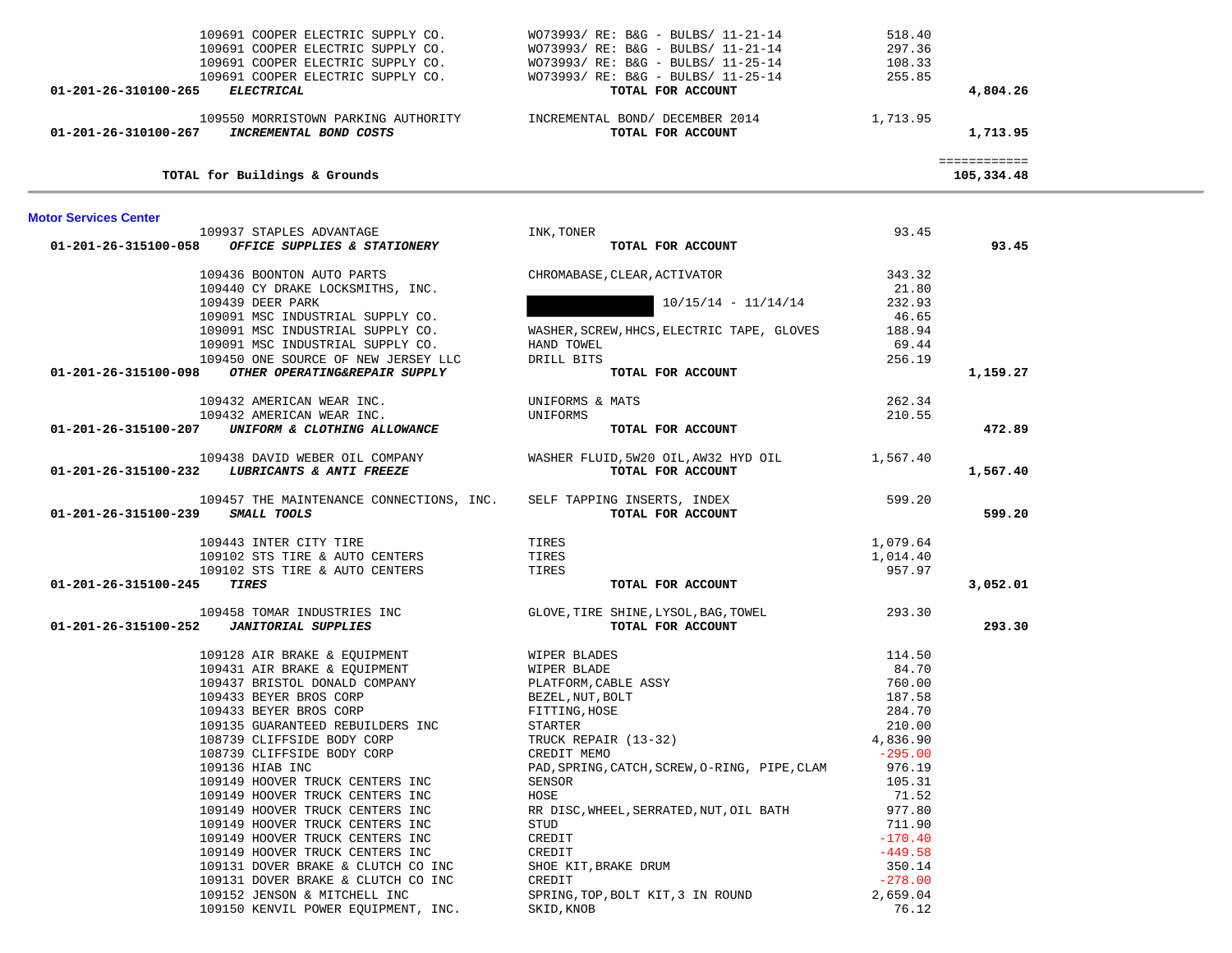|        | 109103 ZEE MEDICAL INC.            |
|--------|------------------------------------|
|        | SAFETY ITEMS                       |
| 108737 | BUNKY'S TOWING & AUTO REPAIR       |
|        | 109434 BEYER CHRYSLER JEEP         |
|        | 109434 BEYER CHRYSLER JEEP         |
|        | 109435 BEYER FORD                  |
|        | 109129 BEYER CHRYSLER JEEP         |
|        | 109130 D&B AUTO SUPPLY             |
|        | 109130 D&B AUTO SUPPLY             |
|        | 109130 D&B AUTO SUPPLY             |
|        | 109130 D&B AUTO SUPPLY             |
|        | 109130 D&B AUTO SUPPLY             |
|        | 109130 D&B AUTO SUPPLY             |
|        | 109442 FLEMINGTON CHRYSLER         |
|        | 109442 FLEMINGTON CHRYSLER         |
|        | 109442 FLEMINGTON CHRYSLER         |
|        | 109441 FLEMINGTON BUICK CHEVROLET  |
|        | 109441 FLEMINGTON BUICK CHEVROLET  |
|        | 109133 FLEMINGTON CHRYSLER         |
|        | 109133 FLEMINGTON CHRYSLER         |
|        | 109133 FLEMINGTON CHRYSLER         |
|        | 109133 FLEMINGTON CHRYSLER         |
|        | 109133 FLEMINGTON CHRYSLER         |
|        | 109133 FLEMINGTON CHRYSLER         |
|        | 109132 FLEMINGTON BUICK CHEVROLET  |
|        | 109132 FLEMINGTON BUICK CHEVROLET  |
|        | 109132 FLEMINGTON BUICK CHEVROLET  |
|        | 109454 ROUTE 23 AUTOMALL LLC       |
|        | 109454 ROUTE 23 AUTOMALL LLC       |
|        | 109098 ROUTE 23 AUTOMALL LLC       |
|        | 109098 ROUTE 23 AUTOMALL LLC       |
|        | 109098 ROUTE 23 AUTOMALL LLC       |
|        | 109100 SMITH MOTOR CO., INC.       |
|        | 109455 SMITH MOTOR CO., INC.       |
|        | 109108 MORRISTOWN AUTO BODY INC    |
|        | 109093 NORMAN GALE OLDSMOBILE CORP |
|        | 109452 PLAINSMAN AUTO SUPPLY       |
|        | 109452 PLAINSMAN AUTO SUPPLY       |
|        | 109452 PLAINSMAN AUTO SUPPLY       |
| 109096 | OUALITY AUTO GLASS, INC            |

|                                                                                                                                                                                                                                            | $\begin{tabular}{lllllllllllllllllllllll} \textsc{109153} & \text{M1D-ATLANTIC TRUCK CENTRE INC} & \text{KT TUEE} & 73.18 \\ \text{109153} & \text{MID-ATLANTIC TRUCK CENTRE INC} & \text{TANK} & 99.77 \\ \text{109153} & \text{MID-ATLANTIC TRUCK CENTRE INC} & \text{HNNUSING} & 92.78 \\ \text{109153} & \text{MID-ATLANTIC TRUCK CENTRE INC} & \text{HEDDER, SPRING, SEAL, BOLT} & 59.82 \\ \text{109153} & \text{MID$ |           |
|--------------------------------------------------------------------------------------------------------------------------------------------------------------------------------------------------------------------------------------------|-----------------------------------------------------------------------------------------------------------------------------------------------------------------------------------------------------------------------------------------------------------------------------------------------------------------------------------------------------------------------------------------------------------------------------|-----------|
|                                                                                                                                                                                                                                            |                                                                                                                                                                                                                                                                                                                                                                                                                             |           |
|                                                                                                                                                                                                                                            |                                                                                                                                                                                                                                                                                                                                                                                                                             |           |
|                                                                                                                                                                                                                                            |                                                                                                                                                                                                                                                                                                                                                                                                                             |           |
|                                                                                                                                                                                                                                            |                                                                                                                                                                                                                                                                                                                                                                                                                             |           |
|                                                                                                                                                                                                                                            |                                                                                                                                                                                                                                                                                                                                                                                                                             |           |
|                                                                                                                                                                                                                                            |                                                                                                                                                                                                                                                                                                                                                                                                                             |           |
|                                                                                                                                                                                                                                            |                                                                                                                                                                                                                                                                                                                                                                                                                             |           |
|                                                                                                                                                                                                                                            |                                                                                                                                                                                                                                                                                                                                                                                                                             |           |
|                                                                                                                                                                                                                                            |                                                                                                                                                                                                                                                                                                                                                                                                                             |           |
|                                                                                                                                                                                                                                            |                                                                                                                                                                                                                                                                                                                                                                                                                             |           |
|                                                                                                                                                                                                                                            |                                                                                                                                                                                                                                                                                                                                                                                                                             |           |
|                                                                                                                                                                                                                                            |                                                                                                                                                                                                                                                                                                                                                                                                                             |           |
|                                                                                                                                                                                                                                            |                                                                                                                                                                                                                                                                                                                                                                                                                             |           |
| 109459 TRICO EQUIPMENT SERVICES LLC<br>109459 TRICO EQUIPMENT SERVICES LLC<br>109459 TRICO EQUIPMENT SERVICES LLC<br>109761 OLD DOMINION RUSH COMPANY<br>109761 OLD DOMINION RUSH COMPANY<br>109761 OLD DOMINION RUSH COMPANY<br>109761 OL |                                                                                                                                                                                                                                                                                                                                                                                                                             | 16,310.96 |
|                                                                                                                                                                                                                                            |                                                                                                                                                                                                                                                                                                                                                                                                                             |           |
|                                                                                                                                                                                                                                            |                                                                                                                                                                                                                                                                                                                                                                                                                             | 20.50     |
|                                                                                                                                                                                                                                            | 1031012 REMANDAL INC.<br>103312 REMANDAL INC.<br>103312 REMANDAL INC.<br>103343 REVIN CONTROL REV.<br>103443 REVIN CONTROL REV.<br>103443 REVIN CONTROL REV.<br>103443 REVIN CONTROL REV.<br>103443 REVIN CONTROL REV.<br>103443 REVIN CONTRO                                                                                                                                                                               |           |
|                                                                                                                                                                                                                                            |                                                                                                                                                                                                                                                                                                                                                                                                                             |           |
|                                                                                                                                                                                                                                            |                                                                                                                                                                                                                                                                                                                                                                                                                             |           |
|                                                                                                                                                                                                                                            |                                                                                                                                                                                                                                                                                                                                                                                                                             |           |
|                                                                                                                                                                                                                                            |                                                                                                                                                                                                                                                                                                                                                                                                                             |           |
|                                                                                                                                                                                                                                            |                                                                                                                                                                                                                                                                                                                                                                                                                             |           |
|                                                                                                                                                                                                                                            |                                                                                                                                                                                                                                                                                                                                                                                                                             |           |
|                                                                                                                                                                                                                                            |                                                                                                                                                                                                                                                                                                                                                                                                                             |           |
|                                                                                                                                                                                                                                            |                                                                                                                                                                                                                                                                                                                                                                                                                             |           |
|                                                                                                                                                                                                                                            |                                                                                                                                                                                                                                                                                                                                                                                                                             |           |
|                                                                                                                                                                                                                                            |                                                                                                                                                                                                                                                                                                                                                                                                                             |           |
|                                                                                                                                                                                                                                            |                                                                                                                                                                                                                                                                                                                                                                                                                             |           |
|                                                                                                                                                                                                                                            |                                                                                                                                                                                                                                                                                                                                                                                                                             |           |
|                                                                                                                                                                                                                                            |                                                                                                                                                                                                                                                                                                                                                                                                                             |           |
|                                                                                                                                                                                                                                            |                                                                                                                                                                                                                                                                                                                                                                                                                             |           |
|                                                                                                                                                                                                                                            |                                                                                                                                                                                                                                                                                                                                                                                                                             |           |
|                                                                                                                                                                                                                                            |                                                                                                                                                                                                                                                                                                                                                                                                                             |           |
|                                                                                                                                                                                                                                            |                                                                                                                                                                                                                                                                                                                                                                                                                             |           |
|                                                                                                                                                                                                                                            |                                                                                                                                                                                                                                                                                                                                                                                                                             |           |
|                                                                                                                                                                                                                                            |                                                                                                                                                                                                                                                                                                                                                                                                                             |           |
|                                                                                                                                                                                                                                            |                                                                                                                                                                                                                                                                                                                                                                                                                             |           |
|                                                                                                                                                                                                                                            |                                                                                                                                                                                                                                                                                                                                                                                                                             |           |
|                                                                                                                                                                                                                                            |                                                                                                                                                                                                                                                                                                                                                                                                                             |           |
|                                                                                                                                                                                                                                            |                                                                                                                                                                                                                                                                                                                                                                                                                             |           |
|                                                                                                                                                                                                                                            |                                                                                                                                                                                                                                                                                                                                                                                                                             |           |
|                                                                                                                                                                                                                                            |                                                                                                                                                                                                                                                                                                                                                                                                                             |           |
|                                                                                                                                                                                                                                            |                                                                                                                                                                                                                                                                                                                                                                                                                             |           |
|                                                                                                                                                                                                                                            |                                                                                                                                                                                                                                                                                                                                                                                                                             |           |
|                                                                                                                                                                                                                                            |                                                                                                                                                                                                                                                                                                                                                                                                                             |           |
|                                                                                                                                                                                                                                            |                                                                                                                                                                                                                                                                                                                                                                                                                             |           |
|                                                                                                                                                                                                                                            |                                                                                                                                                                                                                                                                                                                                                                                                                             |           |
|                                                                                                                                                                                                                                            |                                                                                                                                                                                                                                                                                                                                                                                                                             |           |
|                                                                                                                                                                                                                                            |                                                                                                                                                                                                                                                                                                                                                                                                                             |           |
|                                                                                                                                                                                                                                            |                                                                                                                                                                                                                                                                                                                                                                                                                             |           |
|                                                                                                                                                                                                                                            |                                                                                                                                                                                                                                                                                                                                                                                                                             |           |
|                                                                                                                                                                                                                                            |                                                                                                                                                                                                                                                                                                                                                                                                                             |           |
|                                                                                                                                                                                                                                            |                                                                                                                                                                                                                                                                                                                                                                                                                             |           |
|                                                                                                                                                                                                                                            |                                                                                                                                                                                                                                                                                                                                                                                                                             |           |
|                                                                                                                                                                                                                                            |                                                                                                                                                                                                                                                                                                                                                                                                                             |           |

| 109453 REED SYSTEMS, LTD.            | FILL NOZZLE, PLUG SET                  | 97.27    |
|--------------------------------------|----------------------------------------|----------|
| 109108 MORRISTOWN AUTO BODY INC      | TOWING (8-9)                           | 500.00   |
| 109444 MID-ATLANTIC TRUCK CENTRE INC | WATER FILTER                           | 85.16    |
| 109444 MID-ATLANTIC TRUCK CENTRE INC | CAP                                    | 12.24    |
| 109444 MID-ATLANTIC TRUCK CENTRE INC | HOSE, PIN                              | 148.66   |
| 109153 MID-ATLANTIC TRUCK CENTRE INC | BOLT                                   | 21.20    |
| 109153 MID-ATLANTIC TRUCK CENTRE INC | KT TUBE                                | 73.18    |
| 109153 MID-ATLANTIC TRUCK CENTRE INC | SWITCH                                 | 99.77    |
| 109153 MID-ATLANTIC TRUCK CENTRE INC | TANK                                   | 952.78   |
| 109153 MID-ATLANTIC TRUCK CENTRE INC | HOUSING                                | 59.82    |
| 109153 MID-ATLANTIC TRUCK CENTRE INC | HEADER, SPRING, SEAL, BOLT             | 72.70    |
| 109153 MID-ATLANTIC TRUCK CENTRE INC | CREDIT                                 | $-32.16$ |
| 109445 MOBILE LIFTS INC              | ANNUAL ANSI SAFETY INSPECTION (XY650Y) | 696.60   |
| 109445 MOBILE LIFTS INC              | ANNUAL ANSI SAFETY INSPECTION (S99-15) | 1,035.00 |
| 109445 MOBILE LIFTS INC              | ANNUAL ANSI SAFETY INSPECTION (E641CG) | 580.00   |
| 109459 TRICO EOUIPMENT SERVICES LLC  | TUBE, OIL                              | 367.10   |
| 109459 TRICO EOUIPMENT SERVICES LLC  | O-RING                                 | 27.38    |
| 108761 OLD DOMINION BRUSH COMPANY    | SWITCH                                 | 56.00    |
| 109097 REED SYSTEMS, LTD.            | PL031401 1/2A                          | 34.84    |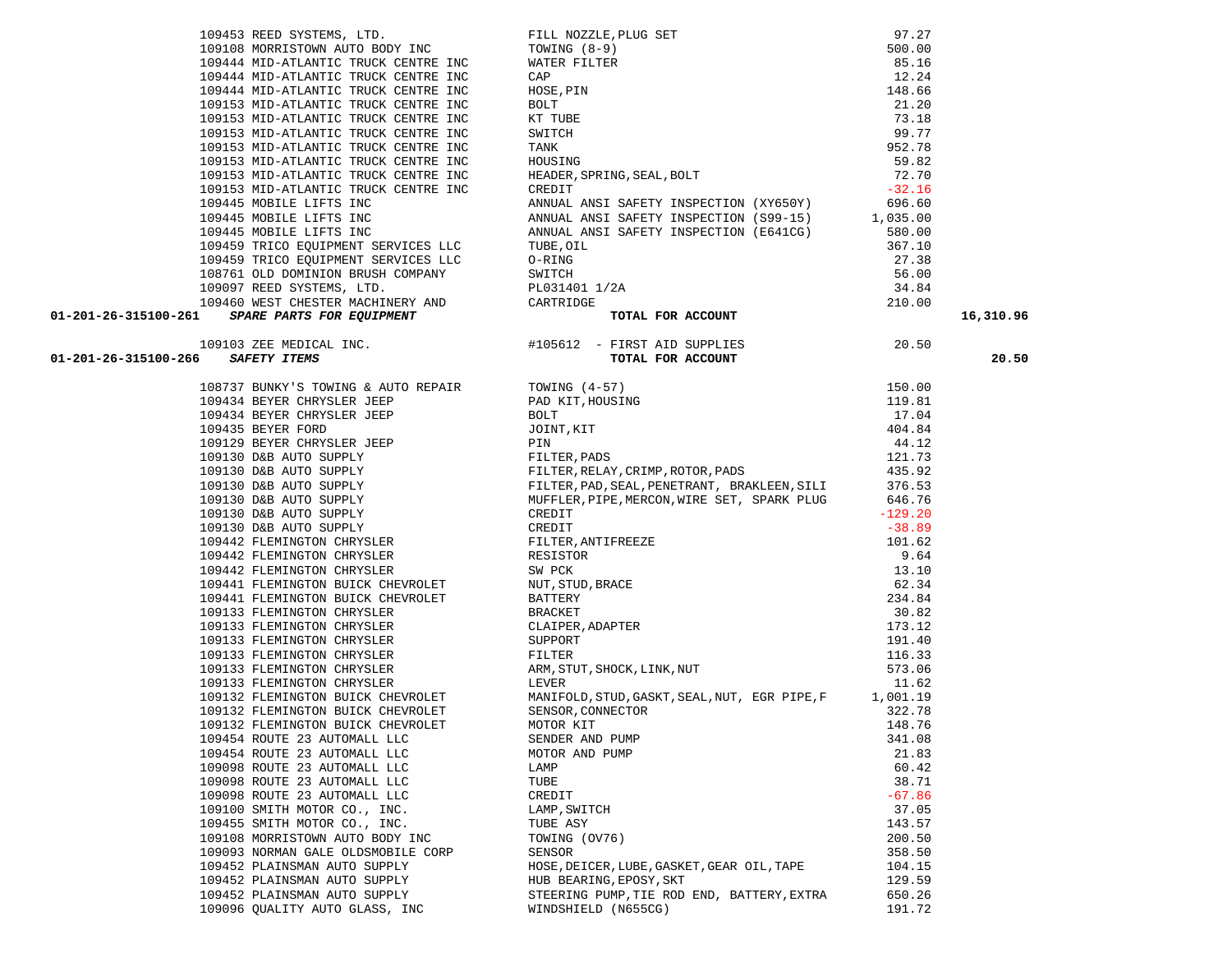| 108766 ROUTE 23 AUTOMALL LLC<br>108766 ROUTE 23 AUTOMALL LLC<br>109456 STS TIRE & AUTO CENTERS<br>01-201-26-315100-291<br><b>VEHICLE REPAIRS</b> | LINK<br><b>BUSH</b><br>WHEEL ALIGNMENT (12-23)<br>TOTAL FOR ACCOUNT                                      | 147.37<br>30.54<br>64.15 | 7,590.86                  |
|--------------------------------------------------------------------------------------------------------------------------------------------------|----------------------------------------------------------------------------------------------------------|--------------------------|---------------------------|
| TOTAL for Motor Services Center                                                                                                                  |                                                                                                          |                          | ============<br>31,159.84 |
| <b>Mosquito Extermination</b>                                                                                                                    |                                                                                                          |                          |                           |
| 01-201-26-320100-039<br>EDUCATION SCHOOLS & TRAINING                                                                                             | 105109 STATE OF NJ CIVIL SERVICE COMMISSIO NJSTEP Developing the Leader in You Clas<br>TOTAL FOR ACCOUNT | 1,049.00                 | 1,049.00                  |
| 109909 DEER PARK                                                                                                                                 | 8450007060 Spring Water 10/1/14 - 10-31                                                                  | 152.30                   |                           |
| 109104 RIOS' ENGRAVING<br>01-201-26-320100-058<br>OFFICE SUPPLIES & STATIONERY                                                                   | N-40 Notary Stamp for Elizabeth Hakucsa<br>TOTAL FOR ACCOUNT                                             | 31.00                    | 183.30                    |
| 108917 HANOVER POWER SPORTS                                                                                                                      | 4 - YA YHP Bearing #93306-00615-00                                                                       | 103.92                   |                           |
| 108917 HANOVER POWER SPORTS                                                                                                                      | 2 - YA YHP Oil Seal #93016-38046-00                                                                      | 21.74                    |                           |
| 108917 HANOVER POWER SPORTS                                                                                                                      | 2 YA YHP Oil Seal #93106-38047-00                                                                        | 25.96                    |                           |
| 108917 HANOVER POWER SPORTS                                                                                                                      | 2 - YA YHP Spacer #90560-30325-00                                                                        | 17.74                    |                           |
| 108917 HANOVER POWER SPORTS                                                                                                                      | 1 - YA YHP Boot Set (Ball Joint) #5GH-25                                                                 | 39.89                    |                           |
| 108917 HANOVER POWER SPORTS                                                                                                                      | 1 - YA New Boot Set (offset) #3HN-2510H-                                                                 | 38.98                    |                           |
| 01-201-26-320100-084<br>OTHER OUTSIDE SERVICES                                                                                                   | TOTAL FOR ACCOUNT                                                                                        |                          | 248.23                    |
| 108701 TOMAR INDUSTRIES INC                                                                                                                      | Orange Bullet Citrus Cleaner 4Gal/CS #BG                                                                 | 89.00                    |                           |
| 108701 TOMAR INDUSTRIES INC                                                                                                                      | Spray Bottle 32oz. #IMP5032WG                                                                            | 3.50                     |                           |
| 108701 TOMAR INDUSTRIES INC                                                                                                                      | Trigger for 32oz. Spray Bottle #IMP-5902                                                                 | 2.50                     |                           |
| 108701 TOMAR INDUSTRIES INC                                                                                                                      | PolyBag 22X16X58 Black 100/Cs #MPB-58-3X                                                                 | 39.65                    |                           |
| 01-201-26-320100-249<br><b>BLDG MAINTENANCE SUPPLIES</b>                                                                                         | TOTAL FOR ACCOUNT                                                                                        |                          | 134.65                    |
| 107086 BIOQUIP                                                                                                                                   | Gravid Mosquito Trap w/6Volt Battery #2                                                                  | 1,150.20                 |                           |
| 107086 BIOQUIP                                                                                                                                   | Portable Air Pump #2825                                                                                  | 42.60                    |                           |
| 107086 BIOQUIP                                                                                                                                   | Shipping & Handling                                                                                      | 143.14                   |                           |
| 01-201-26-320100-251<br>GROUND MAINTENANCE SUPPLIES                                                                                              | TOTAL FOR ACCOUNT                                                                                        |                          | 1,335.94                  |
| 109625 ALL COUNTY RENTAL CENTER                                                                                                                  | 26RM3 67E Chain Loop #STI3634-005-0067                                                                   | 53.78                    |                           |
| 109625 ALL COUNTY RENTAL CENTER                                                                                                                  | 2 Cycle Oil #MSTOPTI                                                                                     | 177.60                   |                           |
| 107744 GEN-EL SAFETY & INDUSTRIAL                                                                                                                | Hip Boots, Insulated Rubber with Trac-Li                                                                 | 135.00                   |                           |
| 107744 GEN-EL SAFETY & INDUSTRIAL                                                                                                                | Hip Boots, Insulataed Rubber with Trac-L                                                                 | 405.00                   |                           |
| 109094 KENVIL POWER EQUIPMENT, INC.                                                                                                              | Stihl Pro Mark Helmet #7010-871-0199                                                                     | 209.97                   |                           |
| 109094 KENVIL POWER EQUIPMENT, INC.                                                                                                              | 6 Layer Prot Wrap Shp #0000-886-3204                                                                     | 314.97                   |                           |
| 109094 KENVIL POWER EQUIPMENT, INC.                                                                                                              | Waist Extender for Ch #0000-886-5901                                                                     | 20.97                    |                           |
| 109509 MORRISTOWN LUMBER &                                                                                                                       | 16X20 "Rip Stop" Tarp #069204                                                                            | 31.99                    |                           |
| 109509 MORRISTOWN LUMBER &                                                                                                                       | Threshold ALum CT4X36 #3436730                                                                           | 15.99                    |                           |
| 109509 MORRISTOWN LUMBER &                                                                                                                       | 2oz. 50008 Gorilla Glue #50002                                                                           | 4.99                     |                           |
| 109509 MORRISTOWN LUMBER &                                                                                                                       | 15G Gorilla Glue Gel #07600104                                                                           | 4.49                     |                           |
| 109509 MORRISTOWN LUMBER &                                                                                                                       | 5026002 Masonry Dril Bit 3/16X4 \$600987                                                                 | 2.59                     |                           |
| 109509 MORRISTOWN LUMBER &                                                                                                                       | 5026003 Masonry Drill Bit 1/4X4 #600988                                                                  | 2.79                     |                           |
| 109509 MORRISTOWN LUMBER &                                                                                                                       | 06235 35 In. Rubber Strap #6714190                                                                       | 5.58                     |                           |
| 109509 MORRISTOWN LUMBER &                                                                                                                       | 06224 24 In. Rubber Strap #6714182                                                                       | 8.76                     |                           |
| 109141 MORRISTOWN LUMBER &                                                                                                                       | $1/4$ X $1/2$ Lag Bolt Zinc Plate #14112LB                                                               | 1.15                     |                           |
| 109141 MORRISTOWN LUMBER &                                                                                                                       | 1/4 X 1 Exp. Shield #41214                                                                               | 3.75                     |                           |
| 109141 MORRISTOWN LUMBER &                                                                                                                       | S31 Clear 2 Ton Epoxy 1 oz. #6394019                                                                     | 4.79                     |                           |
| 109141 MORRISTOWN LUMBER &                                                                                                                       | 3.7 oz Marine Goop #6782254                                                                              | 6.99                     |                           |
| 109141 MORRISTOWN LUMBER &                                                                                                                       | 7728660 Handy Hook 2 Pcs. #7728660                                                                       | 7.99                     |                           |
| 109141 MORRISTOWN LUMBER &<br>109141 MORRISTOWN LUMBER &                                                                                         | 779830 MS GLS Blk 12oz. S #2553410                                                                       | 34.93                    |                           |
| 108701 TOMAR INDUSTRIES INC                                                                                                                      | 576-50A PVC Air Hose 3/8 X 50 Ft #98953<br>Kidde proLine Dry-Chemical Commercial Fi                      | 15.99<br>108.00          |                           |
| 01-201-26-320100-258<br><i>EQUIPMENT</i>                                                                                                         | TOTAL FOR ACCOUNT                                                                                        |                          | 1,578.06                  |
|                                                                                                                                                  |                                                                                                          |                          |                           |
| 108819 APOLLO BATTERY & TIRE                                                                                                                     | 480 X 12 / C Carliesle Trailer                                                                           | 108.86                   |                           |
| 109124 STS TIRE & AUTO CENTERS                                                                                                                   | 245/70HR16 AUT Eco Saver SL BW 107H TL                                                                   | 436.00                   |                           |

and the control of the control of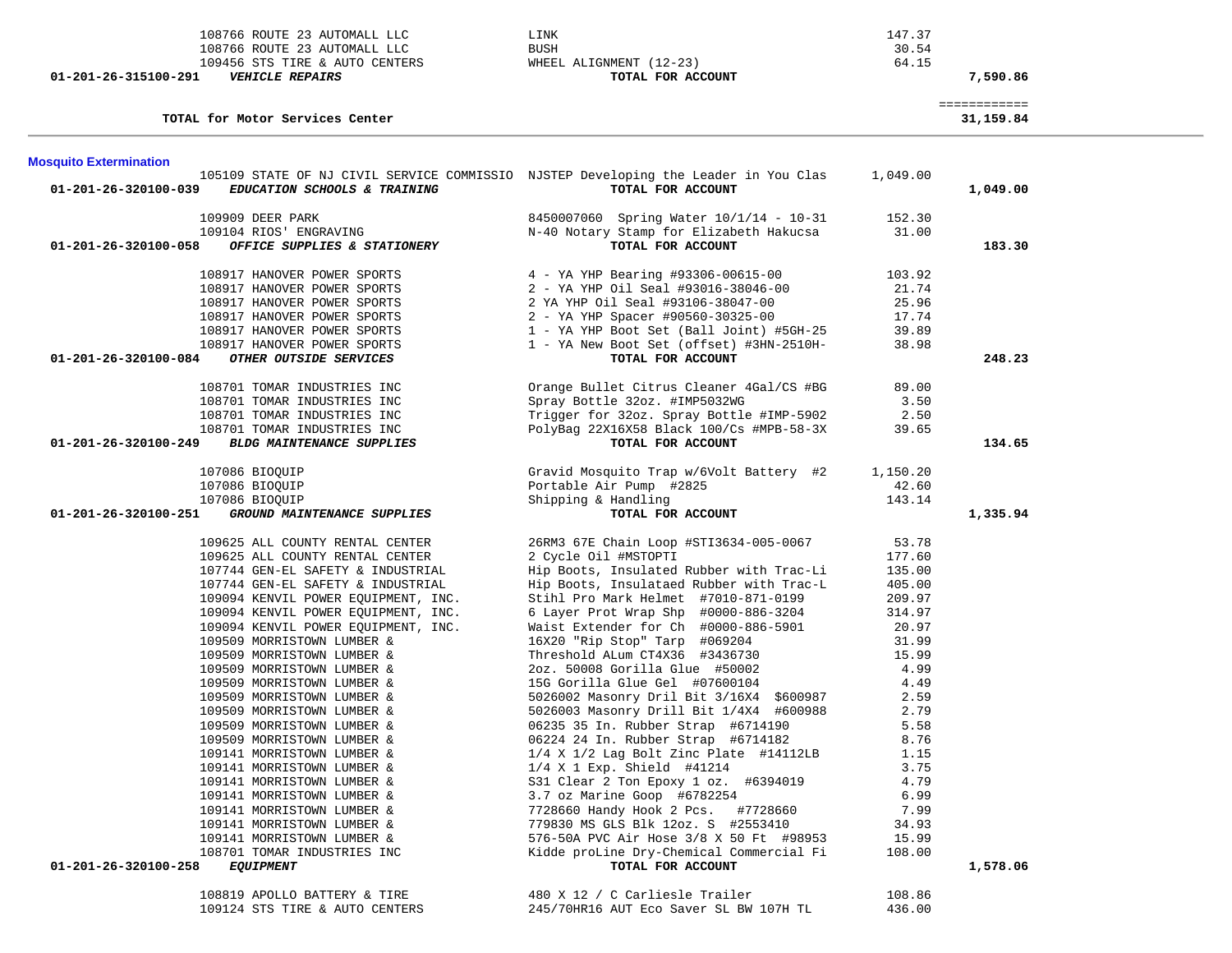| 01-201-26-320100-291<br><b>VEHICLE REPAIRS</b> | TOTAL FOR ACCOUNT                          | 761.10 |
|------------------------------------------------|--------------------------------------------|--------|
| 108847 PERFORMANCE TRAILERS INC.               | Shackles                                   | 4.40   |
| 108847 PERFORMANCE TRAILERS INC.               | U Bolts                                    | 8.00   |
| 108847 PERFORMANCE TRAILERS INC.               | U Bolts Leaf Spring MK 1020                | 46.00  |
| 108876 ONE SOURCE OF NEW JERSEY LLC            | Shipping Charge                            | 12.50  |
| 108876 ONE SOURCE OF NEW JERSEY LLC            | 1/8 X 2 Cotter Pin Extended Prong - Zinc   | 11.52  |
| 108876 ONE SOURCE OF NEW JERSEY LLC            | $3/32$ X 1-1/2 Cotter Pin Extended Prong - | 8.50   |
| 108876 ONE SOURCE OF NEW JERSEY LLC            | $3/8-16X2-1/2$ Hex Head Cap Screws - GR.5  | 34.79  |
| 108876 ONE SOURCE OF NEW JERSEY LLC            | 3/8 USS Flat Washer #00369                 | 13.80  |
| 108876 ONE SOURCE OF NEW JERSEY LLC            | 100 pieces 1/4 USS Flat Washer #00367      | 8.04   |
| 108876 ONE SOURCE OF NEW JERSEY LLC            | 3/8-16 USS Elastic Stop Nut #01891 100     | 26.04  |
| 108876 ONE SOURCE OF NEW JERSEY LLC            | 3RD light Bulb, BX/10Box-Mini Bulbs #MB    | 34.65  |
| 108876 ONE SOURCE OF NEW JERSEY LLC            | 5 Nylon Cable tie - black #D9625           | 8.00   |

#### **TOTAL for Mosquito Extermination 5,290.28**

============

## **Health Management**

| For the Month of November 2014           | 10,000.00         |           |
|------------------------------------------|-------------------|-----------|
|                                          |                   | 10,000.00 |
| Item 1BZ16                               | 124.96            |           |
| Reimbursement-Home Depot- supplies for R | 299.13            |           |
| Material to equip Hazmat trailer         | 111.50            |           |
|                                          | 6.80              |           |
| Customer NYC 1054187 Supplies            | 30.67             |           |
|                                          | 326.46            |           |
|                                          | 10.18             |           |
|                                          | 12.58             |           |
| Travel Reimbursement                     | 27.37             |           |
| TOTAL FOR ACCOUNT                        |                   | 949.65    |
|                                          |                   |           |
|                                          |                   |           |
|                                          | TOTAL FOR ACCOUNT |           |

### **TOTAL for Health Management 10,949.65**

#### **Human Services**

| 109670 STAPLES ADVANTAGE                             | Item 649446 staples adj 3 hole punch     | 13.67  |        |
|------------------------------------------------------|------------------------------------------|--------|--------|
| 109670 STAPLES ADVANTAGE                             | Item AAG7054505 Weekly book planner      | 57.08  |        |
| 109670 STAPLES ADVANTAGE                             | Item 502678 Folders                      | 27.79  |        |
| 109113 STAPLES ADVANTAGE                             | item 651808 z grip black pens            | 7.06   |        |
| 109113 STAPLES ADVANTAGE                             | item 807744 energel gel pen              | 24.27  |        |
| 109113 STAPLES ADVANTAGE                             | item max298016 mini cassettes 60 minutes | 25.56  |        |
| 109113 STAPLES ADVANTAGE                             | item 841769 copy 3 hole punch paper      | 6.69   |        |
| 109113 STAPLES ADVANTAGE                             | item 215098 2015 month deskpad calendars | 32.70  |        |
| 109113 STAPLES ADVANTAGE                             | item 071566 2015 daily 24 hour calendars | 57.00  |        |
| 109113 STAPLES ADVANTAGE                             | item 135848 staples 8.5x11 paper         | 225.72 |        |
| 109113 STAPLES ADVANTAGE                             | item 071569 monthly aag exec padfol 9x11 | 26.21  |        |
| 01-201-27-331100-058<br>OFFICE SUPPLIES & STATIONERY | TOTAL FOR ACCOUNT                        |        | 503.75 |
|                                                      |                                          |        |        |
| 110258 COUNTY OF MORRIS                              | ALL OF DECEMBER 2014 METERED MAIL        | 4.02   |        |
| 01-201-27-331100-068 POSTAGE & METERED MAIL          | TOTAL FOR ACCOUNT                        |        | 4.02   |
| 109940 SODEXO INC & AFFILIATES                       | sandwiches and beverages for attendees a | 59.60  |        |
| 109647 SODEXO INC & AFFILIATES                       | salad for 20 people                      | 22.50  |        |
| 109647 SODEXO INC & AFFILIATES                       | chicken parm                             | 50.00  |        |
| 109647 SODEXO INC & AFFILIATES                       | tray penne vodka                         | 50.00  |        |
| 109647 SODEXO INC & AFFILIATES                       | half tray of vegtables                   | 15.50  |        |
| 109647 SODEXO INC & AFFILIATES                       | pies                                     | 17.00  |        |
| 109647 SODEXO INC & AFFILIATES                       | soda and water                           | 16.00  |        |
| 109647 SODEXO INC & AFFILIATES                       | delivery charge                          | 6.50   |        |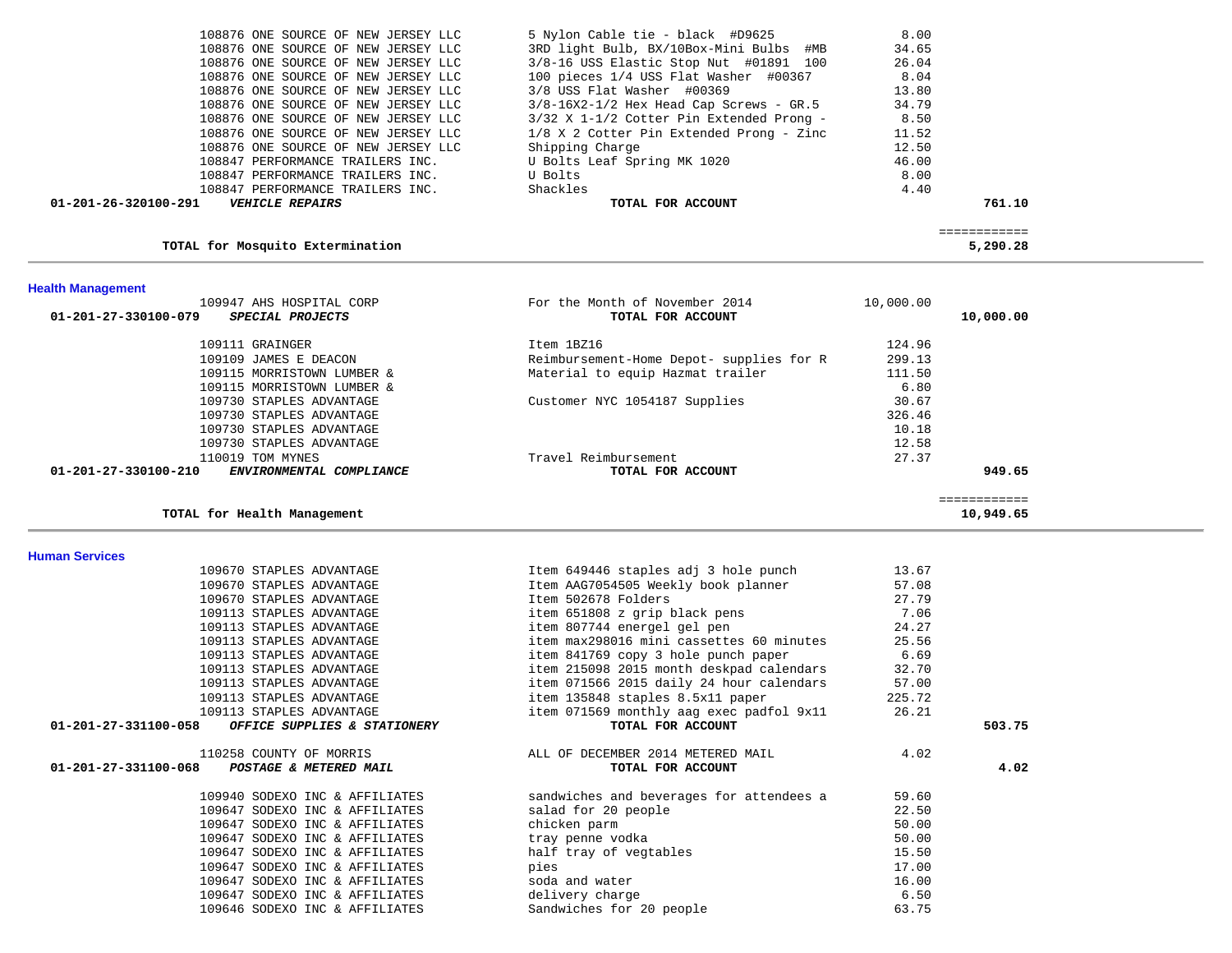| 01-201-27-331110-189<br><i><b>MEDICAL</b></i>                                               | TOTAL FOR ACCOUNT                        | 7,679.18                  |  |
|---------------------------------------------------------------------------------------------|------------------------------------------|---------------------------|--|
| 108974 COMPLETE SECURITY SYSTEMS, INC.<br>01-201-27-331110-262<br>MACHINERY REPAIRS & PARTS | Labor<br>TOTAL FOR ACCOUNT               | 140.00<br>140.00          |  |
| TOTAL for Youth Shelter                                                                     |                                          | ============<br>20,634.98 |  |
| <b>Office on Aging</b>                                                                      |                                          |                           |  |
| 109688 DAVID GILLIHAM                                                                       | Car Insurance reimbursement for NOV-2014 | 12.00                     |  |
| 109805 LUCY CANNIZZO                                                                        | Car Insurance Reimbursement for Nov-2014 | 12.00                     |  |
| 109959 OPHELIA V. CRUSE                                                                     | Car Insurance reimbursement for Nov-2014 | 12.00                     |  |
| 01-201-27-333100-048<br><i><b>INSURANCE</b></i>                                             | TOTAL FOR ACCOUNT                        | 36.00                     |  |
| 109805 LUCY CANNIZZO                                                                        | Certified mail to the ProvidersNov-2014  | 111.45                    |  |
|                                                                                             |                                          |                           |  |
| 109560 PATRICIA ZAKRZESKI                                                                   | Refreshments for ACADV 9/10/14 and 111/1 | 19.94                     |  |

| EDUCATION SCHOOLS & TRAINING<br>01-201-27-331110-039 | 109032 STATE OF NJ CIVIL SERVICE COMMISSIO NJSTEP Fall 2014 Training - Tara LeGates<br>109032 STATE OF NJ CIVIL SERVICE COMMISSIO NJSTEP Fall 2014 Training - James Waddil<br>109032 STATE OF NJ CIVIL SERVICE COMMISSIO NJSTEP Fall 2014 Training - M ichael Fra<br>TOTAL FOR ACCOUNT | 1,049.00<br>1,049.00<br>1,049.00 | 3,147.00 |
|------------------------------------------------------|----------------------------------------------------------------------------------------------------------------------------------------------------------------------------------------------------------------------------------------------------------------------------------------|----------------------------------|----------|
|                                                      |                                                                                                                                                                                                                                                                                        |                                  |          |
| 110006 STAPLES ADVANTAGE                             | Printer & Office Supplies                                                                                                                                                                                                                                                              | 222.97                           |          |
| 110006 STAPLES ADVANTAGE                             | Ink Pen Refills                                                                                                                                                                                                                                                                        | 10.26                            |          |
| 01-201-27-331110-058<br>OFFICE SUPPLIES & STATIONERY | TOTAL FOR ACCOUNT                                                                                                                                                                                                                                                                      |                                  | 233.23   |
| 106028 MOORE MEDICAL LLC                             | Fuel Surcharge                                                                                                                                                                                                                                                                         | 1.59                             |          |
| 01-201-27-331110-059<br>OTHER GENERAL EXPENSES       | TOTAL FOR ACCOUNT                                                                                                                                                                                                                                                                      |                                  | 1.59     |
| 109257 DEER PARK                                     | Monthly Rental                                                                                                                                                                                                                                                                         | 0.99                             |          |
| 01-201-27-331110-164<br>OFFICE MACHINES - RENTAL     | TOTAL FOR ACCOUNT                                                                                                                                                                                                                                                                      |                                  | 0.99     |
| 109257 DEER PARK                                     | 5 Gallon Drinking Water                                                                                                                                                                                                                                                                | 41.86                            |          |
| 109971 SODEXO INC & AFFILIATES                       | Contractual Charge                                                                                                                                                                                                                                                                     | 2,846.32                         |          |
| 109971 SODEXO INC & AFFILIATES                       | Congregate Meals                                                                                                                                                                                                                                                                       | 2,039.48                         |          |
| 109971 SODEXO INC & AFFILIATES                       | AFI & Other (adjustments)                                                                                                                                                                                                                                                              | 4,505.33                         |          |
| 01-201-27-331110-185<br>FOOD                         | TOTAL FOR ACCOUNT                                                                                                                                                                                                                                                                      |                                  | 9,432.99 |
| 109618 ATLANTIC HEALTH/                              | Juvenile Resident Services November 2014                                                                                                                                                                                                                                               | 7,037.33                         |          |
| 106028 MOORE MEDICAL LLC                             | bandgages 1x3                                                                                                                                                                                                                                                                          | 27.50                            |          |
| 106028 MOORE MEDICAL LLC                             | Lifepak CR+ Replacement Kit Adult                                                                                                                                                                                                                                                      | 95.00                            |          |
| 106028 MOORE MEDICAL LLC                             | ibuprofen 200 mg                                                                                                                                                                                                                                                                       | 11.75                            |          |
| 106028 MOORE MEDICAL LLC                             | acetaminophen 325 mg                                                                                                                                                                                                                                                                   | 4.75                             |          |
| 106028 MOORE MEDICAL LLC                             | Heartstat FR2+ Defib pads                                                                                                                                                                                                                                                              | 30.00                            |          |
| 106028 MOORE MEDICAL LLC                             | CPR Masks                                                                                                                                                                                                                                                                              | 47.50                            |          |
| 106028 MOORE MEDICAL LLC                             | Souffle Medicine Cup                                                                                                                                                                                                                                                                   | 4.00                             |          |
| 109968 WHITES HEALTHCARE                             | Resident Medications                                                                                                                                                                                                                                                                   | 421.35                           |          |
| 01-201-27-331110-189<br><b>MEDICAL</b>               | TOTAL FOR ACCOUNT                                                                                                                                                                                                                                                                      |                                  | 7,679.18 |
| 108974 COMPLETE SECURITY SYSTEMS, INC.               | Labor                                                                                                                                                                                                                                                                                  | 140.00                           |          |
| 01-201-27-331110-262<br>MACHINERY REPAIRS & PARTS    | TOTAL FOR ACCOUNT                                                                                                                                                                                                                                                                      |                                  | 140.00   |

| <b>Youth Shelter</b>                                          |                       |        |
|---------------------------------------------------------------|-----------------------|--------|
| TOTAL for Human Services                                      |                       | 896.67 |
| 01-201-27-331100-088<br><i>MEETING EXP ADVISORY BOARD ETC</i> | TOTAL FOR ACCOUNT     | 388.90 |
| 109646 SODEXO INC & AFFILIATES                                | delivery charge       | 8.00   |
| 109646 SODEXO INC & AFFILIATES                                | brownies              | 10.00  |
| 109646 SODEXO INC & AFFILIATES                                | cookies               | 9.00   |
| 109646 SODEXO INC & AFFILIATES                                | soda & water          | 14.40  |
| 109646 SODEXO INC & AFFILIATES                                | chips                 | 9.90   |
| 109646 SODEXO INC & AFFILIATES                                | Mixed salads          | 22.50  |
| 109646 SODEXO INC & AFFILIATES                                | Roast Beef sandwiches | 14.25  |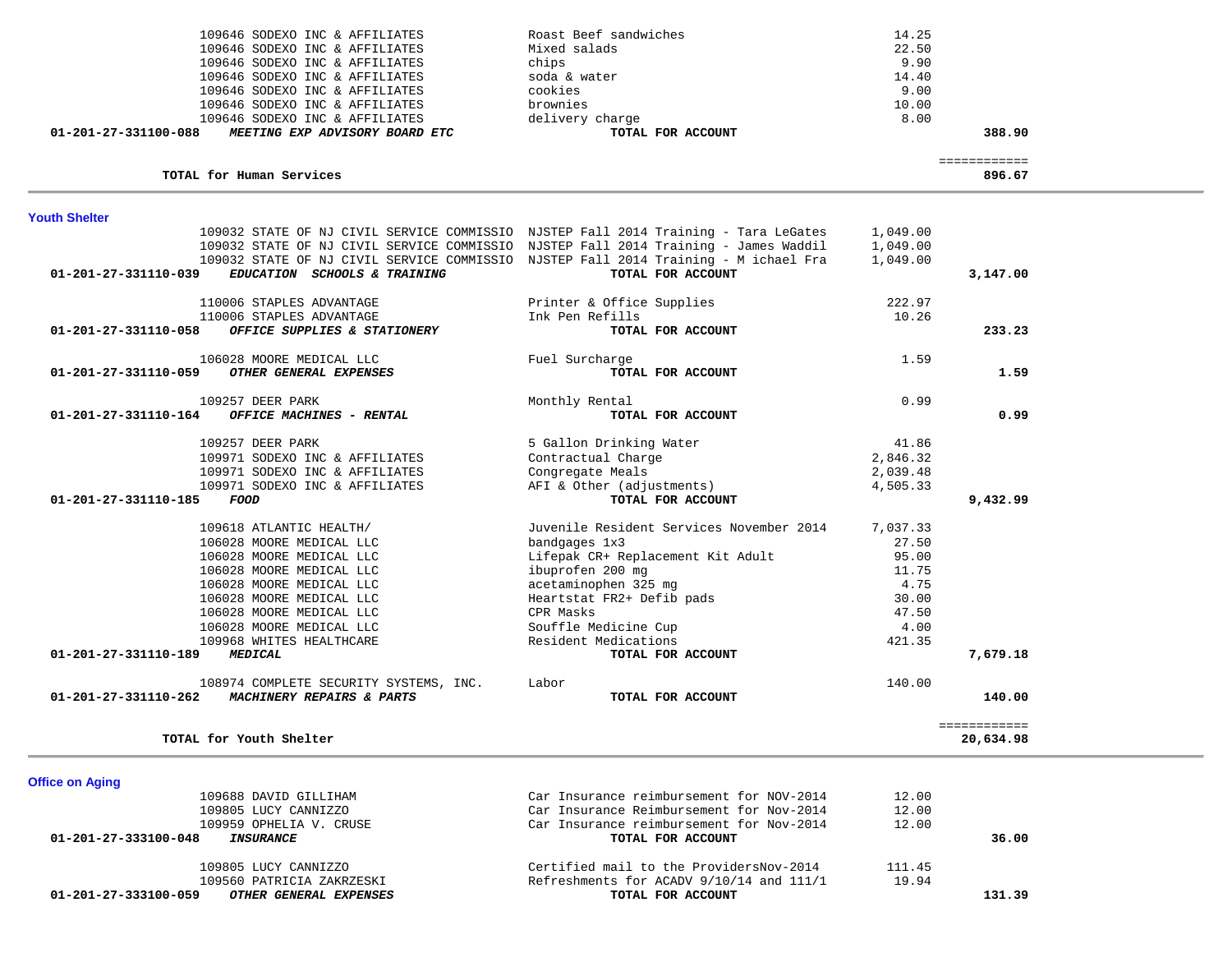| 01-201-27-333100-068                    | 110258 COUNTY OF MORRIS<br>POSTAGE & METERED MAIL                                                                                                                                                                                                                                                                                                                                                                                                                                                       | ALL OF DECEMBER 2014 METERED MAIL<br>TOTAL FOR ACCOUNT                                                                                                                                                                                                                                                                                                                                                                  | 131.34                                                                                                                  | 131.34                 |  |
|-----------------------------------------|---------------------------------------------------------------------------------------------------------------------------------------------------------------------------------------------------------------------------------------------------------------------------------------------------------------------------------------------------------------------------------------------------------------------------------------------------------------------------------------------------------|-------------------------------------------------------------------------------------------------------------------------------------------------------------------------------------------------------------------------------------------------------------------------------------------------------------------------------------------------------------------------------------------------------------------------|-------------------------------------------------------------------------------------------------------------------------|------------------------|--|
| 01-201-27-333100-082                    | 109688 DAVID GILLIHAM<br>109805 LUCY CANNIZZO<br>109952 MARIA ROSARIO<br>109959 OPHELIA V. CRUSE<br>TRAVEL EXPENSE                                                                                                                                                                                                                                                                                                                                                                                      | Miles reimbursement for Nov-2014<br>Miles Reimbursement for NOV-2014<br>Miles reimbursement for Sep-Oct-Nov 2014<br>Miles reimbursement for Nov-2014<br>TOTAL FOR ACCOUNT                                                                                                                                                                                                                                               | 96.25<br>14.00<br>21.95<br>69.30                                                                                        | 201.50                 |  |
|                                         | TOTAL for Office on Aging                                                                                                                                                                                                                                                                                                                                                                                                                                                                               |                                                                                                                                                                                                                                                                                                                                                                                                                         |                                                                                                                         | ============<br>500.23 |  |
| <b>Seniors, Disabled &amp; Veterans</b> |                                                                                                                                                                                                                                                                                                                                                                                                                                                                                                         |                                                                                                                                                                                                                                                                                                                                                                                                                         |                                                                                                                         |                        |  |
| 01-201-27-343100-059                    | 109560 PATRICIA ZAKRZESKI<br>OTHER GENERAL EXPENSES                                                                                                                                                                                                                                                                                                                                                                                                                                                     | Refreshments for Medal Ceremony 11/12/14<br>TOTAL FOR ACCOUNT                                                                                                                                                                                                                                                                                                                                                           | 16.96                                                                                                                   | 16.96                  |  |
|                                         | TOTAL for Seniors, Disabled & Veterans                                                                                                                                                                                                                                                                                                                                                                                                                                                                  |                                                                                                                                                                                                                                                                                                                                                                                                                         |                                                                                                                         | ============<br>16.96  |  |
| <b>County Board of Social Service</b>   |                                                                                                                                                                                                                                                                                                                                                                                                                                                                                                         |                                                                                                                                                                                                                                                                                                                                                                                                                         |                                                                                                                         |                        |  |
|                                         | 110068 STAPLES ADVANTAGE<br>110068 STAPLES ADVANTAGE<br>110068 STAPLES ADVANTAGE<br>110068 STAPLES ADVANTAGE<br>110068 STAPLES ADVANTAGE<br>110068 STAPLES ADVANTAGE<br>109643 TRITEC OFFICE EQUIPMENT INC<br>109643 TRITEC OFFICE EQUIPMENT INC<br>108894 PAPER MART INC<br>108891 W.B. MASON COMPANY INC<br>109637 W.B. MASON COMPANY INC                                                                                                                                                             | Order # 7127477790-000-007/11-19-14<br>One color Title - Scanned - Order #71274<br>Order #7127477790-000-001/11-19-14<br>Order #7127753719/11-24-14<br>MS BASIC OPT MSE WIN32 USB / Order #7127<br>Credit memo - #7122047973-001-001/08-12-<br>Type K Refill Staples<br>Shipping & Handling<br>A-Plus Xero White 95 BRI 8 $1/2 \times 11$ 20#<br>Purchase of Office Supplies / Order #S02<br>Order #S022685487/11-05-14 | 1,261.40<br>138.60<br>1,995.57<br>269.29<br>179.40<br>$-83.82$<br>310.00<br>8.00<br>1,425.00<br>203.95<br>1,831.19      |                        |  |
| 01-201-27-345100-058                    | OFFICE SUPPLIES & STATIONERY                                                                                                                                                                                                                                                                                                                                                                                                                                                                            | TOTAL FOR ACCOUNT                                                                                                                                                                                                                                                                                                                                                                                                       |                                                                                                                         | 7,538.58               |  |
| 01-201-27-345100-059                    | 109640 DEER PARK<br>108898 LANGUAGE LINE SERVICES<br>110072 U.S. SECURITY ASSOCIATES, INC.<br>OTHER GENERAL EXPENSES                                                                                                                                                                                                                                                                                                                                                                                    | 0434488383 - Water for Morris Township<br>Over the Phone interpretation service -<br>Payment for Security Officer/Client # 57<br>TOTAL FOR ACCOUNT                                                                                                                                                                                                                                                                      | 292.10<br>37.40<br>532.90                                                                                               | 862.40                 |  |
| 01-201-27-345100-325                    | 109636 JOHNSON & JOHNSON, ESQS<br>109636 JOHNSON & JOHNSON, ESQS<br>109636 JOHNSON & JOHNSON, ESQS<br>109644 U.S. SECURITY ASSOCIATES, INC.<br>109644 U.S. SECURITY ASSOCIATES, INC.<br>109644 U.S. SECURITY ASSOCIATES, INC.<br>109644 U.S. SECURITY ASSOCIATES, INC.<br>109644 U.S. SECURITY ASSOCIATES, INC.<br>109644 U.S. SECURITY ASSOCIATES, INC.<br>109644 U.S. SECURITY ASSOCIATES, INC.<br>109644 U.S. SECURITY ASSOCIATES, INC.<br>109655 U.S. SECURITY ASSOCIATES, INC.<br>SPECIAL SERVICES | Legal services rendered for the month of<br>Collections - FIS - Professional Servic<br>Galletta, Alma V. OTA<br>Payment for Security Officer/ Client # 5<br>$573-1198-000 = 06/13/14 - 06/19/14$<br>$06/20/14 - 06/26/14$<br>$06/27/14 - 07/03/14$<br>$07/04/14 - 07/10/14$<br>$08/29/14 - 09/04/14$<br>$09/05/14 - 09/11/14$<br>$11/07/14 - 11/13/14$<br>573-1198-000 Payment for Security Offi<br>TOTAL FOR ACCOUNT   | 4,872.00<br>1,128.00<br>84.00<br>525.60<br>620.50<br>682.55<br>638.75<br>496.40<br>445.30<br>660.65<br>496.40<br>693.50 | 11,343.65              |  |
|                                         | 109639 HORIZON BLUE CROSS BLUE SHIELD<br>109639 HORIZON BLUE CROSS BLUE SHIELD<br>110251 HORIZON BLUE CROSS BLUE SHIELD<br>110251 HORIZON BLUE CROSS BLUE SHIELD<br>110251 HORIZON BLUE CROSS BLUE SHIELD<br>110251 HORIZON BLUE CROSS BLUE SHIELD<br>110251 HORIZON BLUE CROSS BLUE SHIELD<br>110251 HORIZON BLUE CROSS BLUE SHIELD<br>110251 HORIZON BLUE CROSS BLUE SHIELD                                                                                                                           | 061156060 HMO Premium bill for the mont<br>Prior period adjustment<br><b>JUNE 2014</b><br><b>JULY 2014</b><br>AUGUST 2014<br>SEPTEMBER 2014<br>OCTOBER 2014<br>NOVEMBER 2014<br>CREDIT FOR APRIL 2014                                                                                                                                                                                                                   | 140,344.76<br>1,367.58<br>67,521.67<br>69,308.23<br>69,197.39<br>69,197.39<br>68,950.78<br>68,950.78<br>$-591.14$       |                        |  |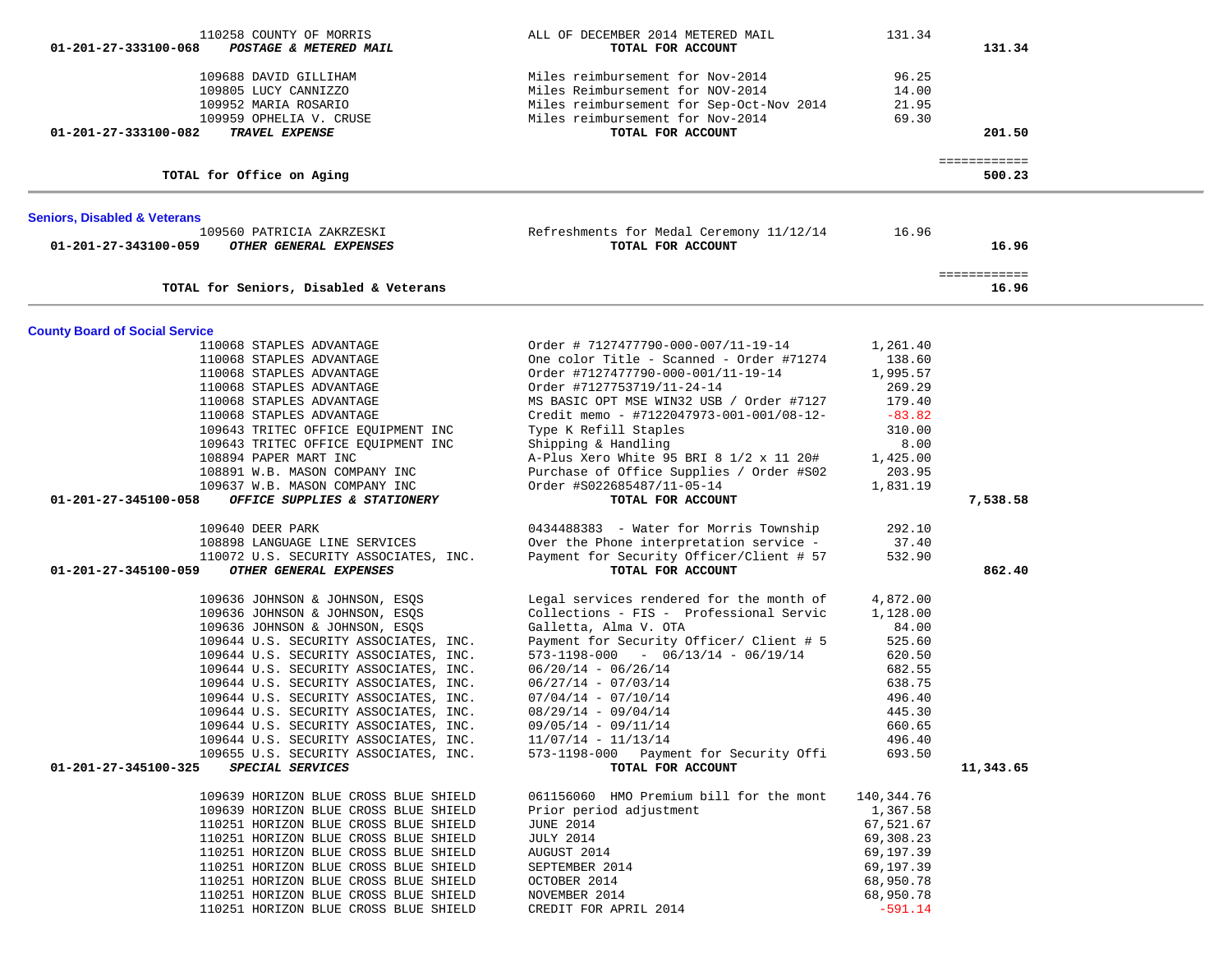| 110066 CHRISTINE HELLYER                                 | Mileage reimb. for the month of November  | 91.00    |              |
|----------------------------------------------------------|-------------------------------------------|----------|--------------|
| 109659 LASZLO CSENGETO                                   | ADM - Mileage reimb. for November 2014    | 7.00     |              |
| 01-201-27-345100-332<br><i><b>MILEAGE</b></i>            | TOTAL FOR ACCOUNT                         |          | 98.00        |
|                                                          |                                           |          |              |
| 103220 BFI                                               | Item code - MR122AFM / Quote no. 0000227  | 3,528.36 |              |
| REPAIRS & ALTERATIONS<br>01-201-27-345100-336            | TOTAL FOR ACCOUNT                         |          | 3,528.36     |
|                                                          |                                           |          |              |
| 108899 LABORATORY CORPORATION OF                         | DNA testing from 09/27/14 to 11/01/14 /   | 322.50   |              |
| 01-201-27-345100-351<br>PATERNITY EXPENSES               | TOTAL FOR ACCOUNT                         |          | 322.50       |
|                                                          |                                           |          |              |
| 108893 TREASURER. ST OF NJ                               | CSP Collection Intercept Fees (Pre-Offse) | 161.00   |              |
| 108892 TREASURER. ST OF NJ                               | CSP Collection Intercept Fees for the qu  | 3,464.94 |              |
| 01-201-27-345100-353<br>COLLECTION SERVICE FEES          | TOTAL FOR ACCOUNT                         |          | 3,625.94     |
|                                                          |                                           |          |              |
|                                                          |                                           |          | ============ |
| TOTAL for County Board of Social Service                 |                                           |          | 581,566.87   |
|                                                          |                                           |          |              |
|                                                          |                                           |          |              |
| <b>MV:Administration</b>                                 |                                           |          |              |
| 110244 ARNEL P GARCIA                                    | LPN, 11-30-2014 thru 12-13-2014           | 2,088.00 |              |
| 110219 BARKEL FLEMMING                                   | LPN, 11-30-2014 thru 12-13-2014           | 489.81   |              |
| 110220 CARRELLE L CALIXTE                                | LPN, 11-30-2014 thru 12-13-2014           | 1,406.50 |              |
| 110222 DAMACINA L. OKE                                   | LPN, 11-30-2014 thru 12-13-2014           | 464.00   |              |
| 110223 DANILO LAPID                                      | RN, 11-30-2014 thru 12-13-2014            | 1,472.23 |              |
| 110224 DAVID JEAN-LOUIS                                  | LPN, 11-30-2014 thru 12-13-2014           | 2,357.00 |              |
| 110225 EDITHA MARQUEZ                                    | RN, 11-30-2014 thru 12-13-2014            | 934.25   |              |
| 110226 ELIZABETH VILLASENOR                              | RN, 11-30-2014 thru 12-13-2014            | 3,549.04 |              |
| 110218 ELLEN M. NOLL                                     | LPN, 11-30-2014 thru 12-13-2014           | 1,160.00 |              |
| 110227 GEORGINA GRAY-HORSLEY                             | LPN, 11-30-2014 thru 12-13-2014           | 1,159.42 |              |
| 110217 HARRIET VALLECER RN                               | RN, 11-30-2014 thru 12-13-2014            | 1,184.00 |              |
| 110215 ILLIENE CHARLES, RN                               | RN, 11-30-2014 thru 12-13-2014            | 3,006.25 |              |
| 110216 JESSY JACOB                                       | LPN, 11-30-2014 thru 12-13-2014           | 246.50   |              |
| 110228 LOREEN RAFISURA                                   | RN, 11-30-2014 thru 12-13-2014            | 888.00   |              |
| 110245 LOUISE R. MACCHIA                                 | RN, 11-30-2014 thru 12-13-2014            | 2,091.98 |              |
| 110229 MA. LIZA IMPERIAL                                 | RN, 11-30-2014 thru 12-13-2014            | 3,311.50 |              |
| 110230 MADUKWE IMO IBOKO, RN                             | RN, 11-30-2014 thru 12-13-2014            | 1,776.00 |              |
| 110231 MARIA CARMELITA OBLINA                            | LPN, 11-30-2014 thru 12-13-2014           | 725.00   |              |
| 110232 MARION ENNIS                                      | LPN, 11-30-2014 thru 12-13-2014           | 2,638.80 |              |
| 110233 MARTHA YAGHI                                      | RN, 11-30-2014 thru 12-13-2014            | 1,174.75 |              |
| 110234 MELOJANE CELESTINO                                | RN, 11-30-2014 thru 12-13-2014            | 1,444.11 |              |
| 110235 MICHAEL ZINN                                      | RN, 11-30-2014 thru 12-13-2014            | 2,118.25 |              |
| 110236 MICHELLE CAPILI                                   | RN, 11-30-2014 thru 12-13-2014            | 1,517.00 |              |
| 110237 MIRLENE ESTRIPLET                                 | RN, 11-30-2014 thru 12-13-2014            | 3,959.00 |              |
| 110238 ROSE DUMAPIT                                      | RN, 11-30-2014 thru 12-13-2014            | 1,755.65 |              |
| 110239 ROSEMARY BATANE COBCOBO                           | RN, 11-30-2014 thru 12-13-2014            | 888.00   |              |
| 110240 SUZIE COLLIN                                      | RN, 11-30-2014 thru 12-13-2014            | 2,423.50 |              |
| 110241 TEODORA O. DELEON                                 | RN, 11-30-2014 thru 12-13-2014            | 888.00   |              |
| 110242 TERESA OMWENGA                                    | RN, 11-30-2014 thru 12-13-2014            | 1,178.82 |              |
| 110221 CARLO N DURAN                                     | RN, 11-30-2014 thru 12-13-2014            | 590.89   |              |
| 01-201-27-350100-013<br>TEMPORARY HELP - PER DIEM NURSES | TOTAL FOR ACCOUNT                         |          | 48,886.25    |
|                                                          |                                           |          |              |
| 110178 AEQUOR HEALTHCARE SERVICES, LLC                   | Agency Nursing, 11-9-14 thru 11-15-2014   | 5,882.85 |              |
| 110178 AEQUOR HEALTHCARE SERVICES, LLC                   | Agency Nursing, 11-16-14 thru 11-22-2014  | 6,595.11 |              |
| 01-201-27-350100-016<br>OUTSIDE SALARIES & WAGES         | TOTAL FOR ACCOUNT                         |          | 12,477.96    |
|                                                          |                                           |          |              |
| 109464 CGS BRANDING LLC                                  | Advertising Gifts, December~2014          | 724.80   |              |
|                                                          | Holiday Cards, 11-4-2014                  | 231.03   |              |
| 109347 HEAD OF THE HUNT                                  | 003031206,9-10-2014                       | 210.66   |              |
| 108751 KAESER AND BLAIR, INC.<br>01-201-27-350100-022    | TOTAL FOR ACCOUNT                         |          |              |
| <i><b>ADVERTISING</b></i>                                |                                           |          | 1,166.49     |
| 110197 PESI INC.                                         | 00845203, 11-12-2014                      | 379.98   |              |
|                                                          |                                           |          |              |
|                                                          |                                           |          |              |

 **01-201-27-345100-329** *HOSPITAL INSURANCE PREMIUMS* **TOTAL FOR ACCOUNT 554,247.44**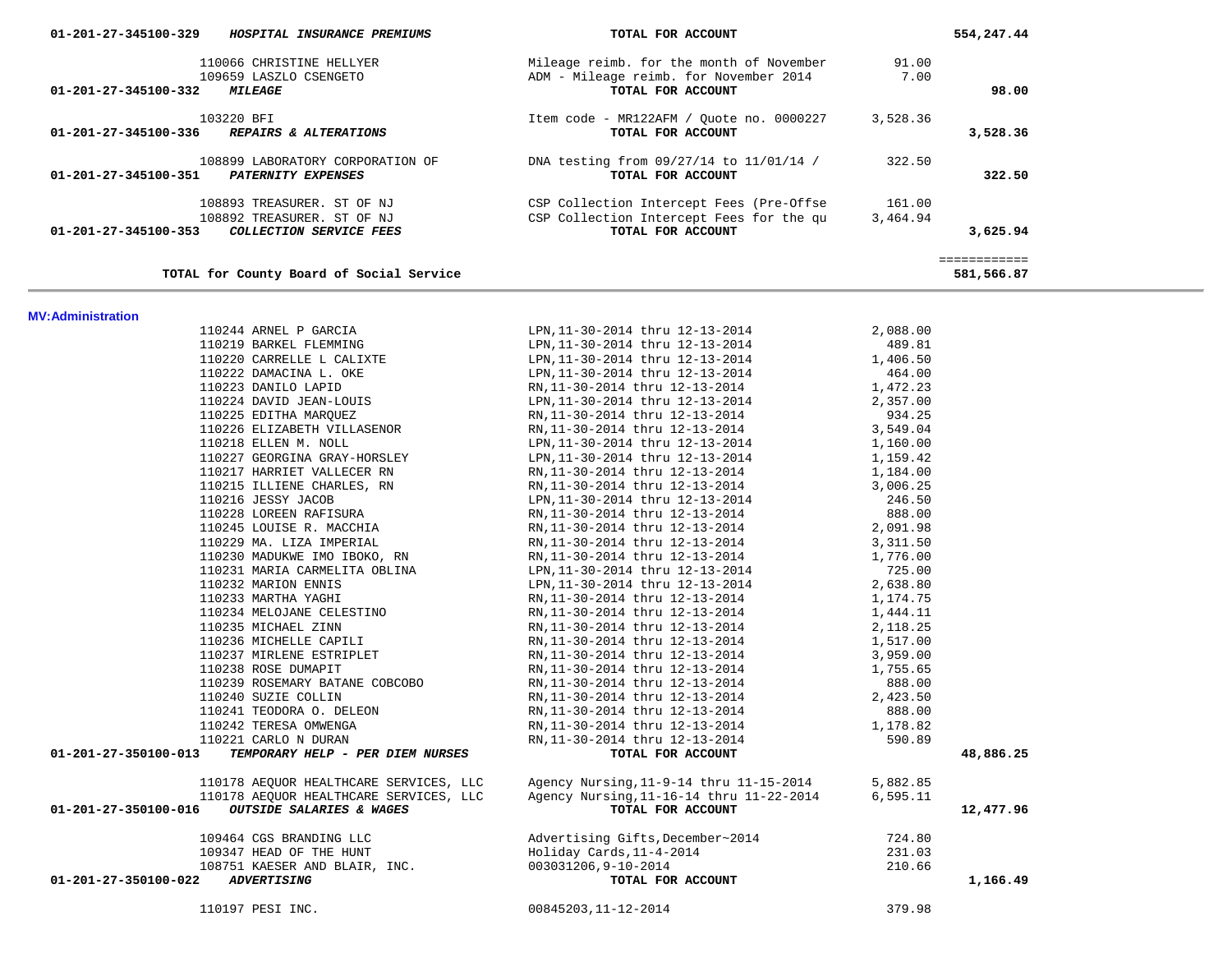**TOTAL for MV:Administration 177,974.91**

**MV:Building Services** 

============

| 110200 PREMIER HEALTHCARE<br>01-201-27-350100-035<br><b>CONSULTATION FEE</b>               | Professional Management, December~2014<br>TOTAL FOR ACCOUNT                                                                                                                                                                                                            | 77,111.64 | 77,111.64 |
|--------------------------------------------------------------------------------------------|------------------------------------------------------------------------------------------------------------------------------------------------------------------------------------------------------------------------------------------------------------------------|-----------|-----------|
| 01-201-27-350100-036                                                                       | 110177 ACORN TERMITE AND PEST<br>5 CONTRACTED SERVICES TOTAL FOR ACCOUNT                                                                                                                                                                                               | 750.00    | 750.00    |
| 110163 WESCOM SOLUTONS INC.                                                                | Point Click Care, November~2014 2,638.13                                                                                                                                                                                                                               |           |           |
|                                                                                            |                                                                                                                                                                                                                                                                        | 384.73    |           |
|                                                                                            |                                                                                                                                                                                                                                                                        | 100.00    |           |
| 01-201-27-350100-040                                                                       | And the properties of the series of the series of the series of the series of the series of the series of the same series of the series of the series of the series of the series of the series of the series of the series of                                         |           | 3,122.86  |
| 110205 VERIZON                                                                             | 973 984-0357 078 33Y, 11-22-2014 thru 12-                                                                                                                                                                                                                              | 28.33     |           |
| 109468 DEER PARK                                                                           | 0435619937,9-15-14 thru 10-14-14                                                                                                                                                                                                                                       | 37.47     |           |
| 109468 DEER PARK                                                                           |                                                                                                                                                                                                                                                                        | 13.25     |           |
|                                                                                            | 0435619937,10-15-14 thru 11-14-14<br>001096,10-24-2014                                                                                                                                                                                                                 | 30.00     |           |
|                                                                                            |                                                                                                                                                                                                                                                                        | 120.24    |           |
|                                                                                            |                                                                                                                                                                                                                                                                        | 120.24    |           |
|                                                                                            |                                                                                                                                                                                                                                                                        | 58.88     |           |
| 01-201-27-350100-046                                                                       |                                                                                                                                                                                                                                                                        |           | 408.41    |
| 108736 ALL-STAR IDENTIFICATION                                                             |                                                                                                                                                                                                                                                                        |           |           |
| 01-201-27-350100-047<br>IDENTIFICATION EQUIP&SUPPLIES                                      | PVC Card Stock, 10-16-2014 139.82<br>TOTAL FOR ACCOUNT                                                                                                                                                                                                                 |           | 139.82    |
|                                                                                            |                                                                                                                                                                                                                                                                        |           |           |
| 110161 STAPLES ADVANTAGE                                                                   |                                                                                                                                                                                                                                                                        | 1,464.88  |           |
| 110161 STAPLES ADVANTAGE                                                                   | $\begin{array}{l} 1032198\,, 10\!-\!1\!-\!2014\\ 1032198\,, 10\!-\!8\!-\!2014\\ 1032198\,, 10\!-\!28\!-\!2014\\ 1032198\,, 12\!-\!4\!-\!2014\\ 1032198\,, 12\!-\!4\!-\!2014\\ 1032198\,, 12\!-\!5\!-\!2014\\ 1032198\,, 12\!-\!5\!-\!2014\\ 1032198\,, 11\!-\!8\!-\!2$ | 7.26      |           |
| 110161 STAPLES ADVANTAGE                                                                   |                                                                                                                                                                                                                                                                        | 74.99     |           |
| 110161 STAPLES ADVANTAGE                                                                   |                                                                                                                                                                                                                                                                        | 1,164.20  |           |
| 110161 STAPLES ADVANTAGE                                                                   |                                                                                                                                                                                                                                                                        | 35.40     |           |
| 110161 STAPLES ADVANTAGE                                                                   |                                                                                                                                                                                                                                                                        | 124.19    |           |
| 110161 STAPLES ADVANTAGE                                                                   |                                                                                                                                                                                                                                                                        | 35.40     |           |
| 110161 STAPLES ADVANTAGE                                                                   |                                                                                                                                                                                                                                                                        | 36.98     |           |
| 110161 STAPLES ADVANTAGE                                                                   |                                                                                                                                                                                                                                                                        | 373.34    |           |
| 110161 STAPLES ADVANTAGE                                                                   |                                                                                                                                                                                                                                                                        | 52.49     |           |
| 110161 STAPLES ADVANTAGE                                                                   |                                                                                                                                                                                                                                                                        | 594.77    |           |
| OFFICE SUPPLIES & STATIONERY<br>01-201-27-350100-058                                       | TOTAL FOR ACCOUNT                                                                                                                                                                                                                                                      |           | 3,963.90  |
| 110199 MORRIS PLAINS POSTMASTER<br>110258 COUNTY OF MORRIS<br>ALL OF DECEMBER 2014 I       |                                                                                                                                                                                                                                                                        | 2,252.00  |           |
|                                                                                            | ALL OF DECEMBER 2014 METERED MAIL                                                                                                                                                                                                                                      | 234.11    |           |
| POSTAGE & METERED MAIL<br>01-201-27-350100-068                                             | TOTAL FOR ACCOUNT                                                                                                                                                                                                                                                      |           | 2,486.11  |
| 110111 NATIONAL FUEL OIL INC.<br><b>EUEL CHARGES NOVEMBER 2014</b><br><b>GAS PURCHASES</b> |                                                                                                                                                                                                                                                                        | 101.52    |           |
| <b>GAS PURCHASES</b><br>01-201-27-350100-140                                               |                                                                                                                                                                                                                                                                        |           | 101.52    |
| 110204 U.S. SECURITY ASSOCIATES, INC.                                                      | 573-1134-000,10-3 thru 10-9-2014                                                                                                                                                                                                                                       | 5,367.85  |           |
| 110204 U.S. SECURITY ASSOCIATES, INC.                                                      | 573-1134-000,10-10 thru 10-16-2014                                                                                                                                                                                                                                     | 5,047.16  |           |
| 110204 U.S. SECURITY ASSOCIATES, INC.                                                      | 573-1134-000,10-17 thru 10-23-2014                                                                                                                                                                                                                                     | 5,053.26  |           |
| 110204 U.S. SECURITY ASSOCIATES, INC.                                                      | 573-1134-000,10-24 thru 10-30-2014                                                                                                                                                                                                                                     | 4,253.13  |           |
| 110204 U.S. SECURITY ASSOCIATES, INC.                                                      | 573-1134-000,10-31 thru 11-6-2014                                                                                                                                                                                                                                      | 5,613.47  |           |
| 110181 DIRECT SUPPLY INC                                                                   | 29406, 12-6-2014                                                                                                                                                                                                                                                       | 1,200.00  |           |
| 110189 KURT'S LOCKSMITH SERVICE, LLC                                                       | Lock & Key Repair, $10-30-2014$<br>Lock & Key Repair, $6-12-2014$<br>Lock & Key Repair, $11-10-2014$<br>Lock & Key Repair, $11-25-2014$                                                                                                                                | 104.65    |           |
| 110189 KURT'S LOCKSMITH SERVICE, LLC                                                       |                                                                                                                                                                                                                                                                        | 82.50     |           |
| 110189 KURT'S LOCKSMITH SERVICE, LLC                                                       |                                                                                                                                                                                                                                                                        | 167.95    |           |
| 110189 KURT'S LOCKSMITH SERVICE, LLC                                                       |                                                                                                                                                                                                                                                                        | 90.00     |           |
| <b>SAFETY ITEMS</b><br>01-201-27-350100-266                                                | TOTAL FOR ACCOUNT                                                                                                                                                                                                                                                      |           | 26,979.97 |
|                                                                                            |                                                                                                                                                                                                                                                                        |           |           |

 **01-201-27-350100-034** *CONFERENCE EXPENSES* **TOTAL FOR ACCOUNT 379.98**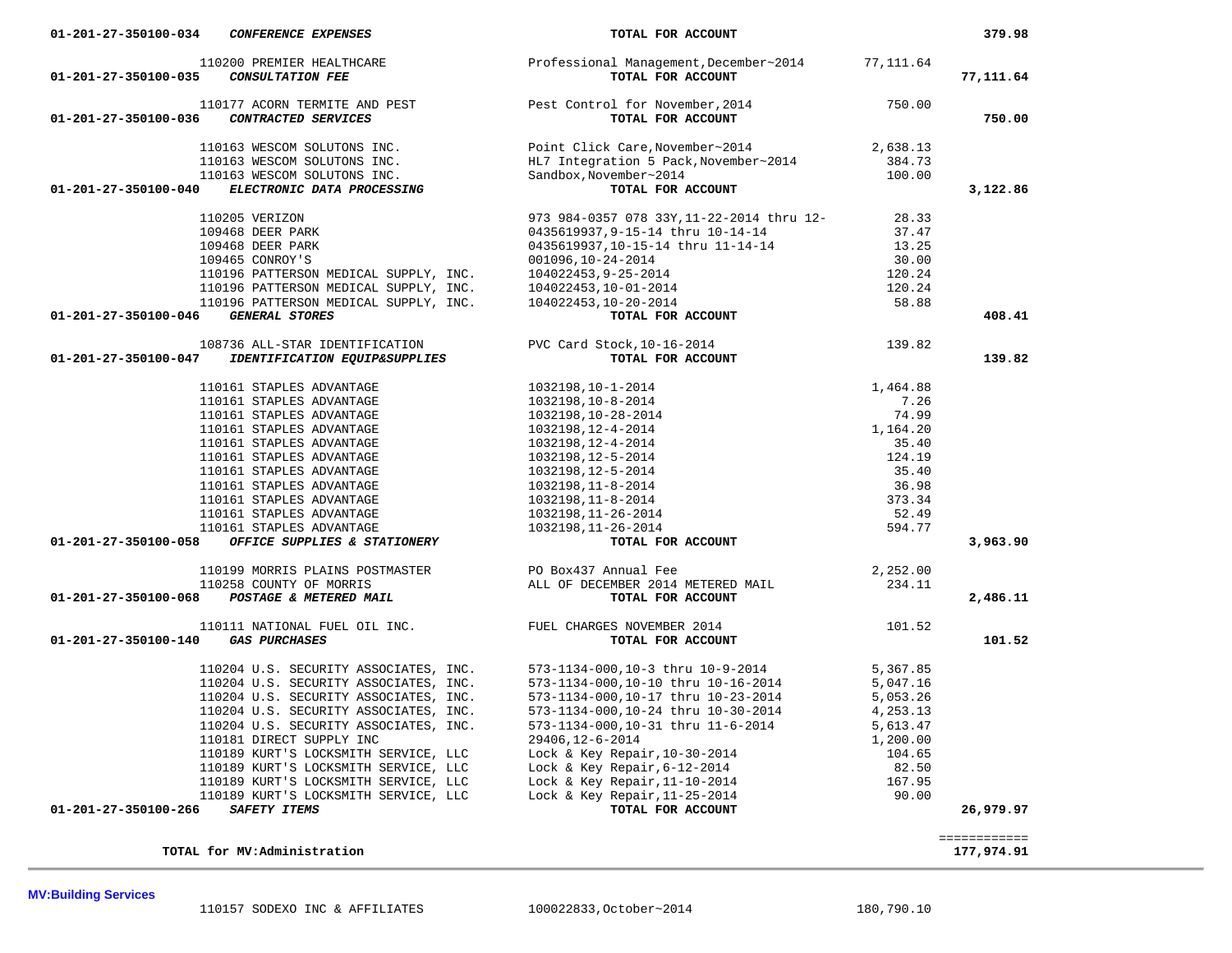| 110158 SODEXO INC & AFFILIATES<br>01-201-27-350110-036<br>CONTRACTED SERVICES                                | 100022833, November~2014<br>TOTAL FOR ACCOUNT                                                                                                                                                                                                                                                                                                                                                                                                                                  | 183,514.87 | 364,304.97                 |
|--------------------------------------------------------------------------------------------------------------|--------------------------------------------------------------------------------------------------------------------------------------------------------------------------------------------------------------------------------------------------------------------------------------------------------------------------------------------------------------------------------------------------------------------------------------------------------------------------------|------------|----------------------------|
| 110202 SCHINDLER ELEVATOR CORPORATION                                                                        |                                                                                                                                                                                                                                                                                                                                                                                                                                                                                | 2,390.90   |                            |
| 108749 TBS CONTROLS LLC                                                                                      |                                                                                                                                                                                                                                                                                                                                                                                                                                                                                | 2,679.17   |                            |
| 108749 TBS CONTROLS LLC                                                                                      | 5000013604, December~2014<br>M13000, November~2014<br>M13000, December~2014<br>0118615, 4th Qtr. 2014                                                                                                                                                                                                                                                                                                                                                                          | 2,679.13   |                            |
| 109461 ACME AMERICAN REPAIRS INC.                                                                            |                                                                                                                                                                                                                                                                                                                                                                                                                                                                                | 2,426.50   |                            |
| 108677 HOBART SERVICE                                                                                        | 0118615, 4th Qtr. 2014<br>Annual Service Contract for Dietary Dish                                                                                                                                                                                                                                                                                                                                                                                                             | 4,932.00   |                            |
| EQUIPMENT SERVICE AGREEMENTS<br>01-201-27-350110-044                                                         | TOTAL FOR ACCOUNT                                                                                                                                                                                                                                                                                                                                                                                                                                                              |            | 15,107.70                  |
| 110179 AES-NJ COGEN CO INC<br>01-201-27-350110-137<br><b>ELECTRICITY</b>                                     | Co-generation Electric for November, 2014<br>TOTAL FOR ACCOUNT                                                                                                                                                                                                                                                                                                                                                                                                                 | 3,043.39   | 3,043.39                   |
| 110207 WOODRUFF ENERGY                                                                                       | 508579, November~2014<br>508584, November~2014<br>65 858 068 08, November~2014<br>66 472 055 00, November~2014                                                                                                                                                                                                                                                                                                                                                                 | 12,234.76  |                            |
|                                                                                                              |                                                                                                                                                                                                                                                                                                                                                                                                                                                                                | 1,800.76   |                            |
|                                                                                                              |                                                                                                                                                                                                                                                                                                                                                                                                                                                                                | 12,018.65  |                            |
|                                                                                                              |                                                                                                                                                                                                                                                                                                                                                                                                                                                                                | 1,336.65   |                            |
| 110207 WOODRUFF ENERGY<br>110194 PSE&G CO<br>110195 PSE&G CO<br>1 <b>NATURAL GAS</b><br>01-201-27-350110-141 | TOTAL FOR ACCOUNT                                                                                                                                                                                                                                                                                                                                                                                                                                                              |            | 27,390.82                  |
| 732 M.C. MUA<br>732 M.C. MUA<br><b>RUBBISH &amp; TRASH REMOVAL</b><br>108732 M.C. MUA                        |                                                                                                                                                                                                                                                                                                                                                                                                                                                                                | 3,502.28   |                            |
| 108732 M.C. MUA                                                                                              |                                                                                                                                                                                                                                                                                                                                                                                                                                                                                | 2,830.00   |                            |
| 01-201-27-350110-143                                                                                         | MORRISS5, September~2014<br>MORRISS5, September~2014<br>TOTAL FOR ACCOUNT                                                                                                                                                                                                                                                                                                                                                                                                      |            | 6,332.28                   |
| 108745 SHERWIN WILLIAMS                                                                                      |                                                                                                                                                                                                                                                                                                                                                                                                                                                                                |            |                            |
| 108745 SHERWIN WILLIAMS                                                                                      |                                                                                                                                                                                                                                                                                                                                                                                                                                                                                |            |                            |
| 108837 TRENTON SHEET METAL, INC.                                                                             |                                                                                                                                                                                                                                                                                                                                                                                                                                                                                |            |                            |
| 108742 TAYLOR RENTAL #5                                                                                      |                                                                                                                                                                                                                                                                                                                                                                                                                                                                                |            |                            |
| 109360 VIRTU WATER METER SERVICES INC                                                                        |                                                                                                                                                                                                                                                                                                                                                                                                                                                                                |            |                            |
| 109352 PORTSOFT OF MORRIS COUNTY INC                                                                         |                                                                                                                                                                                                                                                                                                                                                                                                                                                                                |            |                            |
| 109352 PORTSOFT OF MORRIS COUNTY INC                                                                         |                                                                                                                                                                                                                                                                                                                                                                                                                                                                                |            |                            |
| 109355 R & J CONTROL, INC.                                                                                   |                                                                                                                                                                                                                                                                                                                                                                                                                                                                                |            |                            |
| 108738 ASSOCIATED SALES AND BAG CO.<br>108741 FIRE AND SECURITY TECHNOLOGIES                                 |                                                                                                                                                                                                                                                                                                                                                                                                                                                                                |            |                            |
| 109345 GRAINGER                                                                                              |                                                                                                                                                                                                                                                                                                                                                                                                                                                                                |            |                            |
| 109345 GRAINGER                                                                                              |                                                                                                                                                                                                                                                                                                                                                                                                                                                                                |            |                            |
| 109345 GRAINGER                                                                                              |                                                                                                                                                                                                                                                                                                                                                                                                                                                                                |            |                            |
| 109345 GRAINGER                                                                                              |                                                                                                                                                                                                                                                                                                                                                                                                                                                                                |            |                            |
| 109345 GRAINGER                                                                                              |                                                                                                                                                                                                                                                                                                                                                                                                                                                                                |            |                            |
| 109345 GRAINGER                                                                                              |                                                                                                                                                                                                                                                                                                                                                                                                                                                                                |            |                            |
| 110154 AGL WELDING SUPPLY CO INC                                                                             |                                                                                                                                                                                                                                                                                                                                                                                                                                                                                |            |                            |
| 110154 AGL WELDING SUPPLY CO INC                                                                             |                                                                                                                                                                                                                                                                                                                                                                                                                                                                                |            |                            |
| 110154 AGL WELDING SUPPLY CO INC                                                                             |                                                                                                                                                                                                                                                                                                                                                                                                                                                                                |            |                            |
| 110154 AGL WELDING SUPPLY CO INC                                                                             |                                                                                                                                                                                                                                                                                                                                                                                                                                                                                |            |                            |
| 01-201-27-350110-204<br>PLANT OPERATION                                                                      | $\begin{tabular}{l c c c} \multicolumn{4}{l}{\textbf{r07AL POR ACCOMP}} \hline \multicolumn{4}{l}{\textbf{r07AL POR ACCOMP}} \hline \multicolumn{4}{l}{\textbf{r07AL POR ACCOMP}} \hline \multicolumn{4}{l}{\textbf{r07AL POR ACCOMP}} \hline \multicolumn{4}{l}{\textbf{r07AL POR ACCOMP}} \hline \multicolumn{4}{l}{\textbf{r07AL POR ACCOMP}} \hline \multicolumn{4}{l}{\textbf{r07AL POR ACCOMP}} \hline \multicolumn{4}{l}{\textbf{r07AL POR DAMU1}} \hline \multicolumn$ |            | 9,092.87                   |
| 110202 SCHINDLER ELEVATOR CORPORATION                                                                        | 5000013604, 11-24-2014                                                                                                                                                                                                                                                                                                                                                                                                                                                         | 908.59     |                            |
| 110202 SCHINDLER ELEVATOR CORPORATION                                                                        | 5000013604, 11-24-2014                                                                                                                                                                                                                                                                                                                                                                                                                                                         | 908.59     |                            |
| 110202 SCHINDLER ELEVATOR CORPORATION                                                                        | 5000013604, 11-24-2014                                                                                                                                                                                                                                                                                                                                                                                                                                                         | 1,868.53   |                            |
| 110201 RELIABLE LIFT TRUCK SERVICES                                                                          | MOR2805, 11-15-2014                                                                                                                                                                                                                                                                                                                                                                                                                                                            | 180.75     |                            |
| 109362 WHITE & SHAUGER INC.                                                                                  | COU200, 10-7-2014                                                                                                                                                                                                                                                                                                                                                                                                                                                              | 188.69     |                            |
| 109362 WHITE & SHAUGER INC.                                                                                  | COU200, 11-7-2014                                                                                                                                                                                                                                                                                                                                                                                                                                                              | 8.05       |                            |
| 109361 WEBSTER PLUMBING &                                                                                    | Repair Steam Piping, 10-24-2014                                                                                                                                                                                                                                                                                                                                                                                                                                                | 814.94     |                            |
| 109471 GENERAL PLUMBING SUPPLY INC.                                                                          | $5999, 9 - 16 - 2014$                                                                                                                                                                                                                                                                                                                                                                                                                                                          | 43.42      |                            |
| 109471 GENERAL PLUMBING SUPPLY INC.                                                                          | $5999, 10 - 6 - 2014$                                                                                                                                                                                                                                                                                                                                                                                                                                                          | 42.36      |                            |
| 109348 JOHNSTONE SUPPLY                                                                                      | 11177, 10-20-2014                                                                                                                                                                                                                                                                                                                                                                                                                                                              | 133.04     |                            |
| 110186 J.A. SEXAUER                                                                                          | 276829, 9-8-2014                                                                                                                                                                                                                                                                                                                                                                                                                                                               | 329.05     |                            |
| 110186 J.A. SEXAUER                                                                                          | 276829, 12-3-2014                                                                                                                                                                                                                                                                                                                                                                                                                                                              | 1,560.66   |                            |
| MACHINERY REPAIRS & PARTS<br>01-201-27-350110-262                                                            | TOTAL FOR ACCOUNT                                                                                                                                                                                                                                                                                                                                                                                                                                                              |            | 6,986.67                   |
| TOTAL for MV: Building Services                                                                              |                                                                                                                                                                                                                                                                                                                                                                                                                                                                                |            | ============<br>432,258.70 |
|                                                                                                              |                                                                                                                                                                                                                                                                                                                                                                                                                                                                                |            |                            |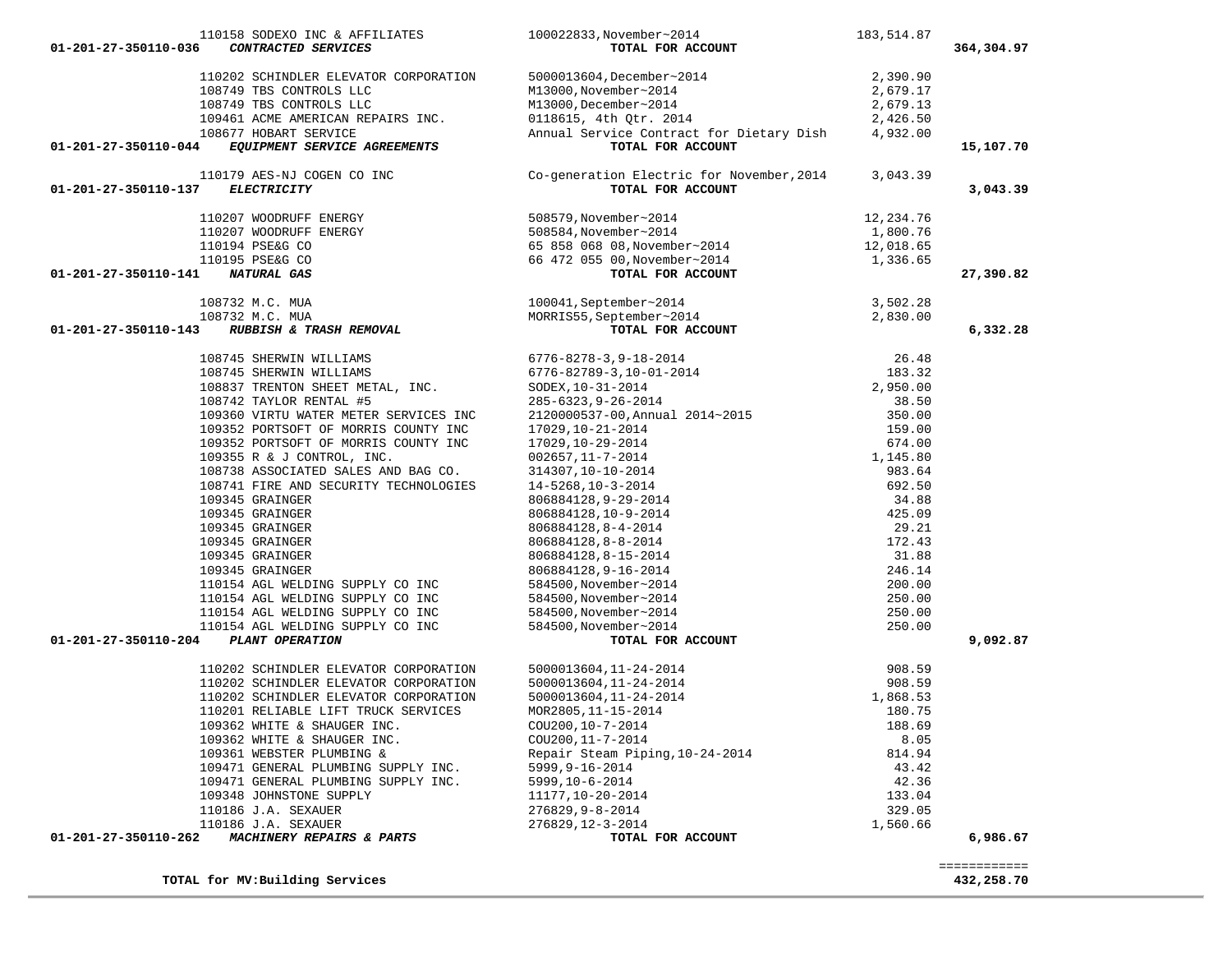# 110159 SODEXO INC & AFFILIATES 100005746,October~2014 268,394.72 110160 SODEXO INC & AFFILIATES 100005746,November~2014<br>3 **CONTRACTED SERVICES** 100005746,November~2014  **01-201-27-350115-036** *CONTRACTED SERVICES* **TOTAL FOR ACCOUNT 533,264.02** 108734 STATE OF NJ 24-007-900,October~2014 385.51 108734 STATE OF NJ 24-007-900,October~2014 3,523.19 108734 STATE OF NJ<br>24-007-900,October~2014<br>**108734 STATE OF NJ** 24-007-900,October~2014<br>**107AL FOR ACCOUNT 01-201-27-350115-185** *FOOD* **TOTAL FOR ACCOUNT 4,288.88** 110162 STAR LEDGER 947758,w/e 11-29-2014 44.30 947758, $w/e$  12-06-2014<br>**TOTAL FOR ACCOUNT 01-201-27-350115-186** *COFFEE / GIFT SHOP* **TOTAL FOR ACCOUNT 128.64** 109462 ACME AMERICAN REPAIRS INC. <br>109462 ACME AMERICAN REPAIRS INC. 0118615,10-28-2014 1,027.83 109462 ACME AMERICAN REPAIRS INC. 0118615,10-28-2014<br>01-201-27-350115-262 MACHINERY REPAIRS & PARTS TOTAL FOR ACCOUNT  **01-201-27-350115-262** *MACHINERY REPAIRS & PARTS* **TOTAL FOR ACCOUNT 2,599.93** ============ **TOTAL for MV:Dietary 540,281.47 MV:Laundry**  110156 SODEXO INC & AFFILIATES 100011720,November~2014 88,583.41<br>110155 SODEXO INC & AFFILIATES 100011720,October~2014 88,616.61 110155 SODEXO INC & AFFILIATES 100011720, October~2014<br> **CONTRACTED SERVICES 100011720, OCTAL FOR ACCOUNT 01-201-27-350125-036** *CONTRACTED SERVICES* **TOTAL FOR ACCOUNT 177,200.02**

============

**TOTAL for MV:Laundry 177,200.02**

#### **MV:Nursing**

**MV:Dietary** 

| 110198 PHARMA CARE INC                              | MORR02, November~2014                     | 3,722.40  |              |
|-----------------------------------------------------|-------------------------------------------|-----------|--------------|
| 01-201-27-350130-035<br><i>CONSULTATION FEE</i>     | TOTAL FOR ACCOUNT                         |           | 3,722.40     |
| 110200 PREMIER HEALTHCARE                           | Nursing Management Admissions, December~2 | 9,916.66  |              |
| 110187 JAGDISH DANG                                 | Psychiatric Services for November, 2014   | 2,200.00  |              |
| 110188 JAMES H WOLF                                 | Medical Director, 12-1 thru 12-8-2014     | 832.50    |              |
| 01-201-27-350130-036<br><i>CONTRACTED SERVICES</i>  | TOTAL FOR ACCOUNT                         |           | 12,949.16    |
| 110183 DISCOVER RX                                  | 5438, Medicare for November, 2014         | 27,254.70 |              |
| 01-201-27-350130-171<br>LEGEND DRUGS (PRESCRIPTION) | TOTAL FOR ACCOUNT                         |           | 27,254.70    |
| 110183 DISCOVER RX                                  | 5438, IV Stock for November, 2014         | 3,346.23  |              |
| 01-201-27-350130-172<br>NON-LEGEND DRUGS (OTC)      | TOTAL FOR ACCOUNT                         |           | 3,346.23     |
|                                                     |                                           |           | ============ |
| TOTAL for MV: Nursing                               |                                           |           | 47,272.49    |

#### **MV:Recreation/Volunteer Svc**

| 110203 SENIOR SALON SERVICES LLC                   | 6409, November~2014                | 5,750.00 |          |
|----------------------------------------------------|------------------------------------|----------|----------|
| 01-201-27-350135-036<br><i>CONTRACTED SERVICES</i> | TOTAL FOR ACCOUNT                  |          | 5,750.00 |
| 109410 MOONLIGHT DESIGNS                           | Art Therapy Class, 11-14-2014      | 165.00   |          |
| 109414 PRECIOUSGEMS MUSIC, LLC                     | Music Program onj 2D, 11-21-2014   | 125.00   |          |
| 110180 BRUSHSTROKES                                | Art Appreciation Class, 11-28-2014 | 135.00   |          |
| 110190 MAYO PERFORMING ARTS CENTER                 | 178760,12-7-2014                   | 132.00   |          |
| 110191 MUSEUM OF EARLY TRADES &                    | Cooking Program, 11-25-2014        | 25.00    |          |
| 110192 NICHOLAS L. ROCCAFORTE                      | Music Program on 2-D, 12-2-2014    | 75.00    |          |
| 01-201-27-350135-194<br>PATIENT ACTIVITIES         | TOTAL FOR ACCOUNT                  |          | 657.00   |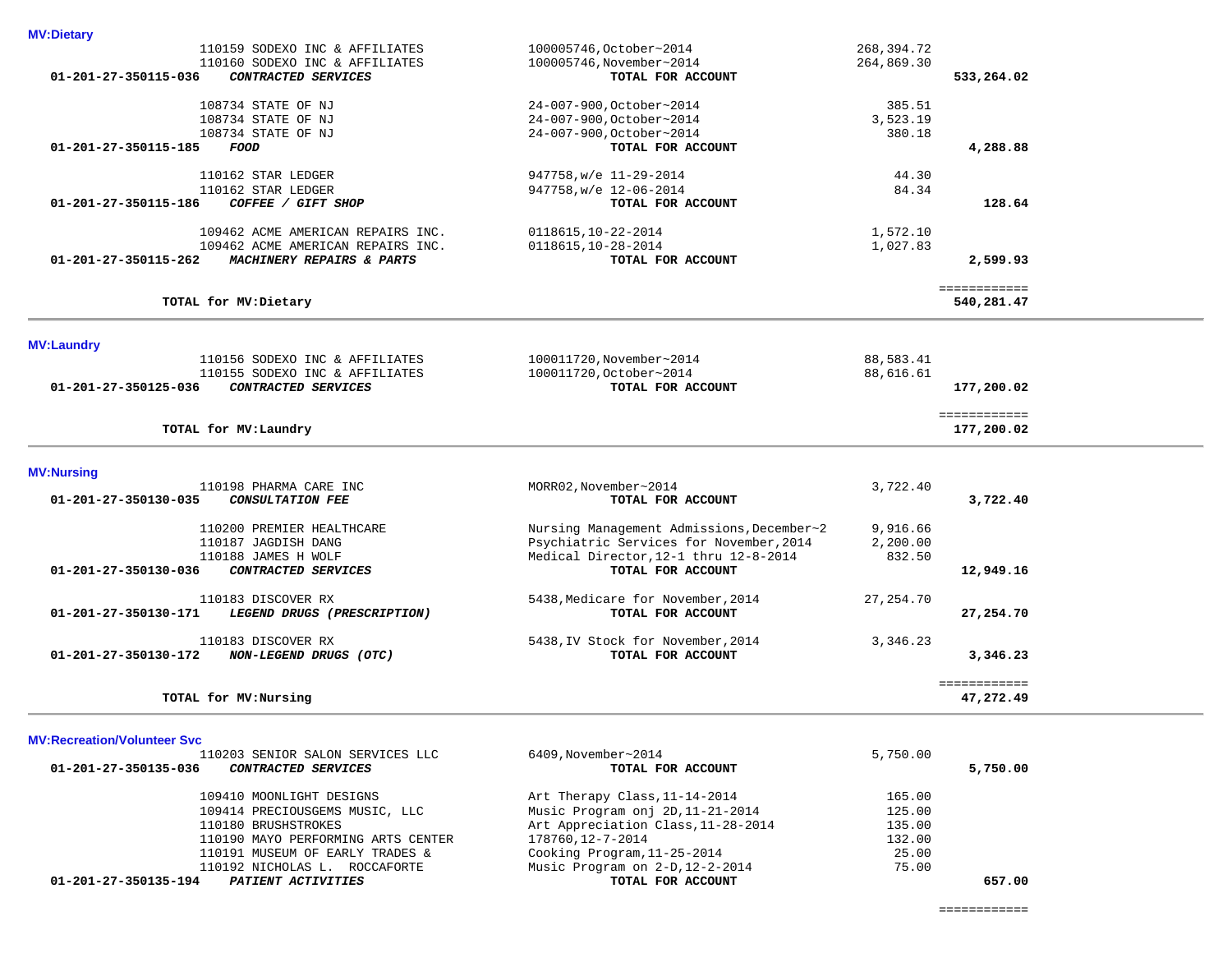| <b>Assistance Dep Child: Local Shr</b> |                                                                                    |                                                               |                 |                           |
|----------------------------------------|------------------------------------------------------------------------------------|---------------------------------------------------------------|-----------------|---------------------------|
| 01-201-27-354100-091                   | 109653 OFFICE OF TEMPORARY ASSISTANCE<br>ASSISTANCE DEP CHILD: LOCAL SHR PROGRAM E | For estimated Co. Share of TANF Recipien<br>TOTAL FOR ACCOUNT | 8,754.00        | 8,754.00                  |
|                                        | TOTAL for Assistance Dep Child: Local Shr                                          |                                                               |                 | ============<br>8,754.00  |
| <b>Assistance SSI Income Recipien</b>  |                                                                                    |                                                               |                 |                           |
|                                        | 109654 OFFICE OF TEMPORARY ASSISTANCE                                              | For estimated Co. Share of ASSIR Recipie                      | 47,429.00       |                           |
| 01-201-27-355100-090                   | ASSISTANCE SSI INCOME RECIPIEN EXPENDITU                                           | TOTAL FOR ACCOUNT                                             |                 | 47,429.00                 |
|                                        | TOTAL for Assistance SSI Income Recipien                                           |                                                               |                 | ============<br>47,429.00 |
| <b>County Adjuster</b>                 |                                                                                    |                                                               |                 |                           |
| 01-201-27-357100-068                   | 110258 COUNTY OF MORRIS<br>POSTAGE & METERED MAIL                                  | ALL OF DECEMBER 2014 METERED MAIL<br>TOTAL FOR ACCOUNT        | 137.05          | 137.05                    |
|                                        | TOTAL for County Adjuster                                                          |                                                               |                 | ============<br>137.05    |
| <b>Dental Clinic</b>                   |                                                                                    |                                                               |                 |                           |
|                                        | 109754 ROBERT A. CHARMOY, DMD PA                                                   | Antimo Trentacoste                                            | 60.00           |                           |
|                                        | 109754 ROBERT A. CHARMOY, DMD PA                                                   | Sabrina Trentacoste                                           | 60.00           |                           |
| 01-201-27-365100-095                   | DENTAL CLINIC OTHER ADMINISTRATIVE SUPPL                                           | TOTAL FOR ACCOUNT                                             |                 | 120.00                    |
|                                        | TOTAL for Dental Clinic                                                            |                                                               |                 | ============<br>120.00    |
|                                        |                                                                                    |                                                               |                 |                           |
| <b>County Library</b>                  |                                                                                    |                                                               |                 |                           |
|                                        | 108772 BOOK PAGE                                                                   | M6054 dated 11/15/14                                          | 480.00          |                           |
|                                        | 108770 BERNAN<br>107732 GANN LAW BOOKS                                             | 0782711 dated 10/23/14                                        | 79.00<br>124.00 |                           |
|                                        | 108779 GALE                                                                        | 000184-0-012 NJ Municipal Court<br>116418 dated 10/24/14      | 551.70          |                           |
|                                        | 108779 GALE                                                                        | 116418 dated 11/06/14                                         | 131.15          |                           |
|                                        | 108776 CENTER POINT LARGE PRINT                                                    | Order#CXP14-11 dated 10/22/14                                 | 24.02           |                           |
|                                        | 110034 INGRAM LIBRARY SERVICES                                                     | 20C0083 dated 10/27/14                                        | 15.62           |                           |
|                                        | 110034 INGRAM LIBRARY SERVICES                                                     | 20C0083 dated 10/30/14                                        | 14.90           |                           |
|                                        | 110034 INGRAM LIBRARY SERVICES                                                     | 20C0083 dated 11/03/14                                        | 16.22           |                           |
|                                        | 110034 INGRAM LIBRARY SERVICES                                                     | 20C0083 dated 11/03/14                                        | 111.80          |                           |
|                                        | 110034 INGRAM LIBRARY SERVICES                                                     | 20C0083 dated 11/07/14                                        | 694.88          |                           |
|                                        | 110034 INGRAM LIBRARY SERVICES                                                     | 20C0083 dated 11/10/14                                        | 584.06          |                           |
|                                        | 110034 INGRAM LIBRARY SERVICES                                                     | 20C0083 dated 11/10/14                                        | 12.08           |                           |
|                                        | 110034 INGRAM LIBRARY SERVICES<br>110034 INGRAM LIBRARY SERVICES                   | 20C0083 dated 11/11/14<br>20C0083 dated 11/11/14              | 115.48<br>15.05 |                           |
|                                        | 110034 INGRAM LIBRARY SERVICES                                                     | 20C0083 dated 11/11/14                                        | 560.04          |                           |
|                                        | 110034 INGRAM LIBRARY SERVICES                                                     | 20C0083 dated 11/11/14                                        | 224.37          |                           |
|                                        | 110035 INGRAM LIBRARY SERVICES                                                     | 20C0083 dated 11/12/14                                        | 92.03           |                           |
|                                        | 110035 INGRAM LIBRARY SERVICES                                                     | 20C0083 dated 11/13/14                                        | 16.78           |                           |
|                                        | 110035 INGRAM LIBRARY SERVICES                                                     | 20C0083 dated 11/13/14                                        | 33.99           |                           |
|                                        | 110035 INGRAM LIBRARY SERVICES                                                     | 20C0083 dated 11/18/14                                        | 259.01          |                           |
|                                        | 110035 INGRAM LIBRARY SERVICES                                                     | 20C0083 dated 10/30/14                                        | $-15.50$        |                           |
|                                        | 110035 INGRAM LIBRARY SERVICES                                                     | 20C0083 dated 11/19/14                                        | 15.50           |                           |
|                                        | 110035 INGRAM LIBRARY SERVICES                                                     | 20C0083 dated 11/19/14                                        | $-55.19$        |                           |
|                                        | 110035 INGRAM LIBRARY SERVICES<br>110035 INGRAM LIBRARY SERVICES                   | 20C0083 dated 11/19/14<br>20C0083 dated 11/20/14              | 735.00<br>19.48 |                           |
|                                        |                                                                                    |                                                               |                 |                           |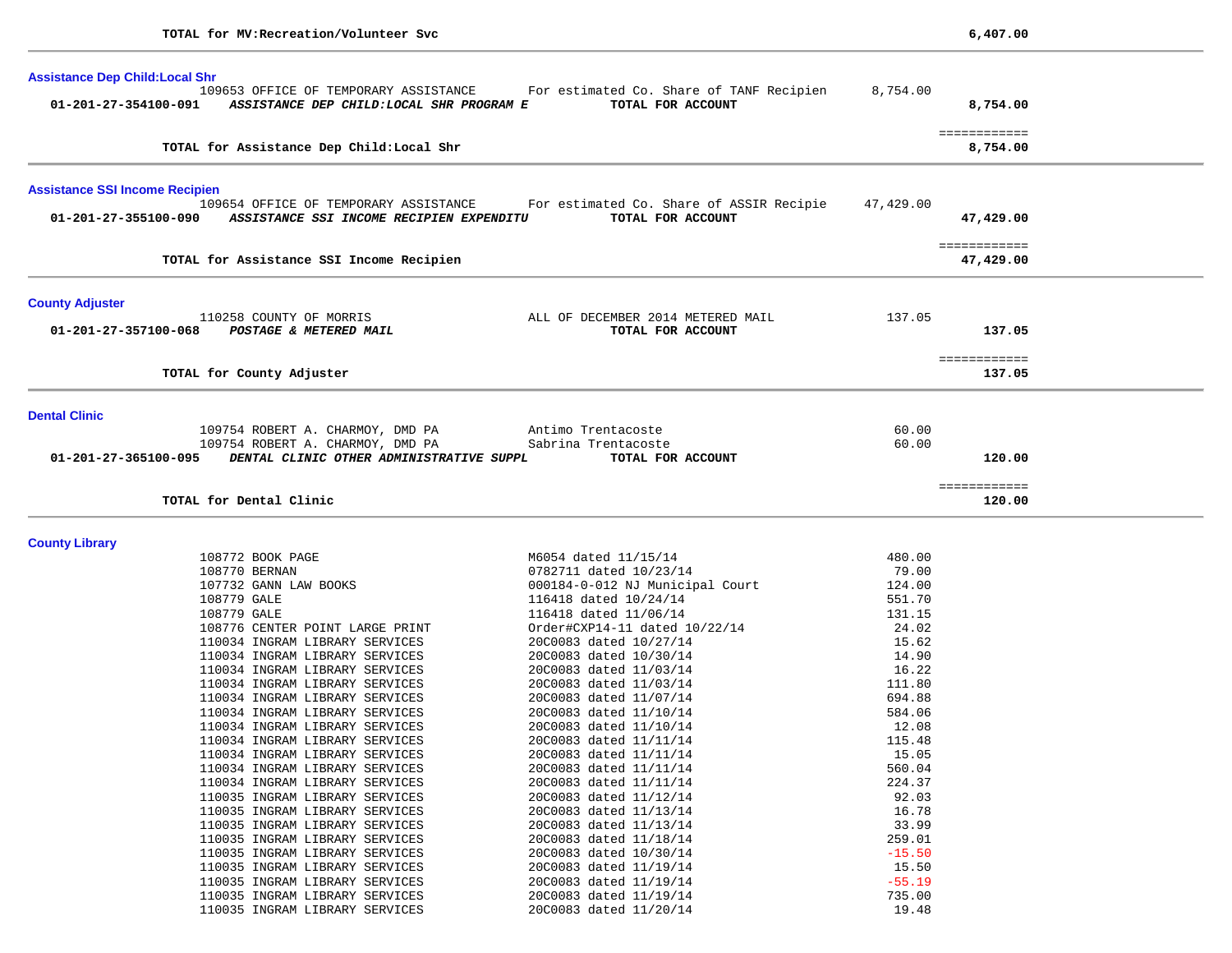÷.

| TOTAL for County Library                                 |                                            |        | 16,562.26 |
|----------------------------------------------------------|--------------------------------------------|--------|-----------|
| <b>County Superintendent of Schoo</b>                    |                                            |        |           |
| 110024 ROSALIE LAMONTE                                   | Reimbursement cell phone charges (9/14/1)  | 38.49  |           |
| 01-201-29-392100-031<br><i>CELLULAR PHONES/PAGERS</i>    | TOTAL FOR ACCOUNT                          |        | 38.49     |
| 110258 COUNTY OF MORRIS                                  | ALL OF DECEMBER 2014 METERED MAIL          | 87.87  |           |
| $01 - 201 - 29 - 392100 - 068$<br>POSTAGE & METERED MAIL | TOTAL FOR ACCOUNT                          |        | 87.87     |
| 109286 DEER PARK                                         | Rent $(8/15/14 - 9/14/14)$                 | 0.99   |           |
| 109286 DEER PARK                                         | Rent and Drinking Water $(9/15/14-10/14/1$ | 18.93  |           |
| 01-201-29-392100-162<br><b>FURNITURE &amp; FIXTURES</b>  | TOTAL FOR ACCOUNT                          |        | 19.92     |
| 109284 MUNICIPAL CAPITAL CORP                            | Ricoh MPC3503R for Oct, Nov, Dec 2014      | 911.92 |           |
| 109762 TRITEC OFFICE EQUIPMENT INC                       | Color Cost Per Copy $(7/1/14-9/30/14)$     | 11.55  |           |
| 01-201-29-392100-164<br><b>OFFICE MACHINES - RENTAL</b>  | TOTAL FOR ACCOUNT                          |        | 923.47    |

| 108792 PLUNKETT RESEARCH                                 |                                                                                                                                                                                                                                                                                                                                                                                                                                                                                                   |                                                                                                                                                                                                                                                                                                                                                            |
|----------------------------------------------------------|---------------------------------------------------------------------------------------------------------------------------------------------------------------------------------------------------------------------------------------------------------------------------------------------------------------------------------------------------------------------------------------------------------------------------------------------------------------------------------------------------|------------------------------------------------------------------------------------------------------------------------------------------------------------------------------------------------------------------------------------------------------------------------------------------------------------------------------------------------------------|
| TOTAL FOR ACCOUNT                                        |                                                                                                                                                                                                                                                                                                                                                                                                                                                                                                   | 13,497.79                                                                                                                                                                                                                                                                                                                                                  |
|                                                          |                                                                                                                                                                                                                                                                                                                                                                                                                                                                                                   |                                                                                                                                                                                                                                                                                                                                                            |
| TOTAL FOR ACCOUNT                                        |                                                                                                                                                                                                                                                                                                                                                                                                                                                                                                   | 184.90                                                                                                                                                                                                                                                                                                                                                     |
|                                                          |                                                                                                                                                                                                                                                                                                                                                                                                                                                                                                   |                                                                                                                                                                                                                                                                                                                                                            |
|                                                          |                                                                                                                                                                                                                                                                                                                                                                                                                                                                                                   | 684.85                                                                                                                                                                                                                                                                                                                                                     |
| 108767 ARKIV MUSIC LLC                                   |                                                                                                                                                                                                                                                                                                                                                                                                                                                                                                   |                                                                                                                                                                                                                                                                                                                                                            |
| 110037 INGRAM LIBRARY SERVICES<br>20C0083 dated 11/10/14 | 503.99                                                                                                                                                                                                                                                                                                                                                                                                                                                                                            |                                                                                                                                                                                                                                                                                                                                                            |
| 110037 INGRAM LIBRARY SERVICES                           | 23.00                                                                                                                                                                                                                                                                                                                                                                                                                                                                                             |                                                                                                                                                                                                                                                                                                                                                            |
|                                                          |                                                                                                                                                                                                                                                                                                                                                                                                                                                                                                   |                                                                                                                                                                                                                                                                                                                                                            |
| 110037 INGRAM LIBRARY SERVICES                           |                                                                                                                                                                                                                                                                                                                                                                                                                                                                                                   |                                                                                                                                                                                                                                                                                                                                                            |
|                                                          |                                                                                                                                                                                                                                                                                                                                                                                                                                                                                                   |                                                                                                                                                                                                                                                                                                                                                            |
|                                                          |                                                                                                                                                                                                                                                                                                                                                                                                                                                                                                   |                                                                                                                                                                                                                                                                                                                                                            |
|                                                          |                                                                                                                                                                                                                                                                                                                                                                                                                                                                                                   |                                                                                                                                                                                                                                                                                                                                                            |
|                                                          |                                                                                                                                                                                                                                                                                                                                                                                                                                                                                                   |                                                                                                                                                                                                                                                                                                                                                            |
|                                                          |                                                                                                                                                                                                                                                                                                                                                                                                                                                                                                   |                                                                                                                                                                                                                                                                                                                                                            |
|                                                          |                                                                                                                                                                                                                                                                                                                                                                                                                                                                                                   |                                                                                                                                                                                                                                                                                                                                                            |
|                                                          |                                                                                                                                                                                                                                                                                                                                                                                                                                                                                                   |                                                                                                                                                                                                                                                                                                                                                            |
| TOTAL FOR ACCOUNT                                        |                                                                                                                                                                                                                                                                                                                                                                                                                                                                                                   | 2,047.41                                                                                                                                                                                                                                                                                                                                                   |
| 290190055 dated 11/05/14                                 |                                                                                                                                                                                                                                                                                                                                                                                                                                                                                                   |                                                                                                                                                                                                                                                                                                                                                            |
| Heaven Hill Farm / HP                                    | 18.03                                                                                                                                                                                                                                                                                                                                                                                                                                                                                             |                                                                                                                                                                                                                                                                                                                                                            |
| Stop & Shop / $JV$                                       | 6.00                                                                                                                                                                                                                                                                                                                                                                                                                                                                                              |                                                                                                                                                                                                                                                                                                                                                            |
|                                                          | 2.40                                                                                                                                                                                                                                                                                                                                                                                                                                                                                              |                                                                                                                                                                                                                                                                                                                                                            |
| Christmas Tree Store / MK                                | 78.75                                                                                                                                                                                                                                                                                                                                                                                                                                                                                             |                                                                                                                                                                                                                                                                                                                                                            |
| TOTAL FOR ACCOUNT                                        |                                                                                                                                                                                                                                                                                                                                                                                                                                                                                                   | 147.31                                                                                                                                                                                                                                                                                                                                                     |
|                                                          |                                                                                                                                                                                                                                                                                                                                                                                                                                                                                                   | ============<br>16,562.26                                                                                                                                                                                                                                                                                                                                  |
|                                                          | 108781 GAYLORD BROS., INC. 682988 dated 10/31/14<br>TOTAL FOR ACCOUNT<br>20C0083 dated 11/11/14<br>110037 INGRAM LIBRARY SERVICES<br>110037 INGRAM LIBRARY SERVICES<br>108786 MIDWEST TAPE LLC<br>20C0083 dated 05/01/14<br>2000001148 dated 10/17/14<br>2000001148 dated 10/24/14<br>108786 MIDWEST TAPE LLC<br>108786 MIDWEST TAPE LLC<br>108786 MIDWEST TAPE LLC<br>108786 MIDWEST TAPE LLC<br>2000001148 dated 11/06/14<br>108793 RECORDED BOOKS LLC 91165 dated 10/24/14<br>Stop & Shop / JV | 184.90<br>110258 COUNTY OF MORRIS ALL OF DECEMBER 2014 METERED MAIL 684.85<br>Order#5385027 dated 10/23/14 53.16<br>20C0083 dated 11/25/14 Split Object Code 37.73<br>20C0083 dated 12/01/14 Split Object Code 29.47<br>$-24.75$<br>230.72<br>69.96<br>2000001148 dated $10/28/14$ 35.98<br>2000001148 dated $10/31/14$ 714.83<br>359.42<br>13.90<br>42.13 |

| 01-201-29-390100-058<br><i>OFFICE SUPPLIES &amp; STATIONERY</i> | TOTAL FOR ACCOUNT                        |          |
|-----------------------------------------------------------------|------------------------------------------|----------|
| 108781 GAYLORD BROS., INC.                                      | 682988 dated 10/31/14                    | 184.90   |
| 01-201-29-390100-028 BOOKS & PERIODICALS                        | TOTAL FOR ACCOUNT                        |          |
| 108792 PLUNKETT RESEARCH                                        | 100191 dated 10/12/14                    | 359.49   |
| 108782 LEXIS NEXIS                                              | 150KMG dated 10/31/14                    | 174.00   |
| 110037 INGRAM LIBRARY SERVICES                                  | 20C0083 dated 12/01/14 Split Object Code | 5.19     |
| 110037 INGRAM LIBRARY SERVICES                                  | 20C0083 dated 11/25/14 Split Object Code | 91.68    |
| 110037 INGRAM LIBRARY SERVICES                                  | 20C0083 dated 10/28/14                   | 4,022.25 |
| 110036 INGRAM LIBRARY SERVICES                                  | 20C0083 dated 12/02/14                   | 1,010.39 |
| 110036 INGRAM LIBRARY SERVICES                                  | 20C0083 dated 12/01/14                   | 103.71   |
| 110036 INGRAM LIBRARY SERVICES                                  | 20C0083 dated 11/26/14                   | 179.22   |
| 110036 INGRAM LIBRARY SERVICES                                  | 20C0083 dated 11/25/14                   | 925.93   |
| 110036 INGRAM LIBRARY SERVICES                                  | 20C0083 dated 11/25/14                   | 1,050.98 |
| 110036 INGRAM LIBRARY SERVICES                                  | 20C0083 dated 11/25/14                   | 12.35    |
| 110035 INGRAM LIBRARY SERVICES                                  | 20C0083 dated 11/24/14                   | 298.64   |
| 110035 INGRAM LIBRARY SERVICES                                  | 20C0083 dated 11/24/14                   | 239.44   |
| 110035 INGRAM LIBRARY SERVICES                                  | 20C0083 dated 11/20/14                   | 169.05   |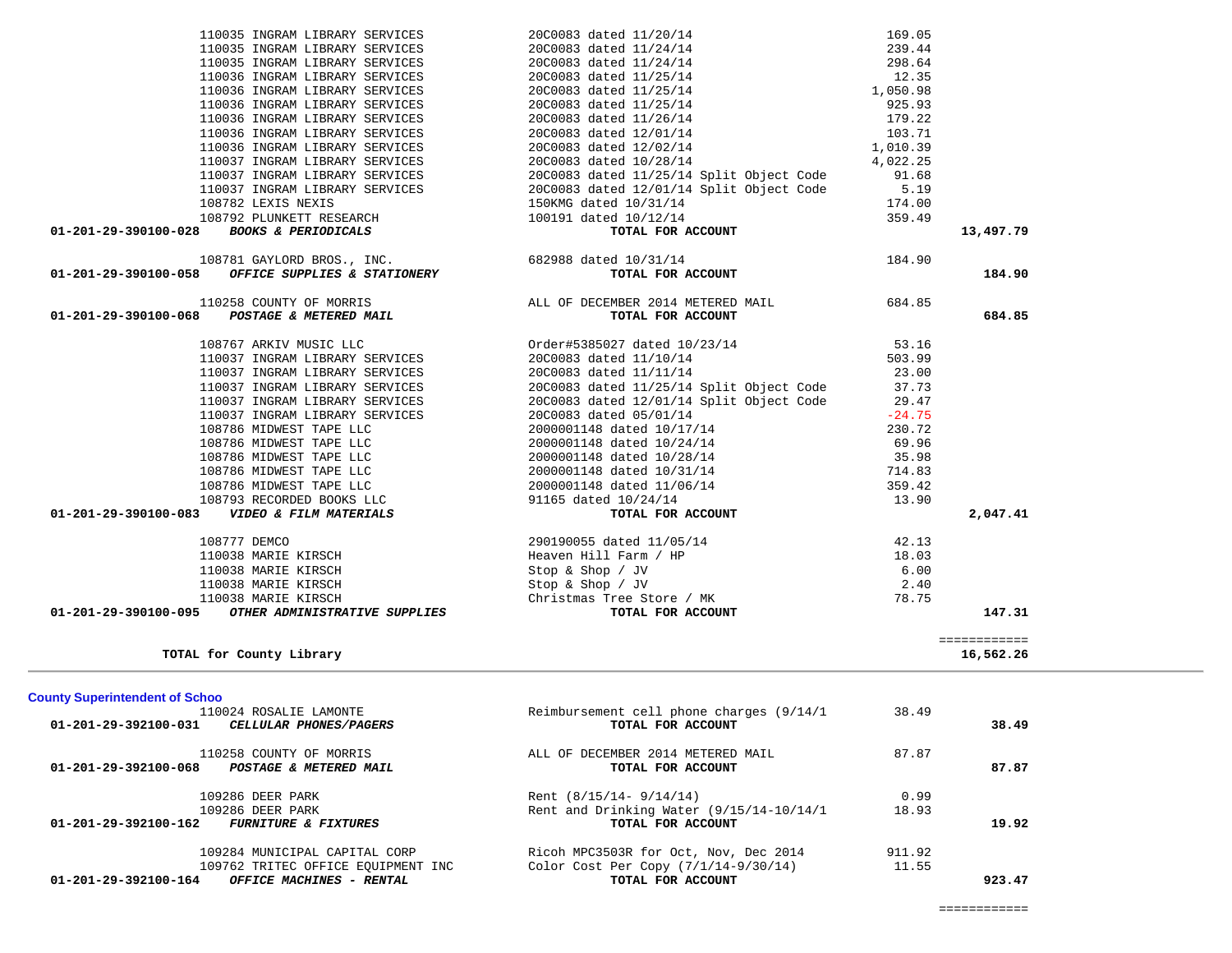| <b>Contribution to County College</b>                                                       |                                                        |                 |                            |
|---------------------------------------------------------------------------------------------|--------------------------------------------------------|-----------------|----------------------------|
| 110004 COUNTY COLLEGE OF MORRIS<br>01-201-29-395100-090<br><b>EXPENDITURES</b>              | 2ND HALF 12/14 OPERATING BUDGET<br>TOTAL FOR ACCOUNT   | 398,409.91      | 398,409.91                 |
| TOTAL for Contribution to County College                                                    |                                                        |                 | ============<br>398,409.91 |
| <b>Rutgers Extension Service</b>                                                            |                                                        |                 |                            |
| 110258 COUNTY OF MORRIS<br>01-201-29-396100-068<br>POSTAGE & METERED MAIL                   | ALL OF DECEMBER 2014 METERED MAIL<br>TOTAL FOR ACCOUNT | 39.12           | 39.12                      |
| 110026 KELLY DZIAK                                                                          | Mileage & Conferences                                  | 1,637.68        |                            |
| 110104 SYLVIA DEMONTE-BAYARD                                                                | Mileage, Conferences, Meetings                         | 37.80           |                            |
| 110105 SYLVIA DEMONTE-BAYARD                                                                | Mileage, Meetings, Conferences                         | 75.20           |                            |
| 110103 PETER NITZSCHE                                                                       | Mileage, Conferences & Meetings                        | 564.20          |                            |
| 01-201-29-396100-082<br>TRAVEL EXPENSE                                                      | TOTAL FOR ACCOUNT                                      |                 | 2,314.88                   |
| 110026 KELLY DZIAK                                                                          | Administrative Supplies                                | 27.81           |                            |
| 110103 PETER NITZSCHE                                                                       | Administrative Supplies                                | 117.43          |                            |
| 109714 DEER PARK                                                                            | bottled water delivery                                 | 22.61           |                            |
| 01-201-29-396100-095<br>OTHER ADMINISTRATIVE SUPPLIES                                       | TOTAL FOR ACCOUNT                                      |                 | 167.85                     |
| TOTAL for Rutgers Extension Service                                                         |                                                        |                 | ============<br>2,521.85   |
|                                                                                             |                                                        |                 |                            |
| <b>Fire and Police Academy</b>                                                              |                                                        |                 |                            |
| 107762 LEXIS NEXIS/MATTHEW BENDER<br>01-201-29-407100-028<br><b>BOOKS &amp; PERIODICALS</b> | Contract # 64054403 NJ Register<br>TOTAL FOR ACCOUNT   | 208.89          | 208.89                     |
| 109839 STAPLES ADVANTAGE                                                                    | Markers                                                | 37.41           |                            |
| 109839 STAPLES ADVANTAGE                                                                    | Red Envelopes                                          | 104.27          |                            |
| 109839 STAPLES ADVANTAGE                                                                    | Post It Notes                                          | 27.63           |                            |
| 109839 STAPLES ADVANTAGE<br>109943 W.B. MASON COMPANY INC                                   | Staples<br>Apt. Book                                   | 17.10<br>8.99   |                            |
| 109943 W.B. MASON COMPANY INC                                                               | 9V Batteries                                           | 27.96           |                            |
| 109943 W.B. MASON COMPANY INC                                                               | Ltr Folders                                            | 32.78           |                            |
| 109943 W.B. MASON COMPANY INC                                                               | Folders                                                | 88.68           |                            |
| 109943 W.B. MASON COMPANY INC                                                               | Pkt. Folders                                           | 43.00           |                            |
| 109943 W.B. MASON COMPANY INC                                                               | Pens                                                   | 10.28           |                            |
| 109943 W.B. MASON COMPANY INC<br>01-201-29-407100-058<br>OFFICE SUPPLIES & STATIONERY       | Labels<br>TOTAL FOR ACCOUNT                            | 52.47           | 450.57                     |
|                                                                                             |                                                        |                 |                            |
| 109995 MORRIS COUNTY ENGRAVING LLC<br>109995 MORRIS COUNTY ENGRAVING LLC                    | Certificate Plaque<br>Firearms Award                   | 45.00<br>112.00 |                            |
| 109995 MORRIS COUNTY ENGRAVING LLC                                                          | PT Award                                               | 56.00           |                            |
| 109995 MORRIS COUNTY ENGRAVING LLC                                                          | Academic Award                                         | 78.00           |                            |
| 109995 MORRIS COUNTY ENGRAVING LLC                                                          | Less 10% Discount                                      | $-29.10$        |                            |
| 108594 MINERVA CLEANERS                                                                     | Inspect & Clean Gear                                   | 385.00          |                            |
| 108594 MINERVA CLEANERS                                                                     | Inspect & Clean                                        | 315.00          |                            |
| 108594 MINERVA CLEANERS<br>108594 MINERVA CLEANERS                                          | Hood<br>Gloves                                         | 4.00<br>6.00    |                            |
| 108594 MINERVA CLEANERS                                                                     | Less 10% Discount                                      | $-71.00$        |                            |
| 108594 MINERVA CLEANERS                                                                     | Repair Pants                                           | 37.50           |                            |
| 108594 MINERVA CLEANERS                                                                     | Restitch Pant Seams                                    | 109.25          |                            |
| 108594 MINERVA CLEANERS                                                                     | Replace Trim                                           | 59.00           |                            |
| 108594 MINERVA CLEANERS                                                                     | Restitch Trim/Pant                                     | 52.25           |                            |
| 108594 MINERVA CLEANERS                                                                     | Velcro up to 4"                                        | 24.00           |                            |
| 108594 MINERVA CLEANERS                                                                     | Small Patch                                            | 19.50           |                            |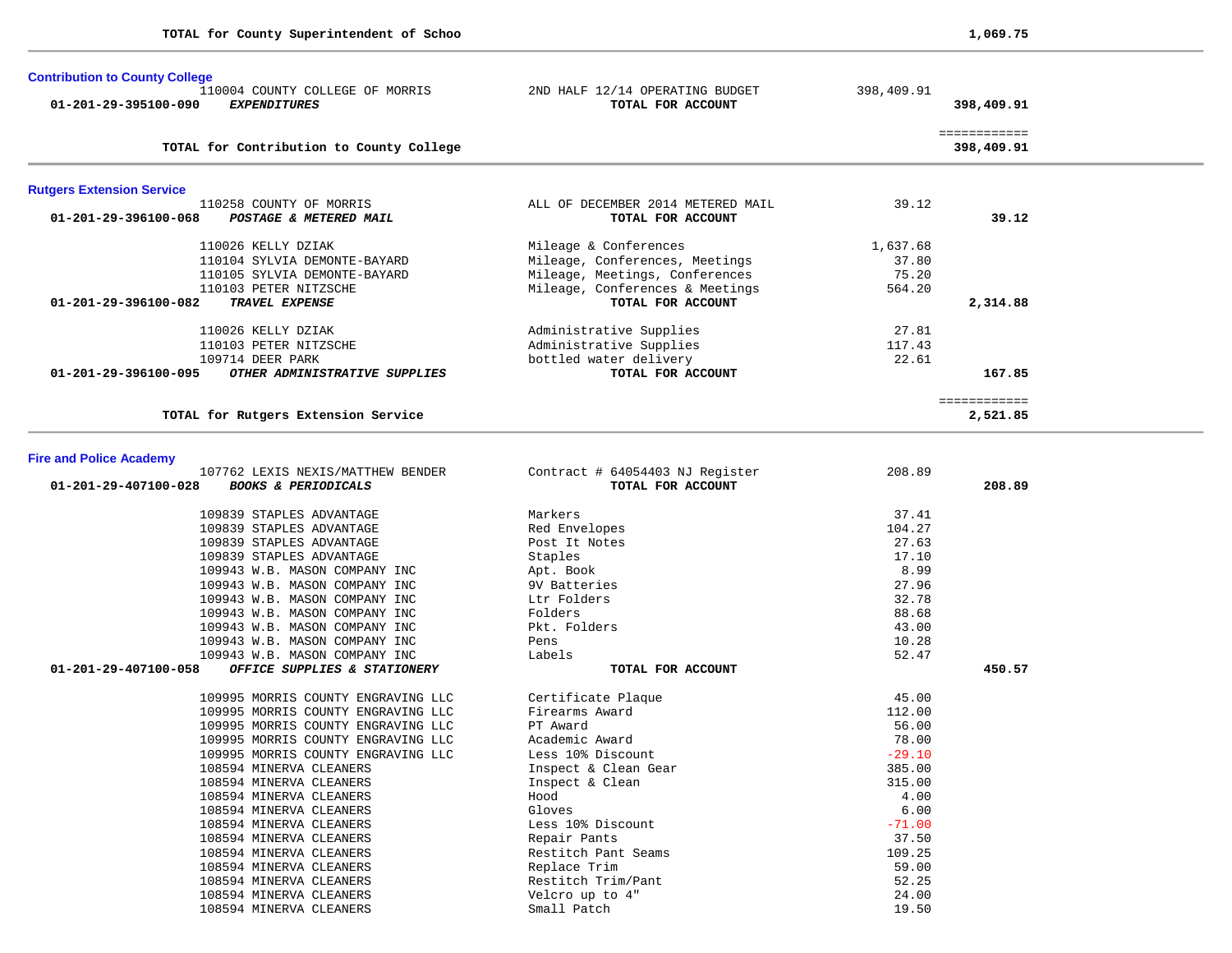| 110258 COUNTY OF MORRIS                             | ALL OF DECEMBER 2014 METERED MAIL        | 115.61    |                          |  |
|-----------------------------------------------------|------------------------------------------|-----------|--------------------------|--|
| POSTAGE & METERED MAIL<br>01-201-29-407100-068      | TOTAL FOR ACCOUNT                        |           | 115.61                   |  |
|                                                     |                                          |           |                          |  |
| 109280 M.C. MUA                                     | 100045 - Tipping Fees                    | 218.83    |                          |  |
| RUBBISH & TRASH REMOVAL<br>01-201-29-407100-143     | TOTAL FOR ACCOUNT                        |           | 218.83                   |  |
|                                                     |                                          |           |                          |  |
| 109281 CARL STAHL SAVA INDUSTRIES INC               | Cable                                    | 858.00    |                          |  |
| 108595 NJ STATE ASSO. OF CHIEFS POLICE              | Oral Exam                                | 3,600.00  |                          |  |
| 109282 FAIL SAFE TESTING INC.                       | Hose Testing                             | 976.50    |                          |  |
| 01-201-29-407100-223<br><b>BUILDING REPAIRS</b>     | TOTAL FOR ACCOUNT                        |           | 5,434.50                 |  |
| 108379 TREASURER-STATE OF NJ                        | Monitoring Fees                          | 20.00     |                          |  |
| HAZARDOUS MATERIAL DISPOSAL<br>01-201-29-407100-231 | TOTAL FOR ACCOUNT                        |           | 20.00                    |  |
|                                                     |                                          |           |                          |  |
| 109278 MORRISTOWN LUMBER &                          | Rubber Straps                            | 21.90     |                          |  |
| 109278 MORRISTOWN LUMBER &                          | Eye Screws LGE                           | 10.20     |                          |  |
| 109278 MORRISTOWN LUMBER &                          | Fender Washers                           | 14.49     |                          |  |
| 109278 MORRISTOWN LUMBER &                          | HWH Screws                               | 15.99     |                          |  |
| 109278 MORRISTOWN LUMBER &                          | Galv. Pipe Strap                         | 0.99      |                          |  |
| 109278 MORRISTOWN LUMBER &                          | Tube Marine Goop                         | 6.99      |                          |  |
| 109278 MORRISTOWN LUMBER &                          | 1x4 #2 White Pine KD                     | 18.88     |                          |  |
| 109278 MORRISTOWN LUMBER &                          | FHP Screws                               | 26.99     |                          |  |
| 109278 MORRISTOWN LUMBER &                          | 4x8 Plywood                              | 92.80     |                          |  |
| 109278 MORRISTOWN LUMBER &                          | $2x8x10$ STD                             | 18.80     |                          |  |
| 109278 MORRISTOWN LUMBER &                          | $2x4x10$ STD                             | 18.40     |                          |  |
| 109839 STAPLES ADVANTAGE                            | Black Toner                              | 125.45    |                          |  |
| 109839 STAPLES ADVANTAGE                            | Magenta Toner                            | 174.46    |                          |  |
| 109839 STAPLES ADVANTAGE                            | Yellow Toner                             | 174.46    |                          |  |
| 109839 STAPLES ADVANTAGE                            | Cyan Toner                               | 174.46    |                          |  |
| 01-201-29-407100-258<br><i>EQUIPMENT</i>            | TOTAL FOR ACCOUNT                        |           | 895.26                   |  |
|                                                     |                                          |           |                          |  |
| TOTAL for Fire and Police Academy                   |                                          |           | ============<br>8,687.59 |  |
|                                                     |                                          |           |                          |  |
|                                                     |                                          |           |                          |  |
| <b>Utilities</b>                                    |                                          |           |                          |  |
| 109092 NATIONAL FUEL OIL INC.                       | 4250.0 GAL. DIESEL FUEL FOR THE HILL     | 11,250.18 |                          |  |
| 109092 NATIONAL FUEL OIL INC.                       | 4880.0 GAL. DIESEL FUEL FOR WHARTON      | 12,589.91 |                          |  |
| 109092 NATIONAL FUEL OIL INC.                       | 5000.0 GAL. DIESEL FUEL FOR COUNTY GARAG | 13,076.00 |                          |  |
| 01-201-31-430100-136<br>DIESEL FUEL                 | TOTAL FOR ACCOUNT                        |           | 36,916.09                |  |
| 109664 JERSEY CENTRAL POWER & LIGHT                 | 10-00-89-1397-3-5 0 Rt 206 Chester 11/24 | 282.29    |                          |  |
| 109716 JERSEY CENTRAL POWER & LIGHT                 | 10-00-28-8978-6-4 Rt 80 Mt Arlington 11/ | 56.65     |                          |  |
| <b>ELECTRICITY</b><br>01-201-31-430100-137          | TOTAL FOR ACCOUNT                        |           | 338.94                   |  |
|                                                     |                                          |           |                          |  |
| 110111 NATIONAL FUEL OIL INC.                       | FUEL CHARGES NOVEMBER 2014               | 23,497.02 |                          |  |
| <b>GAS PURCHASES</b><br>01-201-31-430100-140        | TOTAL FOR ACCOUNT                        |           | 23,497.02                |  |
| 108596 SUBURBAN PROPANE -2347                       | Propane                                  | 655.62    |                          |  |
|                                                     | Rounding                                 | $-0.19$   |                          |  |
|                                                     |                                          |           |                          |  |
| 108596 SUBURBAN PROPANE -2347                       |                                          |           |                          |  |
| 108596 SUBURBAN PROPANE -2347                       | Transportation                           | 0.95      |                          |  |
| 108596 SUBURBAN PROPANE -2347                       | Safety & P&T Fee                         | 9.62      |                          |  |
| 109279 SUBURBAN PROPANE -2347                       | Propane                                  | 132.43    |                          |  |
| 109279 SUBURBAN PROPANE -2347                       | Rounding                                 | 11.84     |                          |  |
|                                                     |                                          |           |                          |  |
|                                                     |                                          |           |                          |  |

 108594 MINERVA CLEANERS Small Patch 25.00 108594 MINERVA CLEANERS Restitch Coat Seam 28.50 108594 MINERVA CLEANERS Restitch Trim/Coat 80.75 108594 MINERVA CLEANERS Velcro up to 4" 24.00 108594 MINERVA CLEANERS Replace Coat Zipper 32.50 108594 MINERVA CLEANERS Less 10% Discount -49.23<br>108594 MINERVA CLEANERS Rounding Rounding 20.01

 **01-201-29-407100-059** *OTHER GENERAL EXPENSES* **TOTAL FOR ACCOUNT 1,343.93**

108594 MINERVA CLEANERS<br> **108594 MINERVA CLEANERS RESOUNT** Rounding **TOTAL FOR ACCOUNT**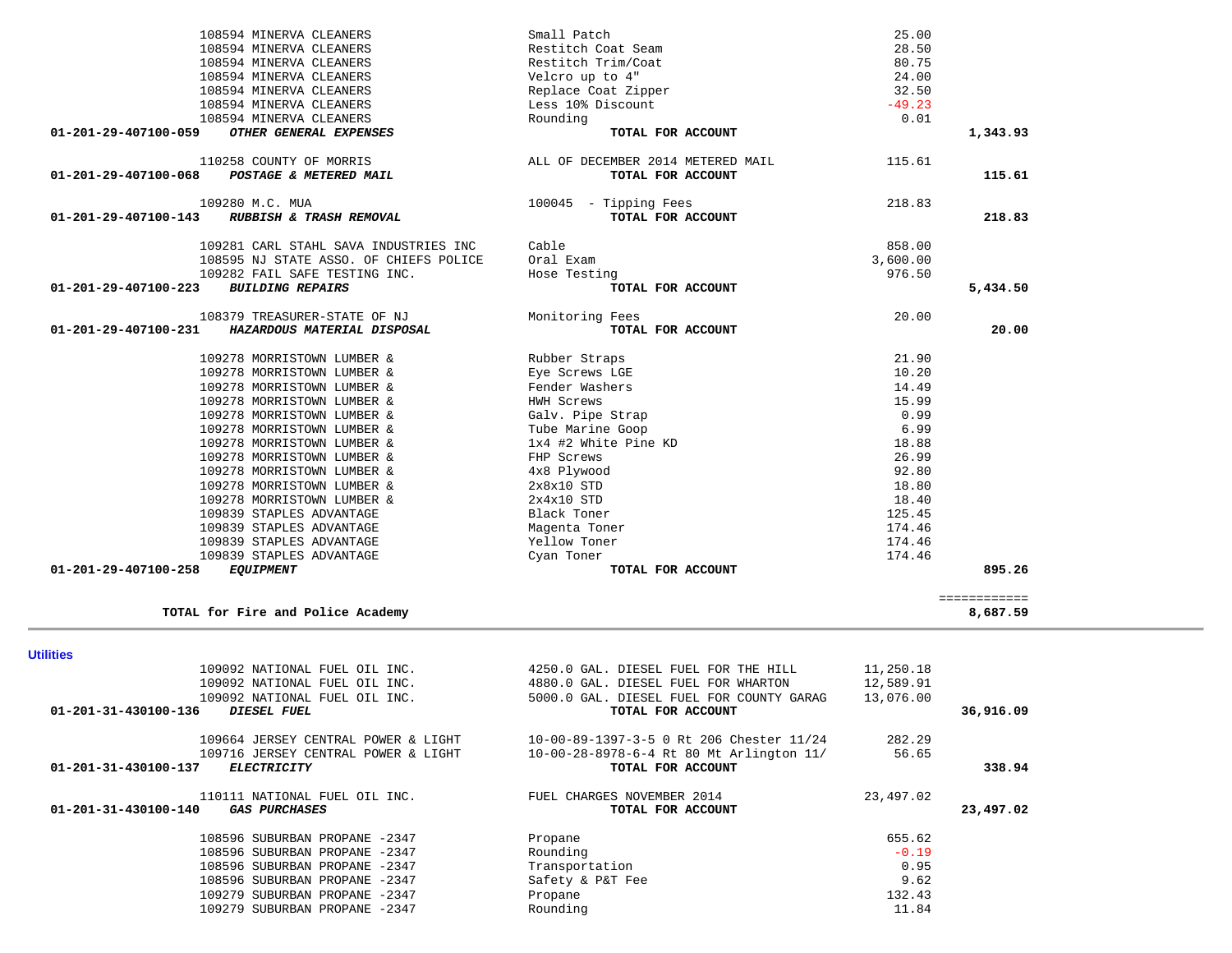| TOTAL for Utilities<br><b>Police &amp; Fire Retire System</b><br>01-201-36-475100-090<br>POLICE & FIRE RETIRE SYSTEM EXPENDITURES<br>TOTAL for Police & Fire Retire System<br><b>Nutrition</b><br>109119 STAPLES ADVANTAGE<br>OFFICE SUPPLIES & STATIONERY<br>01-201-41-716100-058<br>109813 ESHA RESEARCH INC<br>OTHER GENERAL EXPENSES<br>01-201-41-716100-059<br>109812 PATRICIA W. GIBBONS<br>109812 PATRICIA W. GIBBONS<br>01-201-41-716100-098<br>OTHER OPERATING&REPAIR SUPPLY | 110259 POLICE & FIRE RETIREMENT SYSTEM PFRS - EMPLOYER SHARE - RETROACTIVE SALA<br>TOTAL FOR ACCOUNT<br>Canon L100 Lase Fax, Staples tank highlt<br>TOTAL FOR ACCOUNT<br>Food Processor SQL Software<br>TOTAL FOR ACCOUNT<br>Hours Nut supp - NOVEMBER 2014<br>Mileage<br>TOTAL FOR ACCOUNT | 253,268.80<br>287.39<br>200.00<br>208.13<br>47.11 | 253,268.80<br>============<br>253,268.80<br>287.39<br>200.00<br>255.24 |
|---------------------------------------------------------------------------------------------------------------------------------------------------------------------------------------------------------------------------------------------------------------------------------------------------------------------------------------------------------------------------------------------------------------------------------------------------------------------------------------|---------------------------------------------------------------------------------------------------------------------------------------------------------------------------------------------------------------------------------------------------------------------------------------------|---------------------------------------------------|------------------------------------------------------------------------|
|                                                                                                                                                                                                                                                                                                                                                                                                                                                                                       |                                                                                                                                                                                                                                                                                             |                                                   |                                                                        |
|                                                                                                                                                                                                                                                                                                                                                                                                                                                                                       |                                                                                                                                                                                                                                                                                             |                                                   |                                                                        |
|                                                                                                                                                                                                                                                                                                                                                                                                                                                                                       |                                                                                                                                                                                                                                                                                             |                                                   |                                                                        |
|                                                                                                                                                                                                                                                                                                                                                                                                                                                                                       |                                                                                                                                                                                                                                                                                             |                                                   |                                                                        |
|                                                                                                                                                                                                                                                                                                                                                                                                                                                                                       |                                                                                                                                                                                                                                                                                             |                                                   |                                                                        |
|                                                                                                                                                                                                                                                                                                                                                                                                                                                                                       |                                                                                                                                                                                                                                                                                             |                                                   |                                                                        |
|                                                                                                                                                                                                                                                                                                                                                                                                                                                                                       |                                                                                                                                                                                                                                                                                             |                                                   | ============<br>149,511.98                                             |
| 01-201-31-430100-147<br><b>WATER</b>                                                                                                                                                                                                                                                                                                                                                                                                                                                  | TOTAL FOR ACCOUNT                                                                                                                                                                                                                                                                           |                                                   | 200.05                                                                 |
| 110076 DOVER WATER COMMISSIONERS<br>110076 DOVER WATER COMMISSIONERS                                                                                                                                                                                                                                                                                                                                                                                                                  | DATED 11-19-14                                                                                                                                                                                                                                                                              | 108.31<br>91.74                                   |                                                                        |
| 01-201-31-430100-146<br><b>TELEPHONE</b>                                                                                                                                                                                                                                                                                                                                                                                                                                              | TOTAL FOR ACCOUNT                                                                                                                                                                                                                                                                           |                                                   | 87,739.44                                                              |
| 109391 VERIZON<br>109390 VERIZON                                                                                                                                                                                                                                                                                                                                                                                                                                                      | 973-539-7933 842 07Y, 11/16/14, Randolph<br>201 V03-7261 127 66Y, 11/16/14, 911 Swit                                                                                                                                                                                                        | 28.33<br>11,336.09                                |                                                                        |
| 110135 VERIZON                                                                                                                                                                                                                                                                                                                                                                                                                                                                        | 973 539-3538 497 14Y 11/16/14 BALANCE                                                                                                                                                                                                                                                       | 280.31                                            |                                                                        |
| 110135 VERIZON                                                                                                                                                                                                                                                                                                                                                                                                                                                                        | 973 539-3538 497 14Y 11/16/14                                                                                                                                                                                                                                                               | 28.33                                             |                                                                        |
| 110135 VERIZON                                                                                                                                                                                                                                                                                                                                                                                                                                                                        | 973 285-5495 122 75Y 11/14/14 BALANCE                                                                                                                                                                                                                                                       | 307.48                                            |                                                                        |
| 110135 VERIZON                                                                                                                                                                                                                                                                                                                                                                                                                                                                        | 973 285-5495 122 75Y 11/14/14                                                                                                                                                                                                                                                               | 69.61                                             |                                                                        |
| 108583 VERIZON                                                                                                                                                                                                                                                                                                                                                                                                                                                                        | 201 Z43-6526 999 90Y<br>10/01/14                                                                                                                                                                                                                                                            | 7,792.31                                          |                                                                        |
| 108580 VERIZON                                                                                                                                                                                                                                                                                                                                                                                                                                                                        | 201 V63-2073 999 44Y 10/01/14                                                                                                                                                                                                                                                               | 3,571.14                                          |                                                                        |
| 108611 VERIZON<br>108579 VERIZON                                                                                                                                                                                                                                                                                                                                                                                                                                                      | 973 682-4152 547 11Y 10/01/14<br>201 V63-2238 999 68Y 10/01/14                                                                                                                                                                                                                              | 6,068.03<br>3,822.65                              |                                                                        |
| 108610 VERIZON                                                                                                                                                                                                                                                                                                                                                                                                                                                                        | 973 682-4353 854 87Y 10/01/14                                                                                                                                                                                                                                                               | 5,906.26                                          |                                                                        |
| 108609 VERIZON                                                                                                                                                                                                                                                                                                                                                                                                                                                                        | 201 Z43-6526 999 90Y<br>09/01/14                                                                                                                                                                                                                                                            | 7,791.94                                          |                                                                        |
| 108606 VERIZON                                                                                                                                                                                                                                                                                                                                                                                                                                                                        | 201 V63-2073 999 44Y 09/01/14                                                                                                                                                                                                                                                               | 4,155.87                                          |                                                                        |
| 108605 VERIZON                                                                                                                                                                                                                                                                                                                                                                                                                                                                        | 201 V63-2238 999 68Y 09/01/14                                                                                                                                                                                                                                                               | 2,609.15                                          |                                                                        |
| 108604 VERIZON                                                                                                                                                                                                                                                                                                                                                                                                                                                                        | 973 682-4152 547 11Y<br>09/11/14                                                                                                                                                                                                                                                            | 6,163.61                                          |                                                                        |
| 108603 VERIZON                                                                                                                                                                                                                                                                                                                                                                                                                                                                        | 973 682-4353 854 87Y 09/11/14                                                                                                                                                                                                                                                               | 5,648.72                                          |                                                                        |
| 108584 VERIZON BUSINESS<br>108607 VERIZON BUSINESS                                                                                                                                                                                                                                                                                                                                                                                                                                    | Account 6000083582X26<br>Bill Payer ID Y2206770                                                                                                                                                                                                                                             | 67.41<br>5,875.63                                 |                                                                        |
| 108581 VERIZON BUSINESS                                                                                                                                                                                                                                                                                                                                                                                                                                                               | Bill Payer ID Y2206770                                                                                                                                                                                                                                                                      | 5,881.25                                          |                                                                        |
| 110081 VERIZON                                                                                                                                                                                                                                                                                                                                                                                                                                                                        | 973-455-0378 979 71Y / RE: PENTHOUSE- A                                                                                                                                                                                                                                                     | 65.91                                             |                                                                        |
| 109287 VERIZON                                                                                                                                                                                                                                                                                                                                                                                                                                                                        | 973 267-2255 164 81Y - 11/19/14                                                                                                                                                                                                                                                             | 37.22                                             |                                                                        |
| 109606 VERIZON                                                                                                                                                                                                                                                                                                                                                                                                                                                                        | 973-697-0879 521 94Y, 11/22/14, Jefferso                                                                                                                                                                                                                                                    | 28.33                                             |                                                                        |
| 110042 VERIZON                                                                                                                                                                                                                                                                                                                                                                                                                                                                        | 973-326-8955 127 49Y, 11/25/14, Sheriff'                                                                                                                                                                                                                                                    | 28.33                                             |                                                                        |
|                                                                                                                                                                                                                                                                                                                                                                                                                                                                                       | 201 M55-4914 825, 10/25/14, T1 American                                                                                                                                                                                                                                                     | 809.86                                            |                                                                        |
| 108306 VERIZON CABS                                                                                                                                                                                                                                                                                                                                                                                                                                                                   |                                                                                                                                                                                                                                                                                             | 4,458.24                                          |                                                                        |
| 108312 VERIZON CABS                                                                                                                                                                                                                                                                                                                                                                                                                                                                   | 201 M55-5534 968, 10/25/14, E911 fiber 1                                                                                                                                                                                                                                                    |                                                   |                                                                        |
| 109603 CENTURYLINK<br>108330 VERIZON BUSINESS                                                                                                                                                                                                                                                                                                                                                                                                                                         | 309973303, 11/19/14, T1 Chester site (11)<br>6000057810 X26, 11/1/14, Mthly charge(au                                                                                                                                                                                                       | 1,785.33<br>464.00                                |                                                                        |

 109279 SUBURBAN PROPANE -2347 Transportation 0.55 109279 SUBURBAN PROPANE -2347 Safety P&T Fee 9.625 TOTAL FOR ACCOUNT  **01-201-31-430100-141** *NATURAL GAS* **TOTAL FOR ACCOUNT 820.44**

108608 AT&T MOBILITY 204.05

108582 AT&T MOBILITY 204.05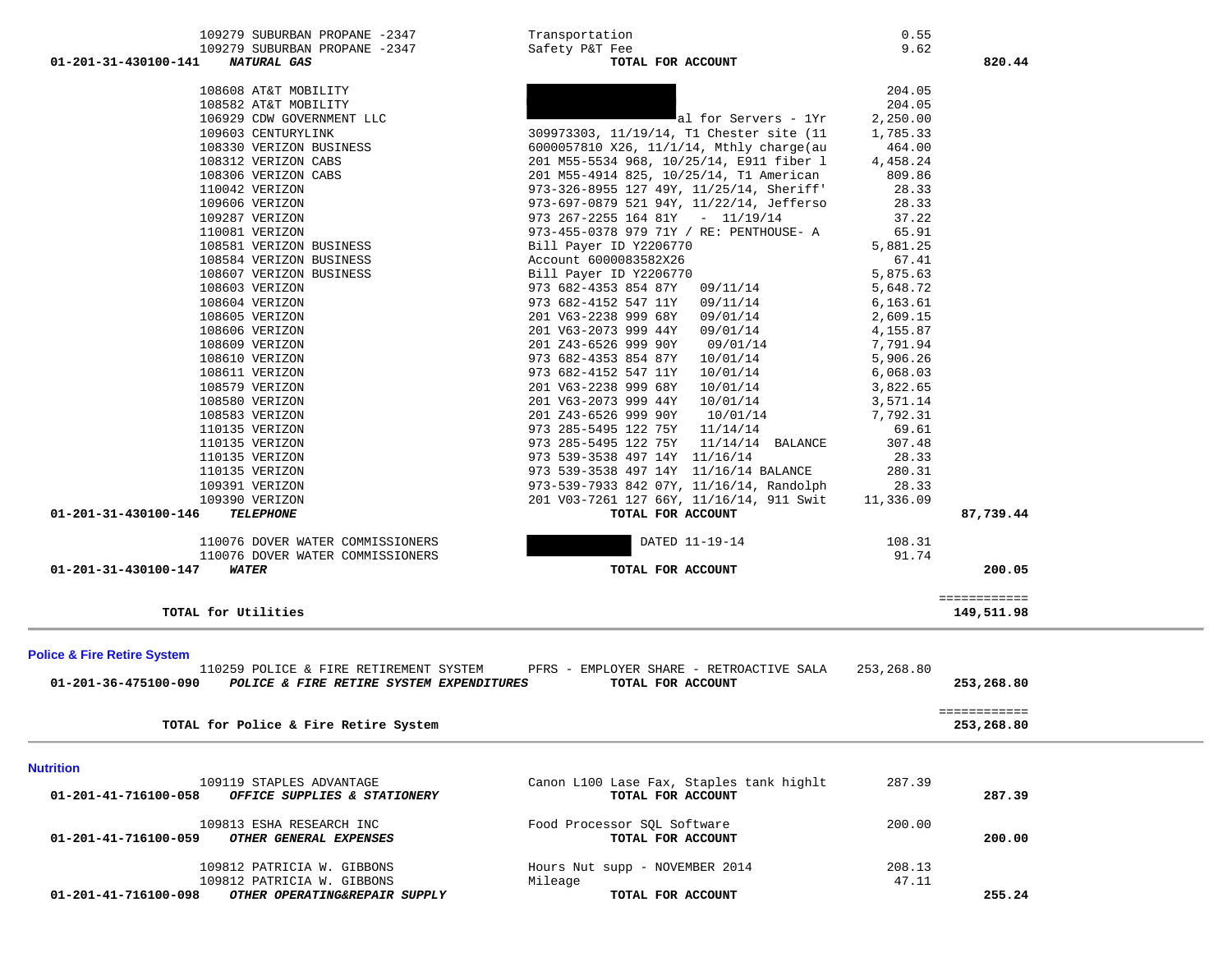| 01-201-41-716100-140       | 110111 NATIONAL FUEL OIL INC.<br><b>GAS PURCHASES</b>                                                                                                                                                    | FUEL CHARGES NOVEMBER 2014<br>TOTAL FOR ACCOUNT                                                             | 1,437.73                                                             | 1,437.73                   |  |
|----------------------------|----------------------------------------------------------------------------------------------------------------------------------------------------------------------------------------------------------|-------------------------------------------------------------------------------------------------------------|----------------------------------------------------------------------|----------------------------|--|
|                            | 109806 SODEXO INC & AFFILIATES<br>109806 SODEXO INC & AFFILIATES<br>109806 SODEXO INC & AFFILIATES<br>109806 SODEXO INC & AFFILIATES<br>109806 SODEXO INC & AFFILIATES<br>109806 SODEXO INC & AFFILIATES | Daily Meals . Services for 11/1/14-11/28<br>Weekend Meals<br>Frozen Meals<br>Boxed Meals<br>Coffee<br>Other | 128,294.61<br>8,240.00<br>15,608.45<br>20,755.15<br>346.14<br>329.09 |                            |  |
| 01-201-41-716100-185       | FOOD                                                                                                                                                                                                     | TOTAL FOR ACCOUNT                                                                                           |                                                                      | 173,573.44                 |  |
|                            | TOTAL for Nutrition                                                                                                                                                                                      |                                                                                                             |                                                                      | ============<br>175,753.80 |  |
| <b>Area Plan Grant</b>     |                                                                                                                                                                                                          |                                                                                                             |                                                                      |                            |  |
| 01-203-41-716110-090       | 110264 NISIVOCCIA, LLP<br>(2013) EXPENDITURES                                                                                                                                                            | PROFESSIONAL FEES-SINGLE AUDIT GRANTS DA<br>TOTAL FOR ACCOUNT                                               | 5,000.00                                                             | 5,000.00                   |  |
|                            | TOTAL for Area Plan Grant                                                                                                                                                                                |                                                                                                             |                                                                      | ============<br>5,000.00   |  |
|                            |                                                                                                                                                                                                          |                                                                                                             |                                                                      |                            |  |
|                            |                                                                                                                                                                                                          | <b>Grant Fund</b>                                                                                           |                                                                      |                            |  |
| <b>Bio-Terrorism Grant</b> |                                                                                                                                                                                                          |                                                                                                             |                                                                      |                            |  |
|                            | 109147 STAPLES ADVANTAGE<br>109147 STAPLES ADVANTAGE                                                                                                                                                     | Customer NYC 1054187 Supplies                                                                               | 62.80<br>7.35                                                        |                            |  |
|                            | 109147 STAPLES ADVANTAGE                                                                                                                                                                                 |                                                                                                             | 74.99                                                                |                            |  |
|                            | 109147 STAPLES ADVANTAGE                                                                                                                                                                                 |                                                                                                             | 152.69                                                               |                            |  |
|                            | 110254 COUNTY OF MORRIS                                                                                                                                                                                  | ALL OF DECEMBER 2014 METERED MAIL                                                                           | 93.93                                                                |                            |  |
| 02-213-41-718505-391       | 109726 CABLEVISION<br>PUBLIC HEALTH EMER GRANT(7/1/14-6/30/15)                                                                                                                                           | 07876 616465 01 8 Billing period 12/1/20<br>TOTAL FOR ACCOUNT                                               | 222.68                                                               | 614.44                     |  |
|                            |                                                                                                                                                                                                          |                                                                                                             |                                                                      |                            |  |
|                            | TOTAL for Bio-Terrorism Grant                                                                                                                                                                            |                                                                                                             |                                                                      | ============<br>614.44     |  |
| <b>DEPARTMENT 741415</b>   |                                                                                                                                                                                                          |                                                                                                             |                                                                      |                            |  |
|                            | 109660 COUNTY OF MORRIS<br>110264 NISIVOCCIA, LLP                                                                                                                                                        | PROFESSIONAL FEES-SINGLE AUDIT GRANTS DA                                                                    | 11,120.00<br>250.00                                                  |                            |  |
| 02-213-41-741415-392       | WFNJ-TANF (7/1/13-6/30/14)                                                                                                                                                                               | TOTAL FOR ACCOUNT                                                                                           |                                                                      | 11,370.00                  |  |
|                            | TOTAL for DEPARTMENT 741415                                                                                                                                                                              |                                                                                                             |                                                                      | ============<br>11,370.00  |  |
| DEPARTMENT 741420          |                                                                                                                                                                                                          |                                                                                                             |                                                                      |                            |  |
|                            | 109660 COUNTY OF MORRIS                                                                                                                                                                                  |                                                                                                             | 4,110.00                                                             |                            |  |
| 02-213-41-741420-392       | 110264 NISIVOCCIA, LLP<br>WFNJ-GENERAL ASSISTANCE(7/1/13-6/30/14)                                                                                                                                        | PROFESSIONAL FEES-SINGLE AUDIT GRANTS DA<br>TOTAL FOR ACCOUNT                                               | 200.00                                                               | 4,310.00                   |  |
|                            | TOTAL for DEPARTMENT 741420                                                                                                                                                                              |                                                                                                             |                                                                      | ============<br>4,310.00   |  |
| <b>DEPARTMENT 741515</b>   |                                                                                                                                                                                                          |                                                                                                             |                                                                      |                            |  |
|                            | 108546 CENTURYLINK                                                                                                                                                                                       |                                                                                                             | 9.65                                                                 |                            |  |
|                            | 109216 DEER PARK<br>110014 EDWARDS LEARNING CENTER                                                                                                                                                       | Kim W.                                                                                                      | 2.53<br>2,400.00                                                     |                            |  |
|                            | 110011 EDWARDS LEARNING CENTER                                                                                                                                                                           | Melissa N.                                                                                                  | 2,400.00                                                             |                            |  |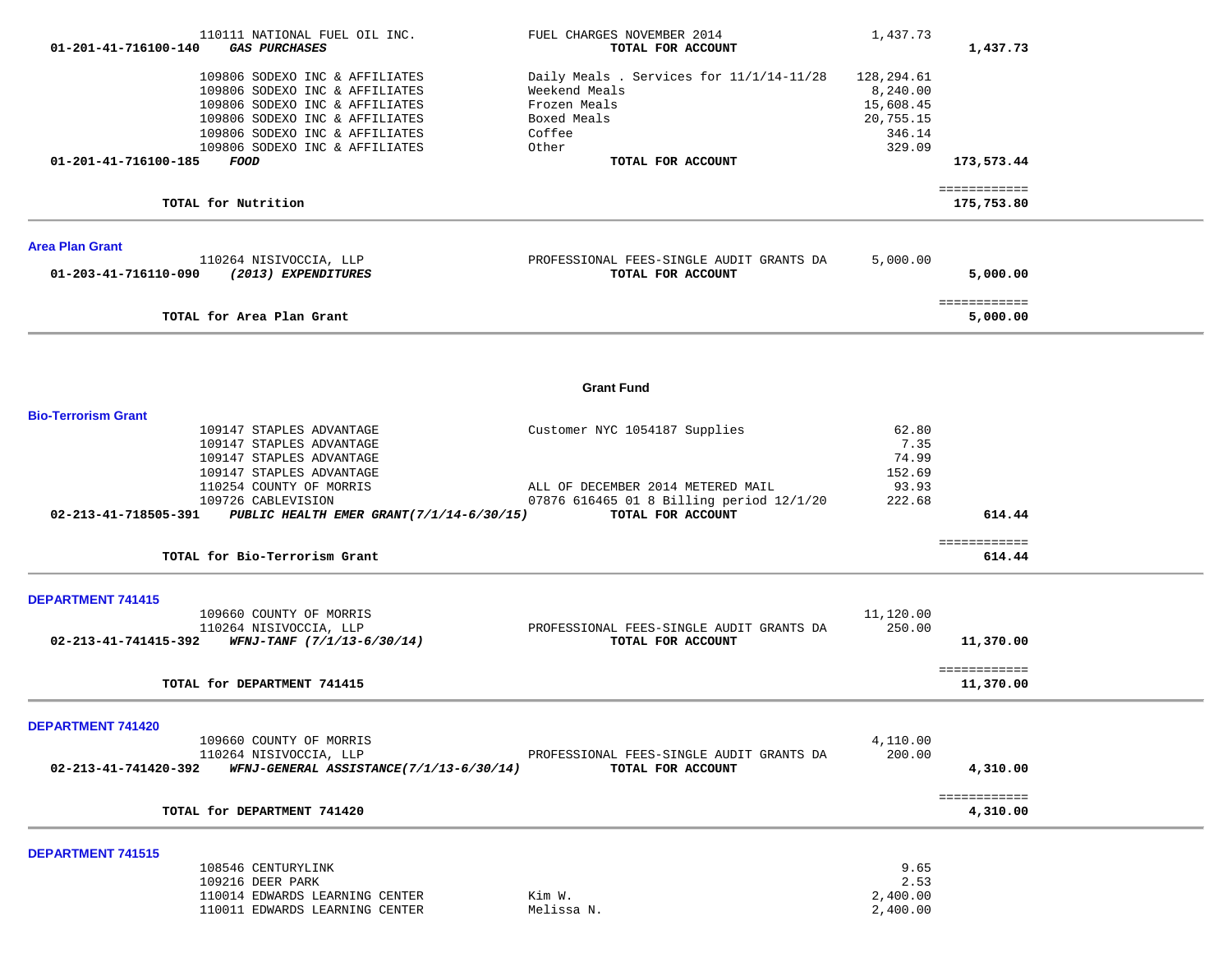|                                                                | 109692 JASON DUCCINI               | Travel reimbursement from 9/9/14 to 11/1             | 217.55   |              |
|----------------------------------------------------------------|------------------------------------|------------------------------------------------------|----------|--------------|
|                                                                | 109622 AEROFUND FINANCIAL INC.     | Transportation from $11/24/14 - 11/28/14$ . 1,961.74 |          |              |
|                                                                | 109666 AEROFUND FINANCIAL INC.     | Transportation from 11/17/14 to 11/21/14 2,993.76    |          |              |
|                                                                | 109553 STAPLES ADVANTAGE           |                                                      | 8.66     |              |
|                                                                | 109555 STAPLES ADVANTAGE           |                                                      | 78.18    |              |
|                                                                | 108924 TELESEARCH INC              |                                                      | 18.37    |              |
|                                                                | 108924 TELESEARCH INC              |                                                      | 22.12    |              |
|                                                                | 108924 TELESEARCH INC              |                                                      | 22.01    |              |
|                                                                | 109055 TRITEC OFFICE EQUIPMENT INC |                                                      | 6.80     |              |
|                                                                | 108921 TELESEARCH INC              | Brad S., W/E 10/19/14.                               | 818.44   |              |
|                                                                | 108922 TELESEARCH INC              | Brad S., W/E 11/9/2014.                              | 818.44   |              |
|                                                                | 109204 TELESEARCH INC              | Brad S.; W/E 11/16/14.                               | 818.44   |              |
|                                                                | 109207 TELESEARCH INC              |                                                      | 18.54    |              |
|                                                                | 109207 TELESEARCH INC              |                                                      | 21.92    |              |
|                                                                | 109207 TELESEARCH INC              |                                                      | 22.01    |              |
|                                                                | 109222 TELESEARCH INC              | Brad S., W/E 11/2/14                                 | 1,023.05 |              |
|                                                                | 109978 PROJECT SELF SUFFICIENCY    | Susan B.                                             | 448.00   |              |
|                                                                | 109978 PROJECT SELF SUFFICIENCY    | Amber M.                                             | 448.00   |              |
|                                                                | 109978 PROJECT SELF SUFFICIENCY    | Yvonne T.                                            | 448.00   |              |
|                                                                | 109978 PROJECT SELF SUFFICIENCY    | Susan W.                                             | 448.00   |              |
|                                                                | 109977 PROJECT SELF SUFFICIENCY    | Susan B.                                             | 206.00   |              |
|                                                                | 109977 PROJECT SELF SUFFICIENCY    | Susan W.                                             | 206.00   |              |
|                                                                | 109700 PATRICIA MAGEE              |                                                      | 2.14     |              |
|                                                                | 109681 TELESEARCH INC              |                                                      | 23.59    |              |
|                                                                | 109681 TELESEARCH INC              |                                                      | 29.07    |              |
|                                                                | 109681 TELESEARCH INC              |                                                      | 25.94    |              |
|                                                                | 109679 TELESEARCH INC              | Brad S., W/E 11/23/14.                               | 1,023.05 |              |
| 108945 AT&T                                                    |                                    |                                                      | 1.31     |              |
| 108545 AT&T                                                    |                                    |                                                      | 1.45     |              |
| $02 - 213 - 41 - 741515 - 392$ WFNJ-TANF $(7/1/14 - 12/31/15)$ |                                    | TOTAL FOR ACCOUNT                                    |          | 16,992.76    |
|                                                                |                                    |                                                      |          | ============ |
|                                                                | TOTAL for DEPARTMENT 741515        |                                                      |          | 16,992.76    |

| 108546 CENTURYLINK                 |                                          | 4.82     |
|------------------------------------|------------------------------------------|----------|
| 109216 DEER PARK                   |                                          | 1.26     |
| 109692 JASON DUCCINI               | Travel reimbursement from 9/9/14 to 11/1 | 104.45   |
| 109622 AEROFUND FINANCIAL INC.     |                                          | 490.43   |
| 109666 AEROFUND FINANCIAL INC.     |                                          | 748.44   |
| 108205 MANPOWER                    | Komi; W/E 10/26/14.                      | 907.20   |
| 108549 MANPOWER                    | Komi A., W/E 11/2/14.                    | 622.08   |
| 108954 MANPOWER                    | Komi A., W/E 11/9/2014.                  | 800.76   |
| 108206 MANPOWER                    | Sarah D., W/E 10/26/14.                  | 907.20   |
| 108548 MANPOWER                    | Sarah D., W/E 11/2/14.                   | 907.20   |
| 109553 STAPLES ADVANTAGE           |                                          | 4.33     |
| 109555 STAPLES ADVANTAGE           |                                          | 39.09    |
| 108923 TELESEARCH INC              | Abigail P., W/E 11/9/2014.               | 800.80   |
| 108986 TELESEARCH INC              | Abigail P., W/E 10/19/2014.              | 800.80   |
| 108924 TELESEARCH INC              |                                          | 9.18     |
| 108924 TELESEARCH INC              |                                          | 11.06    |
| 108924 TELESEARCH INC              |                                          | 11.00    |
| 108924 TELESEARCH INC              | Teresa S.; W/E 11/9/14.                  | 837.20   |
| 109055 TRITEC OFFICE EQUIPMENT INC |                                          | 3.40     |
| 109205 TELESEARCH INC              | Abigail P., W/E 11/16/2014.              | 800.80   |
| 109207 TELESEARCH INC              |                                          | 10.96    |
| 109207 TELESEARCH INC              | Teresa S., W/E 11/16/14.                 | 837.20   |
| 109207 TELESEARCH INC              | Robert A., W/W 11/16/14.                 | 9.27     |
| 109700 PATRICIA MAGEE              |                                          | 1.08     |
| 109678 TELESEARCH INC              | Abigail P., W/E 11/23/14.                | 1,001.00 |
| 109681 TELESEARCH INC              |                                          | 11.80    |
| 109681 TELESEARCH INC              |                                          | 14.54    |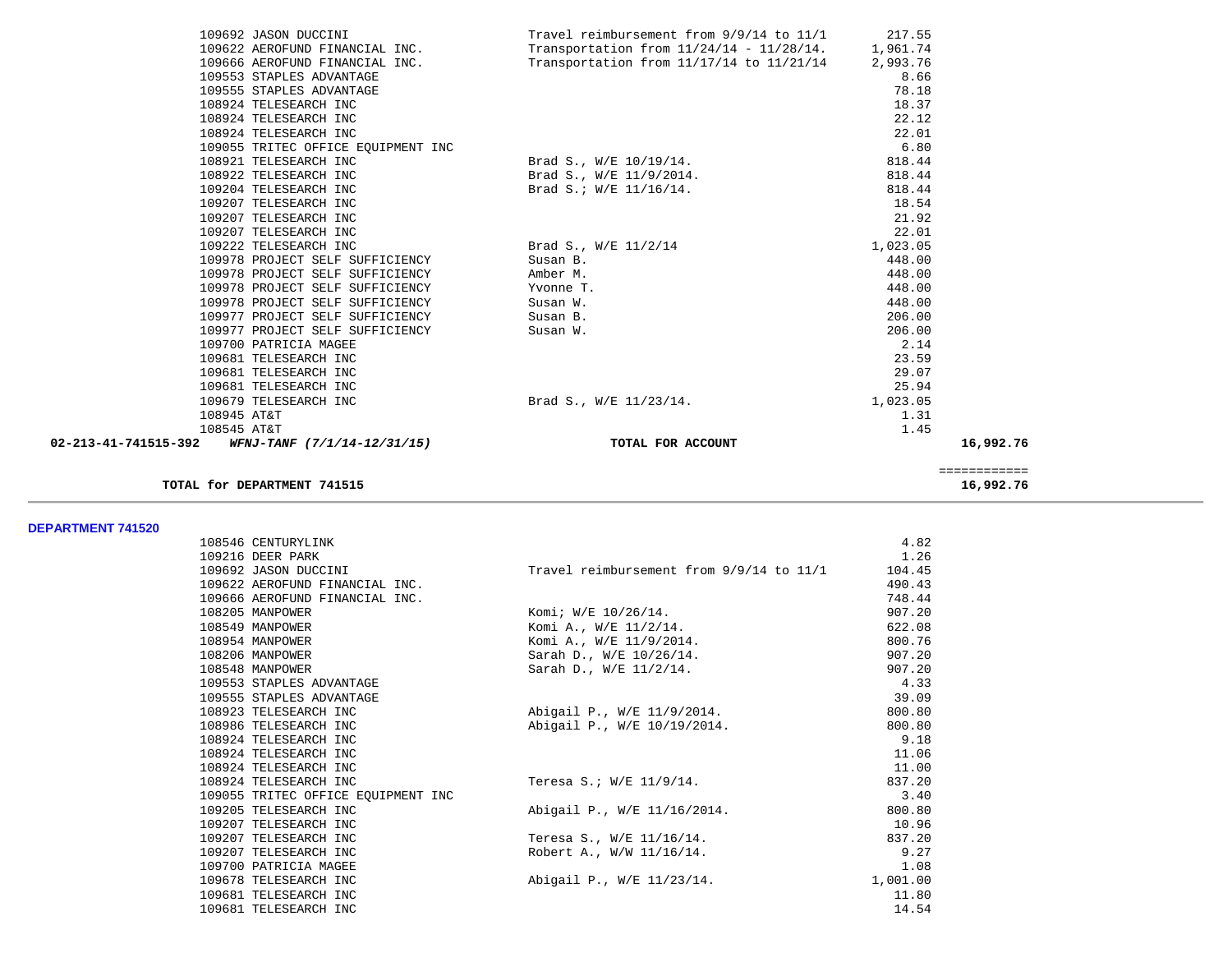|                          | 109681 TELESEARCH INC                                                       |                                                               | 12.97     |                           |  |
|--------------------------|-----------------------------------------------------------------------------|---------------------------------------------------------------|-----------|---------------------------|--|
|                          | 109681 TELESEARCH INC                                                       | Teresa S.; W/E 11/23/14.                                      | 1,046.50  |                           |  |
|                          | 108945 AT&T                                                                 |                                                               | 0.66      |                           |  |
|                          | 108545 AT&T                                                                 |                                                               | 0.73      |                           |  |
|                          | 109066 MANPOWER                                                             | Komi A., W/E 11/16/14.                                        | 725.76    |                           |  |
|                          | 108953 MANPOWER                                                             | Sarah D., W/E 11/9/14.                                        | 725.76    |                           |  |
|                          | 109065 MANPOWER                                                             | Sarah D., W/E 11/16/14.                                       | 725.76    |                           |  |
| 02-213-41-741520-392     | WFNJ-GENERAL ASSISTANCE(7/1/14-12/31/15)                                    | TOTAL FOR ACCOUNT                                             |           | 13,935.49                 |  |
|                          | TOTAL for DEPARTMENT 741520                                                 |                                                               |           | ============<br>13,935.49 |  |
|                          |                                                                             |                                                               |           |                           |  |
| <b>WIA: Youth</b>        |                                                                             |                                                               |           |                           |  |
|                          | 110008 NJDOL                                                                | Reimbursement of excess cash-on-hand.                         | 61,739.00 |                           |  |
| 02-118-03-742020-888     | WIA: YOUTH                                                                  | TOTAL FOR ACCOUNT                                             |           | 61,739.00                 |  |
|                          |                                                                             |                                                               |           | ============              |  |
|                          | TOTAL for WIA: Youth                                                        |                                                               |           | 61,739.00                 |  |
| <b>DEPARTMENT 742505</b> |                                                                             |                                                               |           |                           |  |
|                          | 108546 CENTURYLINK                                                          |                                                               | 72.32     |                           |  |
|                          | 109660 COUNTY OF MORRIS                                                     | Rent for 30 Schuyler Pl. from 7/1/2013-6                      | 17,927.00 |                           |  |
|                          | 109216 DEER PARK                                                            |                                                               | 18.96     |                           |  |
|                          | 110009 WARREN COUNTY TECHNICAL SCHOOL                                       | Teresa F.                                                     | 800.00    |                           |  |
|                          | 109661 MILLENNIUM SOLUTION FOCUS                                            | Julia B.                                                      | 3,200.00  |                           |  |
|                          | 109553 STAPLES ADVANTAGE                                                    |                                                               | 64.93     |                           |  |
|                          | 109555 STAPLES ADVANTAGE                                                    |                                                               | 586.37    |                           |  |
|                          | 108924 TELESEARCH INC                                                       |                                                               | 137.75    |                           |  |
|                          | 108924 TELESEARCH INC                                                       |                                                               | 165.90    |                           |  |
|                          | 108924 TELESEARCH INC                                                       |                                                               | 165.06    |                           |  |
|                          | 109055 TRITEC OFFICE EQUIPMENT INC                                          |                                                               | 51.00     |                           |  |
|                          | 109207 TELESEARCH INC                                                       |                                                               | 139.01    |                           |  |
|                          | 109207 TELESEARCH INC                                                       |                                                               | 164.42    |                           |  |
|                          | 109207 TELESEARCH INC                                                       |                                                               | 165.06    |                           |  |
|                          | 110111 NATIONAL FUEL OIL INC.                                               | FUEL CHARGES NOVEMBER 2014                                    | 22.45     |                           |  |
|                          | 109700 PATRICIA MAGEE                                                       |                                                               | 16.04     |                           |  |
|                          | 109681 TELESEARCH INC                                                       |                                                               | 176.93    |                           |  |
|                          | 109681 TELESEARCH INC                                                       |                                                               | 218.03    |                           |  |
|                          | 109681 TELESEARCH INC                                                       |                                                               | 194.54    |                           |  |
|                          | 108945 AT&T                                                                 |                                                               | 9.83      |                           |  |
|                          | 108545 AT&T                                                                 |                                                               | 10.89     |                           |  |
|                          | 110264 NISIVOCCIA, LLP<br>02-213-41-742505-391 WIA ADULT $(7/1/13-6/30/15)$ | PROFESSIONAL FEES-SINGLE AUDIT GRANTS DA<br>TOTAL FOR ACCOUNT | 1,100.00  | 25,406.49                 |  |
|                          |                                                                             |                                                               |           |                           |  |
|                          | TOTAL for DEPARTMENT 742505                                                 |                                                               |           | ============<br>25,406.49 |  |
|                          |                                                                             |                                                               |           |                           |  |
| DEPARTMENT 742510        |                                                                             |                                                               |           |                           |  |
|                          | 108546 CENTURYLINK                                                          | 310372742 - 973-383-1048; bill dated                          | 127.77    |                           |  |
|                          | 109660 COUNTY OF MORRIS                                                     |                                                               | 58,208.00 |                           |  |
|                          | 109216 DEER PARK                                                            | $0434508545$ $10/15/14-11/14/14$ - Oct.-No                    | 33.50     |                           |  |
|                          | 109979 M.C. SCHOOL OF TECHNOLOGY                                            | John C.                                                       | 800.00    |                           |  |
|                          | 109553 STAPLES ADVANTAGE                                                    | headset, sanitizer, pad.                                      | 114.70    |                           |  |
|                          | 109555 STAPLES ADVANTAGE                                                    | Office supplies for ETS.                                      | 1,035.91  |                           |  |
|                          | 108924 TELESEARCH INC                                                       | Robert A., W/E 11/9/14.                                       | 243.35    |                           |  |
|                          | 108924 TELESEARCH INC                                                       | Linda B., W/E 11/9/14.                                        | 293.09    |                           |  |
|                          | 108924 TELESEARCH INC                                                       | Lilly H., W/E 11/9/14.                                        | 291.61    |                           |  |
|                          | 109055 TRITEC OFFICE EQUIPMENT INC                                          | Fax Line not working.                                         | 90.10     |                           |  |

109055 TRITEC OFFICE EQUIPMENT INC Fax Line not working. 90.10<br>109207 TELESEARCH INC Robert A., W/E 11/16/14. 245.59 109207 TELESEARCH INC Robert A., W/E 11/16/14. 245.59

 $Linda B.,, W/E 11/16/14.$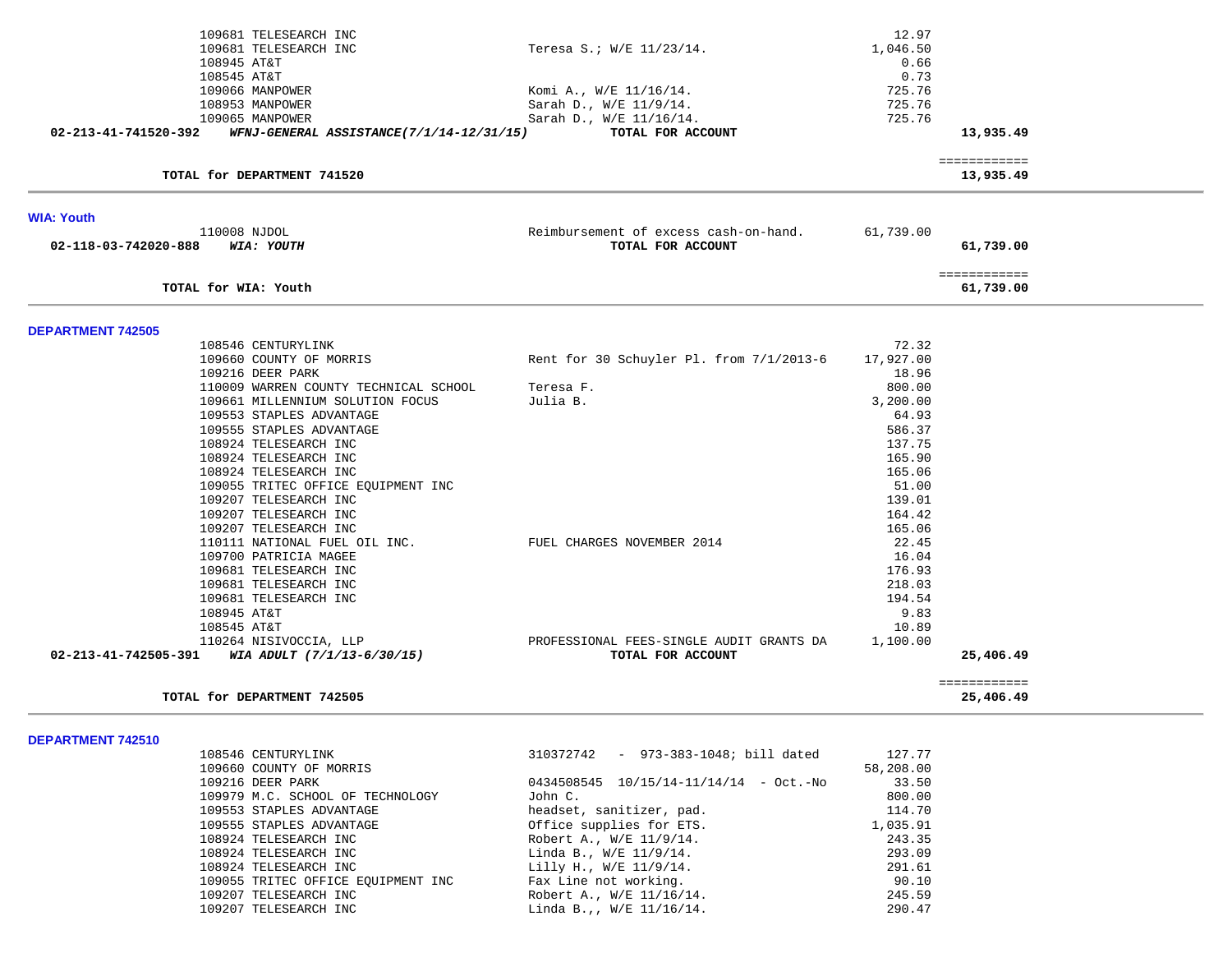| 109207 TELESEARCH INC<br>109673 NEW HORIZONS COMPUTER LEARNING<br>109700 PATRICIA MAGEE<br>109675 OUALITY & PRODUCTIVITY<br>109975 QUALITY & PRODUCTIVITY<br>109980 RUTGERS CENTER FOR CONTINUING<br>109976 RUTGERS CENTER FOR CONTINUING<br>110254 COUNTY OF MORRIS<br>109681 TELESEARCH INC<br>109681 TELESEARCH INC<br>109681 TELESEARCH INC<br>108945 AT&T<br>108545 AT&T<br>110264 NISIVOCCIA, LLP<br>02-213-41-742510-391 WIA DISLOCATED WORKER (7/1/13-6/30/15)                                                                                                                                                | Lilly H., W/E 11/16/14.<br>Kimberly V.<br>$11/24/14$ - travel<br>Dixon F.<br>John D.<br>Danielle V.<br>Steven R.<br>ALL OF DECEMBER 2014 METERED MAIL<br>Robert A., W/E 11/23/14.<br>Linda B., $W/E$ 11/23/14.<br>Lilly H., W/E 11/23/14.<br>1001-196-9846 Bill dated 11/1/2014, 90<br>PROFESSIONAL FEES-SINGLE AUDIT GRANTS DA<br>TOTAL FOR ACCOUNT | 291.61<br>800.00<br>28.34<br>500.00<br>800.00<br>2,688.00<br>519.00<br>263.44<br>312.56<br>385.17<br>343.67<br>17.37<br>19.25<br>2,600.00                                                              | 71,342.50                 |  |
|-----------------------------------------------------------------------------------------------------------------------------------------------------------------------------------------------------------------------------------------------------------------------------------------------------------------------------------------------------------------------------------------------------------------------------------------------------------------------------------------------------------------------------------------------------------------------------------------------------------------------|------------------------------------------------------------------------------------------------------------------------------------------------------------------------------------------------------------------------------------------------------------------------------------------------------------------------------------------------------|--------------------------------------------------------------------------------------------------------------------------------------------------------------------------------------------------------|---------------------------|--|
| TOTAL for DEPARTMENT 742510                                                                                                                                                                                                                                                                                                                                                                                                                                                                                                                                                                                           |                                                                                                                                                                                                                                                                                                                                                      |                                                                                                                                                                                                        | ============<br>71,342.50 |  |
| DEPARTMENT 742520                                                                                                                                                                                                                                                                                                                                                                                                                                                                                                                                                                                                     |                                                                                                                                                                                                                                                                                                                                                      |                                                                                                                                                                                                        |                           |  |
| 108546 CENTURYLINK<br>109660 COUNTY OF MORRIS<br>109216 DEER PARK<br>109652 LEIGH CARTER<br>109553 STAPLES ADVANTAGE<br>109555 STAPLES ADVANTAGE<br>108924 TELESEARCH INC<br>108924 TELESEARCH INC<br>108924 TELESEARCH INC<br>109055 TRITEC OFFICE EQUIPMENT INC<br>109207 TELESEARCH INC<br>109207 TELESEARCH INC<br>109207 TELESEARCH INC<br>109207 TELESEARCH INC<br>109314 NEWBRIDGE SERVICES INC<br>109700 PATRICIA MAGEE<br>109681 TELESEARCH INC<br>109681 TELESEARCH INC<br>109681 TELESEARCH INC<br>108945 AT&T<br>108545 AT&T<br>110264 NISIVOCCIA, LLP<br>02-213-41-742520-391 WIA YOUTH (7/1/13-6/30/15) | Travel from 11/6/14 to 11/20/14.<br>Melissa S.<br>PROFESSIONAL FEES-SINGLE AUDIT GRANTS DA<br>TOTAL FOR ACCOUNT                                                                                                                                                                                                                                      | 26.52<br>23,635.00<br>6.95<br>108.00<br>23.81<br>215.00<br>50.51<br>60.83<br>60.52<br>18.70<br>50.97<br>60.29<br>60.52<br>11.00<br>739.25<br>5.88<br>64.87<br>79.94<br>71.33<br>3.60<br>3.99<br>850.00 | 26,207.48                 |  |
| TOTAL for DEPARTMENT 742520                                                                                                                                                                                                                                                                                                                                                                                                                                                                                                                                                                                           |                                                                                                                                                                                                                                                                                                                                                      |                                                                                                                                                                                                        | ============<br>26,207.48 |  |
|                                                                                                                                                                                                                                                                                                                                                                                                                                                                                                                                                                                                                       |                                                                                                                                                                                                                                                                                                                                                      |                                                                                                                                                                                                        |                           |  |
| <b>DEPARTMENT 742605</b><br>110013 EDWARDS LEARNING CENTER                                                                                                                                                                                                                                                                                                                                                                                                                                                                                                                                                            | Kiana D.                                                                                                                                                                                                                                                                                                                                             | 2,400.00                                                                                                                                                                                               |                           |  |
| 110012 EDWARDS LEARNING CENTER                                                                                                                                                                                                                                                                                                                                                                                                                                                                                                                                                                                        | Michael T.                                                                                                                                                                                                                                                                                                                                           | 2,400.00                                                                                                                                                                                               |                           |  |
| 109991 EDWARDS LEARNING CENTER                                                                                                                                                                                                                                                                                                                                                                                                                                                                                                                                                                                        | Angelique W.                                                                                                                                                                                                                                                                                                                                         | 2,400.00                                                                                                                                                                                               |                           |  |
| 110010 EDWARDS LEARNING CENTER                                                                                                                                                                                                                                                                                                                                                                                                                                                                                                                                                                                        | Susanne J.                                                                                                                                                                                                                                                                                                                                           | 2,400.00                                                                                                                                                                                               |                           |  |
| 109785 RUTGERS CENTER FOR CONTINUING<br>02-213-41-742605-391<br>WIA ADULT (7/1/14-6/30/16)                                                                                                                                                                                                                                                                                                                                                                                                                                                                                                                            | Wilfredo R.<br>TOTAL FOR ACCOUNT                                                                                                                                                                                                                                                                                                                     | 729.00                                                                                                                                                                                                 | 10,329.00                 |  |
| TOTAL for DEPARTMENT 742605                                                                                                                                                                                                                                                                                                                                                                                                                                                                                                                                                                                           |                                                                                                                                                                                                                                                                                                                                                      |                                                                                                                                                                                                        | ============<br>10,329.00 |  |

110020 HUDSON BIOPHARMA Yan D.; Dates: 9/27/14 to 10/17/14. 1,100.00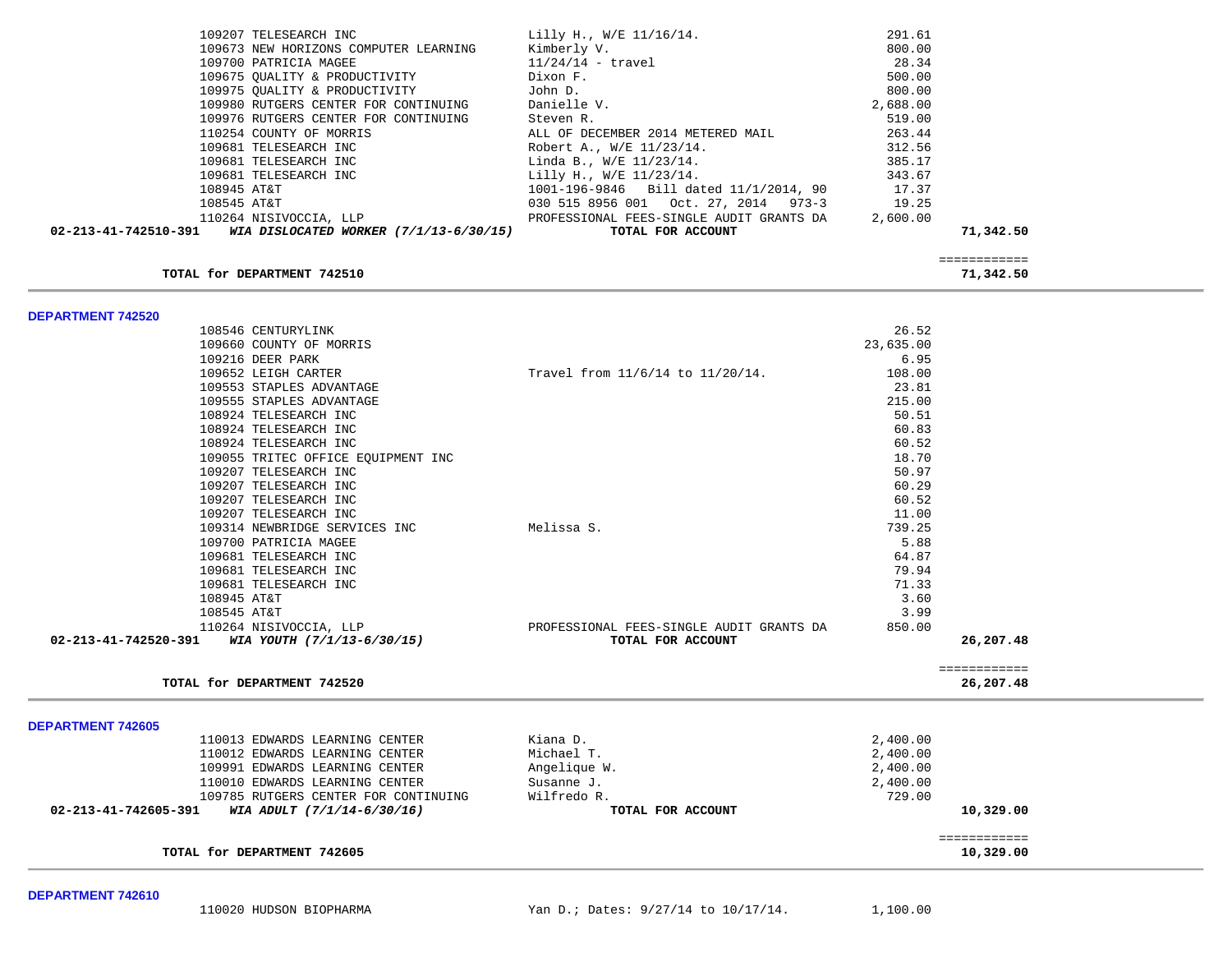| 02-213-41-742610-391           | 109782 CLINICAL RESEARCH ACADEMY<br>109974 RUTGERS CENTER FOR CONTINUING<br>WIA DISLOCATED WORKER (7/1/14-6/30/16) | Hailin W.<br>Maria P.<br>TOTAL FOR ACCOUNT                                           | 3,200.00<br>2,076.00 | 6,376.00                  |
|--------------------------------|--------------------------------------------------------------------------------------------------------------------|--------------------------------------------------------------------------------------|----------------------|---------------------------|
|                                | TOTAL for DEPARTMENT 742610                                                                                        |                                                                                      |                      | ============<br>6,376.00  |
| <b>DEPARTMENT 742620</b>       |                                                                                                                    |                                                                                      |                      |                           |
|                                | 109676 PROJECT SELF SUFFICIENCY                                                                                    | Kristle L.; Y3-001                                                                   | 3,505.00             |                           |
| 02-213-41-742620-391           | 109676 PROJECT SELF SUFFICIENCY<br>WIA YOUTH (7/1/14-6/30/16)                                                      | Alyssa C., Y3-002<br>TOTAL FOR ACCOUNT                                               | 1,803.00             | 5,308.00                  |
|                                | TOTAL for DEPARTMENT 742620                                                                                        |                                                                                      |                      | ============<br>5,308.00  |
| <b>SCP: Family Court</b>       |                                                                                                                    |                                                                                      |                      |                           |
|                                | 109888 FAMILY INTERVENTION<br>109888 FAMILY INTERVENTION                                                           | TOTAL FCIU CONTRACT FOR FEDERAL FY MONTH<br>TOTAL STABILIZATION CONTRACT SERVICES FO | 6,784.00<br>235.00   |                           |
|                                | 109888 FAMILY INTERVENTION                                                                                         | TOTAL ADOLESCENT GROUP CONTRACT FOR OCT.                                             | 75.00                |                           |
| 02-213-41-752415-392           | $SCP - FAMILY COURT(1/1/14-12/31/14)$                                                                              | TOTAL FOR ACCOUNT                                                                    |                      | 7,094.00                  |
|                                | TOTAL for SCP: Family Court                                                                                        |                                                                                      |                      | ============<br>7,094.00  |
| <b>DEPARTMENT 752420</b>       |                                                                                                                    |                                                                                      |                      |                           |
|                                | 109882 BIG BROTHERS BIG SISTERS OF<br>109886 CHILDREN ON THE GREEN                                                 | SERVICES PROVIVED FOR THE MONTH OF OCTOB<br>310 hours teen employment & Training hou | 2,188.00<br>2,557.50 |                           |
|                                | 109886 CHILDREN ON THE GREEN                                                                                       | 46 hours trainer @ \$46.00 an hour                                                   | 2,116.00             |                           |
|                                | 109886 CHILDREN ON THE GREEN                                                                                       | Food supplies                                                                        | 574.50               |                           |
| 02-213-41-752420-392           | 109881 THE EDUCATIONAL CENTER<br>SCP-PROGRAM SERVICES (1/1/14-12/31/14)                                            | TEC has provided 16 students with 26 com<br>TOTAL FOR ACCOUNT                        | 15,840.00            | 23,276.00                 |
|                                | TOTAL for DEPARTMENT 752420                                                                                        |                                                                                      |                      | ============<br>23,276.00 |
|                                |                                                                                                                    |                                                                                      |                      |                           |
| <b>DEPARTMENT 752425</b>       |                                                                                                                    |                                                                                      |                      |                           |
|                                | 109956 LONGFELLOWS SANDWICH DELI<br>109956 LONGFELLOWS SANDWICH DELI                                               | REFRESHMENTS FOR YSAC NOVEMBER 2014 MEET<br>BOTTLES OF WATER                         | 17.50<br>12.50       |                           |
|                                | 109956 LONGFELLOWS SANDWICH DELI                                                                                   | REFRESHMENTS FOR OCTOBER 2014 YSAC MEETI                                             | 17.50                |                           |
|                                | 109956 LONGFELLOWS SANDWICH DELI                                                                                   | BOTTLES OF WATER                                                                     | 12.50                |                           |
| 02-213-41-752425-392           | 109961 UMDNJ-UBHC-BRTI TCR<br>SCP-PROGRAM MANAGEMENT (1/1/14-12/31/14)                                             | NJ SYSTEM OF CARE STATEWIDE CONFERENCE O<br>TOTAL FOR ACCOUNT                        | 55.00                | 115.00                    |
|                                | TOTAL for DEPARTMENT 752425                                                                                        |                                                                                      |                      | ============<br>115.00    |
| <b>Juvenile Accountability</b> |                                                                                                                    |                                                                                      |                      |                           |
|                                | 109887 M.C. JUVENILE DETENTION CENTER                                                                              | SERVICES FOR THE MORRIS COUNTY DETENTION                                             | 1,259.00             |                           |
| 02-213-41-756405-391           | 109887 M.C. JUVENILE DETENTION CENTER<br>JUVENILE ACCOUNTABILITY(1/1/14-12/31/14)                                  | SERVICES FOR THE MORRIS COUNTY DETENTION<br>TOTAL FOR ACCOUNT                        | 1,259.00             | 2,518.00                  |
|                                | TOTAL for Juvenile Accountability                                                                                  |                                                                                      |                      | ============<br>2,518.00  |
| DEPARTMENT 758310              |                                                                                                                    |                                                                                      |                      |                           |

 109641 ELIZABETH A. JACOBSON Participant manuals for Mental Health Fi 373.75 109641 ELIZABETH A. JACOBSON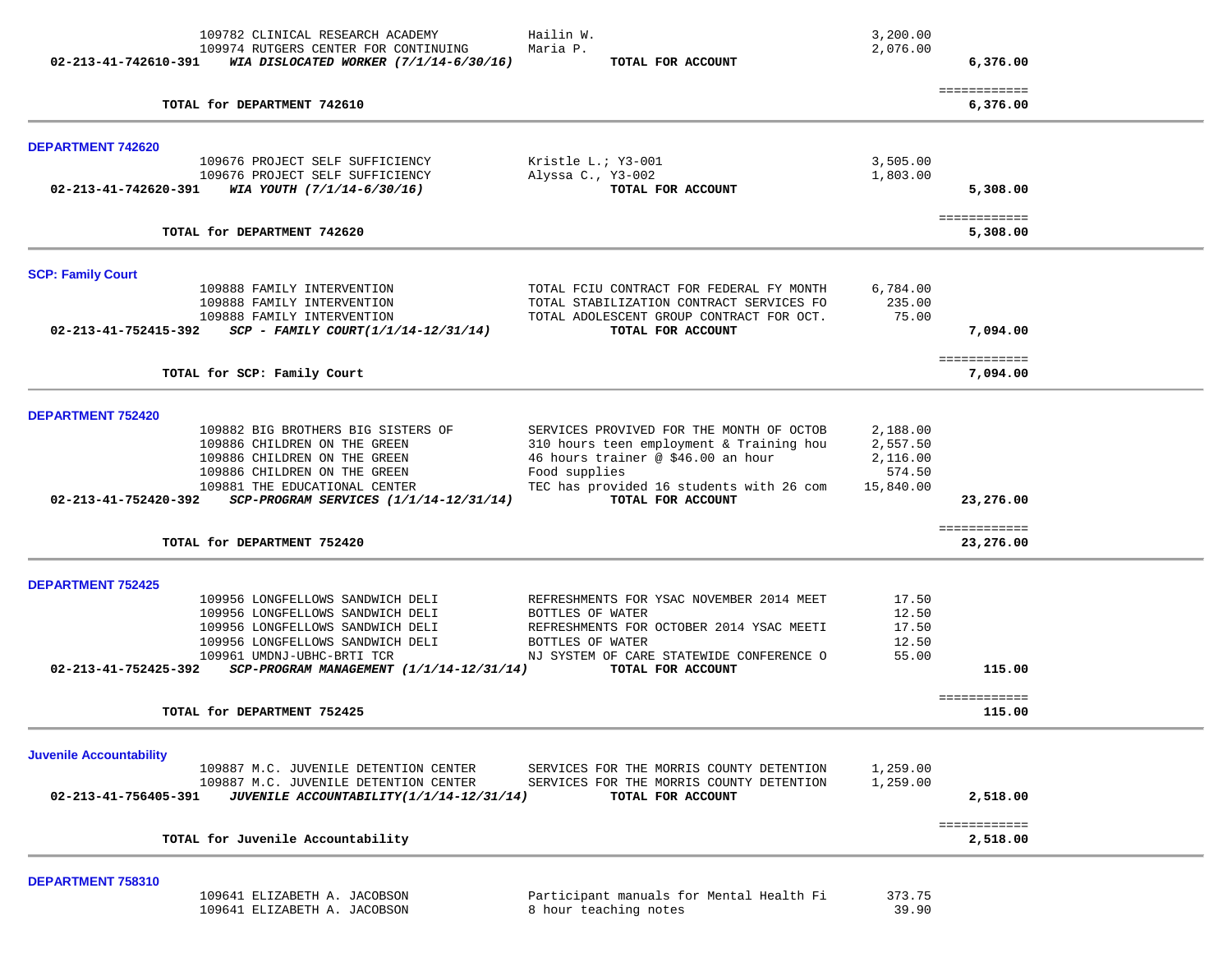| 109641 ELIZABETH A. JACOBSON                                                       | Flash drive with handouts                                              | 19.95            |                          |
|------------------------------------------------------------------------------------|------------------------------------------------------------------------|------------------|--------------------------|
| 109641 ELIZABETH A. JACOBSON                                                       | English & Spanish DVD with film clips                                  | 14.95            |                          |
| 109641 ELIZABETH A. JACOBSON                                                       | pens                                                                   | 50.00            |                          |
| 109641 ELIZABETH A. JACOBSON                                                       | shipping and handling                                                  | 35.26            |                          |
| 109114 STAPLES ADVANTAGE                                                           | ITEM 263431 ORANGE GLOSSY FOLDERS 300                                  | 450.00           |                          |
| 02-213-41-758310-394<br>MUNICIPAL ALLIANCE (1/1/13-12/31/14)                       | TOTAL FOR ACCOUNT                                                      |                  | 983.81                   |
|                                                                                    |                                                                        |                  | ============             |
| TOTAL for DEPARTMENT 758310                                                        |                                                                        |                  | 983.81                   |
| DEPARTMENT 758510                                                                  |                                                                        |                  |                          |
| 109859 CHARTWELLS DINING SERVICES                                                  | 17329 Food for Youth Leadership Summit                                 | 900.00           |                          |
| 109671 STEPHEN NEBESNI                                                             | 10/14/14 REIMBURSEMENT FOR BALLOONS, FOR                               | 46.20            |                          |
| 109645 SODEXO INC & AFFILIATES                                                     | Food for quarterly Alliance meeting on 1                               | 243.25           |                          |
| 109642 SKYLANDS AT RANDOLPH                                                        | Portion of Opiate Conference on 11/12/20                               | 6,000.00         |                          |
| 02-213-41-758510-392<br><b>MUNICIPAL ALLIANCE (7/1/14-6/30/15)</b>                 | TOTAL FOR ACCOUNT                                                      |                  | 7,189.45                 |
|                                                                                    |                                                                        |                  | ============             |
| TOTAL for DEPARTMENT 758510                                                        |                                                                        |                  | 7,189.45                 |
| DEPARTMENT 783410                                                                  |                                                                        |                  |                          |
| 105577 FLEMINGTON DEPARTMENT STORE INC.                                            | Unisex Full Drawstring Pant 2XL                                        | 122.34           |                          |
| 105577 FLEMINGTON DEPARTMENT STORE INC.                                            | Unisex Full Drawstring Pant-L                                          | 392.48           |                          |
| 105577 FLEMINGTON DEPARTMENT STORE INC.                                            | Unisex Full Drawstring Pant-M                                          | 392.48           |                          |
| 105577 FLEMINGTON DEPARTMENT STORE INC.                                            | Unisex Full Drawstring Pant-S                                          | 392.48           |                          |
| 105577 FLEMINGTON DEPARTMENT STORE INC.                                            | Unisex Full Drawstring- XL                                             | 214.08           |                          |
| 105577 FLEMINGTON DEPARTMENT STORE INC.                                            | 3-Pocket Unisex V-Neck Top                                             | 291.72           |                          |
| 105577 FLEMINGTON DEPARTMENT STORE INC.                                            | 3-Pocket Unisex V-Top-M                                                | 291.72           |                          |
| 105577 FLEMINGTON DEPARTMENT STORE INC.                                            | 3-Pocket Unisex V-Top -L                                               | 291.72           |                          |
| 105577 FLEMINGTON DEPARTMENT STORE INC.                                            | 3-Pocket Unisex V-top -XL                                              | 159.12           |                          |
| 105577 FLEMINGTON DEPARTMENT STORE INC.                                            | Hanes Crewneck Sweat Shirt                                             | 111.84           |                          |
| 105577 FLEMINGTON DEPARTMENT STORE INC.                                            | Hanes Crewneck Sweatshirt -M                                           | 111.84           |                          |
| 105577 FLEMINGTON DEPARTMENT STORE INC.                                            | Hanes Crewneck Sweatshirt-L                                            | 167.76           |                          |
| 105577 FLEMINGTON DEPARTMENT STORE INC.                                            | Hanes Crewneck Sweatshirt -XL                                          | 111.84           |                          |
| 105577 FLEMINGTON DEPARTMENT STORE INC.                                            | Hanes Crewneck Sweatshirt-2XL                                          | 70.02            |                          |
| 105577 FLEMINGTON DEPARTMENT STORE INC.                                            | UA Still Gotta Have It Bra -S                                          | 299.88           |                          |
| 105577 FLEMINGTON DEPARTMENT STORE INC.                                            | UA Still Gotta Have It Bra -M                                          | 299.88           |                          |
| 105577 FLEMINGTON DEPARTMENT STORE INC.                                            | UA Still Gotta Have It Bra -LG                                         | 299.88<br>299.88 |                          |
| 105577 FLEMINGTON DEPARTMENT STORE INC.<br>105577 FLEMINGTON DEPARTMENT STORE INC. | UA Still Gotta Have It Bra -XL<br>Short Sleeve Heavy Weight Crew Tee-M | 133.28           |                          |
| 105577 FLEMINGTON DEPARTMENT STORE INC.                                            | Short Sleeve Heavyweight Crew Nexk Tee-L                               | 133.28           |                          |
| 105577 FLEMINGTON DEPARTMENT STORE INC.                                            | Short Sleeve Heavyweight Crew Tee-XL                                   | 114.24           |                          |
| 105577 FLEMINGTON DEPARTMENT STORE INC.                                            | Short Sleeve Heavyweight Crew Neck Tee -                               | 114.24           |                          |
| 105577 FLEMINGTON DEPARTMENT STORE INC.                                            | 3793 MX-1 Sock 2-Pack                                                  | 183.84           |                          |
| 02-213-41-783410-391<br>SART/SANE PROGRAM(10/1/13-9/30/14)                         | TOTAL FOR ACCOUNT                                                      |                  | 4,999.84                 |
|                                                                                    |                                                                        |                  | ============             |
| TOTAL for DEPARTMENT 783410                                                        |                                                                        |                  | 4,999.84                 |
| <b>DEPARTMENT 784505</b>                                                           |                                                                        |                  |                          |
| 107559 GEN-EL SAFETY & INDUSTRIAL                                                  | Personal Protective equipment per attach                               | 4,677.18         |                          |
| FFY13 HOMELAND SECURITY (9/1/13-8/31/15)<br>02-213-41-784505-391                   | TOTAL FOR ACCOUNT                                                      |                  | 4,677.18                 |
| TOTAL for DEPARTMENT 784505                                                        |                                                                        |                  | ============<br>4,677.18 |
|                                                                                    |                                                                        |                  |                          |

Urban Areas Security Initiativ<br>103890 R & J CONTROL, INC.

69991 Generator maintenance per attached Quote 2,498.00<br>TOTAL FOR ACCOUNT  **02-213-41-784530-391** *FFY13 UASI (9/1/13-8/31/15)* **TOTAL FOR ACCOUNT 2,498.00**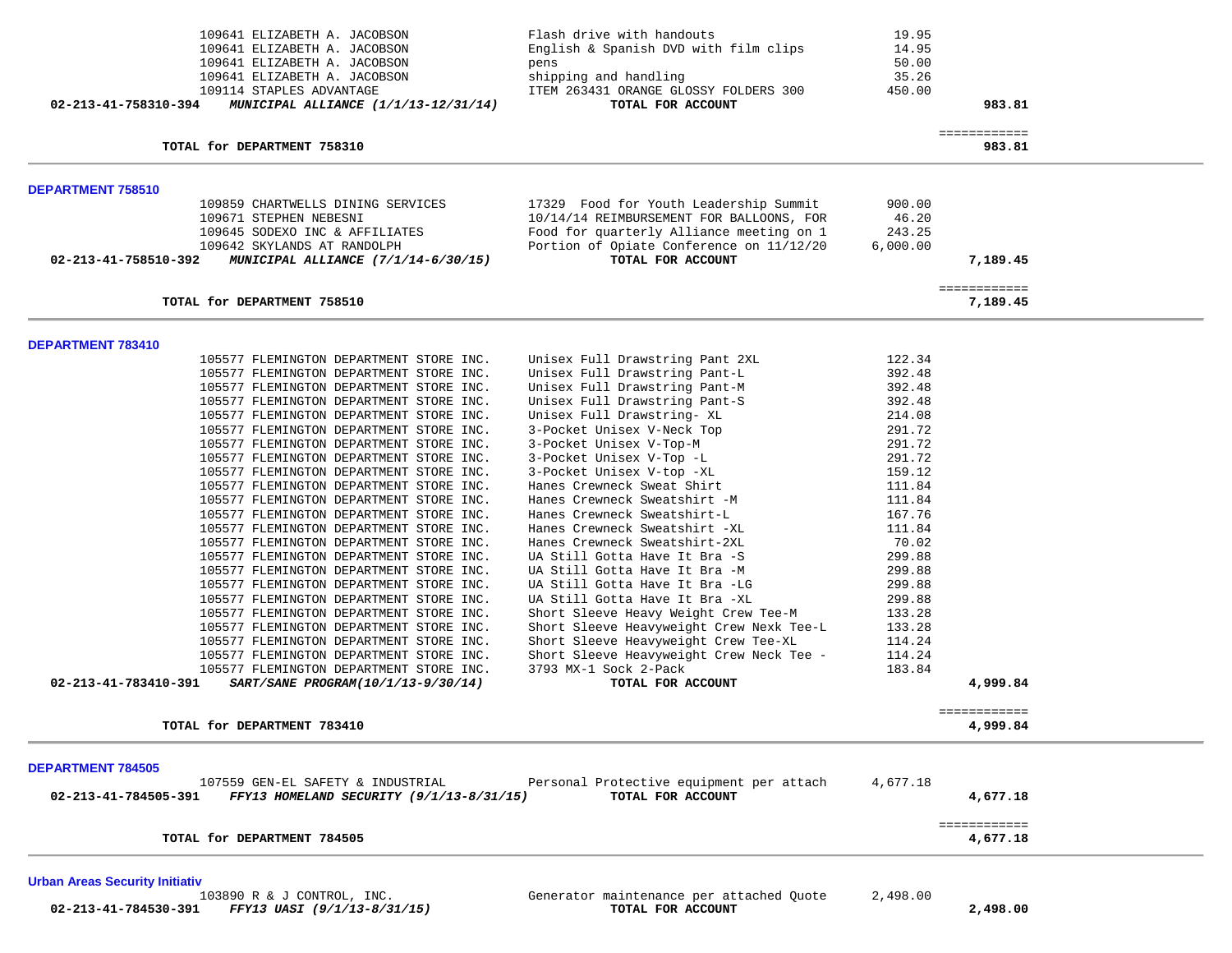| TOTAL for Urban Areas Security Initiativ                                                                                                                                                                                                      |                         | ============<br>2,498.00   |  |
|-----------------------------------------------------------------------------------------------------------------------------------------------------------------------------------------------------------------------------------------------|-------------------------|----------------------------|--|
| <b>MAPS</b><br>110111 NATIONAL FUEL OIL INC.<br>FUEL CHARGES NOVEMBER 2014                                                                                                                                                                    | 4,262.56                |                            |  |
| 02-213-41-786405-392 MAPS $(1/1/14-12/31/14)$<br>TOTAL FOR ACCOUNT                                                                                                                                                                            |                         | 4,262.56                   |  |
| TOTAL for MAPS                                                                                                                                                                                                                                |                         | ============<br>4,262.56   |  |
| <b>FY08 SCAAP</b>                                                                                                                                                                                                                             |                         |                            |  |
| 108173 ATLANTIC HEALTH SYSTEM<br>MEDICAL CARE FOR J.FLETCHER DATED 10.12.<br>CAMERA SECURITY SYSTEM UPGRADE DATED 7.3<br>108181 GRAINGER<br>02-213-41-806815-391 FY08 SCAAP FEDERAL SHARE<br>TOTAL FOR ACCOUNT                                | 5,052.55<br>106,983.20  | 112,035.75                 |  |
| TOTAL for FY08 SCAAP                                                                                                                                                                                                                          |                         | ============<br>112,035.75 |  |
| <b>General Operating Support</b><br>106938 MORRIS COUNTY TOURISM BUREAU<br>2014 Re-grant Final Pymt (20% of total a                                                                                                                           | 533.00                  |                            |  |
| GENERAL OPERATING SPPRT(7/1/13-6/30/14)<br>TOTAL FOR ACCOUNT<br>02-213-41-860405-392                                                                                                                                                          |                         | 533.00                     |  |
| TOTAL for General Operating Support                                                                                                                                                                                                           |                         | ============<br>533.00     |  |
| <b>DEPARTMENT 864405</b>                                                                                                                                                                                                                      |                         |                            |  |
| 109860 WATERS, MCPHERSON, MCNEILL, P.C. Randolph Town Center Assoc.<br>02-213-41-864405-391 CR 617/STP-0350(106)ROW(6/27/12-6/27/14)<br>TOTAL FOR ACCOUNT                                                                                     | 1,548.00                | 1,548.00                   |  |
| TOTAL for DEPARTMENT 864405                                                                                                                                                                                                                   |                         | ============<br>1,548.00   |  |
| <b>DEPARTMENT 864505</b>                                                                                                                                                                                                                      |                         |                            |  |
| Replacement of Bi County Bridge No. 1401<br>110208 KONKUS CORPORATION<br>Replacement of Newburgh Road Bridge 1401<br>110246 KONKUS CORPORATION<br>TOTAL FOR ACCOUNT<br>02-213-41-864505-391 NWBRGH RD STP-C00S(211)(9/11/12-9/11/15)          | 295,335.26<br>32,828.05 | 328,163.31                 |  |
| 110098 GREENMAN PEDERSEN INC<br>Construction/Inspection/Resident Enginee<br>Professional Engineering Construction su<br>110169 CHERRY WEBER & ASSOC. PC<br>TOTAL FOR ACCOUNT<br>02-213-41-864505-392 NWBRGH RD STP-C00S(211)(9/11/12-9/11/15) | 28, 216.50<br>1,693.13  | 29,909.63                  |  |
| TOTAL for DEPARTMENT 864505                                                                                                                                                                                                                   |                         | ============<br>358,072.94 |  |
| DEPARTMENT 864510                                                                                                                                                                                                                             |                         |                            |  |
| Replacement of Bridge No. 1400-832 on Be<br>109663 RITACCO CONSTRUCTION INC<br>02-213-41-864510-391<br>STP-C00S(242)(9/11/12-9/11/15)<br>TOTAL FOR ACCOUNT                                                                                    | 95,252.03               | 95,252.03                  |  |
| 110171 T.Y. LIN INTERNATIONAL<br>Construction Support for Berkshire Valle<br>02-213-41-864510-392<br>STP-C00S(242)(9/11/12-9/11/15)<br>TOTAL FOR ACCOUNT                                                                                      | 2,637.97                | 2,637.97                   |  |
| TOTAL for DEPARTMENT 864510                                                                                                                                                                                                                   |                         | ============<br>97,890.00  |  |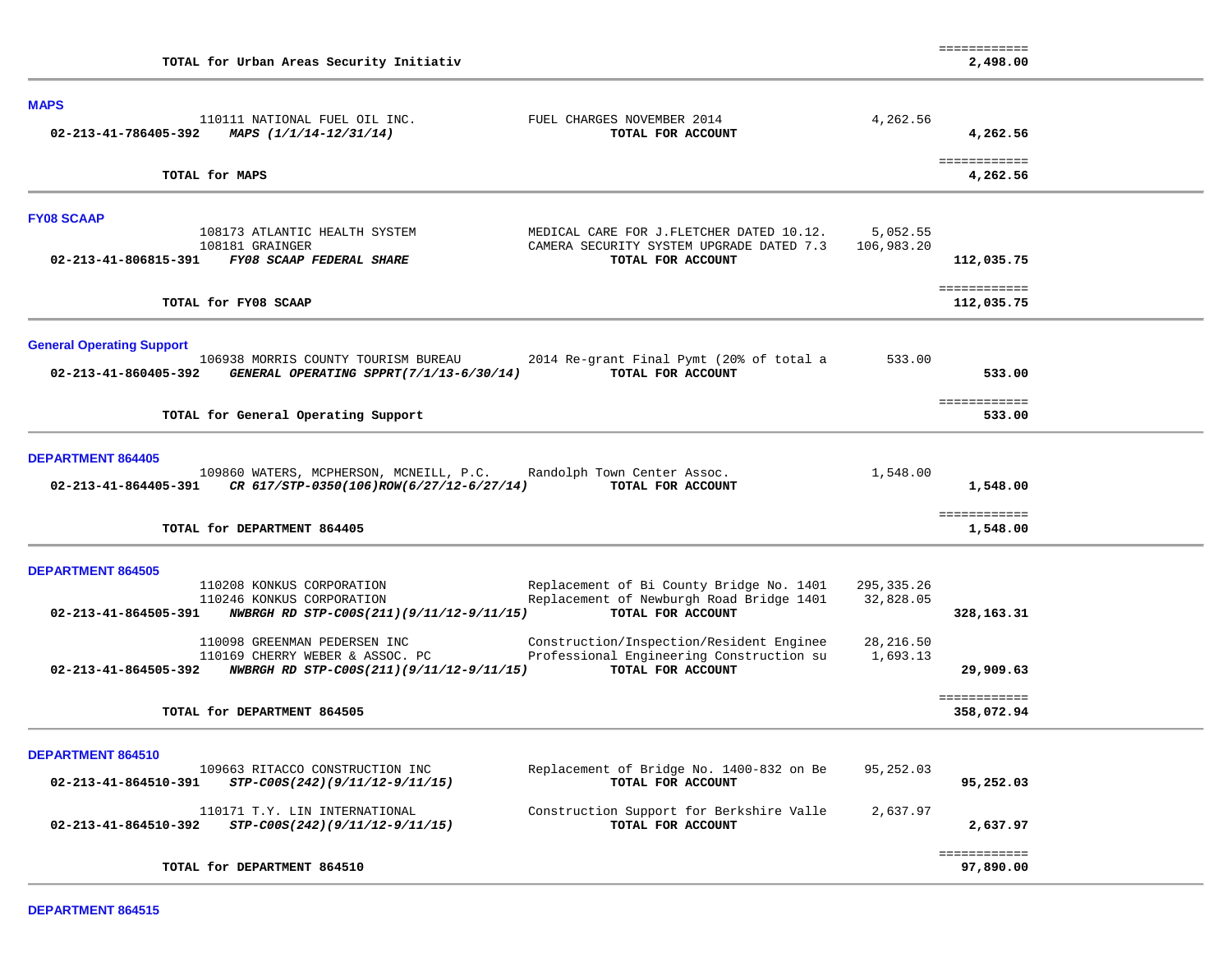| 110209 KONKUS CORPORATION<br>02-213-41-864515-391<br>UNIONSCHL/STP-C00S(337)(9/11/12-9/11/15) | Replacement of Union Schoolhouse Road Br<br>TOTAL FOR ACCOUNT                        | 389,658.66              | 389,658.66                 |  |
|-----------------------------------------------------------------------------------------------|--------------------------------------------------------------------------------------|-------------------------|----------------------------|--|
| 110079 HATCH MOTT MACDONALD, LLC<br>110099 CHRISTOPHER P STATILE PA                           | Construction Support Services for Morris<br>Construction Services for the Replacemen | 21, 313.49<br>22,037.50 |                            |  |
| 02-213-41-864515-392<br>UNIONSCHL/STP-C00S(337)(9/11/12-9/11/15)                              | TOTAL FOR ACCOUNT                                                                    |                         | 43,350.99                  |  |
| TOTAL for DEPARTMENT 864515                                                                   |                                                                                      |                         | ============<br>433,009.65 |  |
|                                                                                               |                                                                                      |                         |                            |  |
|                                                                                               | <b>County Capital</b>                                                                |                         |                            |  |
| Analy dam condition,rehab dams                                                                |                                                                                      |                         |                            |  |
| 109719 CIVIL DYNAMICS INC                                                                     | CONSTRUCTION SUPPORT - AUG. 29-SEPT. 27, 2                                           | 9,661.30                |                            |  |
| 109719 CIVIL DYNAMICS INC                                                                     | CONSTRUCTION SUPPORT - SEPT.28-OCT.31, 2                                             | 13,102.80               |                            |  |
| 109718 CIVIL DYNAMICS INC                                                                     | CONSTRUCTION INSPECTION                                                              | 17,092.00               |                            |  |
| 109718 CIVIL DYNAMICS INC<br>04-216-55-953113-909<br>MISCELLANEOUS - OTHER                    | CONSTRUCTION INSPECTION & MONITORING<br>TOTAL FOR ACCOUNT                            | 12,750.00               |                            |  |
|                                                                                               |                                                                                      |                         | 52,606.10                  |  |
|                                                                                               |                                                                                      |                         | ============               |  |
| TOTAL for Analy dam condition, rehab dams                                                     |                                                                                      |                         | 52,606.10                  |  |
|                                                                                               |                                                                                      |                         |                            |  |
| <b>Bridge DesignConstr varCty Loc</b>                                                         |                                                                                      |                         |                            |  |
| 110208 KONKUS CORPORATION                                                                     |                                                                                      | 3,255.25                |                            |  |
| 04-216-55-953137-951<br>BUILDING & IMPROVEMENTS                                               | TOTAL FOR ACCOUNT                                                                    |                         | 3,255.25                   |  |
|                                                                                               |                                                                                      |                         | ============               |  |
| TOTAL for Bridge DesignConstr varCty Loc                                                      |                                                                                      |                         | 3,255.25                   |  |
|                                                                                               |                                                                                      |                         |                            |  |
| <b>FeasibilityStudy Wing CommCtr</b>                                                          |                                                                                      |                         |                            |  |
| 109607 CLEARY GIACOBBE ALFIERI &                                                              | legal services                                                                       | 72.00                   |                            |  |
| 04-216-55-953163-909<br>MISCELLANEOUS - OTHER                                                 | TOTAL FOR ACCOUNT                                                                    |                         | 72.00                      |  |
|                                                                                               |                                                                                      |                         | ============               |  |
| TOTAL for FeasibilityStudy Wing CommCtr                                                       |                                                                                      |                         | 72.00                      |  |
|                                                                                               |                                                                                      |                         |                            |  |
| <b>Rpl/Upgr Fire/Sprinkler Sys</b><br>110184 S.A. COMUNALE CO., INC                           | Morris County Parking GarageJob# 5569351                                             | 675.00                  |                            |  |
| 110193 S.A. COMUNALE CO., INC                                                                 | Morris County Parking GarageJob# 5569351                                             | 7,341.90                |                            |  |
| 108488 S.A. COMUNALE CO., INC                                                                 | Morris View, Quoted -add (2) heads Tick                                              | 3,478.00                |                            |  |
| 04-216-55-953181-951<br>BUILDING & IMPROVEMENTS                                               | TOTAL FOR ACCOUNT                                                                    |                         | 11,494.90                  |  |
|                                                                                               |                                                                                      |                         |                            |  |
| TOTAL for Rpl/Upgr Fire/Sprinkler Sys                                                         |                                                                                      |                         | 11,494.90                  |  |
|                                                                                               |                                                                                      |                         |                            |  |
| <b>Bridge DesignConst varCty Loc</b>                                                          |                                                                                      |                         |                            |  |
| 110122 WATERS, MCPHERSON, MCNEILL, P.C.<br>110206 KONKUS CORPORATION                          | Legal services<br>Replacement of Bridge No. 407 on Smith R                           | 1,322.80<br>50,791.19   |                            |  |
| 04-216-55-953184-951<br>BUILDING & IMPROVEMENTS                                               | TOTAL FOR ACCOUNT                                                                    |                         | 52,113.99                  |  |
|                                                                                               |                                                                                      |                         |                            |  |
| TOTAL for Bridge DesignConst varCty Loc                                                       |                                                                                      |                         | ============<br>52,113.99  |  |
|                                                                                               |                                                                                      |                         |                            |  |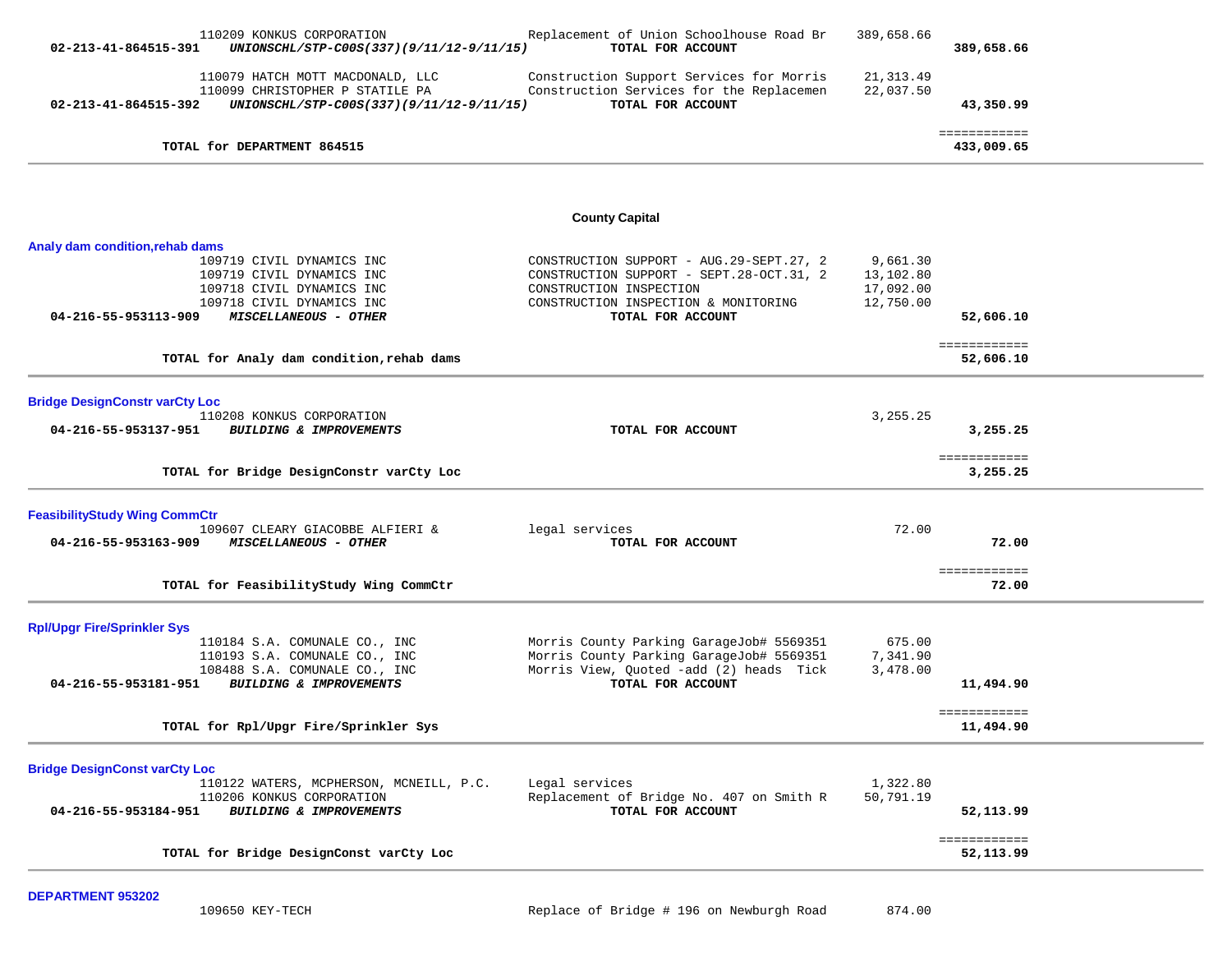| 110092 STONEFIELD ENGINEERING<br>109970 WATERS, MCPHERSON, MCNEILL, P.C.<br>109966 WATERS, MCPHERSON, MCNEILL, P.C.<br>ROAD RESURFACING/CONSTRUCTION/IMPRVMENTS<br>04-216-55-953202-909                                                                               | Intersection Improvements to South Salem<br>Air Products<br>Eminent domain<br>TOTAL FOR ACCOUNT                                                                     | 3,370.50<br>770.55<br>810.00                           | 5,825.05                         |  |
|-----------------------------------------------------------------------------------------------------------------------------------------------------------------------------------------------------------------------------------------------------------------------|---------------------------------------------------------------------------------------------------------------------------------------------------------------------|--------------------------------------------------------|----------------------------------|--|
| TOTAL for DEPARTMENT 953202                                                                                                                                                                                                                                           |                                                                                                                                                                     |                                                        | ============<br>5,825.05         |  |
| DEPARTMENT 953211<br>109662 WEBSTER PLUMBING &<br>04-216-55-953211-951 REPLACE PLUMBING FIXTURES - VAR FACIL                                                                                                                                                          | RE: SCHUYLER/ 11-13-14<br>TOTAL FOR ACCOUNT                                                                                                                         | 12.00                                                  | 12.00                            |  |
| TOTAL for DEPARTMENT 953211                                                                                                                                                                                                                                           |                                                                                                                                                                     |                                                        | ============<br>12.00            |  |
| <b>DEPARTMENT 953233</b><br>110211 TOMCO CONSTRUCTION<br>04-216-55-953233-951    COUNTY ROADWAY DRAINAGE IMPROVEMENTS                                                                                                                                                 | Drainage Improvements to County Route 69<br>TOTAL FOR ACCOUNT                                                                                                       | 26,701.13                                              | 26,701.13<br>============        |  |
| TOTAL for DEPARTMENT 953233                                                                                                                                                                                                                                           |                                                                                                                                                                     |                                                        | 26,701.13                        |  |
| <b>DEPARTMENT 953269</b><br>109863 WATERS, MCPHERSON, MCNEILL, P.C.<br>110175 KELLER & KIRKPATRICK<br>110170 CHERRY WEBER & ASSOC. PC<br>04-216-55-953269-909<br>BRIDGE DESIGN/CONSTR - VAR LOCATIONS<br>109663 RITACCO CONSTRUCTION INC<br>110209 KONKUS CORPORATION | John Drake<br>Construction Inspection - Clerk of the W<br>Clerk of the Works Agreement for Constru<br>TOTAL FOR ACCOUNT<br>Replacement of Union Schoolhouse Road Br | 12.00<br>20,696.00<br>7,632.00<br>2,025.00<br>1,190.00 | 28,340.00                        |  |
| 04-216-55-953269-951 BRIDGE DESIGN/CONSTR - VAR LOCATIONS                                                                                                                                                                                                             | TOTAL FOR ACCOUNT                                                                                                                                                   |                                                        | 3,215.00                         |  |
| TOTAL for DEPARTMENT 953269                                                                                                                                                                                                                                           |                                                                                                                                                                     |                                                        | ============<br>31,555.00        |  |
| DEPARTMENT 953270<br>109862 WATERS, MCPHERSON, MCNEILL, P.C.<br>109862 WATERS, MCPHERSON, MCNEILL, P.C.<br>ROAD DESIGN/CONSTRUC - VAR LOCATIONS<br>04-216-55-953270-909<br>TOTAL for DEPARTMENT 953270                                                                | Kahl Enterprises<br>Freedom Group<br>TOTAL FOR ACCOUNT                                                                                                              | 277.95<br>343.00                                       | 620.95<br>============<br>620.95 |  |
| <b>DEPARTMENT 953289</b><br>109336 SPEEDWELL ELECTRIC MOTORS<br>04-216-55-953289-951<br>REPLACE MOTORS, FANS, PUMPS-BLDGSGRNDS                                                                                                                                        | WO73824/ RE: A&R/ 11-12-14<br>TOTAL FOR ACCOUNT                                                                                                                     | 159.00                                                 | 159.00<br>============           |  |
| TOTAL for DEPARTMENT 953289                                                                                                                                                                                                                                           |                                                                                                                                                                     |                                                        | 159.00                           |  |
| <b>DEPARTMENT 953291</b><br>109649 BOSWELL ENGINEERING INC<br>110097 D.R. JOHNSON & ASSOCIATES, LLC<br>VAR ROADWAY DRAINAGE PROJ - PUBLIC WORKS<br>04-216-55-953291-909                                                                                               | Engineering Services for MC-101Sussex Tp<br>General Engineering Services for the Per<br>TOTAL FOR ACCOUNT                                                           | 538.76<br>1,396.84                                     | 1,935.60<br>============         |  |
| TOTAL for DEPARTMENT 953291                                                                                                                                                                                                                                           |                                                                                                                                                                     |                                                        | 1,935.60                         |  |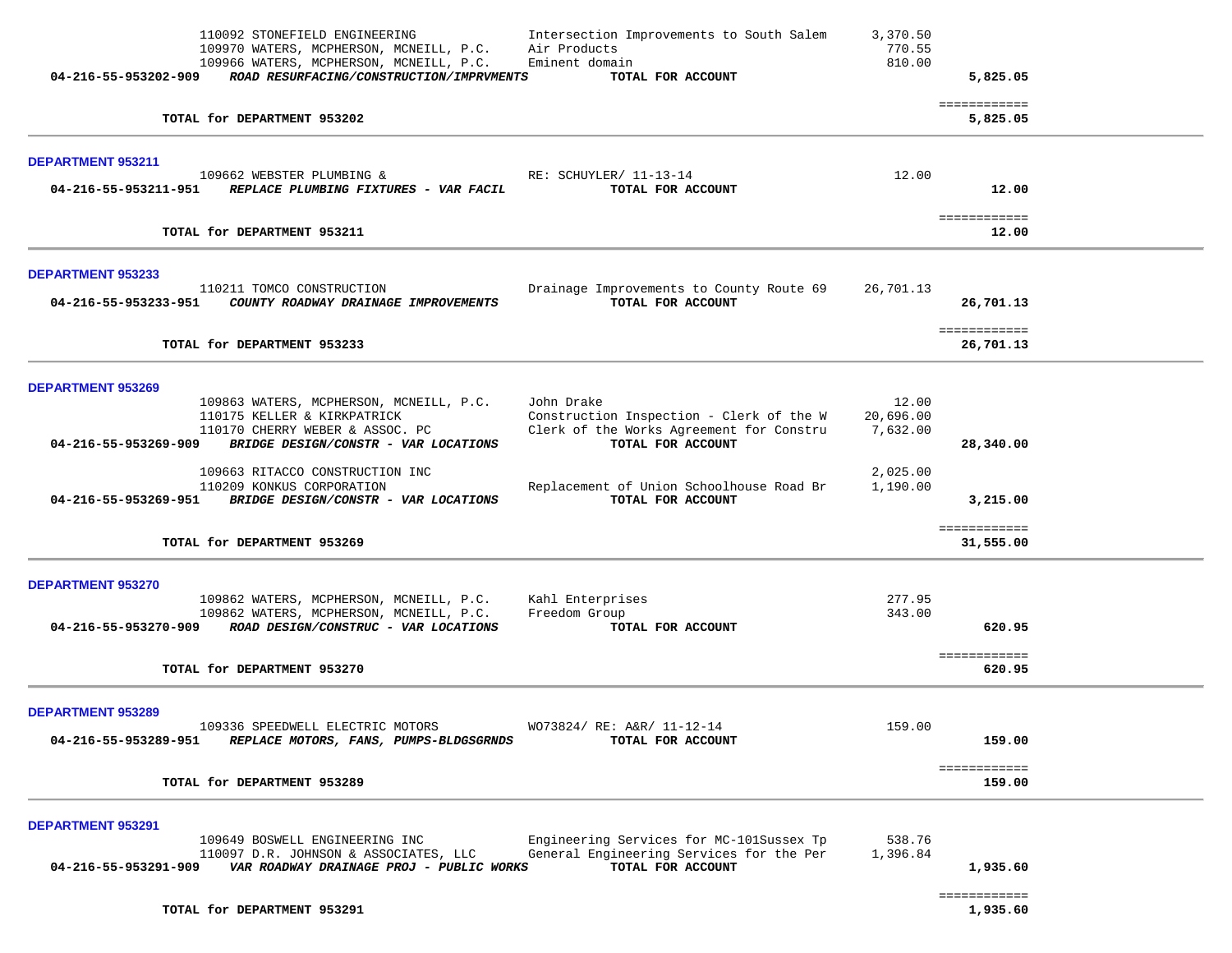| <b>DEPARTMENT 953294</b> |                                                               |                                                                                      |                    |                           |
|--------------------------|---------------------------------------------------------------|--------------------------------------------------------------------------------------|--------------------|---------------------------|
|                          | 107394 CONSOLIDATED STEEL                                     | RE: VOTING MACHINE/ 10-20-14                                                         | 7,290.00           |                           |
|                          | 109634 FACILITY SERVICES PARTNERS LLC RE: A&R/ 08-12-14       |                                                                                      | 1,310.08           |                           |
|                          | 04-216-55-953294-951 REPLACE LIGHTING/CEILINGS/ETC-BLDG&GRNDS | TOTAL FOR ACCOUNT                                                                    |                    | 8,600.08                  |
|                          | TOTAL for DEPARTMENT 953294                                   |                                                                                      |                    | ============<br>8,600.08  |
|                          |                                                               |                                                                                      |                    |                           |
| DEPARTMENT 953311        | 108968 TEMPAIR                                                | WO73048/ RE: CTY LIBRARY/ 09-30-14                                                   | 147.00             |                           |
|                          | 04-216-55-953311-951 RPLC MOTORS/PUMPS/FANS - BLDGSGRNDS      | TOTAL FOR ACCOUNT                                                                    |                    | 147.00                    |
|                          | TOTAL for DEPARTMENT 953311                                   |                                                                                      |                    | ============<br>147.00    |
|                          |                                                               |                                                                                      |                    |                           |
| DEPARTMENT 953314        |                                                               |                                                                                      |                    |                           |
|                          |                                                               | 110143 LS ENGINEERING ASSOCIATES CORP. Re: Construction Adminstration for Asbes      | 300.00             |                           |
|                          |                                                               | 110142 LS ENGINEERING ASSOCIATES CORP. Re: Construction Adminstration for Asbes      | 6,137.50           |                           |
|                          | 109846 VOLKER CRANE LLC<br>109803 VOLKER CRANE LLC            | RE: FUELING STATION - NEW GENERATOR/ 10-<br>RE: CH - GENERATOR MANUAL TRANSFER SWITC | 1,071.00<br>945.00 |                           |
|                          | 109803 VOLKER CRANE LLC                                       | RE: CH - MAIN AHU UPGRADE/ 10-01-13 THRU                                             | 3,680.00           |                           |
|                          | 04-216-55-953314-909 REPAIR/RPLCMENT/UPGRD VAREQUIP-BLDGGRNDS | TOTAL FOR ACCOUNT                                                                    |                    | 12,133.50                 |
|                          | 109296 BAYWAY LUMBER                                          | WO72896/ RE: CH - DOOR/ 11-11-14                                                     | 28,000.00          |                           |
|                          | 109733 TSUJ CORPORATION                                       | RE: TRANSFER SWITCH INSTALLATION - MC CO                                             | 2,000.00           |                           |
|                          | 109951 PANCIELLO CONSTRUCTION LLC                             | RE: W&M - FORM, POUR SLAB AND FOOTING, I                                             | 800.00             |                           |
|                          | 109703 RUG AND FLOOR STORE                                    | WO73110/ RE: CH/ 11-19-14                                                            | 649.00             |                           |
|                          | 110243 GMT CONTRACTING CORP.                                  | RE: ASBESTOS ABATEMENT AT MORRIS COUNTY                                              | 23,804.39          |                           |
| 04-216-55-953314-951     | REPAIR/RPLCMENT/UPGRD VAREQUIP-BLDGGRNDS                      | TOTAL FOR ACCOUNT                                                                    |                    | 55,253.39                 |
|                          |                                                               |                                                                                      |                    | ============              |
|                          | TOTAL for DEPARTMENT 953314                                   |                                                                                      |                    | 67,386.89                 |
| DEPARTMENT 953328        |                                                               |                                                                                      |                    |                           |
|                          | 99812 BEYER FORD                                              | 2015 FORD F-250, F2B REGULAR CAB 8' BOX                                              | 40,504.00          |                           |
|                          | 99812 BEYER FORD                                              | 6" ANGULAR BLACK MOLDED - IN - COLOR RUN                                             | 640.00             |                           |
|                          | 99812 BEYER FORD                                              | TOUGH BED SPRAY-IN BEDLINER, INCLUDES TA                                             | 950.00             |                           |
|                          | 99812 BEYER FORD                                              | EXTERIOR BACKUP ALARM (LPO)                                                          | 250.00             |                           |
|                          | 99812 BEYER FORD                                              | DAYTIME RUNNING LAMPS (DRL) (LPO)                                                    | 90.00              |                           |
|                          | 99812 BEYER FORD                                              | 4-CORNER WHELAN VERTEX INSTALLED                                                     | 1,590.00           |                           |
|                          | 04-216-55-953328-956 PURCHASE OF VARIOUS EQUIP - PUBLICWORKS  | TOTAL FOR ACCOUNT                                                                    |                    | 44,024.00                 |
|                          | TOTAL for DEPARTMENT 953328                                   |                                                                                      |                    | ============<br>44,024,00 |
|                          |                                                               |                                                                                      |                    |                           |
| DEPARTMENT 953349        |                                                               |                                                                                      |                    |                           |
|                          | 101242 WINNER FORD FLEET                                      | 2015 FORD F350 4WD PICK UP TRUCK, EQUIPP                                             | 21,869.19          |                           |
|                          | 101242 WINNER FORD FLEET                                      | 8' PLOW WESTERN                                                                      | 4,525.00           |                           |
|                          | 101242 WINNER FORD FLEET                                      | ELECTRONIC LOCKING REAR AXLE                                                         | 390.00             |                           |
|                          | 101242 WINNER FORD FLEET                                      | LT275/70RX18E BSW ALL TERRAIN TIRES                                                  | 550.00             |                           |
|                          | 101242 WINNER FORD FLEET                                      | ROOF CLEARANCE LIGHTS                                                                | 55.00              |                           |
|                          | 101242 WINNER FORD FLEET                                      | SKID PLATES, 4X4 ONLY, TRANSFER CASE AND                                             | 100.00             |                           |
|                          | 101242 WINNER FORD FLEET                                      | CAB STEPTS, MOLDED BLACK                                                             | 320.00             |                           |
|                          | 101242 WINNER FORD FLEET                                      | ELECTRIC SHIFT ON THE FLY, WITH AUTO HUB                                             | 185.00             |                           |
|                          | 101242 WINNER FORD FLEET                                      | TRAILER HITCH CLASS V WITH 7-WIRE HARNES                                             | 175.00             |                           |
|                          | 101242 WINNER FORD FLEET                                      | TOW COMMAND INTERGRATED TRAILER BRAKE CO                                             | 230.00             |                           |
|                          | 101242 WINNER FORD FLEET                                      | UPFITTER SWITCHES (4) LOCATED ON DASH ON                                             | 125.00             |                           |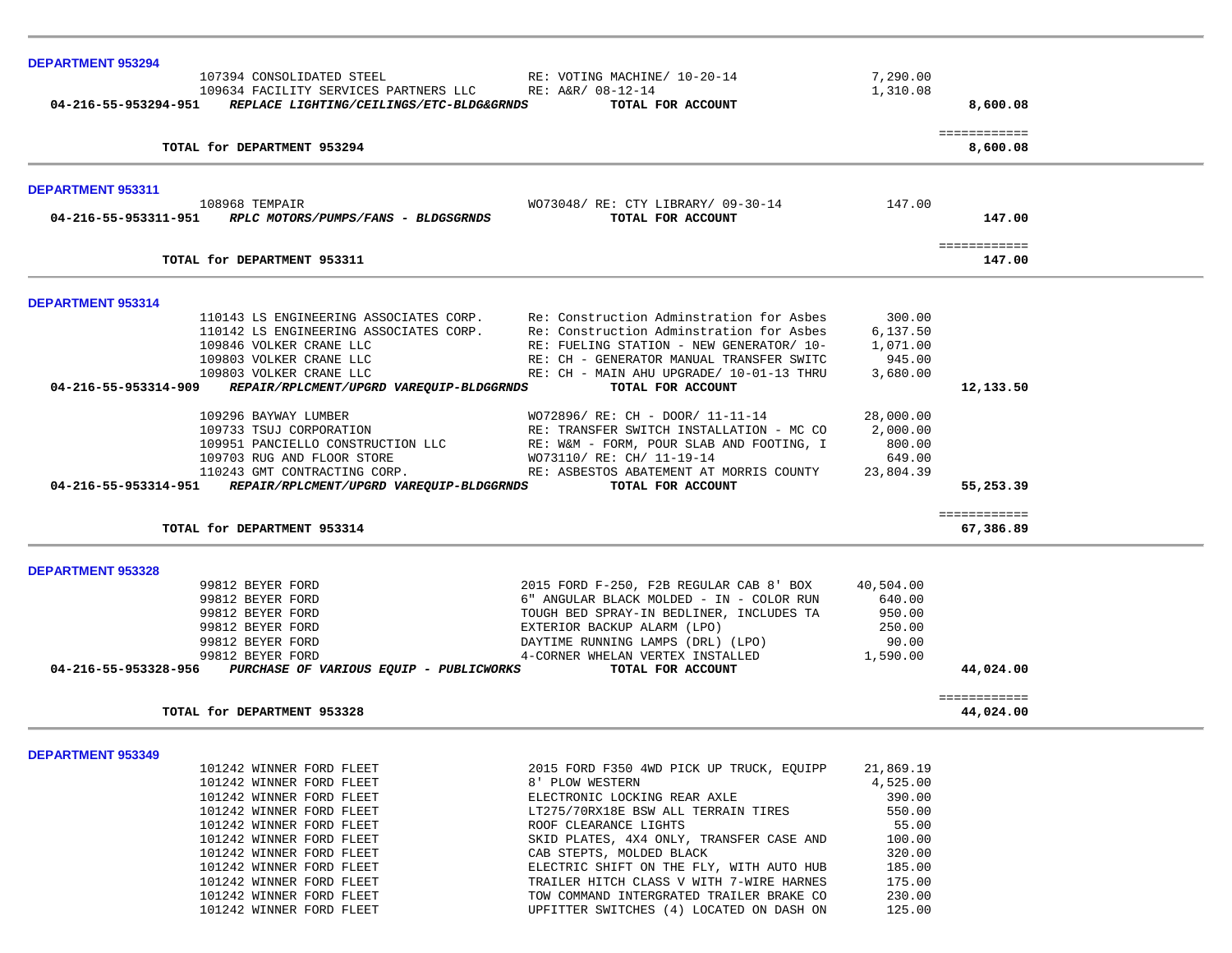| 101242 WINNER FORD FLEET<br>101242 WINNER FORD FLEET<br>101242 WINNER FORD FLEET<br>101242 WINNER FORD FLEET<br>101242 WINNER FORD FLEET<br>101242 WINNER FORD FLEET<br>101242 WINNER FORD FLEET<br>04-216-55-953349-956<br>VARIOUS BLDGING REPAIRS-COUNTY WIDE                                                               | SNOW PLOW PREP PACKAGE<br>TOUGHBED SPRAY - IN-BEDLINER, BLACK VINYL<br>DOT 4 AMBER LEDS, 2 IN GRILE AND 2 REAR<br>SAFETY DIRECTION TRAFFIC ADVISOR LED<br>1500 LB CAPACITY LIFT GATE, ELIMINATES P<br>BACK UP ALARM<br>DAYTIME RUNNING LIGHTS<br>TOTAL FOR ACCOUNT | 85.00<br>475.00<br>975.00<br>1,175.00<br>3,595.00<br>138.00<br>45.00              | 35,012.19                  |  |
|-------------------------------------------------------------------------------------------------------------------------------------------------------------------------------------------------------------------------------------------------------------------------------------------------------------------------------|--------------------------------------------------------------------------------------------------------------------------------------------------------------------------------------------------------------------------------------------------------------------|-----------------------------------------------------------------------------------|----------------------------|--|
| TOTAL for DEPARTMENT 953349                                                                                                                                                                                                                                                                                                   |                                                                                                                                                                                                                                                                    |                                                                                   | ============<br>35,012.19  |  |
| <b>DEPARTMENT 953353</b>                                                                                                                                                                                                                                                                                                      |                                                                                                                                                                                                                                                                    |                                                                                   |                            |  |
| 109946 USA ARCHITECTS PLANNERS &<br>04-216-55-953353-909<br>VARIOUS IMPROVEMENTS AT COURTHOUSE                                                                                                                                                                                                                                | Re: Design & Construction Services for C<br>TOTAL FOR ACCOUNT                                                                                                                                                                                                      | 3,740.00                                                                          | 3,740.00                   |  |
| 108960 COMPLETE SECURITY SYSTEMS, INC.<br>04-216-55-953353-951<br>VARIOUS IMPROVEMENTS AT COURTHOUSE                                                                                                                                                                                                                          | RE: COURTHOUSE - HEAD-END RELOCATION/ 10<br>TOTAL FOR ACCOUNT                                                                                                                                                                                                      | 30,000.00                                                                         | 30,000.00                  |  |
| TOTAL for DEPARTMENT 953353                                                                                                                                                                                                                                                                                                   |                                                                                                                                                                                                                                                                    |                                                                                   | ============<br>33,740.00  |  |
| DEPARTMENT 953362<br>106375 EXTEL COMMUNICATIONS<br>04-216-55-953362-951<br>SECURITY IMPROVEMENT AR BLDG/COURTHOUSE                                                                                                                                                                                                           | INSTALL 13 LOCATIONS WITH CAT 6 CABLE FO<br>TOTAL FOR ACCOUNT                                                                                                                                                                                                      | 10,675.00                                                                         | 10,675.00                  |  |
| TOTAL for DEPARTMENT 953362                                                                                                                                                                                                                                                                                                   |                                                                                                                                                                                                                                                                    |                                                                                   | ============<br>10,675.00  |  |
| DEPARTMENT 953363<br>110212 SCHIFANO CONSTRUCTION CORP.<br>04-216-55-953363-940<br>PAVING & RESURFACING VARIOUS ROADS                                                                                                                                                                                                         | Labor, Materials & Services for the Mill<br>TOTAL FOR ACCOUNT                                                                                                                                                                                                      | 286,372.23                                                                        | 286,372.23                 |  |
| TOTAL for DEPARTMENT 953363                                                                                                                                                                                                                                                                                                   |                                                                                                                                                                                                                                                                    |                                                                                   | ============<br>286,372.23 |  |
| DEPARTMENT 953368<br>107856 SNAP ON INDUSTRIAL<br>107856 SNAP ON INDUSTRIAL<br>107856 SNAP ON INDUSTRIAL<br>107856 SNAP ON INDUSTRIAL<br>107856 SNAP ON INDUSTRIAL<br>107856 SNAP ON INDUSTRIAL<br>107856 SNAP ON INDUSTRIAL<br>107856 SNAP ON INDUSTRIAL<br>04-216-55-953368-957<br>ACQ VEHICLES & EQUIP PLAN & PUBLIC WORKS | V3D1 Imaging Wheel Alignment System<br>Moveable Beam Support Assembly<br>Kit Adapter Entry Level M/C<br>Kit-Convex Mirror<br>Drive On Camera Kit<br>Kit-Dully Adaptor AC400<br>Remote Control Kit V3D1<br>Freight for Snap-On Equipment<br>TOTAL FOR ACCOUNT       | 19,522.04<br>1,688.88<br>954.00<br>175.44<br>156.39<br>123.84<br>141.86<br>325.00 | 23,087.45<br>============  |  |
| TOTAL for DEPARTMENT 953368                                                                                                                                                                                                                                                                                                   |                                                                                                                                                                                                                                                                    |                                                                                   | 23,087.45                  |  |
| <b>DEPARTMENT 954359</b><br>108403 COMPLETE SECURITY SYSTEMS, INC.<br>04-216-55-954359-956<br>REPLACE & UPGRADE SECURITY CAMERAS                                                                                                                                                                                              | Camera Upgrades - Change Order #1436-1,<br>TOTAL FOR ACCOUNT                                                                                                                                                                                                       | 1,075.00                                                                          | 1,075.00                   |  |
| TOTAL for DEPARTMENT 954359                                                                                                                                                                                                                                                                                                   |                                                                                                                                                                                                                                                                    |                                                                                   | ============<br>1,075.00   |  |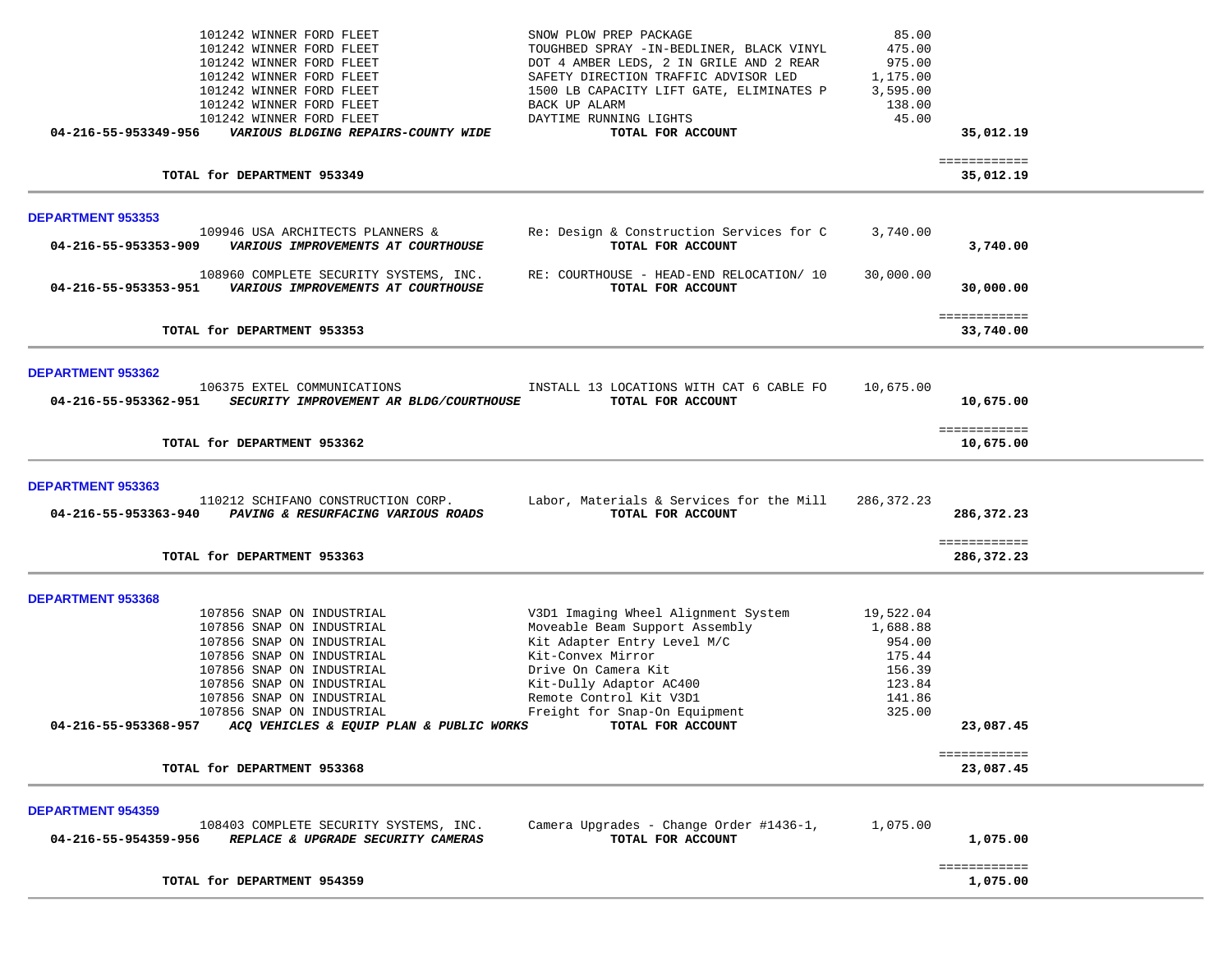| <b>DEPARTMENT 955345</b>           |                                                                                                    |                                                               |                        |                           |  |
|------------------------------------|----------------------------------------------------------------------------------------------------|---------------------------------------------------------------|------------------------|---------------------------|--|
|                                    | 108671 NJ TECHLINE HVAC SRVC CO. LLC                                                               | Emergency Repair to Cooling Unit, 7-29-20                     | 5,349.00               |                           |  |
|                                    | 110182 DIRECT SUPPLY INC                                                                           | 29406, 11-21-2014                                             | 842.52                 |                           |  |
|                                    | 04-216-55-955345-940 VARIOUS PROJECTS - MORRIS VIEW                                                | TOTAL FOR ACCOUNT                                             |                        | 6,191.52                  |  |
|                                    | TOTAL for DEPARTMENT 955345                                                                        |                                                               |                        | ============<br>6,191.52  |  |
| <b>Acq rplcmnt vehicles - MAPS</b> |                                                                                                    |                                                               |                        |                           |  |
|                                    | 99811 HERTRICH FLEET SERVICES INC<br>04-216-55-956190-957 ACQUISITION OF REPLACEMENT VEHICLES-MAPS | EQUIPPED PER STATE CONTRACT#A82889 INCLU<br>TOTAL FOR ACCOUNT | 11,890.00              | 11,890.00                 |  |
|                                    | TOTAL for Acq rplcmnt vehicles - MAPS                                                              |                                                               |                        | ============<br>11,890.00 |  |
| DEPARTMENT 962308                  |                                                                                                    |                                                               |                        |                           |  |
|                                    | 108585 WESCOM SOLUTONS INC.                                                                        | PCC - October 2014                                            | 2,638.13               |                           |  |
|                                    | 108585 WESCOM SOLUTONS INC.                                                                        | HL7 Intergations 5 Pack - October 2014                        | 384.73                 |                           |  |
|                                    | 108585 WESCOM SOLUTONS INC.                                                                        | Sandbox - October 2014                                        | 100.00                 |                           |  |
|                                    | 108817 WESCOM SOLUTONS INC.                                                                        | $PCC - Sept 2014$                                             | 2,638.13               |                           |  |
|                                    | 108817 WESCOM SOLUTONS INC.                                                                        | HL7 Intergations 5 Pack - June 2014                           | 384.73                 |                           |  |
| 04-216-55-962308-955               | 108817 WESCOM SOLUTONS INC.<br>MEDICAL RECORD SYS FOR MORRIS VIEW - IT                             | Sandbox - June $2014$<br>TOTAL FOR ACCOUNT                    | 100.00                 | 6,245.72                  |  |
|                                    |                                                                                                    |                                                               |                        |                           |  |
|                                    | TOTAL for DEPARTMENT 962308                                                                        |                                                               |                        | ============<br>6,245.72  |  |
| DEPARTMENT 962317                  |                                                                                                    |                                                               |                        |                           |  |
|                                    | 95404 NICE SYSTEMS INC                                                                             | NICE INFORM SERVER                                            | 14,550.00              |                           |  |
|                                    | 95404 NICE SYSTEMS INC                                                                             | Quote S-002298                                                | 45,256.00              |                           |  |
|                                    | 95404 NICE SYSTEMS INC                                                                             |                                                               | 4,000.00               |                           |  |
|                                    | 95404 NICE SYSTEMS INC                                                                             |                                                               | 6,967.00               |                           |  |
|                                    | 04-216-55-962317-955 VAR IT EQUIP, UPGRADES & REPLACEMENTS-IT TOTAL FOR ACCOUNT                    |                                                               |                        | 70,773.00                 |  |
|                                    | TOTAL for DEPARTMENT 962317                                                                        |                                                               |                        | ============<br>70,773.00 |  |
| DEPARTMENT 962343                  |                                                                                                    |                                                               |                        |                           |  |
|                                    | 106929 CDW GOVERNMENT LLC                                                                          | Cisco 7916 Sidecar                                            | 3,042.00               |                           |  |
|                                    | 106929 CDW GOVERNMENT LLC                                                                          | Cisco 7900 Series Poer cord                                   | 78.00                  |                           |  |
|                                    | 106929 CDW GOVERNMENT LLC                                                                          | Cisco Power Block                                             | 351.00                 |                           |  |
|                                    | 106929 CDW GOVERNMENT LLC                                                                          | Cisco Footstand                                               | 257.40                 |                           |  |
|                                    | 106929 CDW GOVERNMENT LLC                                                                          | Cisco 7916 Sidecar                                            | 1,014.00               |                           |  |
|                                    | 106929 CDW GOVERNMENT LLC                                                                          | Cisco 7965 IP Phone                                           | 2,418.00               |                           |  |
|                                    | 106899 HEWLETT-PACKARD COMPANY                                                                     | HP LJ Pro 200 Color                                           | 1,592.00               |                           |  |
|                                    | 106899 HEWLETT-PACKARD COMPANY                                                                     | HP CLJ Pro MFP M177fw                                         | 2,050.38               |                           |  |
|                                    | 106332 EXTREME NETWORKS INC.                                                                       | Spare Switches as per quote                                   | 14,946.76              |                           |  |
|                                    | 107870 EXTEL COMMUNICATIONS                                                                        | Wiring as per quote                                           | 14,975.00<br>30,186.88 |                           |  |
|                                    | 106927 SHI INTERNATIONAL CORP<br>106927 SHI INTERNATIONAL CORP                                     | Citrix VPN Solution<br>Ouote 8575558                          | 80,727.64              |                           |  |
| 04-216-55-962343-955               | PURCHASE VARIOUS EQUIP FOR IT                                                                      | TOTAL FOR ACCOUNT                                             |                        | 151,639.06                |  |
|                                    |                                                                                                    |                                                               |                        | ============              |  |
|                                    | TOTAL for DEPARTMENT 962343                                                                        |                                                               |                        | 151,639.06                |  |
|                                    |                                                                                                    |                                                               |                        |                           |  |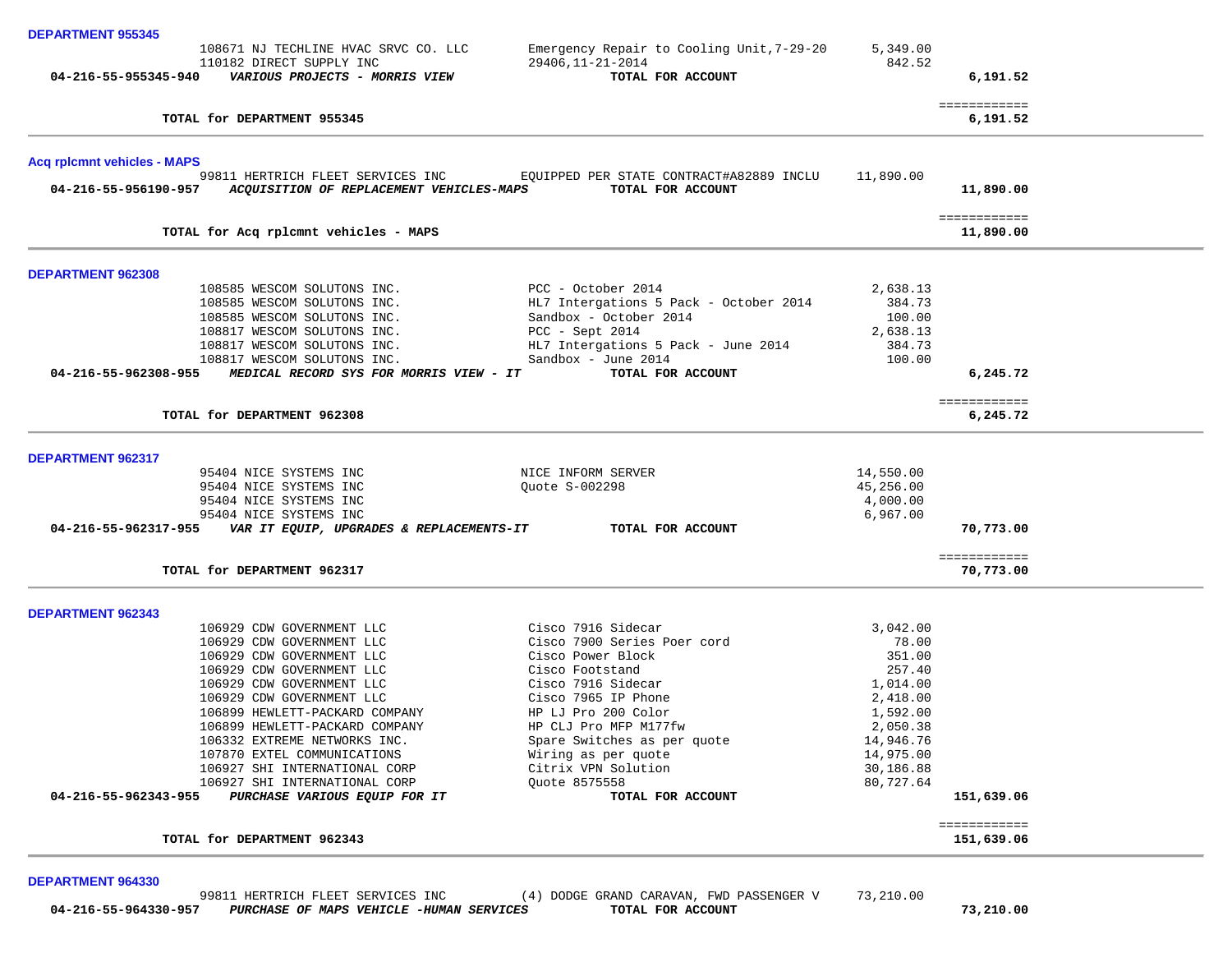| TOTAL for DEPARTMENT 964330                                                                                                                                         |                                                                                                                                  |                                   | ============<br>73,210.00  |
|---------------------------------------------------------------------------------------------------------------------------------------------------------------------|----------------------------------------------------------------------------------------------------------------------------------|-----------------------------------|----------------------------|
| DEPARTMENT 969261                                                                                                                                                   |                                                                                                                                  |                                   |                            |
| 109753 COUNTY COLLEGE OF MORRIS<br>109753 COUNTY COLLEGE OF MORRIS<br>04-216-55-969261-951<br>RENOV & IMPROVMNT TO ACADEMIC BLGS AT CCM                             | DeSesa Engineering<br>Grafas Painting Contractors, Inc<br>TOTAL FOR ACCOUNT                                                      | 16,715.64<br>185,827.37           | 202,543.01                 |
| TOTAL for DEPARTMENT 969261                                                                                                                                         |                                                                                                                                  |                                   | ============<br>202,543.01 |
| <b>DEPARTMENT 969332</b>                                                                                                                                            |                                                                                                                                  |                                   |                            |
| 109753 COUNTY COLLEGE OF MORRIS<br>04-216-55-969332-951<br>EXPANSION/RENOVATION VARIOUS FACIL - CCM                                                                 | Benjamin R. Harvey Company<br>TOTAL FOR ACCOUNT                                                                                  | 60,765.88                         | 60,765.88                  |
| TOTAL for DEPARTMENT 969332                                                                                                                                         |                                                                                                                                  |                                   | ============<br>60,765.88  |
| <b>DEPARTMENT 969336</b>                                                                                                                                            |                                                                                                                                  |                                   |                            |
| 109753 COUNTY COLLEGE OF MORRIS<br>109753 COUNTY COLLEGE OF MORRIS<br>109753 COUNTY COLLEGE OF MORRIS<br>04-216-55-969336-909<br>VARIOUS PROJECTS AT CCM-SOFT COSTS | Spiezale Architectural Group<br>Spiezale Architectural Group<br>Rockaway Valley Regional Sewer - 11/1<br>TOTAL FOR ACCOUNT       | 104.90<br>2,115.00<br>600.00      | 2,819.90                   |
| 109753 COUNTY COLLEGE OF MORRIS<br>04-216-55-969336-951<br>VARIOUS PROJECTS AT CCM-HARD COSTS                                                                       | ML, Inc.<br>TOTAL FOR ACCOUNT                                                                                                    | 178,037.41                        | 178,037.41                 |
| TOTAL for DEPARTMENT 969336                                                                                                                                         |                                                                                                                                  |                                   | ============<br>180,857.31 |
|                                                                                                                                                                     | <b>Dedicated Trust</b>                                                                                                           |                                   |                            |
| <b>Motor Vehicle Fines</b><br>109715 V.A. SPATZ & SONS INC.                                                                                                         |                                                                                                                                  |                                   |                            |
| 109712 GREEN OUTLOOK LANDSCAPING &<br>110253 COUNTY OF MORRIS<br>MOTOR VEHICLE FINES<br>13-290-56-575701-888                                                        | Storm 11/26/2014 Sections 29, 32, 33<br>Insurance Reimbursement<br>TRANSFER FUNDS FOR DEDICATED MOTOR VEHIC<br>TOTAL FOR ACCOUNT | 8,480.00<br>2,000.00<br>43,075.31 | 53,555.31                  |
| TOTAL for Motor Vehicle Fines                                                                                                                                       |                                                                                                                                  |                                   | ============<br>53,555.31  |
| <b>Weights &amp; Measures</b>                                                                                                                                       |                                                                                                                                  |                                   |                            |
| 110252 COUNTY OF MORRIS<br>13-290-56-575801-888<br><b>WEIGHTS &amp; MEASURES</b>                                                                                    | TRANSFER FUNDS FOR DEDICATED WEIGHTS & M<br>TOTAL FOR ACCOUNT                                                                    | 67,563.90                         | 67,563.90                  |
| TOTAL for Weights & Measures                                                                                                                                        |                                                                                                                                  |                                   | ============<br>67,563.90  |
| <b>Construction Board of Appeals</b>                                                                                                                                |                                                                                                                                  |                                   |                            |
| 109085 INTERNATIONAL CODE<br>13-290-56-576801-888<br>CONSTRUCTION BOARD OF APPEALS                                                                                  | Membership renewal for the Morris County<br>TOTAL FOR ACCOUNT                                                                    | 350.00                            | 350.00                     |

============

**TOTAL for Construction Board of Appeals 350.00**